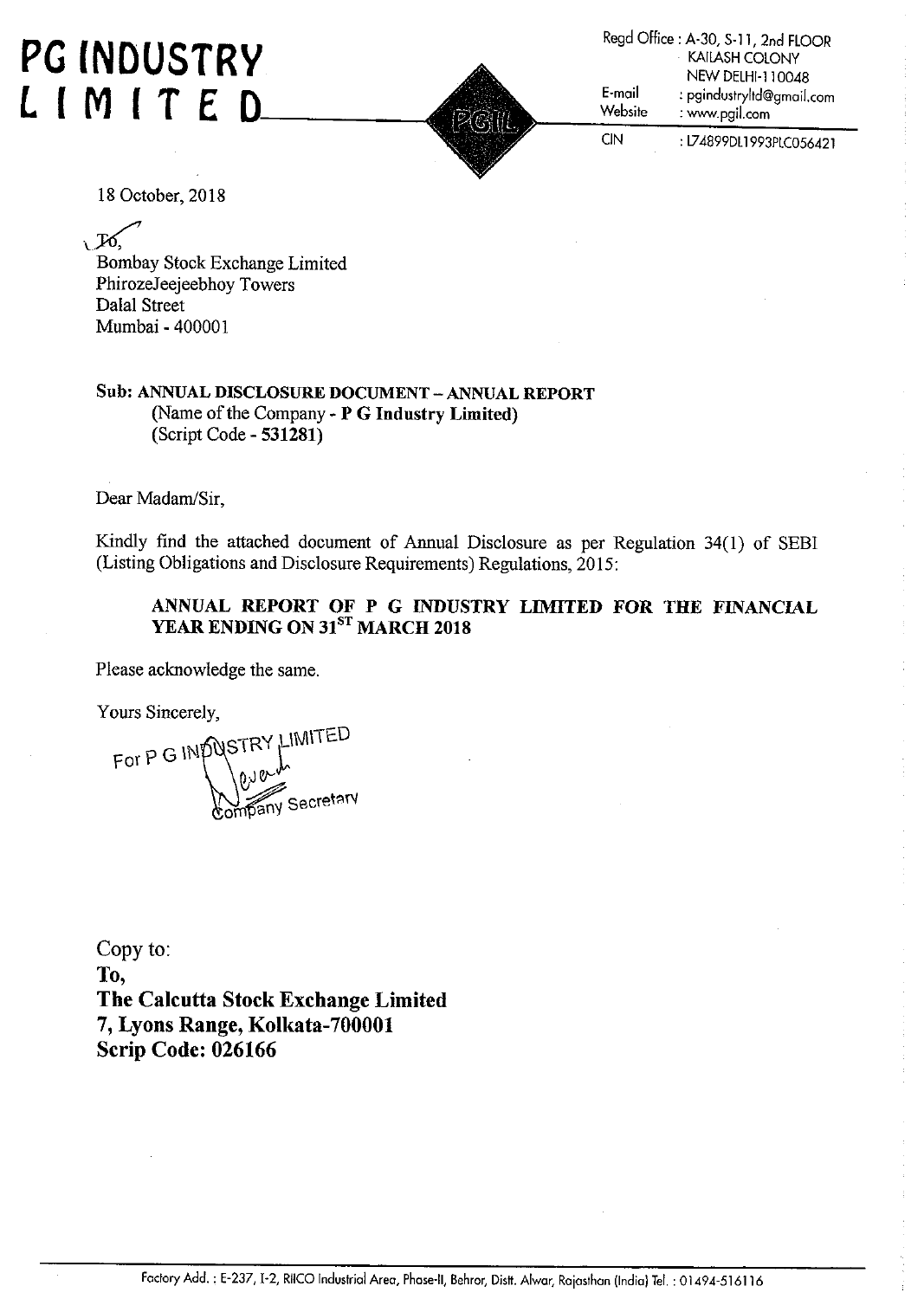

# **P G INDUSTRY LIMITED**

**ANNUAL REPORT**

**2017‐2018**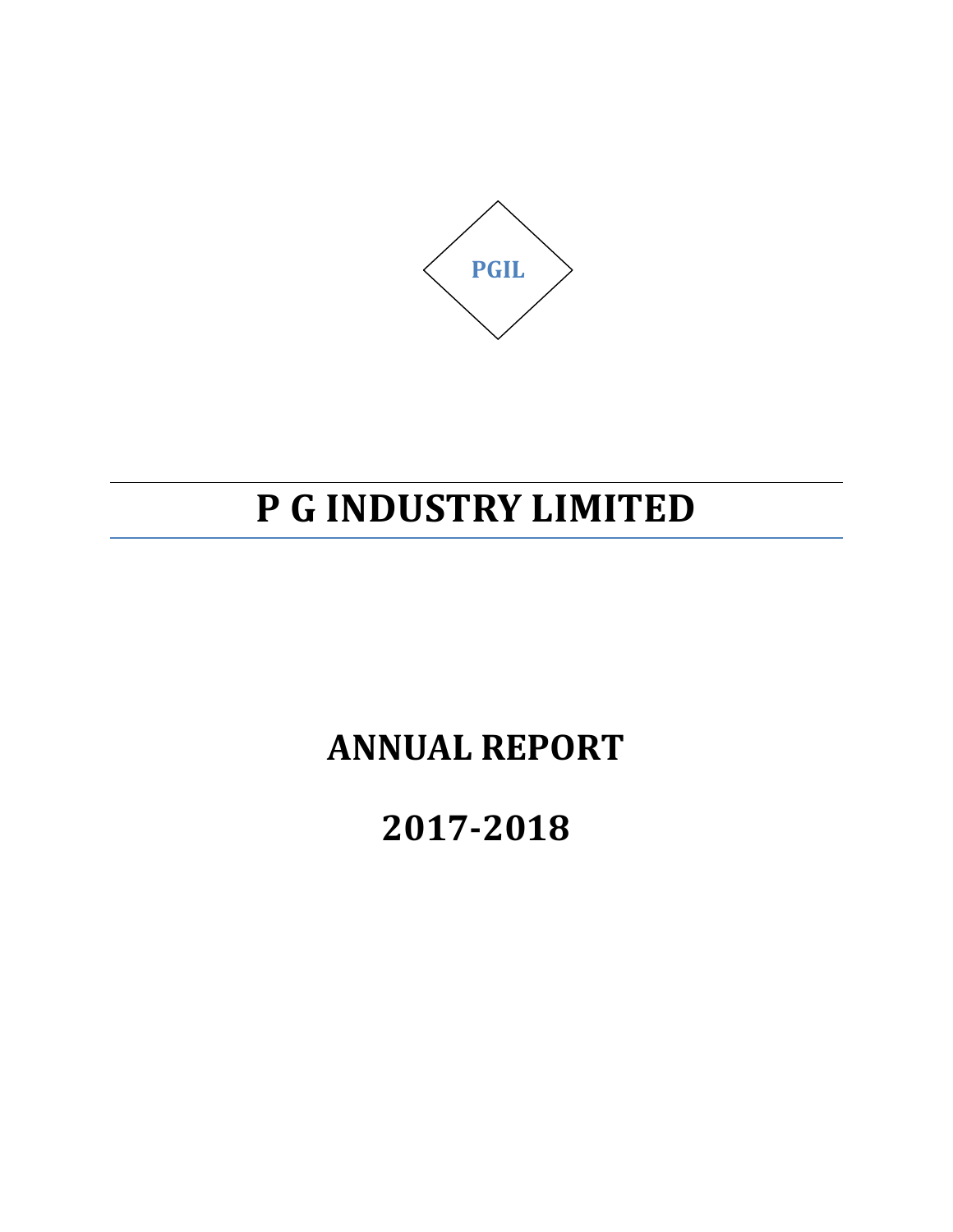$\begin{aligned} \widehat{U_0}^{\text{M}}(\widehat{V_2}) \widehat{\otimes}_{\widehat{V_3}}^{\text{M}}(\widehat{V_3}) \widehat{\otimes}_{\widehat{V_2}}^{\text{M}}(\widehat{V_3}) \widehat{U_3}^{\text{M}}(\widehat{V_3}) \widehat{U_4}^{\text{M}}(\widehat{V_4}) \widehat{U_5}^{\text{M}}(\widehat{V_5}) \widehat{U_6}^{\text{M}}(\widehat{V_6}) \end{aligned}$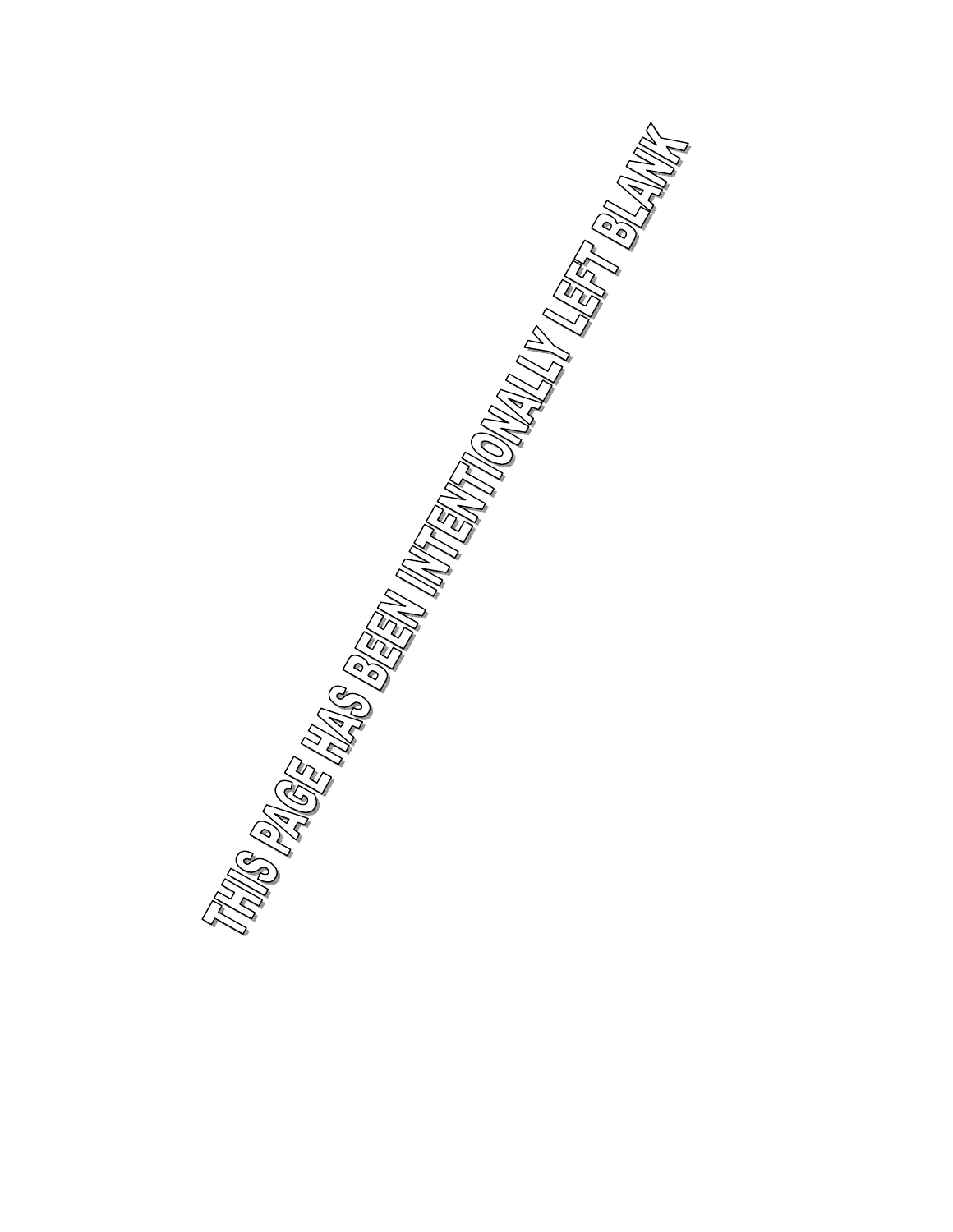# P G INDUSTRY LIMITED

Regd. Off: A – 30, S – 11, Second Floor, Kailash Colony, New Delhi – 110048

**CIN: L74899DL1993PLC056421**

| S. No. | <b>CONTENTS</b>                                             | Page         |  |  |  |  |
|--------|-------------------------------------------------------------|--------------|--|--|--|--|
|        |                                                             | No.          |  |  |  |  |
| 1.     | <b>Board of Directors</b>                                   | $\mathbf{1}$ |  |  |  |  |
| 2.     | Notice & Notes                                              | 3            |  |  |  |  |
| 3.     | Board's Report                                              | 11           |  |  |  |  |
| 4.     | C.E.O. & C.F.O. Certification                               |              |  |  |  |  |
| 5.     | Auditors' Report & its Annexure                             | 36           |  |  |  |  |
|        |                                                             |              |  |  |  |  |
| 6.     | Annual Accounts (Balance Sheet, Statement of Profit & Loss) | 41           |  |  |  |  |
| 7.     | <b>Cash Flow Statement</b>                                  |              |  |  |  |  |
| 8.     | Statement of changes in Equity                              | 45           |  |  |  |  |
| 9.     | Notes to the Balance Sheet and Statement of Profit & Loss   | 46           |  |  |  |  |
| 10.    | <b>Attendance Slip</b>                                      | 63           |  |  |  |  |
| 11.    | Proxy Form                                                  | 65           |  |  |  |  |
| 12.    | Route Map                                                   | 67           |  |  |  |  |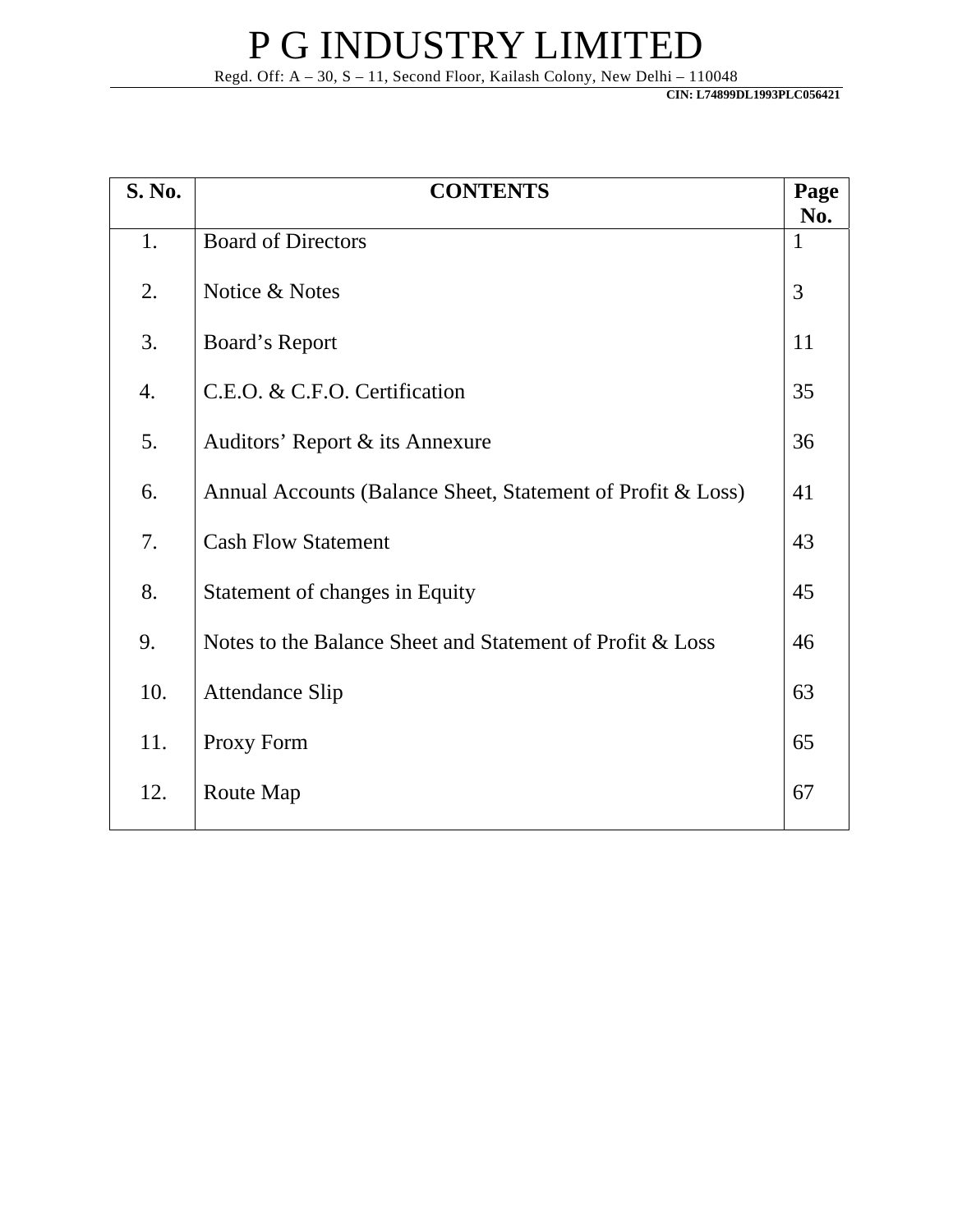$\begin{aligned} \widehat{U}^{\text{MSE}}_{\text{MSE}}(\widehat{\mathcal{U}}^{\text{MSE}}_{\text{MSE}}) & \text{if} \ \widehat{U}^{\text{MSE}}_{\text{MSE}}(\widehat{\mathcal{U}}^{\text{MSE}}_{\text{MSE}}) & \text{if} \ \widehat{U}^{\text{MSE}}_{\text{MSE}}(\widehat{\mathcal{U}}^{\text{MSE}}_{\text{MSE}}) & \text{if} \ \widehat{U}^{\text{MSE}}_{\text{MSE}}(\widehat{\mathcal{U}}^{\text{MSE}}_{\text{MSE}}) & \text{if} \ \widehat{U}^{\text{M$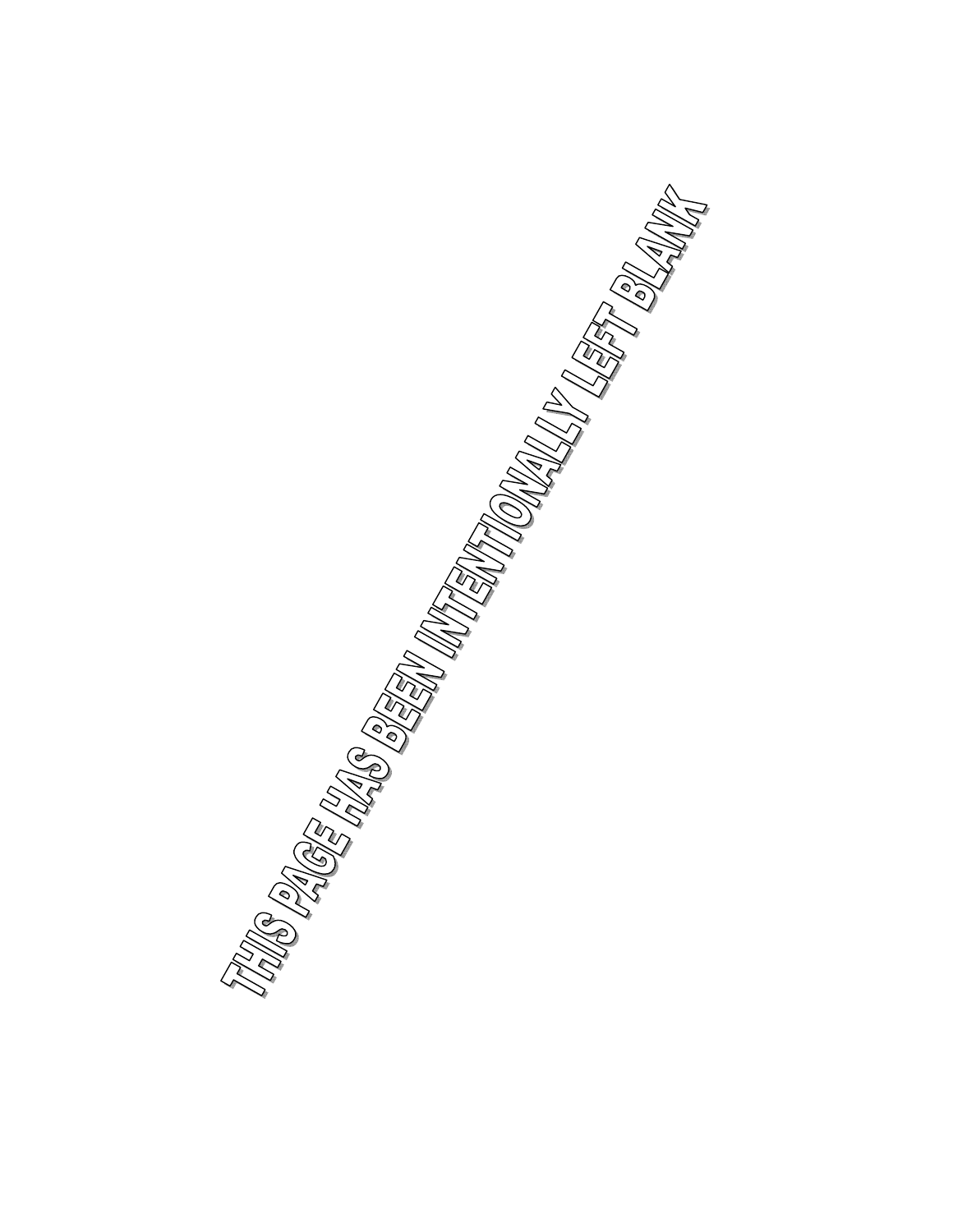# P G INDUSTRY LIMITED

Regd. Off: A – 30, S – 11, Second Floor, Kailash Colony, New Delhi – 110048

**CIN: L74899DL1993PLC056421**

# **BOARD OF DIRECTORS**

**AUDIT COMMITTEE** 

 $\triangleright$  Shri Saket Dalmia

- $\triangleright$  Shri Amit Dalmia
- $\triangleright$  Shri Pardip Asopa
- Shri Anil Kumar  $\triangleright$  Smt. Usha Sharma
- Shri Pardip Asopa (Chairman)  $\triangleright$  Smt. Usha Sharma
	- $\triangleright$  Shri Anil Kumar

# **STAKEHOLDERS RELATIONSHIP COMMITTEE**

 Shri Anil Kumar (Chairman) Shri Amit Dalmia  $\triangleright$  Shri Pardip Asopa

# **NOMINATION AND REMUNERATION COMMITTEE**

 Shri Pardip Asopa (Chairman)  $\triangleright$  Shri Anil Kumar Smt. Usha Sharma

**CHIEF FINANCIAL OFFICER** 

Shri Gaurav Kumar (Resigned on  $14<sup>th</sup>$  August 2018)

**COMPANY SECRETARY** 

**REGISTERED OFFICE** 

 $A - 30$ ,  $S - 11$ , Second Floor Kailash Colony, New Delhi – 110048 Tel.: 011- 26654053 Fax: 011- 26654052 Website: www.pgil.com E-Mail: *pgindustryltd@gmail.com*

> **Vijaya Bank**  Defence Colony New Delhi – 110 024

Shri Davender Kumar

# **BANKERS**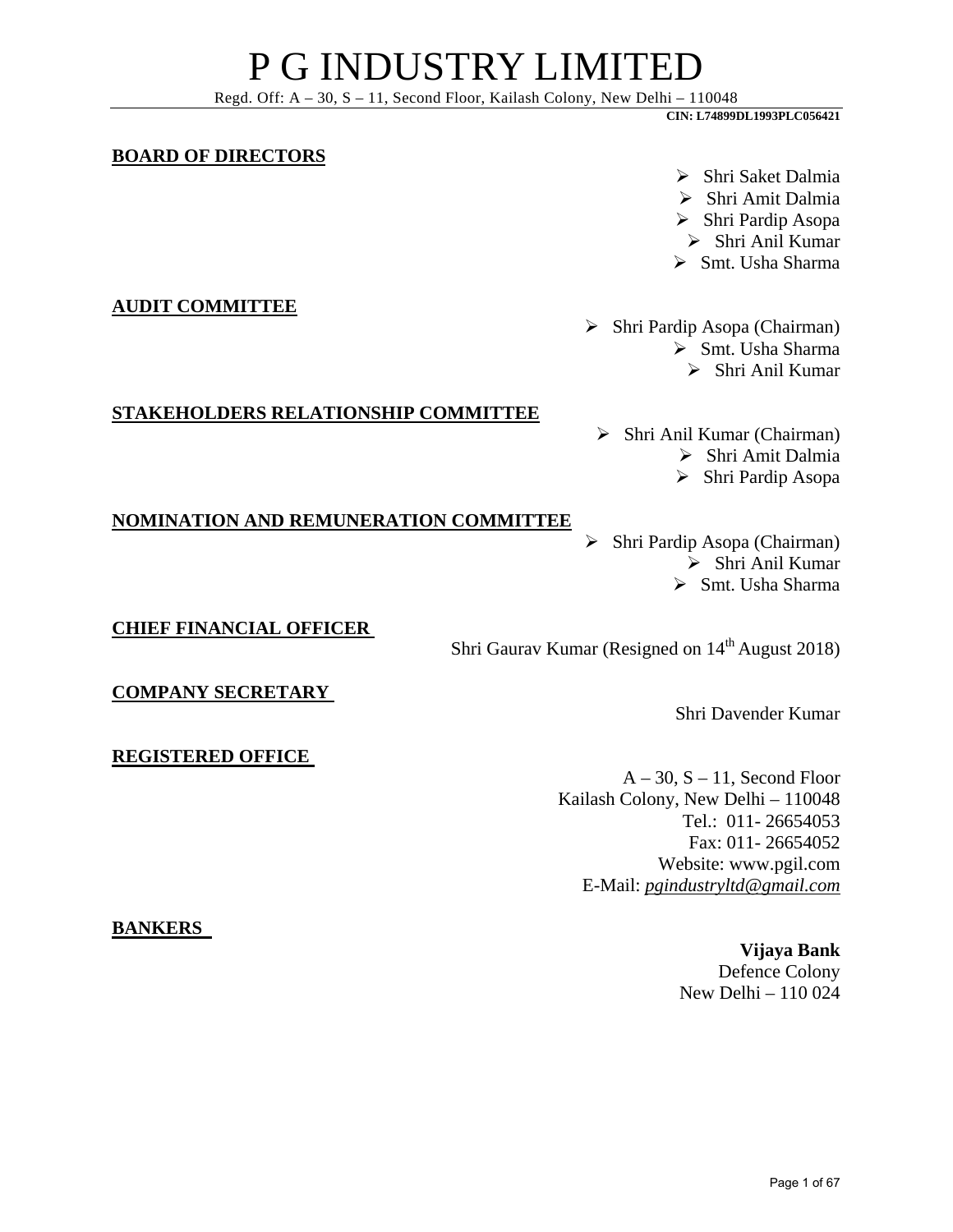# P G INDUSTRY LIMITED

Regd. Off: A – 30, S – 11, Second Floor, Kailash Colony, New Delhi – 110048

**CIN: L74899DL1993PLC056421**

# **STATUTORY AUDITORS**

# **M/s. Vipul Kumar Goel & Co.**

(Chartered Accountants) 304, A. J. Chamber, Gali no. 4 Pyare Lal Road, Naiwala Karol Bagh, New Delhi – 110 005 Tel: 011 -28751044

# **SECRETARIAL AUDITORS**

#### **M/s. R Miglani & Co.**

 $E - 237$ , Phase – II RIICO Industrial Area Behror, Rajasthan

(Company Secretaries) 207, D R Chambers, D B Gupta Road, Karol Bagh, New Delhi – 110005 Mobile : +91-9711560406 011-43012149

# **PLANT LOCATION**

# **REGISTRAR AND SHARE TRANSFER AGENTS**

#### **M/s. Mas Services Limited**

T – 34, Second Floor Okhla Industrial Area, Phase – II, New Delhi - 110 020 Tel: 011-26387281/82/83 E-Mail: info@masserv.com

Telephone: 011- 26654053 E-Mail: pgindustryltd@gmail.com

# **INVESTOR HELPDESK**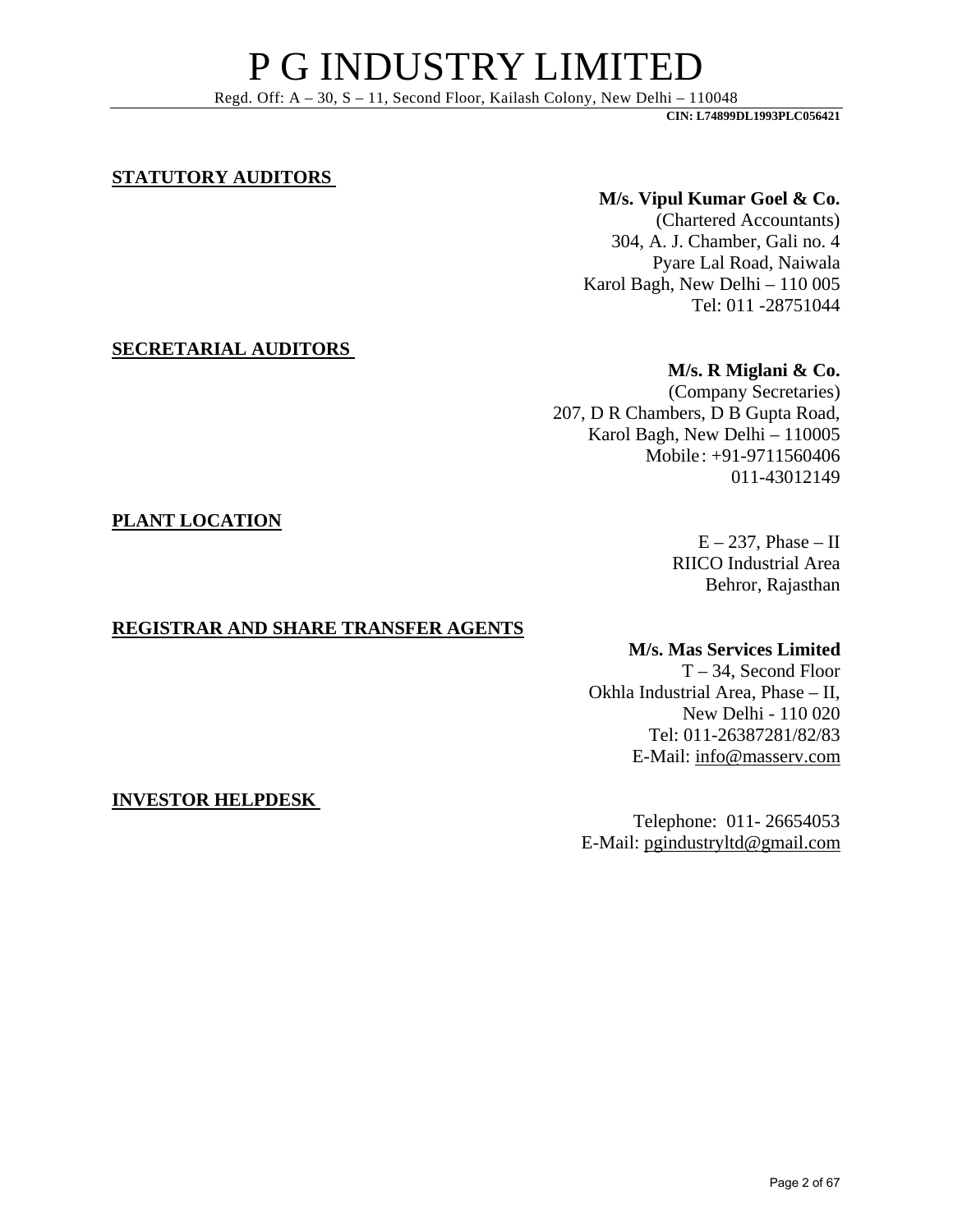**CIN: L74899DL1993PLC056421**

# NOTICE

Notice is hereby given that the  $25<sup>th</sup>$  Annual General Meeting of the Members of M/s. P G **INDUSTRY LIMITED** will be held at  $A - 30$ ,  $S - 11$ , Second Floor, Kailash Colony, New Delhi – 110048 on Saturday  $29<sup>th</sup>$  September, 2018 at 10:00 A. M. to transact the following businesses:

# **ORDINARY BUSINESS:**

- 1. To receive, consider and adopt the Annual Balance Sheet as at  $31<sup>st</sup>$  March, 2018 and the Statement of Profit & Loss for the year ended on that date along with the reports of Directors' and Auditors thereon.
- 2. To appoint a Director in place of Mrs. Usha Sharma (DIN: 07155779), who retires by rotation and, being eligible, offers herself for reappointment.
- 3. To appoint Statutory Auditors of the Company to hold office from the conclusion of this Annual General Meeting till the conclusion of the next Annual General Meeting and to fix their remuneration.

# **SPECIAL BUSINESS:**

# 4. **Re-appointment of Mr. Pradip Asopa (DIN: 03146430) as an Independent Director of the Company:**

To consider and if thought fit, to pass the following resolution as a **Special Resolution**:

**"RESOLVED THAT** pursuant to the provisions of Sections 149 and 152 read with Schedule IV and any other applicable provisions of the Companies Act, 2013 ('the Act') and the Companies (Appointment and Qualification of Directors) Rules, 2014 (including any statutory modification(s) or re-enactment thereof for the time being in force), Mr. Pradip Asopa (DIN: 03146430), Independent Director of the Company who has submitted a declaration that he meets the criteria for independence as provided in Section 149(6) of the Companies Act, 2013 and who is eligible for re-appointment, be and is hereby re-appointed to hold office for five consecutive years for a term from  $1<sup>st</sup>$  April, 2019 to  $31<sup>st</sup>$  March 2024, and whose office shall not be liable to retire by rotation."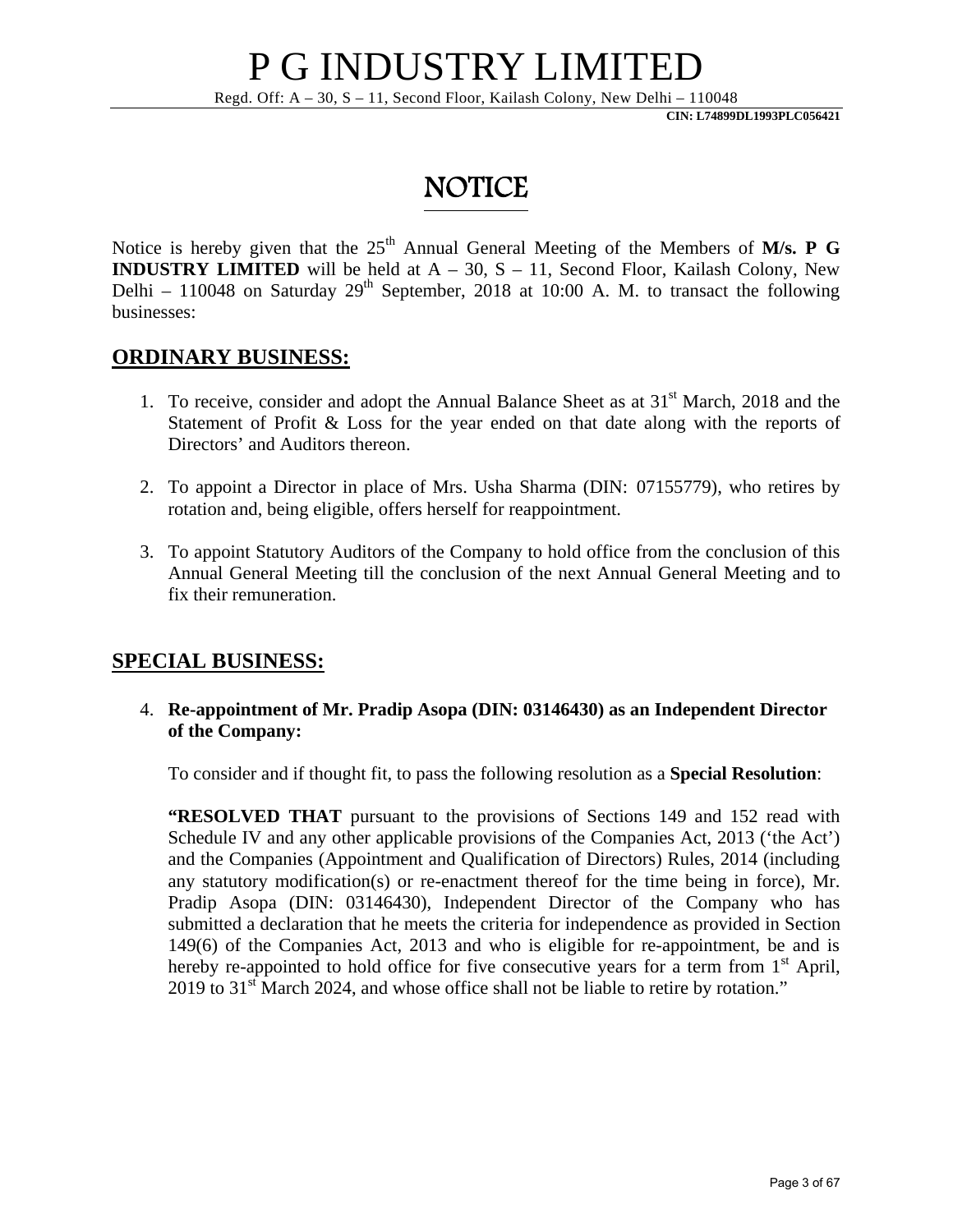# 5. **Re-appointment of Mr. Anil Kumar (DIN: 02165151) as an Independent Director of the Company:**

To consider and if thought fit, to pass the following resolution as a **Special Resolution**:

**"RESOLVED THAT** pursuant to the provisions of Sections 149 and 152 read with Schedule IV and any other applicable provisions of the Companies Act, 2013 ('the Act') and the Companies (Appointment and Qualification of Directors) Rules, 2014 (including any statutory modification(s) or re-enactment thereof for the time being in force), Mr. Anil Kumar (DIN: 02165151), Independent Director of the Company who has submitted a declaration that he meets the criteria for independence as provided in Section 149(6) of the Companies Act, 2013 and who is eligible for re-appointment, be and is hereby reappointed to hold office for five consecutive years for a term from  $1<sup>st</sup>$  April, 2019 to 31<sup>st</sup> March 2024, and whose office shall not be liable to retire by rotation."

## 6. **Increase in Limit of Director`s Remuneration:**

To consider and if thought fit, to pass the following resolution as an **Ordinary Resolution**:

**"RESOLVED THAT** pursuant to the provisions of Sections 197, 198 and other applicable provisions, if any, of the Companies Act, 2013 (the Act) and the Rules made thereunder, as amended from time to time, read with Schedule V to the Act, Consent of the Company be and is hereby accorded to the revision in the limit of remuneration payable to Directors of the Company, by way of change in the maximum limit of Rs. 84,00,000 /- (Rupees Eighty Four Lacs Only) with authority to the Board of Directors (hereinafter referred to as the "Board", which term shall be deemed to include any Committee of the Board constituted to exercise its powers, including the powers conferred by this Resolution) to fix their remuneration within such maximum limit, in any manner to any director, increasing thereby, proportionately, all benefits related to the quantum of salary, as set out in the Explanatory Statement annexed to the Notice convening this meeting.

**RESOLVED FURTHER THAT** pursuant to provisions of Schedule V to the Companies Act, 2013, Consent of the Company be and is hereby accorded to the payment of remuneration for the period of Three Years".

**RESOLVED FURTHER THAT** the Board be and is hereby authorized to take all such steps as may be necessary, proper and expedient to give effect to this Resolution."

> **On behalf of the Board of P G INDUSTRY LIMITED**

> > **Sd/- Davender Kumar Company Secretary**

**Place: New Delhi Date: 24th August 2018**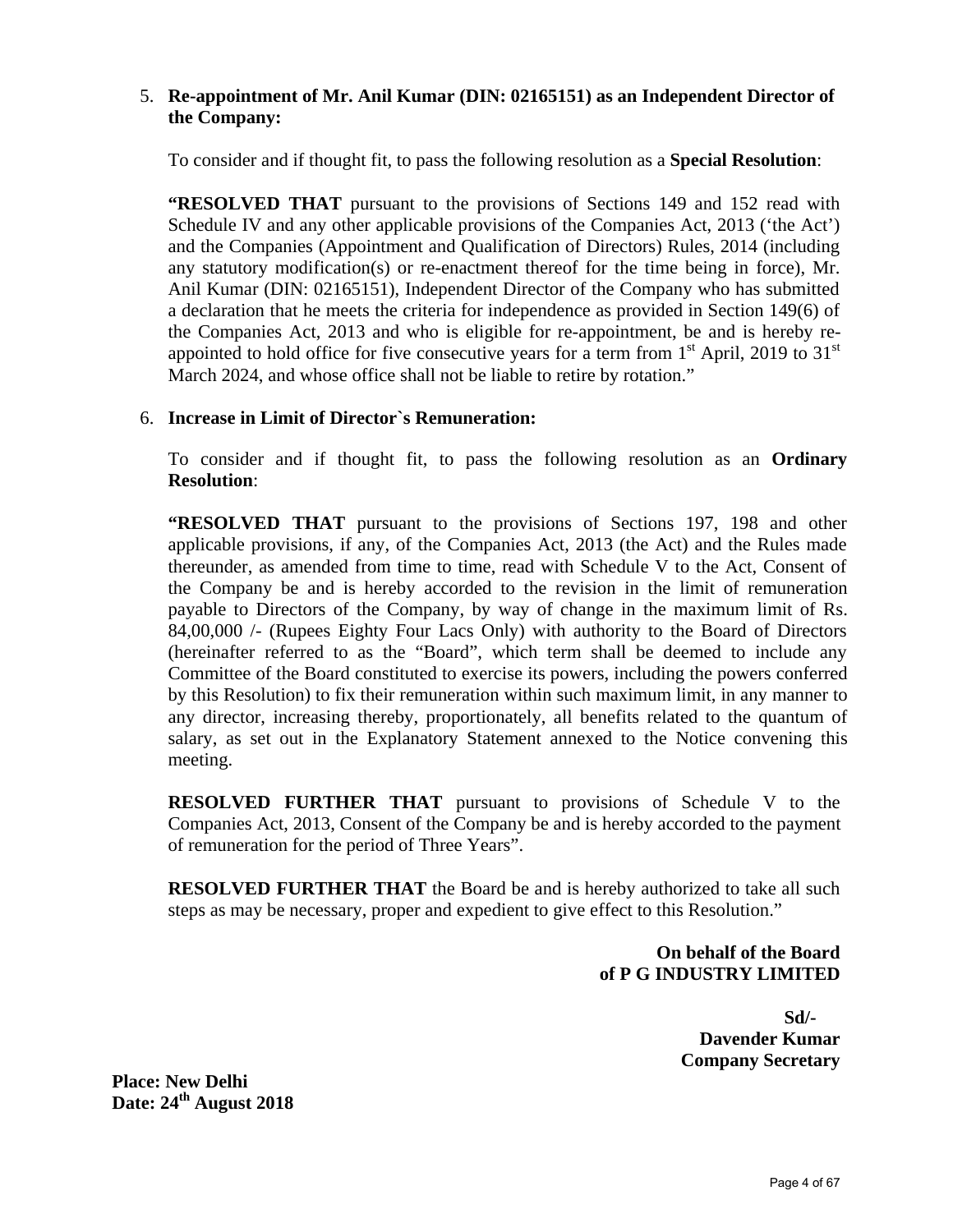## **NOTES:**

- 1. A member entitled to attend and vote is entitled to appoint proxy to attend and vote instead of himself and the proxy need not be a member of the company. Proxies in order to be valid must be lodged at the registered office of the company at  $A - 30$ ,  $S - 11$ , Second Floor, Kailash Colony, New Delhi – 110048, not less than 48 hours before commencement of the meeting. Proxy form is annexed.
- 2. Corporate members intending to send their authorized representatives to attend the meeting are requested to send to the Company a certified copy of the Board Resolution authorizing their representative to attend and vote on their behalf at the Meeting along with Proxy Form as per Note 1 above.
- 3. Members are requested to bring their attendance slip along with their copy of Annual Report to the Meeting.
- 4. In case of joint holders attending the Meeting, only such joint holder who is higher in order of names will be entitled to vote.
- 5. The Register of members and share Transfer Books will remain closed from  $23<sup>rd</sup>$  September, 2018 to  $29<sup>th</sup>$  September, 2018 (both days inclusive).
- 6. The Members are requested to notify change of address, if any to, the company's Registrar & Transfer Agent, M/s. **MAS Services Limited**, T – 34, 2nd Floor, Okhla Industrial Area, Phase – II, New Delhi – 110 020.
- 7. It will be appreciated that queries, if any, on the accounts and operations of the company are sent to the company 10 days in advance of the meeting so that the answer could be made readily available.
- 8. **Recognizing the spirit of the Green Initiative in Corporate Governance initiated by the Ministry of Corporate Affairs, the Company proposes to send Annual Report and other documents/notices to shareholders to the email address provided to the Depository/Company. Shareholders are requested to register and/or update email address with the respective Depository Participant or the Company, to ensure that documents from the Company reach their preferred email address.**
- 9. **Voting through Electronic means**
- I. In compliance with the provisions of Section 108 of the Companies Act, 2013, Rule 20 of the Companies (Management and Administration) Rules, 2014 as amended from time to time and Regulation 44 of the SEBI (Listing obligations and Disclosure Requirements) Regulations, 2015, the Company is pleased to provide members facility to exercise their right to vote on resolutions proposed to be considered at the  $25<sup>th</sup>$  Annual General Meeting (AGM) by electronic means and the business may be transacted through e-Voting Services. The facility of casting the votes by the members using an electronic voting system from a place other than venue of the AGM ("remote e-voting") will be provided by National Securities Depository Limited (NSDL).
- II. The facility for voting through ballot paper shall be made available at the AGM and the members attending the meeting who have not cast their vote by remote e-voting shall be able to exercise their right at the meeting through ballot paper.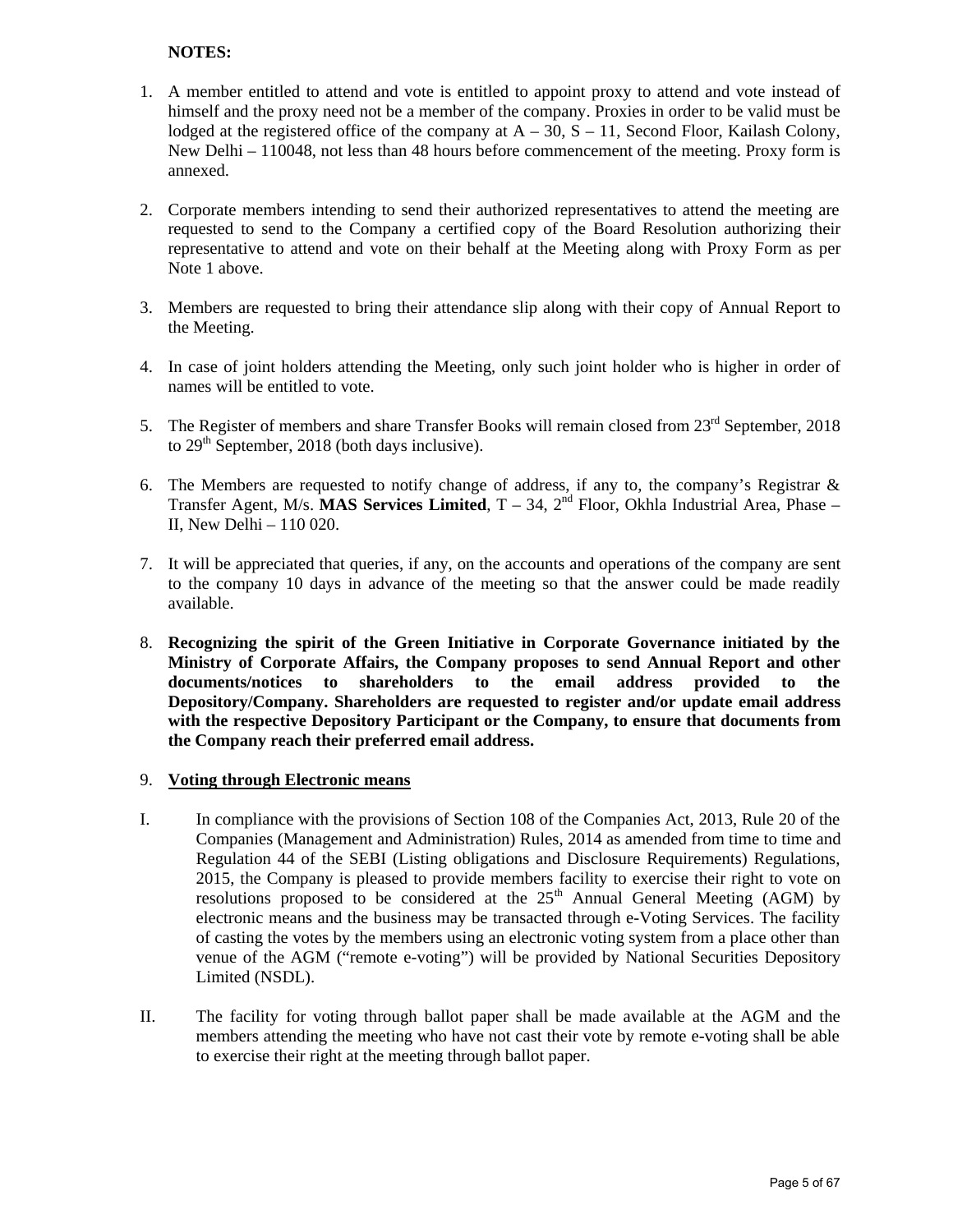- III. The members who have cast their vote by remote e-voting prior to the AGM may also attend the AGM but shall not be entitled to cast their vote again.
- IV. The remote e-voting period commences on  $26<sup>th</sup>$  September, 2018 (09:00 a.m.) and ends on  $28<sup>th</sup>$  September, 2018 (5:00 pm). During this period members' of the Company, holding shares either in physical form or in dematerialized form, as on the cut-off date of  $22<sup>nd</sup>$  September, 2018, may cast their vote by remote e-voting. The remote e-voting module shall be disabled by NSDL for voting thereafter. Once the vote on a resolution is cast by the member, the member shall not be allowed to change it subsequently.
- V. The process and manner for remote e-voting are as under:
	- a. In case a Member receives an email from NSDL [for members whose email-IDs are registered with the Company/Depository Participants(s)] :
		- i. Open email and open PDF file viz.; "remote e-voting.pdf" with your Client ID or Folio No. as password. The said PDF file contains your user ID and password/PIN for remote e-voting. Please note that the password is an initial password.
		- ii. Launch internet browser by typing the following URL: https://www.evoting.nsdl.com/
		- iii. Click on Shareholder Login
		- iv. Put user ID and password as initial password/PIN noted in step (i) above. Click Login.
		- v. Password change menu appears. Change the password/PIN with new password of your choice with minimum 8 digits/characters or combination thereof. Note new password. It is strongly recommended not to share your password with any other person and take utmost care to keep your password confidential.
		- vi. Home page of remote e-voting opens. Click on remote e-voting: Active Voting Cycles.
		- vii. Select "EVEN" of "**P G Industry Limited**".
		- viii. Now you are ready for remote e-voting as Cast Vote page opens.
		- ix. Cast your vote by selecting appropriate option and click on "Submit" and also "Confirm" when prompted.
		- x. Upon confirmation, the message "Vote cast successfully" will be displayed.
		- xi. Once you have voted on the resolution, you will not be allowed to modify your vote.
		- xii. Institutional shareholders (i.e. other than individuals, HUF, NRI etc.) are required to send scanned copy (PDF/JPG Format) of the relevant Board Resolution/ Authority letter etc. together with attested specimen signature of the duly authorized signatory(ies) who are authorized to vote, to the Scrutinizer through email to **mkska.ca@gmail.com** with a copy marked to **evoting@nsdl.co.in**.
	- b. In case a Member receives physical copy of the Notice of AGM or members, whose email IDs are not registered with the Company/Depository Participants(s) or requesting physical copy:
		- i. Initial password is provided as below at the bottom of the Attendance Slip for the AGM :

#### **EVEN (Remote e-voting Event Number), USER ID; PASSWORD/PIN**

- ii. Please follow all steps from Sl. No. (ii) to Sl. No. (xii) above, to cast vote.
- VI. In case of any queries, you may refer the Frequently Asked Questions (FAQs) for Members and remote e-voting user manual for Members available at the download section of www.evoting.nsdl.com or call on Toll Free No.: 1800-222-990.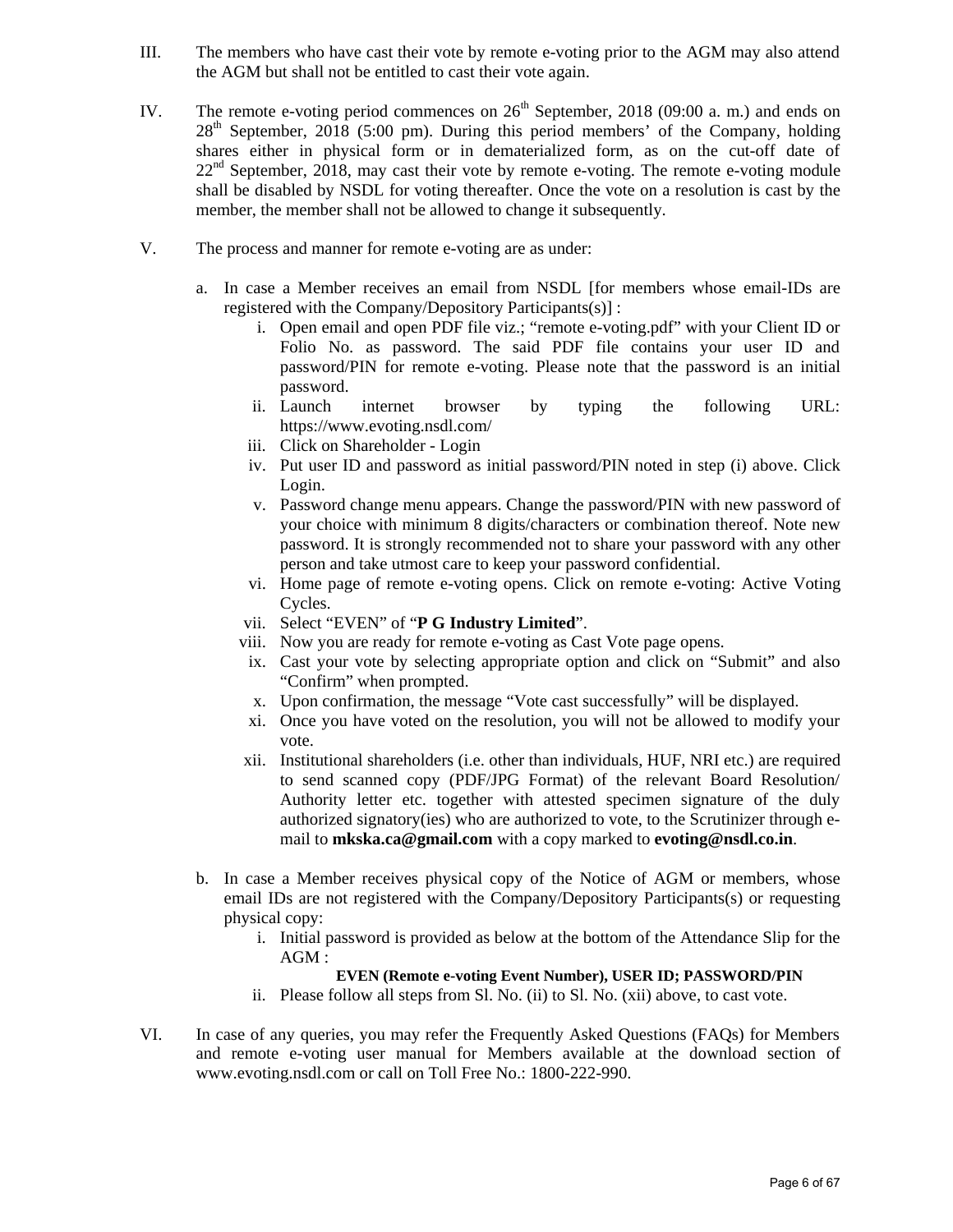- VII. If you are already registered with NSDL for remote e-voting then you can use your existing user ID and password/ PIN for casting your vote.
- VIII. You can also update your mobile number and email-id in the user profile details of the folio which may be used for sending future communication(s).
- IX. The voting rights of members shall be in proportion to their shares of the paid-up equity share capital of the Company as on the cut-off date of  $22<sup>nd</sup>$  September, 2018.
- X. Any person, who acquires shares of the Company and become member of the Company after dispatch of the notice and holding shares as of the cut-off date i.e.  $22<sup>nd</sup>$  September, 2018, may obtain the login ID and password by sending a request at evoting@nsdl.co.in or info@masserv.com.

However, if you are already registered with NSDL for remote e-voting then you can use your existing user ID and password for casting your vote. If you forgot your password, you can reset your password by using "Forgot User Details/ Password" option available on www.evoting.nsdl.com or contact NSDL at the following toll free no.: 1800-222-990.

- XI. A member may participate in the AGM even after exercising his right to vote through remote e-voting but shall not be allowed to vote again at the AGM.
- XII. A person, whose name is recorded in the register of members or in the register of beneficial owners maintained by the depositories as on the cut-off date only shall be entitled to avail the facility of remote e-voting as well as voting at the AGM through ballot paper.
- XIII. Mr. Sapan Kumar Agarwal, Chartered Accountant (Membership No. 520729) has been appointed as the Scrutinizer for providing facility to the members of the Company to scrutinize the voting and remote e-voting process in a fair and transparent manner.
- XIV. The Chairman shall, at the AGM, at the end of discussion on the resolutions on which voting is to be held, allow voting with the assistance of scrutinizer, by use of "Ballot Paper" for all those members who are present at the AGM but have not cast their votes by availing the remote e-voting facility.
- XV. The Scrutinizer shall after the conclusion of voting at the general meeting, will first count the votes cast at the meeting and thereafter unblock the votes cast through remote e-voting in the presence of at least two witnesses not in the employment of the Company and shall make, not later than three days of the conclusion of the AGM a consolidated scrutinizer's report of the total votes cast in favour or against, if any, to the Chairman or a person authorized by him in writing, who shall countersign the same and declare the result of the voting forthwith.
- XVI. The Results declared alongwith the report of the Scrutinizer shall be placed on the website of the Company at www.pgil.com and on the website of NSDL immediately after the declaration of result by the Chairman or a person authorized by him in writing. The results shall also be immediately forwarded to the BSE.
- XVII. All documents referred to in the accompanying Notice shall be open for inspection at the Registered Office of the Company during normal business hours (10.00 A. M. to 01:00 P. M.) on all working days, except Saturdays, Sundays and Bank Holidays up to the date of the AGM of the Company.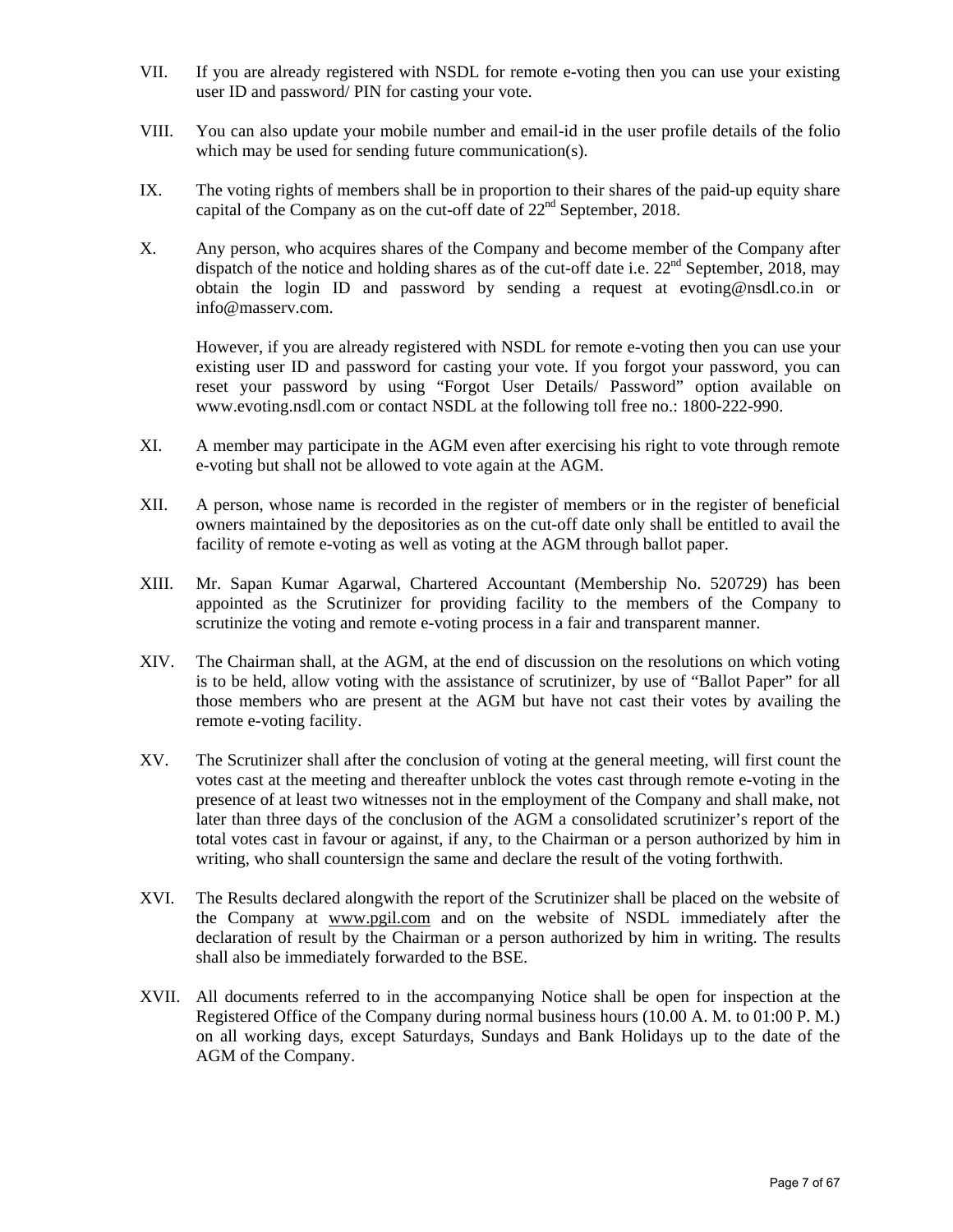# P G INDUSTRY LIMITED

Regd. Off: A – 30, S – 11, Second Floor, Kailash Colony, New Delhi – 110048

**CIN: L74899DL1993PLC056421**

# **EXPLANATORY STATEMENT**

**As required by Section 102 of the Companies Act, 2013 (the Act), the following Explanatory Statement sets out all material facts relating to the Special Business mentioned under:** 

#### **ITEM NO. 4:**

## **RE-APPOINTMENT OF MR. PRADIP ASOPA (DIN: 03146430) AS AN INDEPENDENT DIRECTOR OF THE COMPANY:**

Mr. Pradip Asopa (DIN: **03146430)** who is currently holding the position of an Independent Director of the Company, whose term is due to expire on 31st March, 2019.

Mr. Pradip Asopa (DIN: 03146430) holds 917 Equity Shares of the Company (as on 31 March 2018).

As per Section 149(10) of the Companies Act, 2013 (CA 2013), an Independent Director shall hold office for a term of upto five consecutive years on the Board of a Company, but shall be eligible for reappointment on passing a special resolution by the Company for another term of upto five consecutive years on the Board of a Company.

In line with the aforesaid provisions of the Companies Act, 2013 and in view of long, rich experience, continued valuable guidance to the management and strong Board performance of Mr. Pradip Asopa (DIN: 03146430), it is proposed to re-appoint him for the second term as an independent Director on the Board of P G Industry Limited for a period of five years upto 31st March, 2024.

In the opinion of the Board, Mr. Pradip Asopa (DIN: 03146430) fulfills the conditions specified in the Act and except for the above mentioned shareholding; he is independent of the management. Copy of the draft letter for appointment of Mr. Pradip Asopa (DIN: 03146430) as an Independent Director setting out the terms and conditions would be available for inspection without any fee by the members at the Registered Office of the Company during normal business hours on any working day, excluding Saturday.

The Board considers that his continued association would be of immense benefit to the Company and it is desirable to continue to avail services of Mr. Pradip Asopa (DIN: 03146430) as an Independent Director. Based on the recommendation of the Nomination and Remuneration Committee and considering the qualifications, experience and the valuable contribution being made by the Independent Director. Accordingly, the Board recommends passing of the Resolution at Item No. 4 of the Notice as a Special Resolution.

Except Mr. Pradip Asopa, being an appointee, none of the Directors or Key Managerial Personnel (KMP) of the Company or their relatives are concerned or interested, financial or otherwise, in the resolution set out at Item No. 4.

#### **ITEM NO. 5:**

# **RE-APPOINTMENT OF MR. ANIL KUMAR (DIN: 02165151) AS AN INDEPENDENT DIRECTOR OF THE COMPANY:**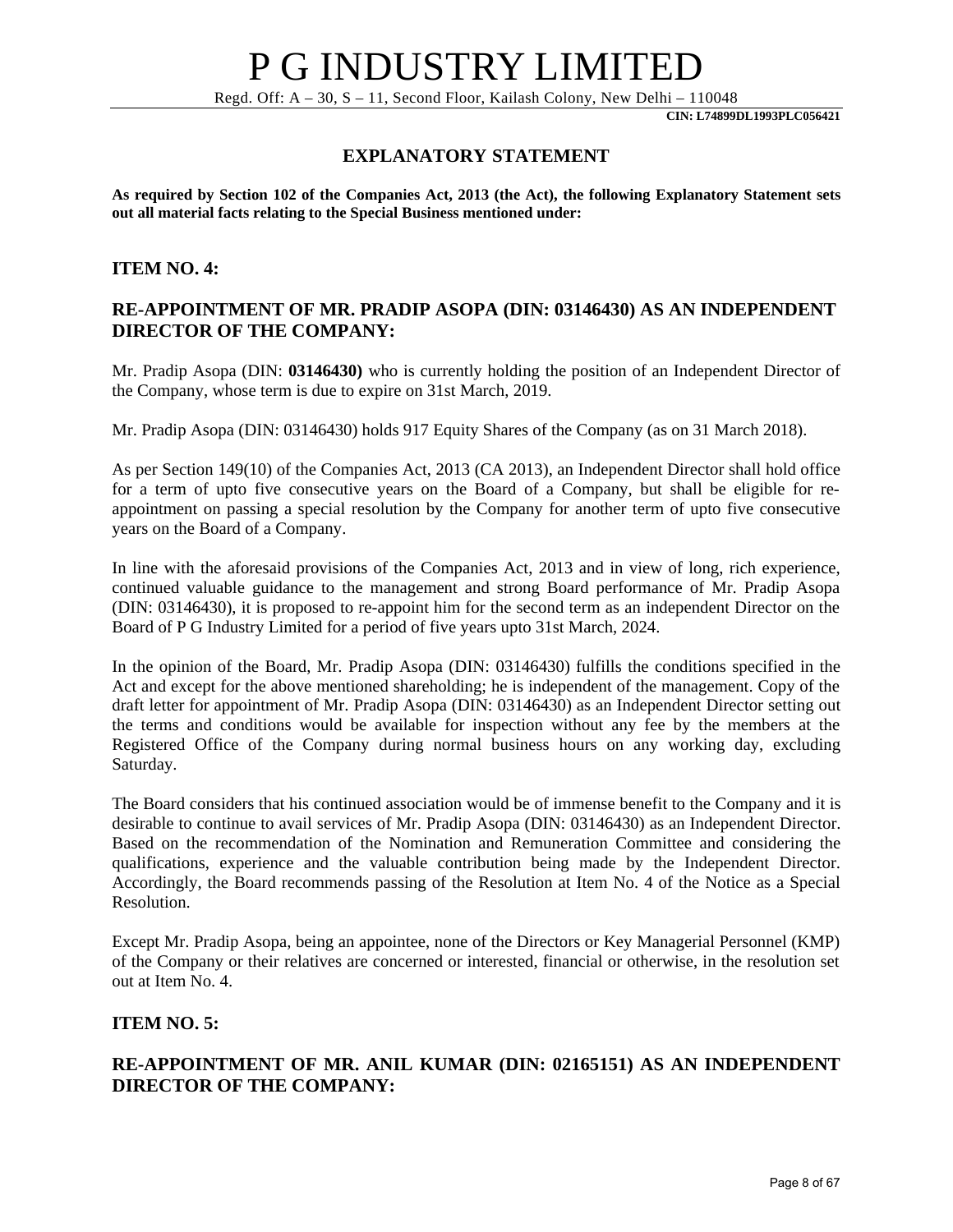Mr. Anil Kumar (DIN: **02165151)** who is currently holding the position of an Independent Director of the Company, whose term is due to expire on 31st March, 2019.

Mr. Anil Kumar (DIN: 02165151) holds no Equity Shares of the Company.

As per Section 149(10) of the Companies Act, 2013 (CA 2013), an Independent Director shall hold office for a term of upto five consecutive years on the Board of a Company, but shall be eligible for reappointment on passing a special resolution by the Company for another term of upto five consecutive years on the Board of a Company.

In line with the aforesaid provisions of the Companies Act, 2013 and in view of long, rich experience, continued valuable guidance to the management in the fields of Accountancy and Finance and strong Board performance of Mr. Anil Kumar (DIN: 02165151), it is proposed to re-appoint him for the second term as an independent Director on the Board of P G Industry Limited for a period of five years upto 31st March, 2024.

In the opinion of the Board, Mr. Anil Kumar (DIN: 02165151) fulfills the conditions specified in the Act and except for the above mentioned shareholding; he is independent of the management..

The Board considers that his continued association would be of immense benefit to the Company and it is desirable to continue to avail services of Mr. Anil Kumar (DIN: 02165151) as an Independent Director. Based on the recommendation of the Nomination and Remuneration Committee and considering the qualifications, experience and the valuable contribution being made by the Independent Director. Accordingly, the Board recommends passing of the Resolution at Item No. 5 of the Notice as a Special Resolution.

Except Mr. Anil Kumar, being an appointee, none of the Directors or Key Managerial Personnel (KMP) of the Company or their relatives are concerned or interested, financial or otherwise, in the resolution set out at Item No. 5.

## **ITEM NO. 6:**

# **INCREASE IN LIMIT OF DIRECTOR`S REMUNERATION:**

In existing circumstances, the Company is paying Director's Remuneration to Mr. Saket Dalmia, Managing Director and Mr. Amit Dalmia, Director within the specified limits provided under sections 197 and 198 and other applicable provisions, if any, of the Companies Act, 2013 (the Act) and the Rules made thereunder, as amended from time to time, read with Schedule V to the Act.

Due to increase in inflation in some past years and in view of the tasks assigned to them, it is necessary to revise the maximum limit of remuneration upto the limits specified under Section II of Part II (Remuneration) of Schedule V to the Companies Act, 2013.

It is proposed to revise the maximum remuneration payable to directors of the Company upto the limit of Rs. 84,00,000 /- (Rupees Eighty Four Lacs Only) for a further period of three years with authority to the Board of Directors (hereinafter referred to as the "Board", which term shall be deemed to include any Committee of the Board constituted to exercise its powers, including the powers conferred by this Resolution) to fix their remuneration within such maximum limit, in any manner, increasing thereby, proportionately, all benefits related to the quantum of salary. The aggregate of the remuneration as aforesaid shall be within the maximum limits as laid down under Section II of Part II (Remuneration) of Schedule V to the Companies Act, 2013.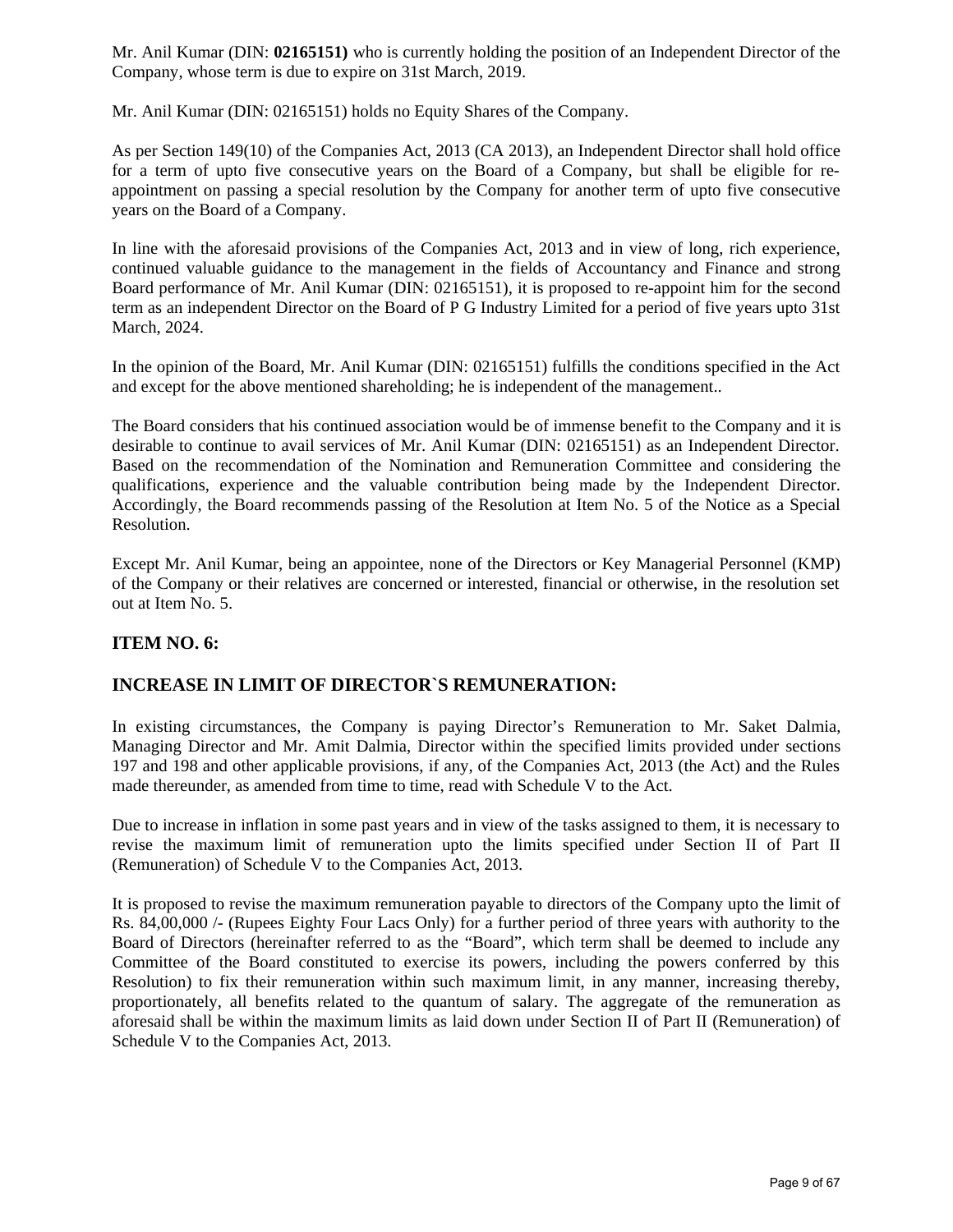All other terms and conditions of appointment of Directors of the Company, as previously approved remain unchanged. In compliance with the provisions of Sections 196 and 197 read with Schedule V to the Act, the revised terms of remuneration of directors are now being placed before the Members for their approval and thereafter for the approval of Central Government.

None of the Directors and Key Managerial Personnel of the Company is concerned or interested in the Resolution. The Board recommends the Resolution for approval by the Members of the Company as Ordinary Resolution.

## **DETAILS OF DIRECTORS SEEKING RE-APPOINTMENT**

Details of Directors (as on March 31, 2018) seeking appointment/re-appointment at the Annual General Meeting pursuant to Regulation 36 of the Securities and Exchange Board of India (Listing Obligations and Disclosure Requirements) Regulations, 2015 and Secretarial Standard on General Meetings (SS-2)

| <b>Name of Director</b>                      | Mr. Pradip Asopa                 | Mr. Anil Kumar              |  |
|----------------------------------------------|----------------------------------|-----------------------------|--|
| Date of Birth                                | 04/08/1962                       | 26/04/1979                  |  |
| <b>Date of Original Appointment</b>          | 01/07/2010                       | 01/09/2008                  |  |
| <b>Qualifications</b>                        | Graduation                       | Graduation                  |  |
| <b>Expertise in Specific Area</b>            | <b>Banking and Finance</b>       | Finance and Accountancy     |  |
| <b>Terms and Conditions of Reappointment</b> | Reappointed for a period of      | Reappointed for a period of |  |
|                                              | Five Years w.e.f.                | Five Years w.e.f.           |  |
|                                              | 01/04/2019                       | 01/04/2019                  |  |
| <b>Directorships held in Other Companies</b> | <b>RSD</b> Constructions<br>1.   | <b>GVR</b> Trading Private  |  |
|                                              | Private Limited                  | Limited                     |  |
|                                              | <b>Elance Solution LLP</b><br>2. |                             |  |
| No. of Shares held in Company (as on         | Nil.                             | 917                         |  |
| 31.03.2018)                                  |                                  |                             |  |
| <b>Relationship with Other Directors</b>     | Not Applicable                   | Not Applicable              |  |
| <b>No. of Board Meetings attended during</b> | 14                               | 14                          |  |
| the Year $2017 - 18$                         |                                  |                             |  |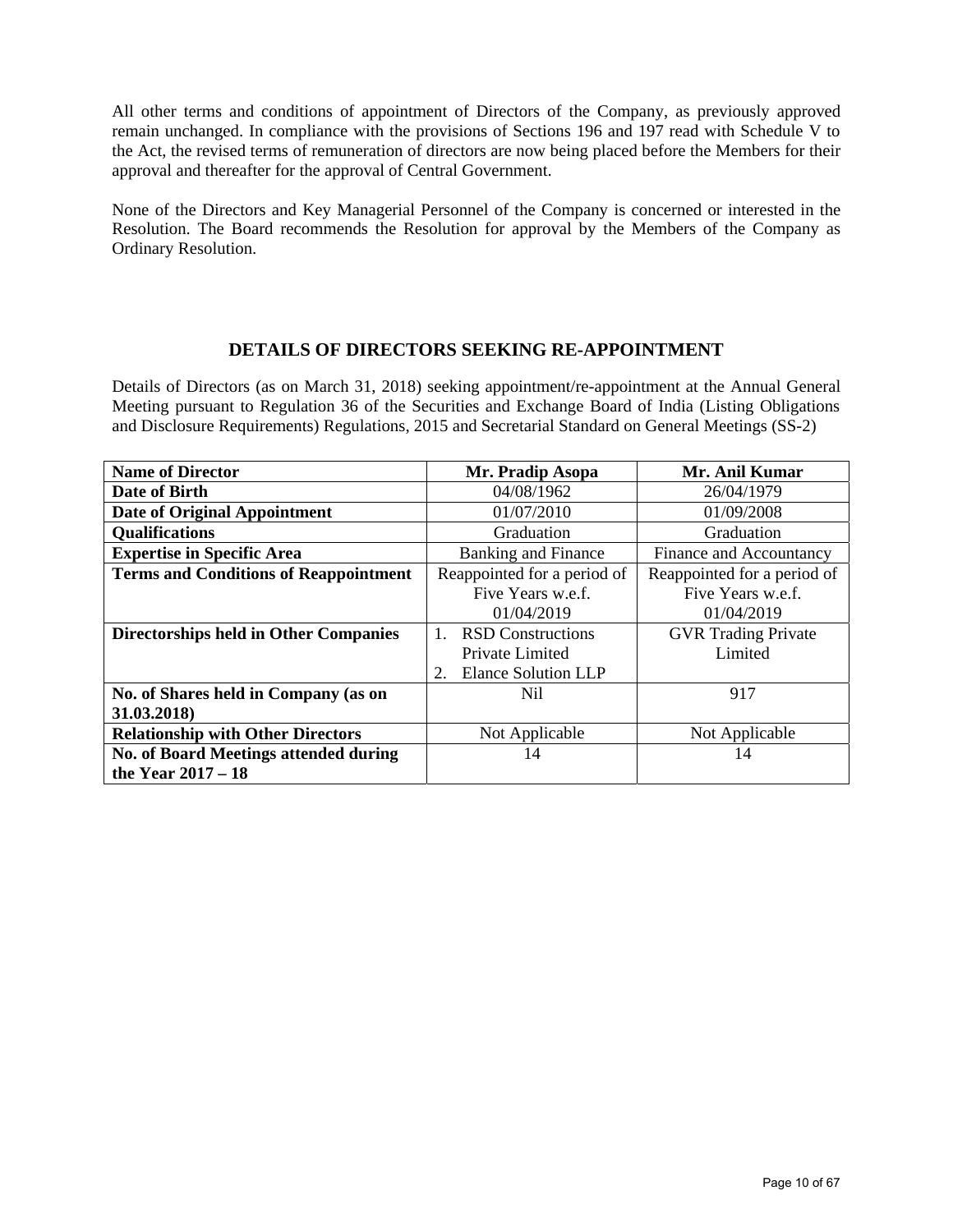# P G INDUSTRY LIMITEI

Regd. Off: A – 30, S – 11, Second Floor, Kailash Colony, New Delhi – 110048

**CIN: L74899DL1993PLC056421**

#### BOARD'S REPORT

To, The Shareholders

Your Board of Directors take pleasure in presenting the 25<sup>th</sup> Board's Report of the Company together with the Audited Statement of the Accounts for the year ended on 31<sup>st</sup> March, 2018.

| <b>FINANCIAL HIGHLIGHTS</b>                           |            | $(5 \text{ In}$ Lacs) |
|-------------------------------------------------------|------------|-----------------------|
| <b>PARTICULARS</b>                                    | 31.03.2018 | 31.03.2017            |
| <b>Sales</b>                                          | 5608.39    | 4647.51               |
| Other Income                                          | 7.25       | 10.36                 |
| <b>Total Income</b>                                   | 5615.64    | 4657.87               |
| Expenses                                              | 5164.73    | 4326.77               |
| Earnings before depreciation, finance costs and taxes | 450.91     | 331.10                |
| Less: Depreciation and Finance Costs                  | 337.62     | 254.62                |
| Profit/ (Loss) before taxation                        | 113.29     | 76.48                 |
| <b>Tax Expenses</b>                                   | 101.10     | 30.59                 |
| <b>Balance Surplus Carried to Balance Sheet</b>       | 12.19      | 45.89                 |

#### **WORKING RESULTS**

During the year under review, the Company achieved the sales turnover of  $\bar{\tau}$  5608.39 Lacs as against  $\bar{\xi}$  4647.51 Lacs of the previous financial year. The profit before tax and profit after tax are at  $\bar{\xi}$  113.29 Lacs and  $\bar{\tau}$  12.19 Lacs respectively for the Financial Year 2017 – 18 as against  $\bar{\tau}$  76.48 Lacs and  $\bar{\tau}$ 45.89 Lacs for the previous financial year.

#### **RESERVES**

The Company has not transferred any amount to reserves during the year under review.

#### **DIVIDEND**

The Company is putting continuous effort to expand its existing infrastructure, so the Company is not in a position to declare any dividend for the year. Therefore no dividend is proposed to be declared.

#### **DEPOSIT**

The Company has not accepted any deposits from the public or its employees during the year under review.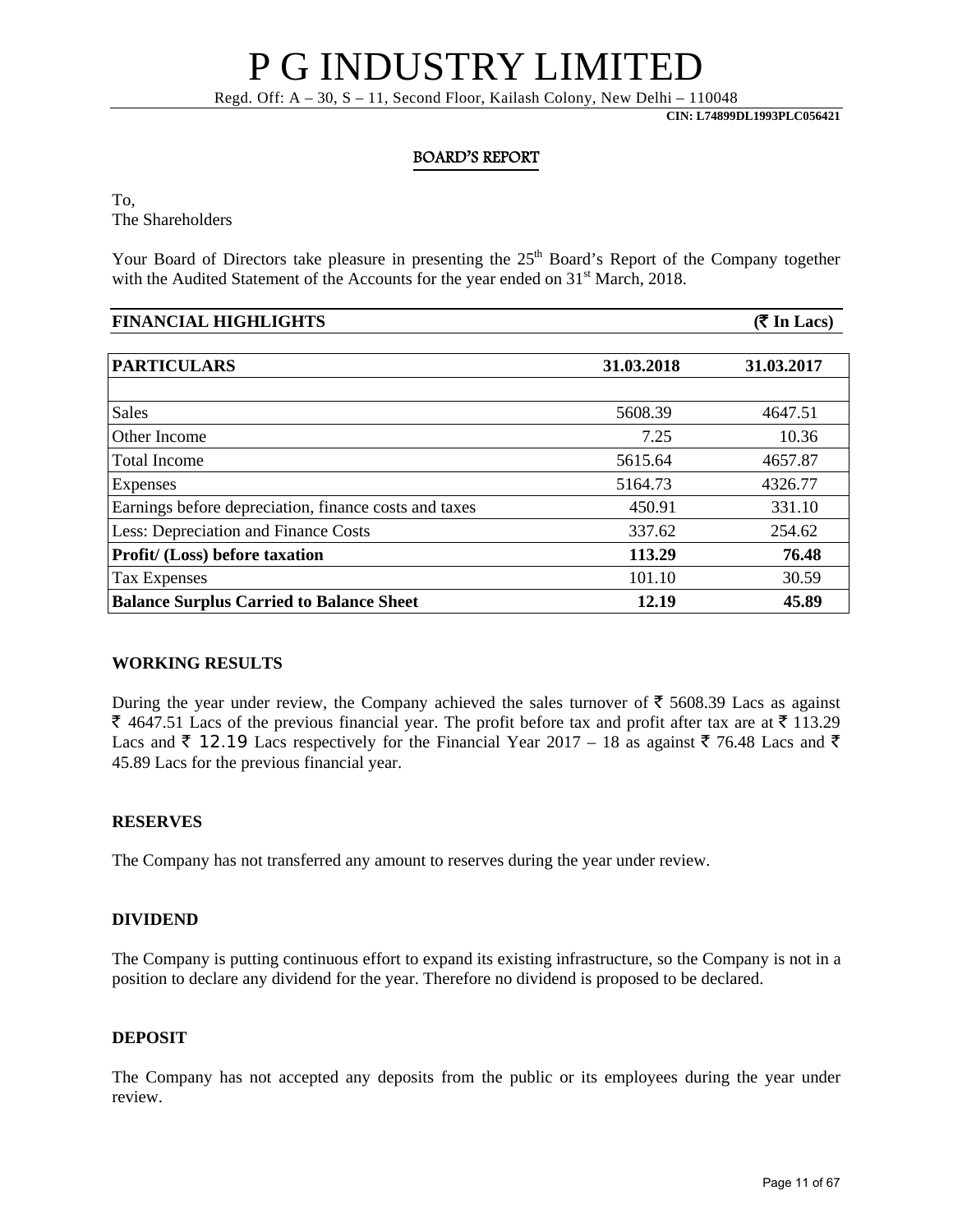## **CAPITAL**

The paid up equity capital of the Company is  $\bar{\mathfrak{F}}$  4,62,42,200 divided into 46,24,220 equity shares of  $\bar{\mathfrak{F}}$  10 each. The Company has not come out with any share issue during the year.

### **MATERIAL CHANGES AND COMMITMENTS**

The company has not made any material changes and commitments affecting the financial position of the company which have occurred between the end of the financial year of the company to which the financial statements relate and the date of this report.

#### **BOARD MEETINGS**

Fourteen Board Meetings were convened and held during the year.

#### **DIRECTORS**

As on March 31, 2018, the board comprised of Five Directors with an optimum combination of Executive, Non Executive and Independent Directors. The composition of the Board and category of Directors is as follows:

| S. NO.         | <b>NAME OF DIRECTOR</b> | <b>CATEGORY</b>                         |
|----------------|-------------------------|-----------------------------------------|
|                | Shri Saket Dalmia       | Promoter, Managing & Executive Director |
| 2              | Shri Amit Dalmia        | Non - Executive Director                |
| 3              | Smt. Usha Sharma        | Non - Executive Director                |
| $\overline{4}$ | Shri Pardip Asopa       | Independent Non – Executive Director    |
|                | Shri Anil Kumar         | Independent Non - Executive Director    |

The Board meets regularly and is responsible for the proper direction and management of the Company.

In accordance with the provisions of the Articles of Association of the Company, Mrs. Usha Sharma (DIN: 07155779) retire by rotation at the ensuing Annual General Meeting and being eligible, offers herself for re-appointment.

Mr. Pradip Asopa (DIN: 03146430) and Mr. Anil Kumar (DIN: 02165151), Independent Directors of the Company whose term of office expiring on  $31<sup>st</sup>$  March 2019 and the Board has recommended re appointment of Mr. Pradip Asopa (DIN: 03146430) and Mr. Anil Kumar (DIN: 02165151) as Independent Director for another term of Five Years w.e.f. 01<sup>st</sup> April 2019.

#### **DECLARATION GIVEN BY INDEPENDENT DIRECTORS**

All the Independent Directors have given declarations that they meet the criteria of independence as laid down under Section 149(6) of the Act. In the opinion of the Board, they fulfill the conditions of independence as specified in the Act and Rules made there under and are independent of the management.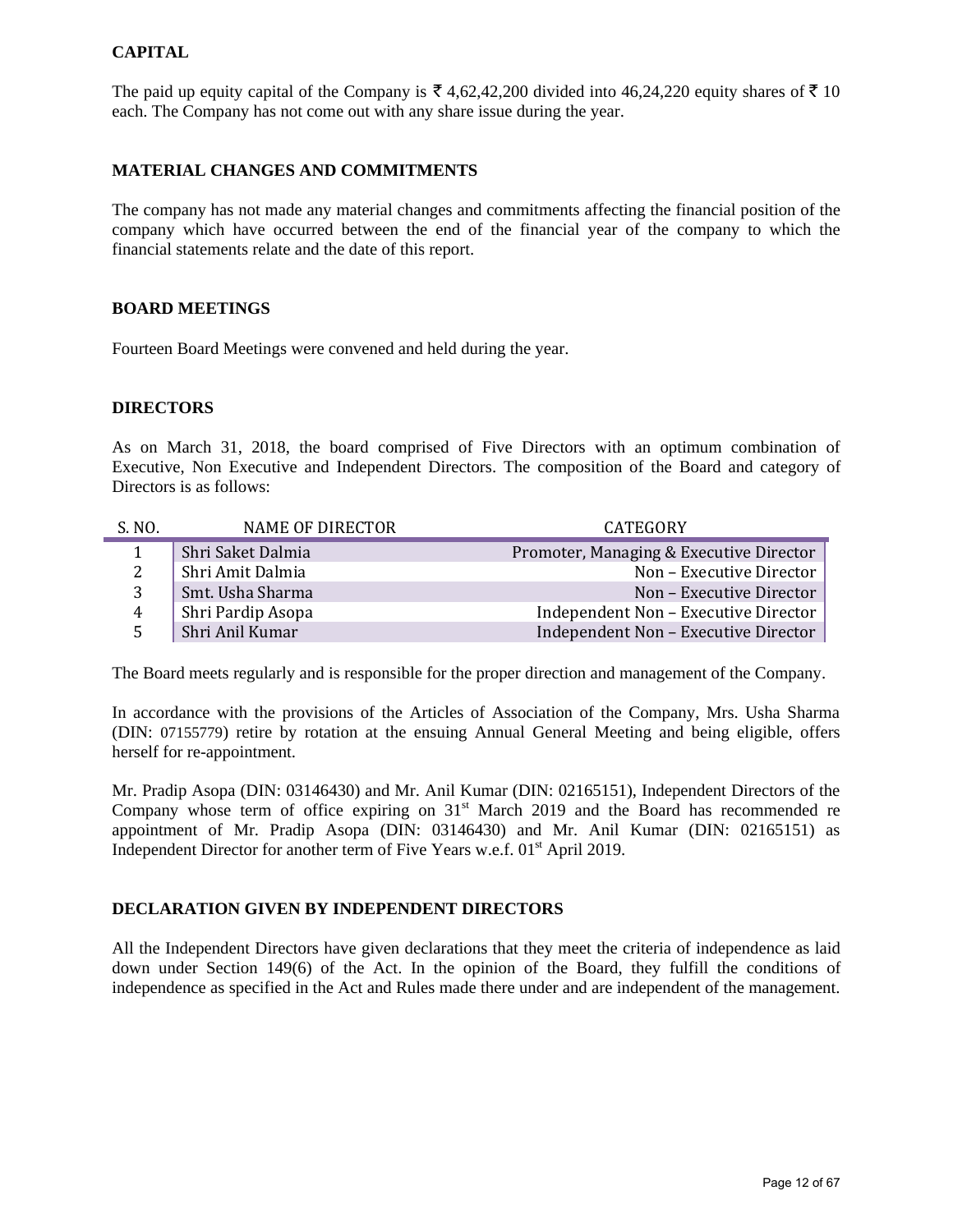#### **PROCEDURE FOR NOMINATION AND APPOINTMENT OF DIRECTORS**

The Nomination and Remuneration Committee is responsible for developing competency requirements for the Board based on the industry and strategy of the Company. The Nomination and Remuneration Committee reviews and evaluates the resumes of potential candidates vis-a-vis the required competencies. The Nomination and Remuneration Committee also meets with potential candidates, prior to making recommendations of their nomination to the Board. At the time of appointment, specific requirements for the position, including expert knowledge expected, is communicated to the appointee.

## **CRITERIA FOR DETERMINING QUALIFICATIONS, POSITIVE ATTRIBUTES AND INDEPENDENCE OF A DIRECTOR**

The Nomination and Remuneration Committee has formulated the criteria for determining qualifications, positive attributes and independence of Directors in terms of Section 178(3) of the Act.

- **Qualifications:** A transparent Board nomination process is in place that encourages diversity of thought, experience, knowledge, perspective, age and gender. It is also ensured that the Board has an appropriate blend of functional and industry expertise. While recommending the appointment of a Director, the Nomination and Remuneration Committee considers the manner in which the function and domain expertise of the individual will contribute to the overall skill-domain mix of the Board.
- **Positive Attributes:** In addition to the duties as prescribed under the Act, the Directors of the Board of the Company are also expected to demonstrate high standards of ethical behavior, strong interpersonal and communication skills and soundness of judgment. Independent Directors are also expected to abide by the Code of Independent Directors as outlined in Schedule IV to the Act
- Independence: In accordance with the above criteria, a Director will be considered as an 'Independent Director' if he/she meets with the criteria for 'Independent Director' as laid down in the Companies Act, 2013.

#### **ANNUAL EVALUATION OF BOARD PERFORMANCE AND PERFORMANCE OF ITS COMMITTEES AND OF DIRECTORS**

Pursuant to the provisions of the Act, the Board has carried out an annual evaluation of its own performance, performance of the Directors as well as the evaluation of the working of its Committees.

The Nomination and Remuneration Committee has defined the evaluation criteria and the performance evaluation process for the Board, its Committees and Directors. The Board's functioning is evaluated on various aspects, including inter alia degree of fulfillment of key responsibilities, Board structure and composition, establishment and delineation of responsibilities to various Committees, effectiveness of Board processes, information and functioning.

Directors were evaluated on aspects such as attendance, contribution at Board/Committee meetings and guidance/support to the management outside Board/Committee meetings. The Committees of the Board were assessed on the degree of fulfillment of key responsibilities, adequacy of Committee composition and effectiveness of meetings.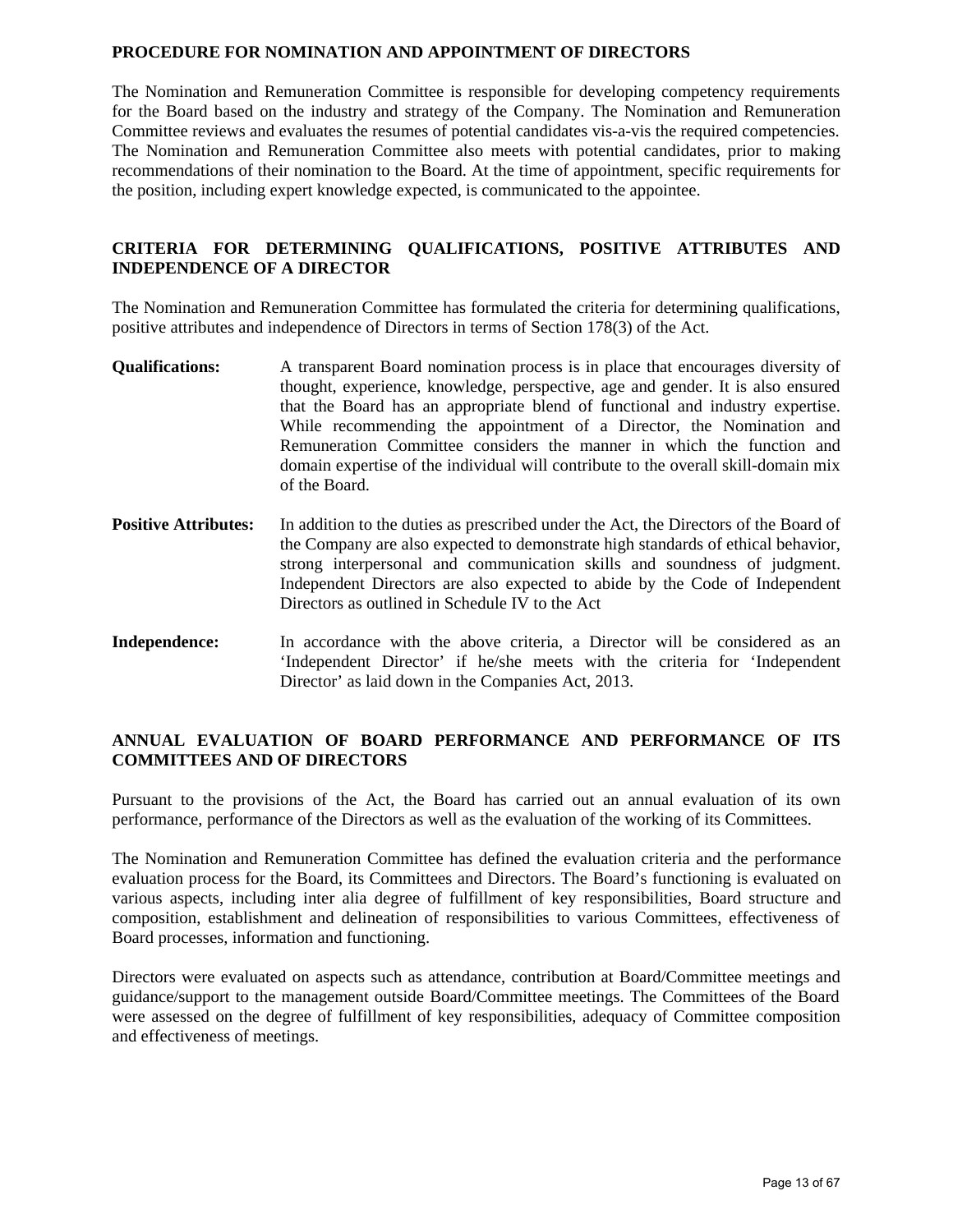The performance evaluation of the Independent Directors was carried out by the Board. The performance evaluation of the Chairman and the Non Independent Directors was carried out by the Independent Directors who also reviewed the performance of the Board, its Committees and the Directors.

The Chairman of the Board provided feedback to the Directors on the significant highlights with respect to the evaluation process of the Board.

#### **AUDITORS:**

#### **STATUTORY AUDITORS:** M/s. Vipul Kumar Goel & Co., Statutory Auditors of the Company hold office till the conclusion of the ensuing Annual General Meeting.

**SECRETARIAL AUDITOR:** Pursuant to the provisions of Section 204 of the Companies Act, 2013 and the rules made there under, the Company had appointed M/s. R Miglani & Co., Company Secretaries to undertake the Secretarial Audit of the Company for the year ended on 31<sup>st</sup> March, 2018. The Secretarial Audit Report is annexed as **Annexure I**.

The Auditors' Report and the Secretarial Audit Report for the Financial Year ended 31st March, 2018 do not contain any qualification, reservation, adverse remark or disclaimer.

The Auditors have confirmed that, their appointment, if made, would be within the limits prescribed under Section 141(3) (g) of the Companies Act, 2013 and that they are not disqualified in terms of Section 139 of the Companies Act, 2013.

#### **AUDIT COMMITTEE**

As on March 31, 2018, the Audit Committee of the company comprises Three Non-Executive Directors, of which two of them are Independent. The Chairman of the committee is an independent Director having financial and accounting knowledge. The composition of Audit Committee and attendance of Directors at committee meetings is shown below:

| Name of the Director | Designation | Attendance at Committee Meeting |          |  |  |
|----------------------|-------------|---------------------------------|----------|--|--|
|                      |             | Held                            | Attended |  |  |
| Mr. Pradip Asopa     | Chairman    |                                 |          |  |  |
| Mrs. Usha Sharma     | Member      |                                 |          |  |  |
| Mr. Anil Kumar       | Member      |                                 |          |  |  |

Statutory Auditors were invited to participate in the meetings of Audit Committee wherever necessary.

During the financial year ended 31<sup>st</sup> March 2018 the Audit Committee of the company met five times. The dates of the meetings were  $19<sup>th</sup>$  May 2017,  $01<sup>st</sup>$  August 2017,  $16<sup>th</sup>$  September 2017,  $02<sup>nd</sup>$  November  $2017$  and  $01<sup>st</sup>$  February 2018.

The Board has accepted all the recommendations of the Audit Committee during the year.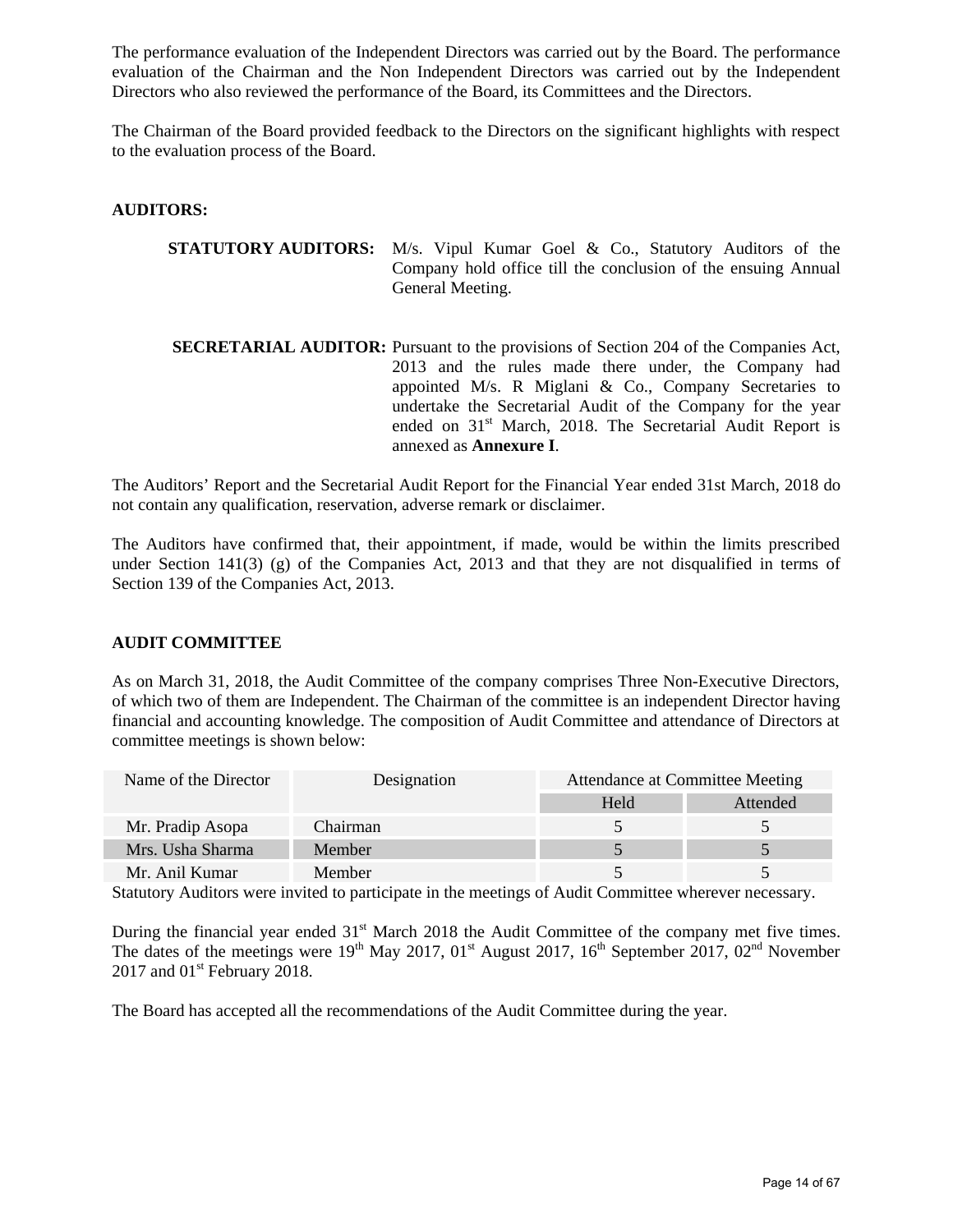#### **KEY MANAGERIAL PERSONNEL**

In compliance with provisions of Section 203 of the Companies Act, 2013, during the Financial Year 2016-17, The Managing Director, Chief Financial Officer and the Company Secretary have been nominated as Key Managerial Personnel.

Mr. Aman Agarwal had resigned from the position of C.F.O. on 13<sup>th</sup> February 2018 and Mr. Gaurav Kumar, Chartered Accountant had been appointed as C.F.O from that date.

#### **INSURANCE**

The Properties and insurable assets and interest of your Company such as buildings, plant & machinery and stocks among others, are adequately insured.

#### **BONUS ISSUE**

During the year the Company has not issued any bonus shares.

#### **DIRECTORS' RESPONSIBILITY STATEMENT**

Pursuant to the requirement under Section 134 (3) (c) of the Companies Act, 2013 with respect to Directors' Responsibility Statement, it is hereby confirmed:

- (i) That in the preparation of the annual accounts for the financial year ended March 31, 2018 the applicable accounting standards had been followed along with proper explanation relating to material departures;
- (ii) That the directors had selected such accounting policies and applied them consistently and made judgments and estimates that were reasonable and prudent so as to give a true and fair view of the state of affairs of the company at the end of the financial year and of the profit or loss of the company for the year under review;
- (iii) That the directors had taken proper and sufficient care for the maintenance of adequate accounting records in accordance with the provisions of this Act for safeguarding the assets of the company and for preventing and detecting fraud and other irregularities;
- (iv) That the directors had prepared the annual accounts on a going concern basis for the financial year ended on March 31, 2018;
- (v) That the directors had laid down internal financial controls to be followed by the Company and that such internal financial controls are adequate and were operating effectively; and
- (vi) That the directors had devised proper systems to ensure compliance with the provisions of all applicable laws and that such systems were adequate and operating effectively.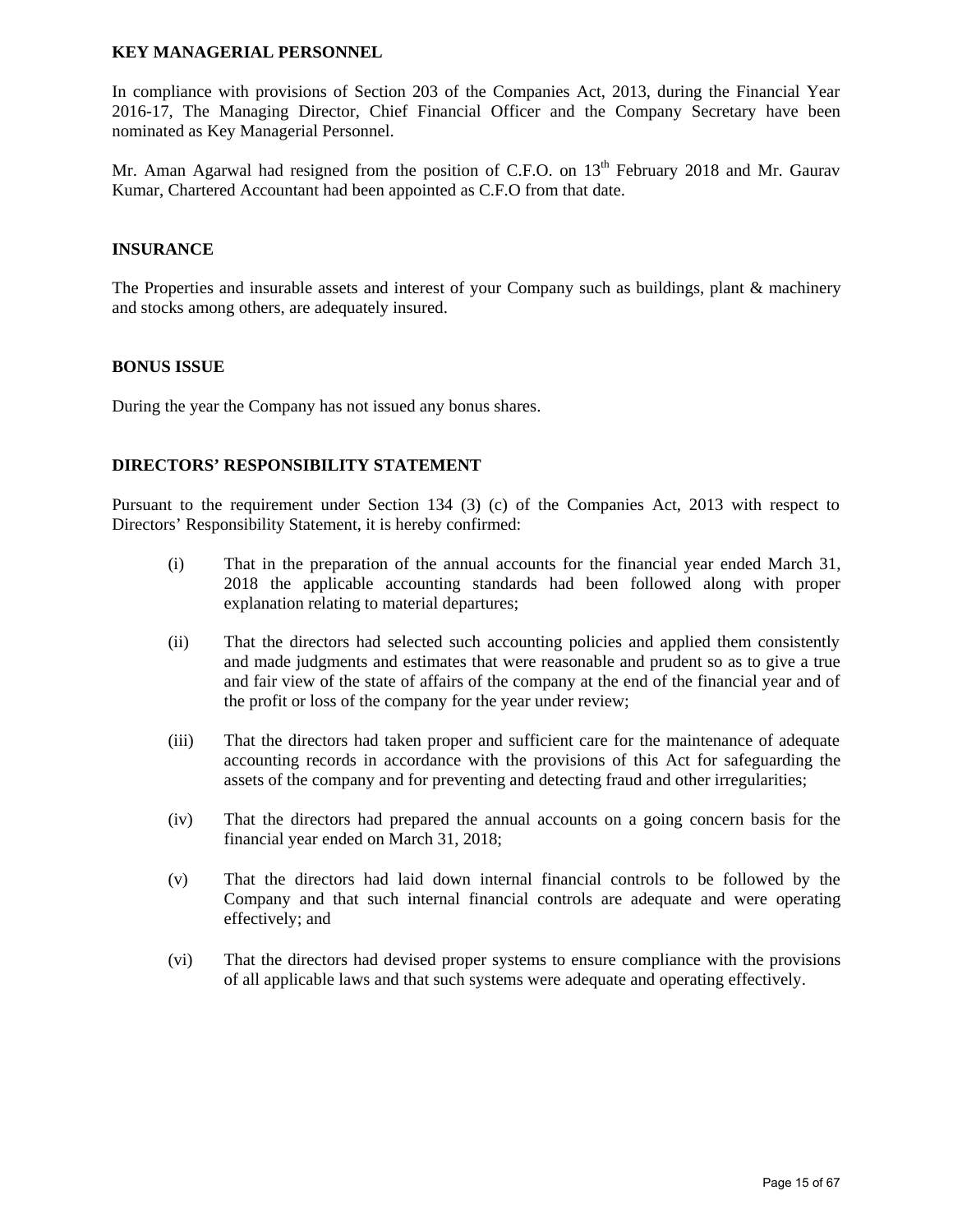#### **PARTICULARS OF LOANS, GUARANTEES AND INVESTMENTS**

The details of loans, guarantees and investments, if any, covered under the provisions of Section 186 of the Companies Act, 2013 have been stated in the notes to the Financial Statements forming part of Annual Report.

## **CONSERVATION OF ENERGY, TECHNOLOGY ABSORPTION AND FOREIGN EXCHANGE EARNINGS AND OUTGO**

Pursuant to Section 134 (3) (m) of the Companies Act, 2013 read with Rule 8(3) of the Companies (Accounts) Rules 2014, the following information is provided:

#### **A. CONSERVATION OF ENERGY**

Our Company is not an energy intensive unit, however regular efforts are made to conserve energy.

#### **B. RESEARCH AND DEVELOPMENT**

The Company did not have any activity during the year.

#### **C. FOREIGN EXCHANGE EARNINGS AND OUTGO**

During the year, the Company had made expenditure of  $\overline{5}54,95,907.00$  in foreign currency.

#### **PARTICULARS OF EMPLOYEES AND REMUNERATION**

Statement containing information as required under Section 197(12) of the Companies Act, 2013, read with Rule 5 of the Companies (Appointment and Remuneration of Managerial Personnel) Rules, 2014 is annexed as **Annexure II**.

The detail of top ten employees in terms of remuneration drawn as per the provisions of Rule 5(2) and (3) of the Companies (Appointment and Remuneration of Managerial Personnel) Rules, 2014 have been included in **Annexure III**.

There were no other employees in receipt of remuneration as prescribed under the provisions of Rule 5 (2)(i), (ii) and (iii) and Rule 5 (3) of the Companies (Appointment and Remuneration of Managerial Personnel) Rules, 2014.

#### **ANNUAL RETURN**

Pursuant to Section 92(3) of the Companies Act, 2013 and Rule 12(1) of the Companies (Management and Administration) Rules, 2014, the extract of the Annual Return in Form MGT-9 is annexed herewith as **Annexure IV**.

#### **MANAGEMENT DISCUSSION AND ANALYSIS REPORT**

#### **SALES**

During the year ended March 31, 2018, your company has achieved gross sales of  $\overline{$}65,05,26,902.57$  /- in the current financial year as against  $\overline{$}50,28,43,464.97$  /- during the previous financial year.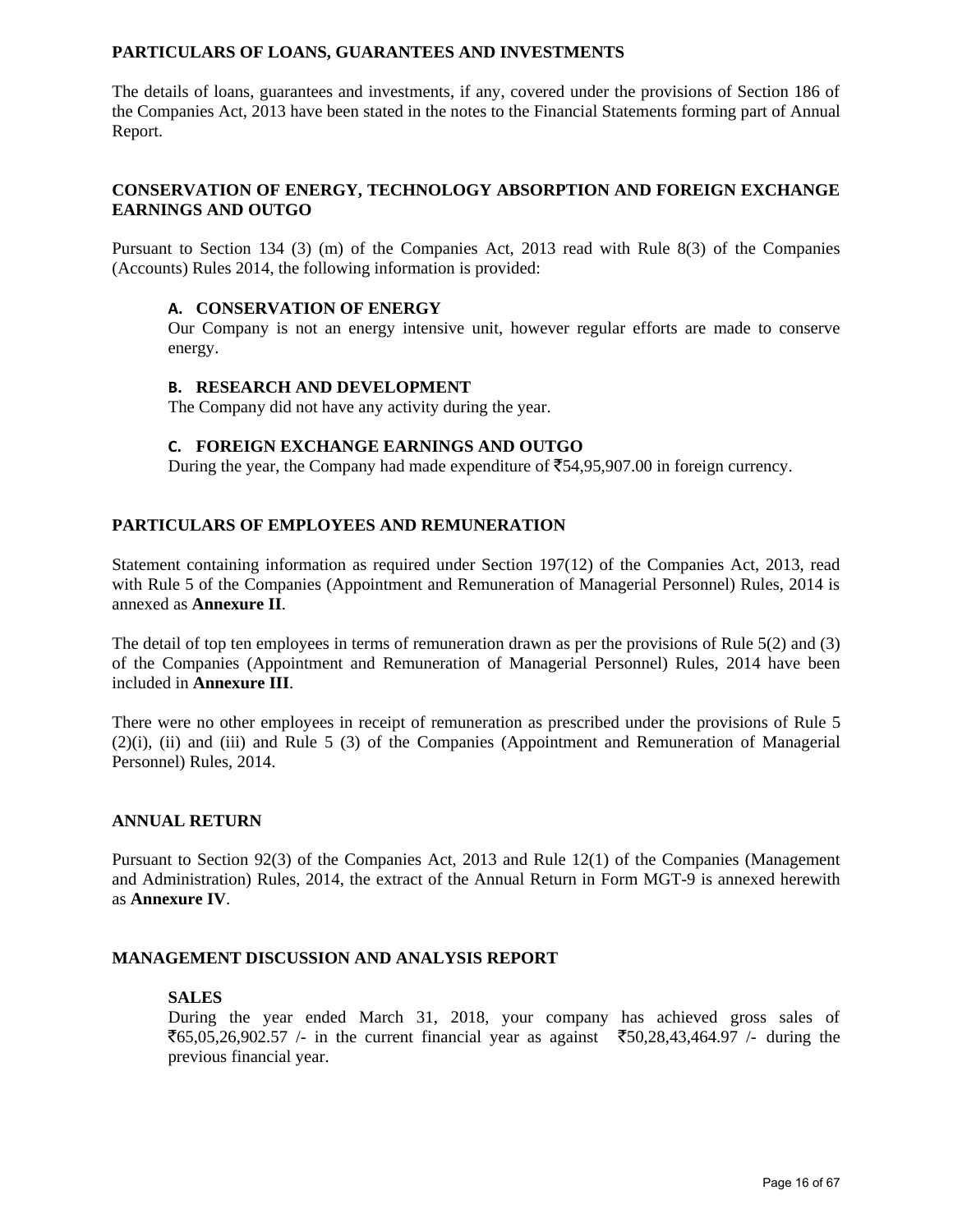#### **FORWARD LOOKING STATEMENTS**

This MD&A includes information that is forward-looking in nature. Such statements concern the future earnings of the Company, its operations, its financial results and its financial situation. Such forward-looking statements can be identified through use of expressions such as "believe", "foresee", "anticipate", "estimate", "expect" and other similar types of terms. Such statements are based on the information available at the time that they were made and on the good faith of management according to information available at this time. The statements include an element of uncertainty and the actual results may be significantly different from the assumptions and estimations described in the forward looking statements.

The actual results will be affected by numerous factors over which the Company has no influence. Consequently, we recommend against placing undue trust in such forward-looking statements since future events and actual results may differ significantly from our forecasts.

#### **The Industry: Opportunities & Threats**

The Company's main business is cutting, finishing and trading of Imported Marbles, but it can be done only after the raw material has been purchased / imported.

P G Industry is exposed to risk of price fluctuation on raw materials as well as finished products in all its products as due to import of raw materials it has the risk of delaying or loss in the shipment which may cause rise in the price of the raw materials and finished goods too. Due to increase in the Import tariff or import duties it also affects the flexibility of the prices of the raw materials.

#### **Business Outlook and Overview:**

The main business of the Company is to Manufacture and Trading of Imported Marbles and Slabs. The Company's strategy is to strengthen its business with the objective of long term growth. Its growth depends on the development of the Real Estate Sector. Now a day's Real Estate Sector is developing day by day and the demand for the Imported Marbles also increasing day by day.

The Company's Import is based on the Government policies as laid by them.

#### **Internal Control Systems and Cost:**

The Company has a proper and adequate system of internal controls to ensure that all the assets are safeguarded, protected against loss from unauthorized use or disposition and that transactions are authorized, recorded and reported correctly. The company conducts audit of various departments based on an annual audit plan through Senior Executive of the Company along with the head of finance department. The views of the statutory auditors are also considered to ascertain the adequacy of the internal control system.

#### **Human Resource Development:**

The Company believes that its human resources have been pivotal force to accelerate the growth of the organization right from its inception and it has been the company's continuous endeavour to create an environment where people excel and feel a sense of belongingness to the organization. The Company makes a continuous and concerted efforts not only to groom its human resources to meet with the present and future challenges in the field of Technology and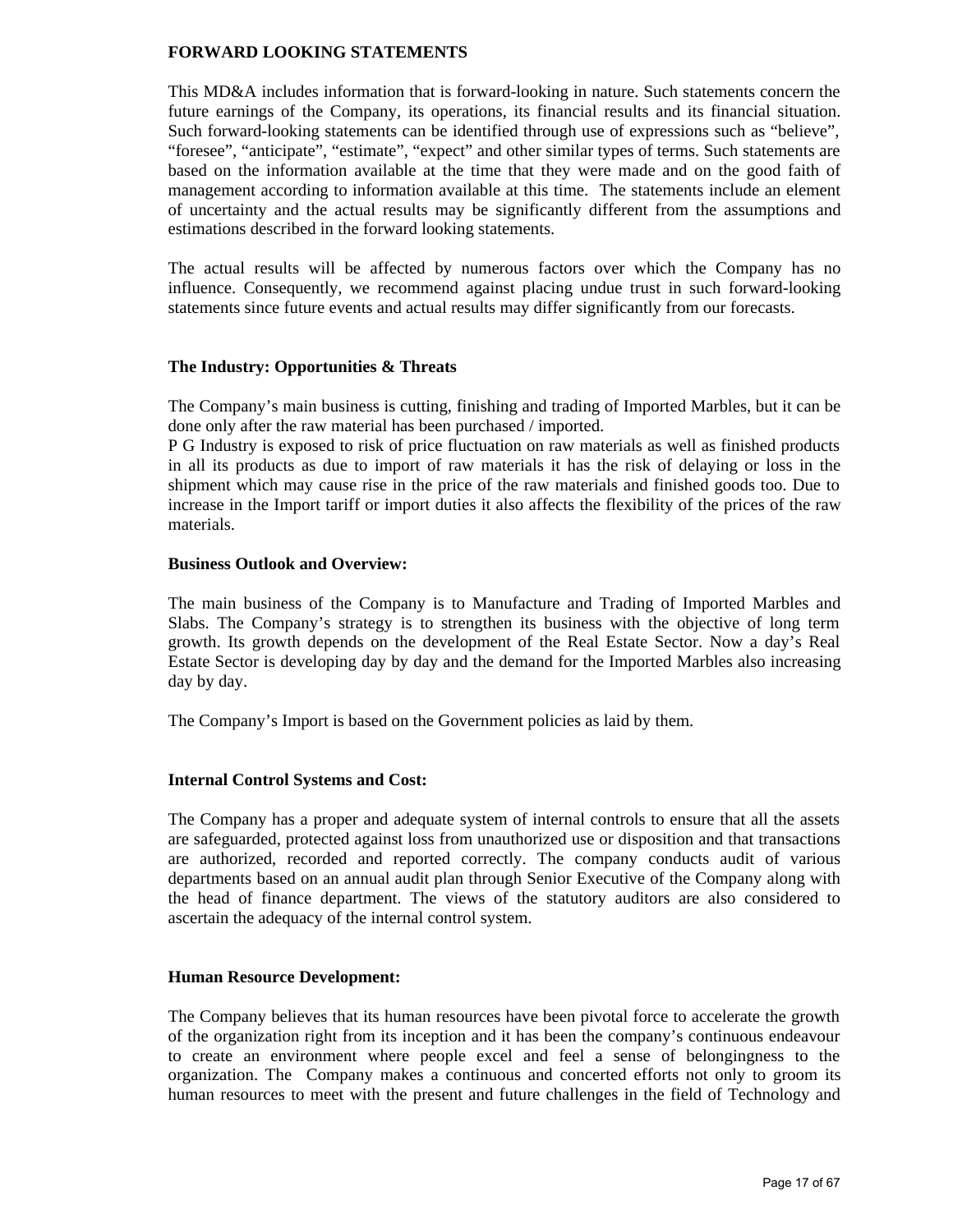Management functions but also focuses on providing an environment conductive for growth of employees and organization in the rapidly changing industrial scenario. To support the growing and expanding business needs, talent acquisition and development at all levels have been regularly groomed through need based training & development programmes organized by inviting expert faculties from outside as well as with the help of internal faculties the employees to attend specialized training programmes organized by the reputed training institutes in the country.

The Company has always remained conscious about the importance of safety, environment and health aspects and accordingly, training programmes on safety awareness, etc were organized in house during the year.

The Company is continuously endeavoring to improve industrial relations by proactive initiatives / actions and results, very harmonious, cordial and healthy industrial relations though out the year led to an atmosphere conducive for the sustenance of growth and enrichment of value for the shareholders.

## **INTERNAL FINANCIAL CONTROLS**

The Directors had laid down internal financial controls to be followed by the Company and such policies and procedures adopted by the Company for ensuring the orderly and efficient conduct of its business, including adherence to Company's policies, the safeguarding of its assets, the prevention and detection of frauds and errors, the accuracy and completeness of the accounting records, and the timely preparation of reliable financial information.

#### **INFORMATION REGARDING MERGER**

The Board of Directors of the company in its meeting held on  $22<sup>nd</sup>$  September, 2017 at 03:30 P. M. and concluded at 06:30 P.M. and on recommendation of Audit Committee, inter alia, approved the draft scheme of amalgamation of Priceless Overseas Limited (Unlisted Company) (amalgamating company) into P G Industry Limited (listed Company) (amalgamated company) with effect from closing hours of March 31, 2017 ("Appointed Date") pursuant to sections 230 to 232 of the Companies Act, 2013 and subject to approval of the NCLT, New Delhi Bench and such other authorities as may be required. The Company received Observation letter from BSE Limited under Regulation 37 of SEBI (Listing Obligations and Disclosure Requirements) Regulations, 2015 on 21 February 2018.

Hon'ble NCLT, New Delhi Bench vide its Order Dated 29.05.2018 and 07.06.2018 ordered convening of meetings of Equity Shareholders of P G Industry Limited, Unsecured Creditors of P G Industry Limited and Priceless Overseas Limited on 30 July 2018 for approval of Draft Scheme of Amalgamation between P G Industry Limited and Priceless Overseas Limited. The aforesaid meetings were duly convened and held as per order of Hon'ble NCLT, Delhi Bench and passed required resolutions as per Section 230 of the Companies Act, 2013.

#### **DETAILS IN RESPECT OF FRAUDS**

No fraud has been reported by auditors under sub – section (12) of section 143 of the Act other than those which are reportable to Central government.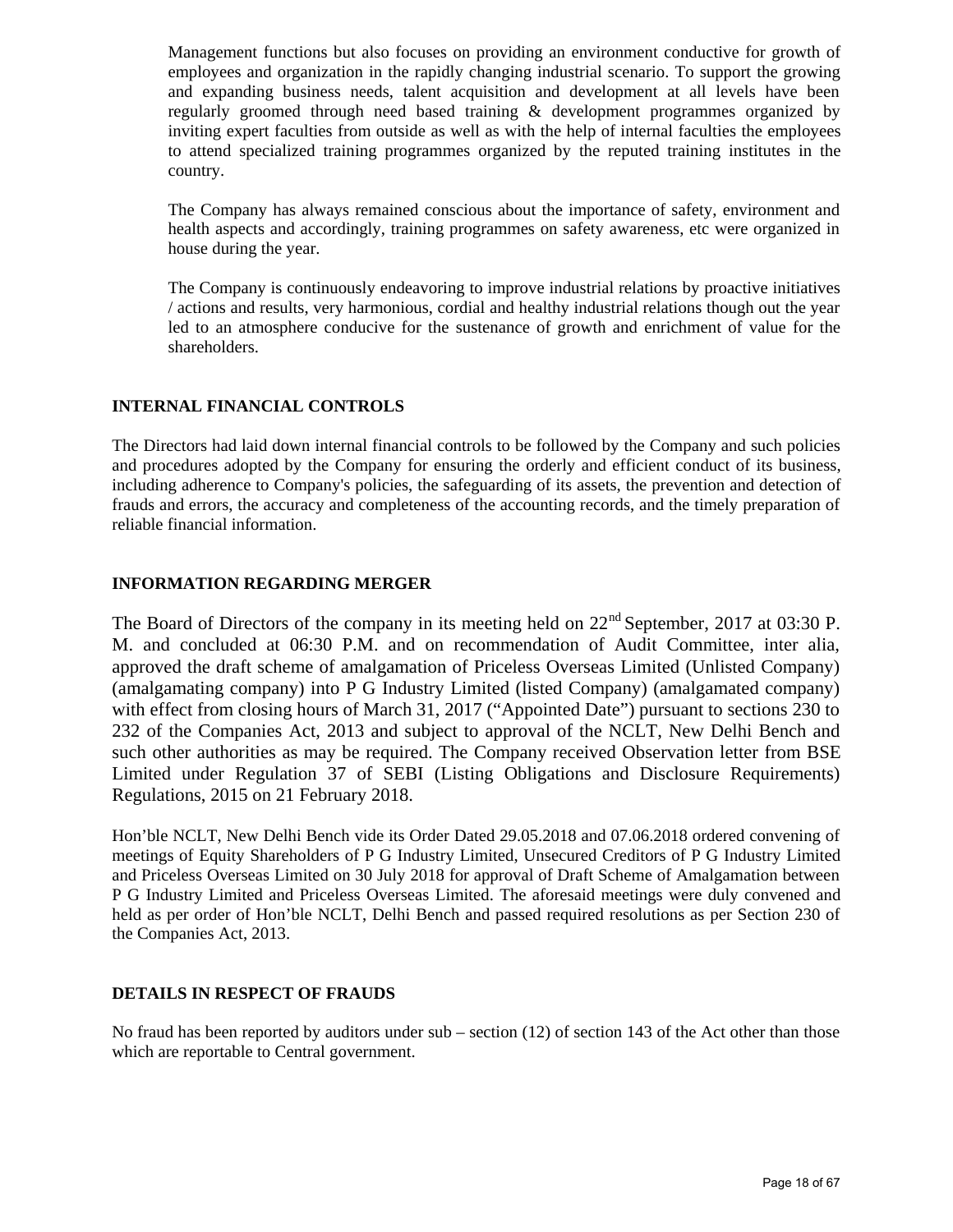#### **CORPORATE GOVERNANCE REPORT:**

Your Company is not required to comply with the provisions of Corporate Governance according to Regulation 15 (2) of SEBI (Listing Obligations and Disclosure Requirements) Regulations, 2015.

#### **ACKNOWLEDGEMENT**

Your Directors express their sincere thanks and appreciation for the cooperation received from the Investors, Shareholders, Banks and Business Associates during the year under review. Your Directors also wish to place on record their appreciation for the excellent performance and contribution of the Employees to the Company's progress during the year under review.

 **For and on behalf of the Board**

**Place: New Delhi Date: 14th August 2018**

 **Sd/- Amit Dalmia (Chairperson) DIN:0003646**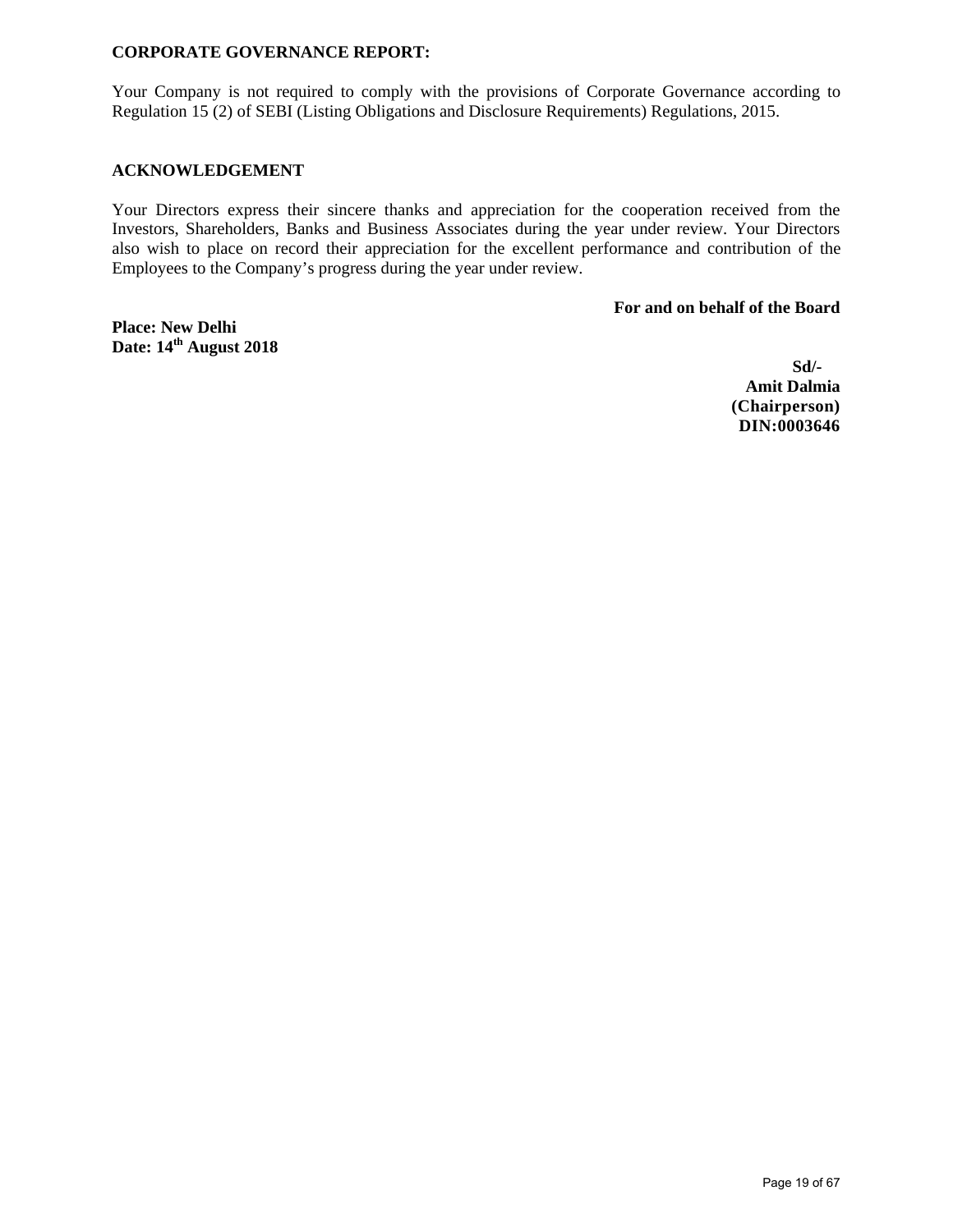# **R MIGLANI & CO.**

**COMPANY SECRETARIES** 207, D.R. CHAMBERS, D.B GUPTA ROAD, KAROL BAGH, NEW DELHI 110005 MB: 9711560406, Ph. Off: 011‐43012149 Email: csrajnimiglani@gmail.com

#### **Form No. MR‐3 Secretarial Audit Report**

\_\_\_\_\_\_\_\_\_\_\_\_\_\_\_\_\_\_\_\_\_\_\_\_\_\_\_\_\_\_\_\_\_\_\_\_\_\_\_\_\_\_\_\_\_\_\_\_\_\_\_\_\_\_\_\_\_\_\_\_\_\_\_\_\_\_\_\_\_\_\_\_\_\_\_\_\_\_\_

[Pursuant to section 204(1) of the Companies Act, 2013 and Rule No.9 of the Companies (Appointment and Remuneration of Managerial Personnel) Rules, 2014] FOR THE FINANCIAL YEAR ENDED 31st March, 2018

To, The Members, **P G INDUSTRY LIMITED A ‐ 30, S ‐ 11, SECOND FLOOR, KAILASH COLONY NEW DELHI‐110048**

I have conducted the Secretarial Audit of the compliance of applicable statutory provisions and the adherence to good corporate practices by **P G INDUSTRY LIMITED** (hereinafter called the company). Secretarial Audit was conducted in a manner that provided me a reasonable basis for evaluating the corporate conducts/statutory compliances and expressing my opinion thereon.

#### **Opinion**

Based on my verification of the Company's books, papers, minute books, forms and returns filed and other records maintained by the Company and also the information provided by the Company, its officers, agents and authorized representatives during the conduct of secretarial audit, I hereby report that in my opinion, the Company has, during the audit period covering the financial year ended on March 31, 2018 complied with the statutory provisions listed hereunder and also that the Company has proper Board‐processes and compliance‐mechanism in place to the extent, in the manner and subject to the reporting made hereinafter:

I have examined the books, papers, minute books, forms and returns filed and other records maintained by the Company for the Financial Year ended on March 31, 2018 and made available to me, according to the provisions of:

- i. The Companies Act, 2013 (the Act) and the Rules made thereunder, as applicable;
- ii. The Securities Contracts (Regulation) Act, 1956 ('SCRA') and the rules made thereunder;
- iii. The Depositories Act, 1996 and the Regulations and Bye‐laws framed thereunder;
- iv. Foreign Exchange Management Act, 1999 and the rules and regulations made thereunder to the extent of Foreign Direct Investment and Overseas Direct Investment and External Commercial Borrowing.
- v. The following Regulations and Guidelines prescribed under the Securities and Exchange Board of India Act, 1992 (SEBI Act):‐
	- a. The Securities and Exchange Board of India (Substantial Acquisition of Shares and Takeovers) Regulations, 2011;

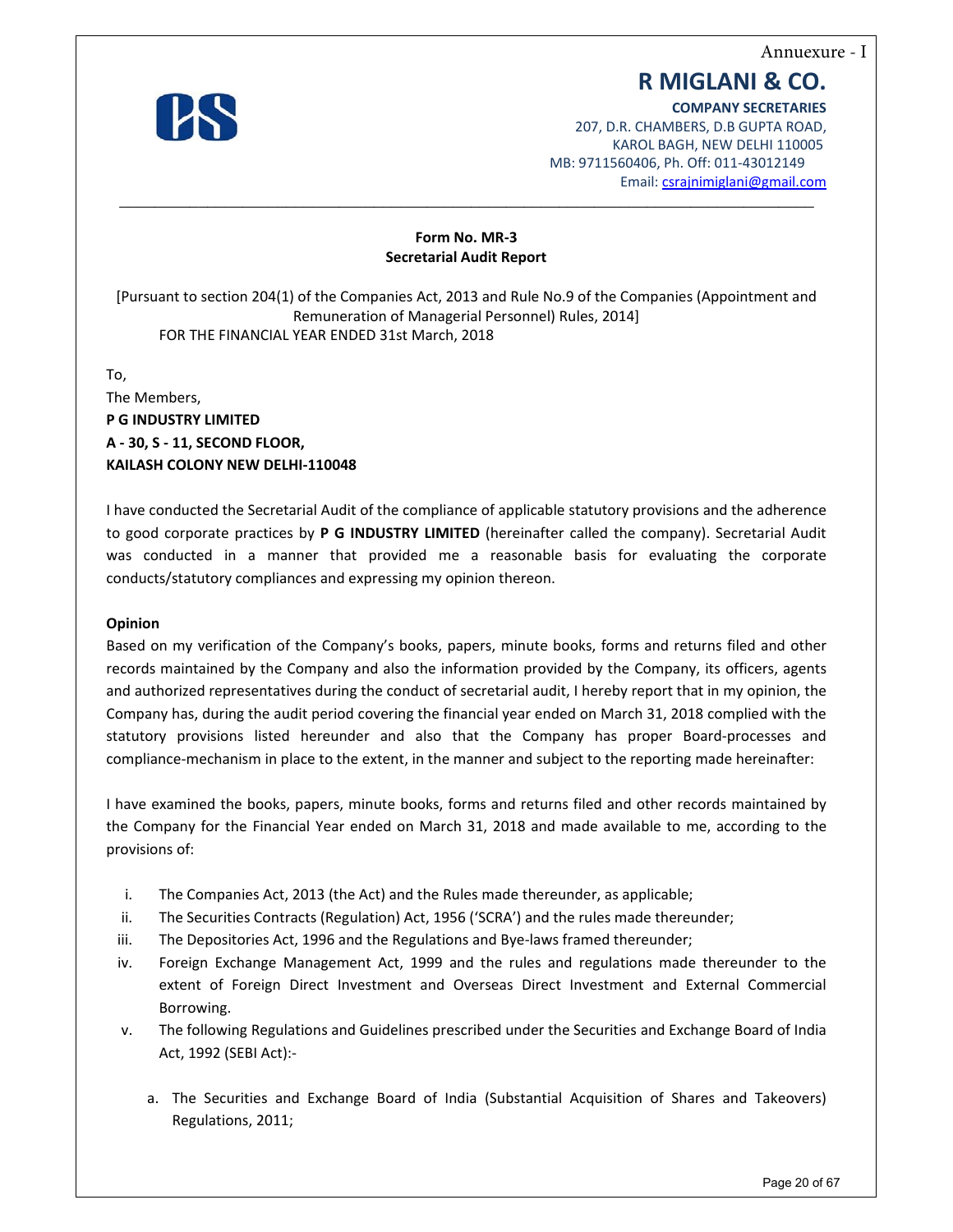- b. The Securities and Exchange Board of India (Prohibition of Insider Trading) Regulations, 2015;
- c. The Securities and Exchange Board of India (Issue of Capital and Disclosure Requirements) Regulations, 2009 (Not Applicable to the Company during the Audit Period);
- d. The Securities and Exchange Board of India (Employee Stock Option Scheme and Employee Stock Purchase Scheme) Guidelines, 1999 and The Securities and Exchange Board of India (Share Based Employee Benefits) Regulations, 2014 (Not Applicable to the Company during the Audit Period);
- e. The Securities and Exchange Board of India (Registrars to an Issue and Share Transfer Agents) Regulations, 1993 regarding the Companies Act and dealing with client;

I have also examined compliance with the applicable clauses of the following:

- i. The Secretarial Standards issued by the Institute of Company Secretaries of India.
- ii. Securities and Exchange Board of India (Listing Obligations and Disclosure Requirements) Regulations, 2015.

I report that, during the period under audit and review, the Company has complied with the provisions of the Act, Rules, Regulations, Guidelines, etc. mentioned above.

I further report that, there were no events / actions in pursuance of:

- a) The Securities and Exchange Board of India (Issue and Listing of Debt Securities) Regulations, 2008;
- b) The Securities and Exchange Board of India (Delisting of Equity Shares) Regulations, 2009; and
- c) The Securities and Exchange Board of India (Buyback of Securities) Regulations, 1998, requiring compliance thereof by the Company during the financial year.

I further report that, based on the information provided and the representation made by the Company and also on the review of the compliance reports of Company Secretary / Chief Financial Officer taken on record by the Board of Directors of the Company, in my opinion, adequate systems and processes exist in the Company to monitor and ensure compliance with provisions of applicable general laws like Labour laws and Environmental laws.

#### **I further report that;**

- 1. The compliance by the Company of applicable financial laws like direct and indirect tax laws and maintenance of financial records and books of accounts has not been reviewed in this Audit since the same have been subject to review by statutory financial audit and other designated professionals.
- 2. The Board of Directors of the Company is duly constituted with proper balance of Executive Directors, Non‐Executive Directors and Independent Directors. The changes in the composition of the Board of Directors that took place during the period under review were carried out in compliance with the provisions of the Act.
- 3. Adequate notice is given to all directors to schedule the Board Meetings, agenda and detailed notes on agenda were sent with in prescribed limit, and a system exists for seeking and obtaining further information and clarifications on the agenda items before the meeting and for meaningful participation at the meeting.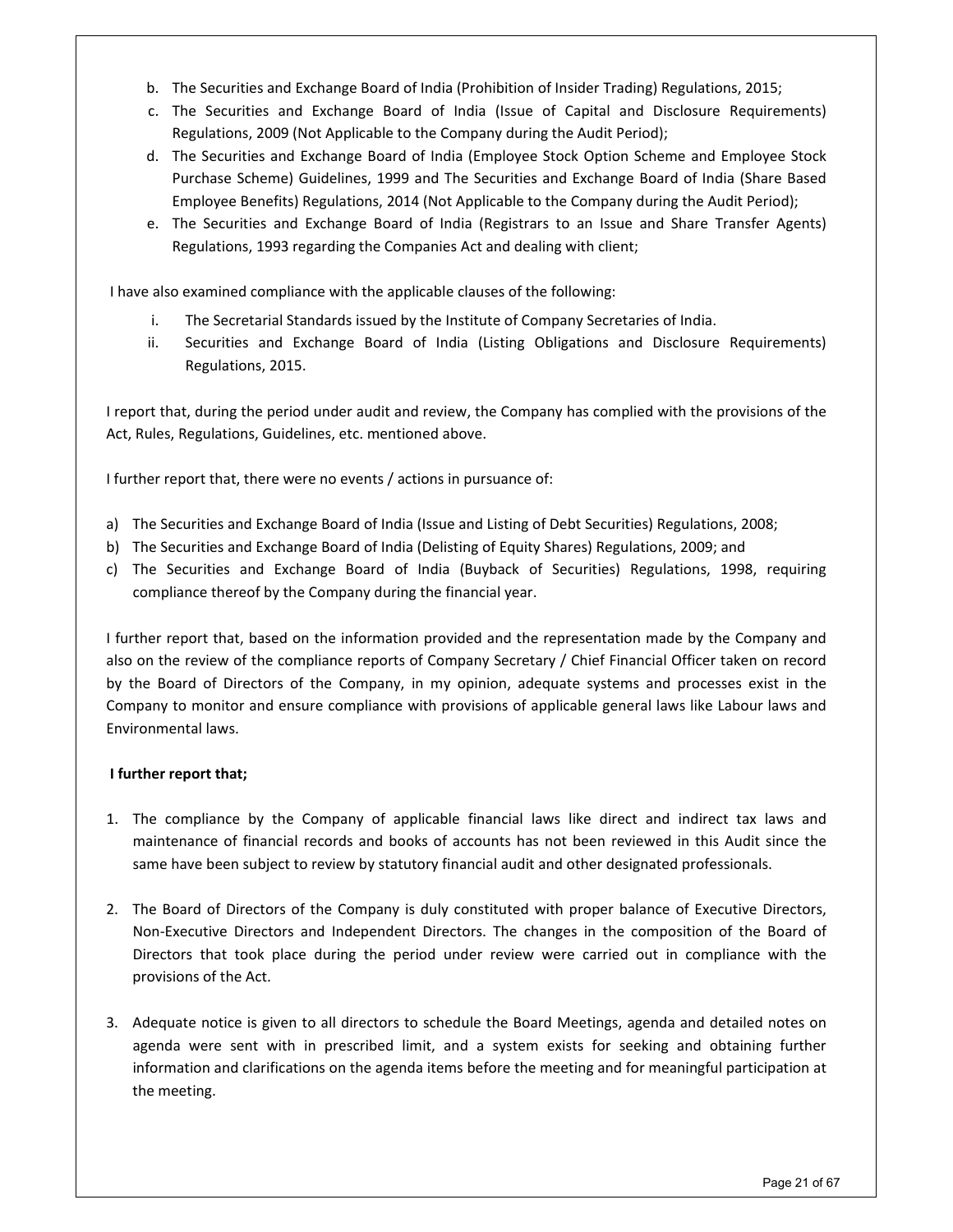As per the minutes of the meetings duly recorded and signed by the Chairman, the decisions of the Board were unanimous and no dissenting views have been recorded.

I further report that there are adequate systems and processes in the Company commensurate with the size and operations of the company to monitor and ensure compliance with applicable laws, rules, regulations and guidelines.

I further report that during the audit period the company has not made any major changes in the following events/actions in pursuance of the below law, rules, regulations and guidelines.

- i. Public/Right/Preferential issue of shares / debentures/sweat equity, etc.
- ii. Redemption / buy‐back of securities
- iii. Foreign technical collaborations

The Board of Directors of the company in its meeting held on 22nd September, 2017 at 03:30 P. M. and concluded at 06:30 P.M. and on recommendation of Audit Committee, inter alia, approved the draft scheme of amalgamation of Priceless Overseas Limited (Unlisted Company) (amalgamating company) into P G Industry Limited (listed Company) (amalgamated company) with effect from closing hours of March 31, 2017 ("Appointed Date") pursuant to sections 230 to 232 of the Companies Act, 2013 and subject to approval of the NCLT, New Delhi Bench and such other authorities as may be required. The Company received Observation letter from BSE Limited under Regulation 37 of SEBI (Listing Obligations and Disclosure Requirements) Regulations, 2015 on 21 February 2018.

Hon'ble NCLT, New Delhi Bench vide its Order Dated 29.05.2018 and 07.06.2018 ordered convening of meetings of Equity Shareholders of P G Industry Limited, Unsecured Creditors of P G Industry Limited and Priceless Overseas Limited on 30 July 2018 for approval of Draft Scheme of Amalgamation between P G Industry Limited and Priceless Overseas Limited. The aforesaid meetings were duly convened and held as per order of Hon'ble NCLT, Delhi Bench and passed required resolutions as per Section 230 of the Companies Act, 2013.

> **For R MIGLANI & CO. Company Secretaries**

Place: New Delhi **CS Rajni Miglani**

Sd/‐ Date: 30<sup>TH</sup> May, 2018 **Proprietor ACS: 30016; CP No: 11273**

Report is to be read with our letter of even date which is annexed as *Annexure A* and forms an integral part of this report.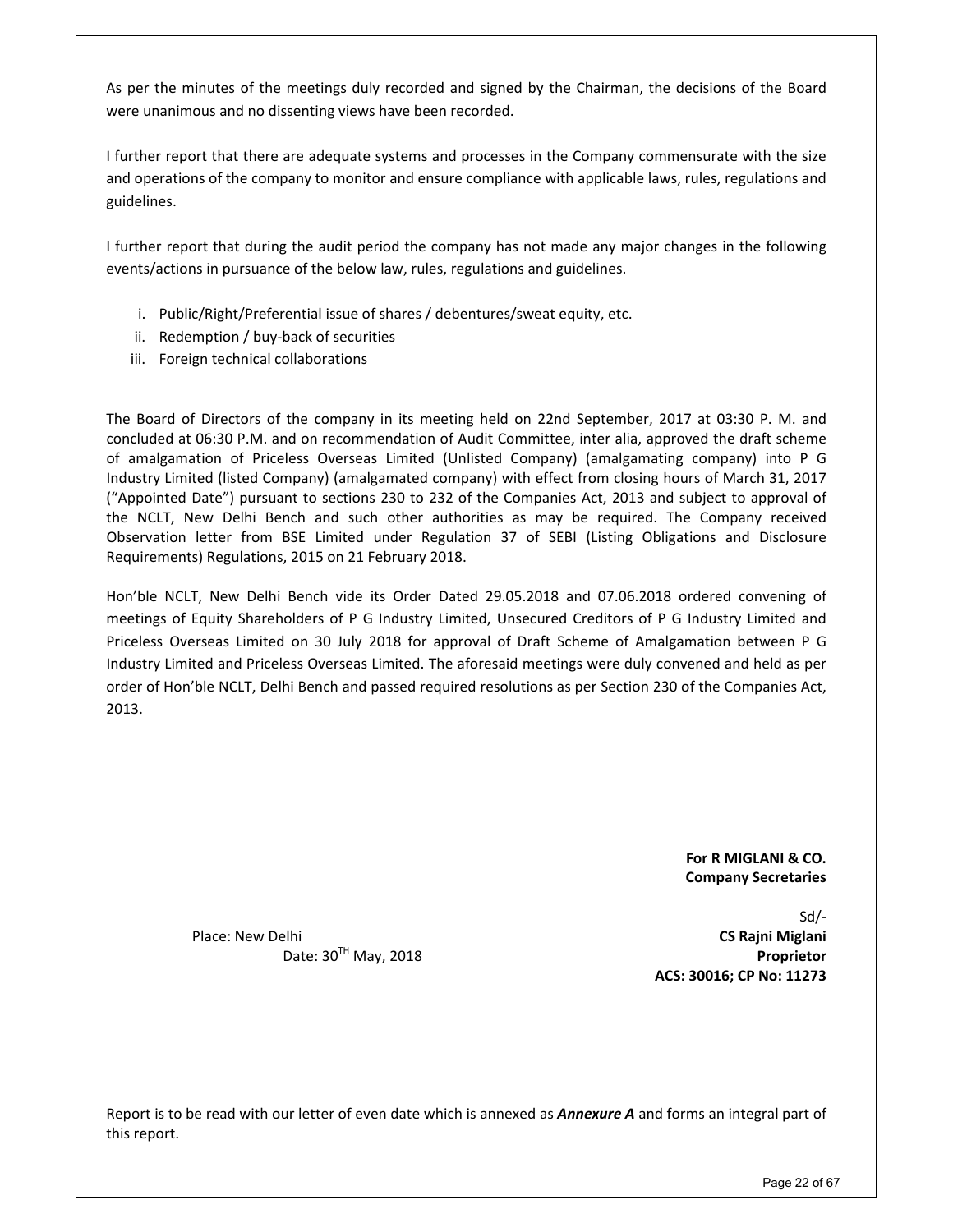

# **R MIGLANI & CO.**

**COMPANY SECRETARIES** 207, D.R. CHAMBERS, D.B GUPTA ROAD, KAROL BAGH, NEW DELHI 110005 MB: 9711560406, Ph. Off: 011‐43012149 Email: csrajnimiglani@gmail.com

**'Annexure A'**

To, The members, **P G INDUSTRY LIMITED**

Our report of even date is to be read along with this letter.

1. Maintenance of Secretarial record is the responsibility of the management of the Company. Our responsibility is to express an opinion on these secretarial records based on our audit.

\_\_\_\_\_\_\_\_\_\_\_\_\_\_\_\_\_\_\_\_\_\_\_\_\_\_\_\_\_\_\_\_\_\_\_\_\_\_\_\_\_\_\_\_\_\_\_\_\_\_\_\_\_\_\_\_\_\_\_\_\_\_\_\_\_\_\_\_\_\_\_\_\_\_\_\_\_\_\_

- 2. We have followed the audit practices and process as were appropriate to obtain reasonable assurance about the correctness of the contents of the Secretarial records. The verification was done on test basis to ensure that correct facts are reflected in Secretarial records. We believe that the process and practices we followed provide a reasonable basis for our opinion.
- 3. We have not verified the correctness and appropriateness of financial records and books of accounts of the Company.
- 4. Where ever required, we have obtained the Management representation about the compliance of laws, rules and regulations and happening of events, etc.
- 5. The compliance of the provisions of corporate and other applicable laws, rules, regulations, standards is the responsibility of management. Our examination was limited to the verification of procedure on test basis.

**For R MIGLANI & CO. Company Secretaries**

Place: New Delhi **CS Rajni Miglani**

Sd/‐ Date: 30TH May, 2018 **Proprietor ACS: 30016; CP No: 11273**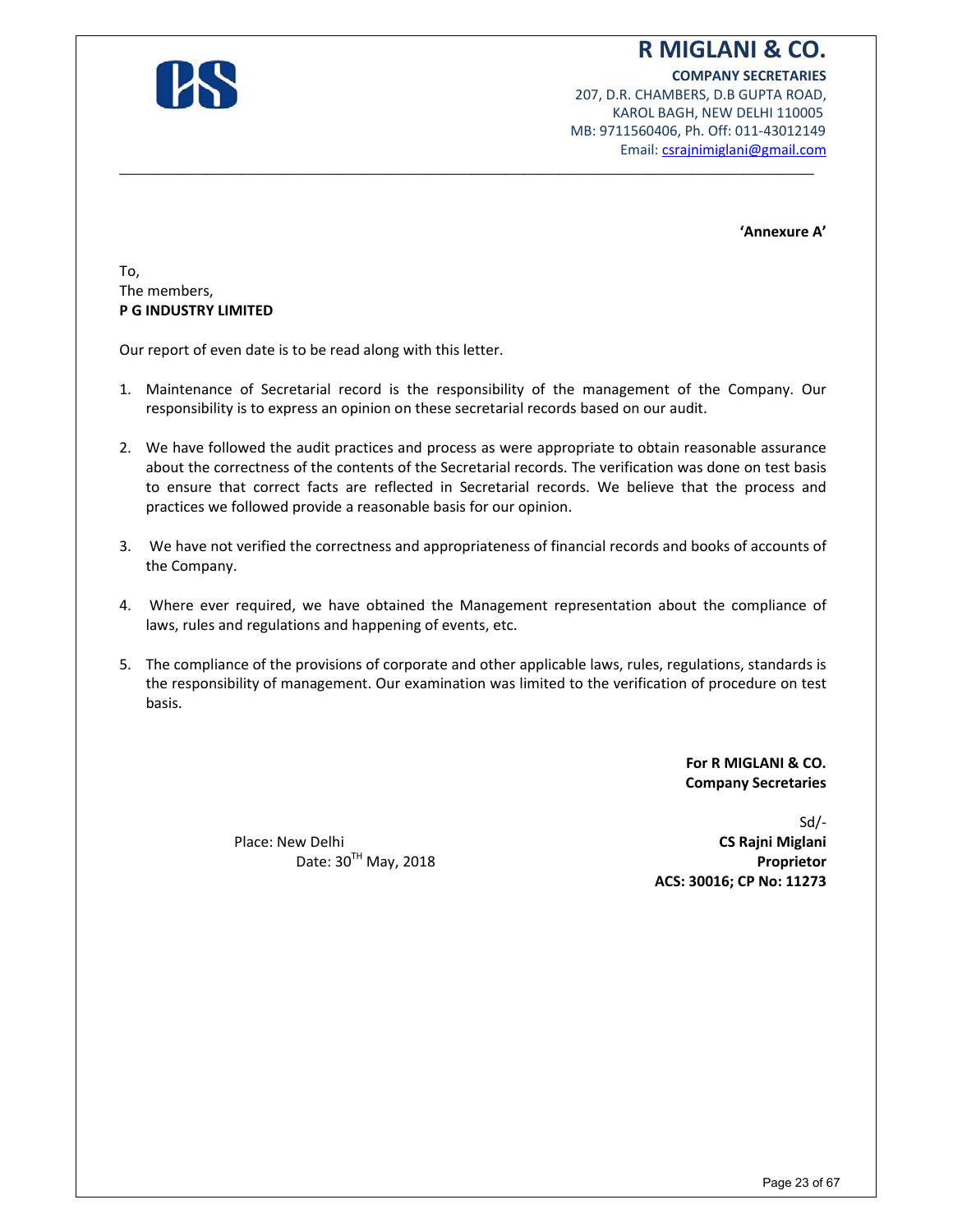#### **PARTICULARS OF EMPLOYEES AND REMUNERATION**

[Pursuant to Rule 5 (1) of the Companies (Appointment and Remuneration of Managerial Personnel) Rules, 2014]

- Explanation: (i) the expression "median" means the numerical value separating the higher half of a population from the lower half and the median of a finite list of numbers may be found by arranging all the observations from lowest value to highest value and picking the middle one; (ii) if there is an even number of observations, the median shall be the average of the two middle values)
	- **1. The ratio of the remuneration of each Director to the median remuneration of the employees of the Company for the Financial Year:**

| <b>Name of the Director</b>          | <b>Ratio to Median</b> |
|--------------------------------------|------------------------|
| Mr. Saket Dalmia - Managing Director |                        |
| Mr. Amit Dalmia – Director           |                        |
| Mr. Pardip Asopa – Director          | N. A.                  |
| Mr. Anil Kumar – Director            | N. A.                  |
| Mrs. Usha Sharma – Director          | ΝA                     |

**2. The percentage increase in remuneration of each Director, Chief Financial Officer, and Company Secretary in the Financial Year:**

| Name of the Director, C. F. O and C S                           | <b>Percentage</b><br>increase in<br><b>Remuneration</b> |
|-----------------------------------------------------------------|---------------------------------------------------------|
| Mr. Saket Dalmia – Managing Director                            | <b>NIL</b>                                              |
| Mr. Amit Dalmia – Director                                      | <b>NIL</b>                                              |
| Mr. Pardip Asopa – Director                                     | <b>NIL</b>                                              |
| Mr. Anil Kumar – Director                                       | <b>NIL</b>                                              |
| Mr. Aman Agrawal and Mr. Gaurav Kumar – Chief Financial Officer | 13.07                                                   |
| Mr. Davender Kumar – Company Secretary                          | 14.74                                                   |

**3. The percentage increase in the median remuneration of employees in the Financial Year:** 

**(10.45)** 

**4. The number of permanent employees on the rolls of Company:** 

Twenty Eight

**5. Percentage Increase over Decrease in the market quotations of the shares of the Company in comparison to the rate at which the Company came out with the last Public Offer in case of listed companies:** 

Not Applicable

**6. Average percentile increase already made in the salaries of employees other than the managerial personnel in the last Financial Year and its comparison with the percentile increase in the managerial remuneration and justification thereof and point out if there are any exceptional circumstances for increase in the managerial remuneration:** 

Average percentile Increase in the salaries of Employees 70.62 The Company has made new recruitments due to which average percentile Increase in the salaries of employees is quite high. The new recruitments have been done to expand business for the Company.

Average percentile Increase in Managerial Remuneration 0.00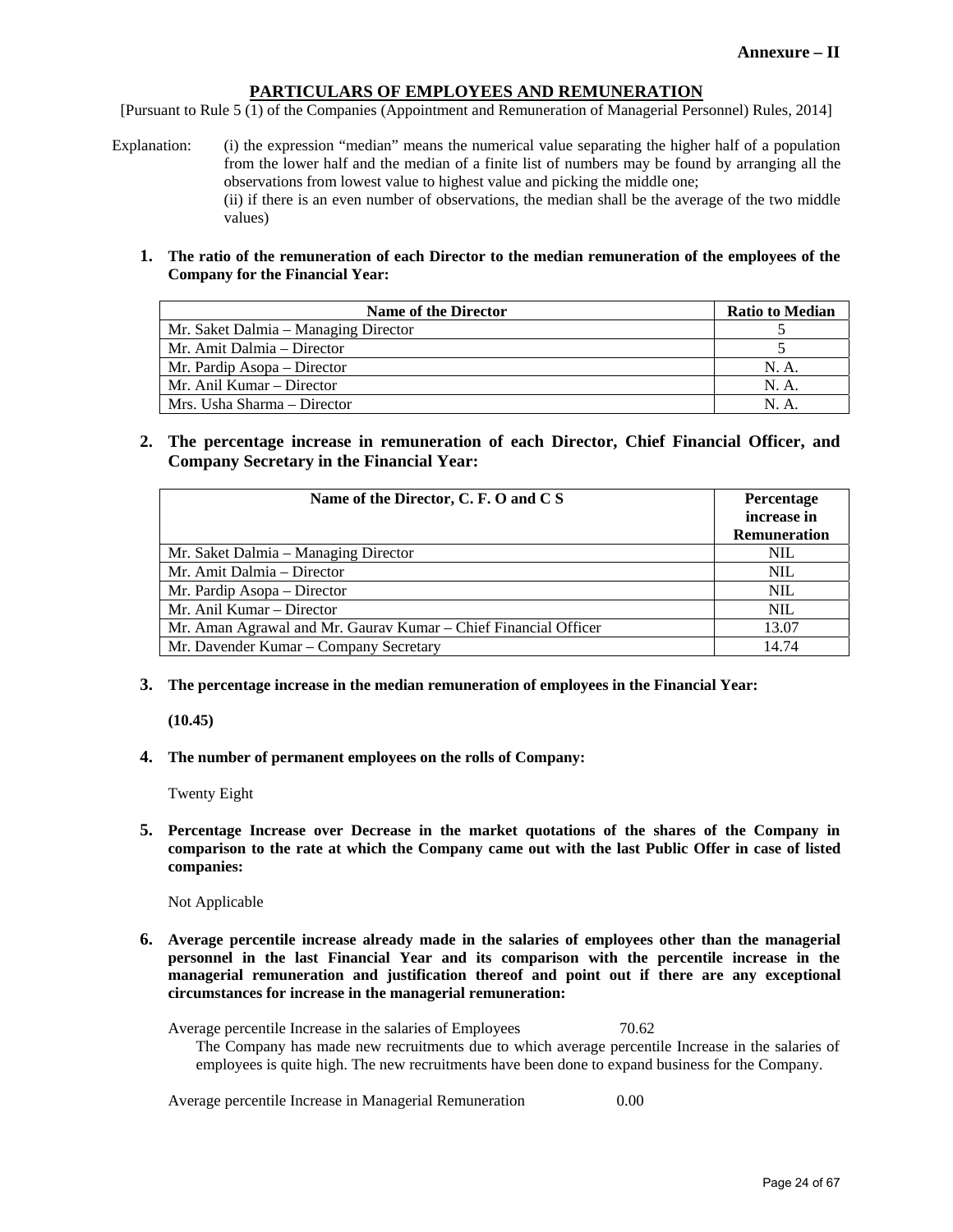#### **7. Affirmation that the remuneration is as per the Remuneration Policy of the Company:**

It is affirmed that the remuneration paid is as per the Remuneration Policy for Directors, Key Managerial Personnel and other employees, adopted by the Company.

**For and on behalf of the Board**

**Place: New Delhi Date: 14th August 2018**

Sd/- **Amit Dalmia (Chairperson)**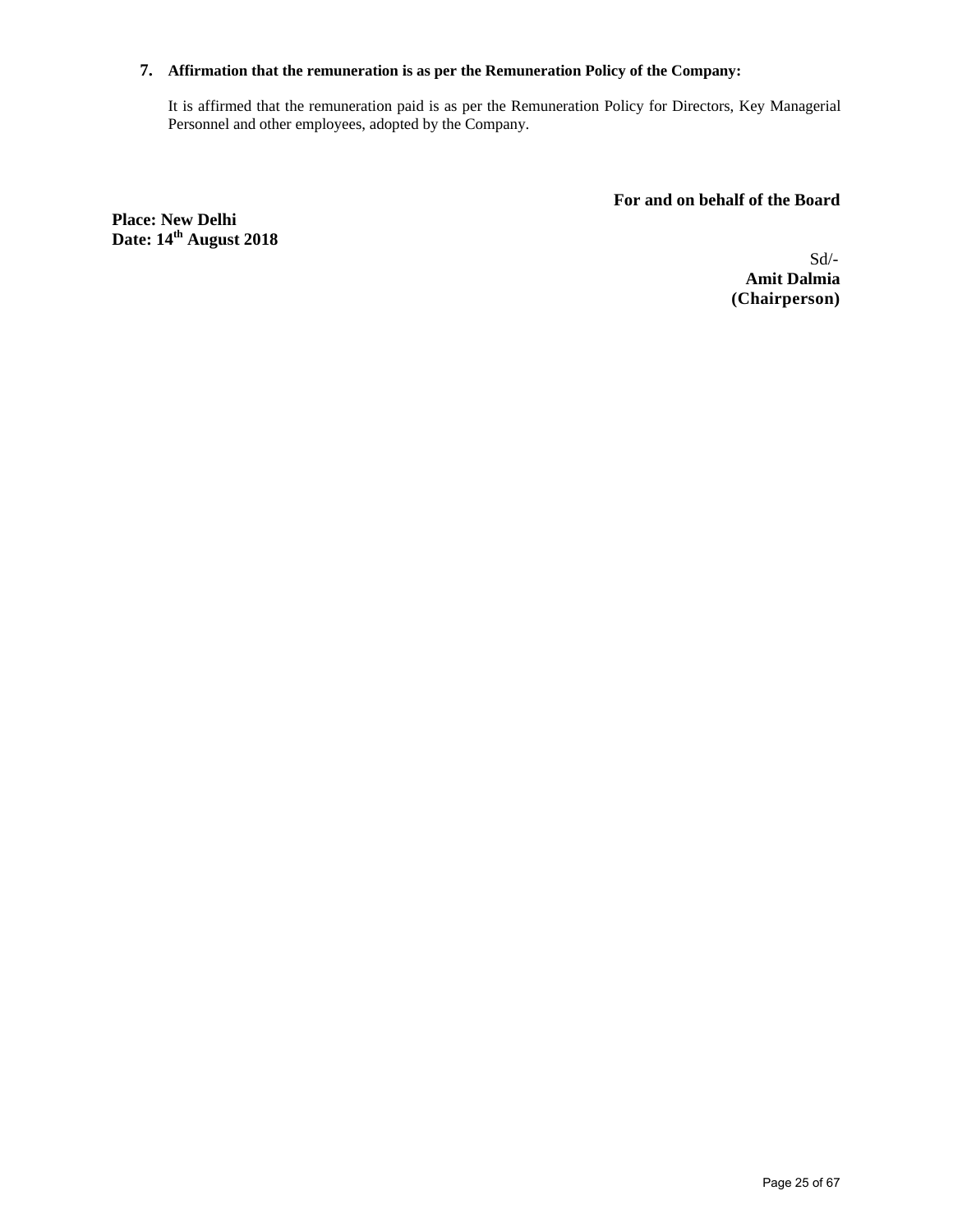|                           | The detail of top ten employees in terms of remuneration drawn as per the provisions of Rule 5(2) and (3) of the Companies (Appointment and Remuneration of Managerial Personnel) Rules, |                                          |                          | 2014                           |                                 |                          |                                                                                                      |                                                            |                                                                                                                                                                             |
|---------------------------|------------------------------------------------------------------------------------------------------------------------------------------------------------------------------------------|------------------------------------------|--------------------------|--------------------------------|---------------------------------|--------------------------|------------------------------------------------------------------------------------------------------|------------------------------------------------------------|-----------------------------------------------------------------------------------------------------------------------------------------------------------------------------|
|                           |                                                                                                                                                                                          |                                          |                          |                                |                                 |                          |                                                                                                      |                                                            |                                                                                                                                                                             |
| Name                      | Designation                                                                                                                                                                              | Remuneration Nature<br>received<br>Lacs) | In Employment            | of Qualification or Experience | of Age<br>of Employment<br>Date | đ                        | commencement Employee held by such employee of<br>the<br>joining<br>Last<br>Company<br>before<br>The | shares held by manager<br>Company<br>$\mathbf{d}$<br>$\Xi$ | ō<br>the<br>employment The Percentage Whether relative of<br>such<br>employee Company and if so,<br>Director or Manager<br>equity any Director<br>ð<br>$\sigma$<br>the Name |
| ARUN PRASAD MATTU         | SENIOR MANAGER - RETAIL SALES                                                                                                                                                            |                                          | CONTRACTUAL<br>12.00 NON | MASTERS                        |                                 |                          | N. A.                                                                                                | Ę                                                          | X. A.                                                                                                                                                                       |
| SHAILENDRA SINGH          | MANAGER-SALES                                                                                                                                                                            | 18.00 NON                                | CONTRACTUAL              | <b>GRADUATE</b>                | 03-Mar-17                       | 54                       | <b>TIN</b> SALES<br>PRIVATE<br>DUBOND<br>NATIONAL<br><b>IMITED</b><br>HEAD<br><b>INDIA</b>           |                                                            | $\stackrel{\blacktriangle}{\simeq}$                                                                                                                                         |
| <b>ASHWANI AJAY SINGH</b> | MANAGER - SALES (WEST)                                                                                                                                                                   | NON 07 71                                | CONTRACTUAL              | POST GRADUATE                  | 12-Dec-16                       | $\overline{\mathcal{E}}$ | &<br>C. BHOGILAL WEST<br>OPERATIONAL HEAD-<br><b>SALES</b><br>ENT                                    | Ę                                                          | X.<br>A.                                                                                                                                                                    |
| AJAZ AHMED DAGA           | RETAIL DIVISION HEAD                                                                                                                                                                     | 14.26                                    | CONTRACTUAL<br>NON       | GRADUATE                       | 06-Dec-16                       | 30                       | STORE DIRECTOR - LA<br>MARTINA NEW DELHI                                                             | $\equiv$                                                   | λ.<br>Ζ                                                                                                                                                                     |
| AMAN AGARWAL              | ن<br>بان                                                                                                                                                                                 | 8.40                                     | CONTRACTUAL<br>NON       | CHARTERED ACCOUNTANT           | 30-Mar-15                       | 44                       | VANASTHALI TEXTILE<br>INDUSTRIES LIMITED<br>MANAGER-<br>ACCOUNTS,                                    | $\equiv$                                                   | بر<br>ح                                                                                                                                                                     |
| PANKAJ BABBAR             | SHOWROOM MANAGER - SALES                                                                                                                                                                 | 9.00                                     | CONTRACTUAL<br>NON       | GRADUATE                       | $18 -1$ ul-16                   | 46                       | (CORPORATE) - SOFT<br>LABS INDIA, NEW<br>SALES MANAGER<br>DELHI                                      | $\equiv$                                                   | Α.<br>Ζ                                                                                                                                                                     |
| DAVENDER KUMAR            | ن<br>ن                                                                                                                                                                                   | 7.20                                     | CONTRACTUAL<br>NON       | COMPANY SECRETARY              | 04-Sep-12                       |                          | 29 N.A.                                                                                              | $\equiv$                                                   | Α.<br>Ζ                                                                                                                                                                     |
| ANIL KUMAR DUTTA          | ASSTT. MANAGER - SALES (PROJECTS)                                                                                                                                                        | 8.00                                     | CONTRACTUAL<br>NON       | POST GRADUATE                  | $15 - Jun - 16$                 |                          | 49 GIMPLEX LIMITED<br><b>GM PROJECT</b>                                                              | $\equiv$                                                   | Α.<br>Ζ                                                                                                                                                                     |
| SHOBHIT GUPTA             | ASSTT. MANAGER - SALES (RETAIL)                                                                                                                                                          | 7.12                                     | CONTRACTUAL<br>NON       | GRADUATE                       |                                 |                          | SALES - STONEX INDIA                                                                                 | $\equiv$                                                   | k.<br>Z                                                                                                                                                                     |
|                           |                                                                                                                                                                                          |                                          |                          |                                |                                 |                          |                                                                                                      |                                                            |                                                                                                                                                                             |

Annexure - III **Annexure ‐ III**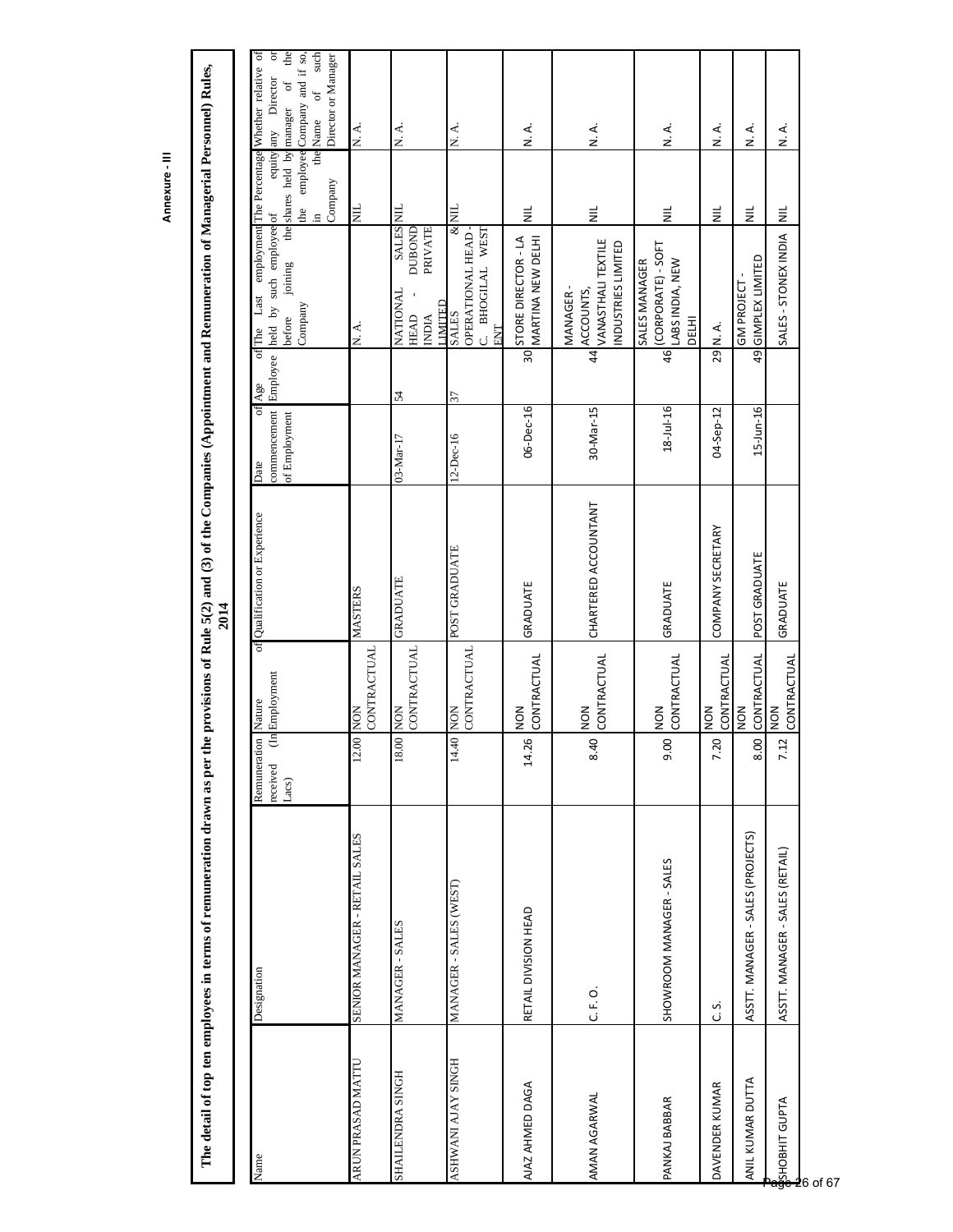# **FORM NO. MGT‐9**

## **EXTRACT OF ANNUAL RETURN**

# **AS ON THE FINANCIAL YEAR ENDED ON 31/03/2018**

**OF**

#### **P G INDUSTRY LIMITED**

[Pursuant to Section 92(3) *of the Companies Act, 2013 And* Rule 12(1) of the Company (Management & Administration) Rules, 2014]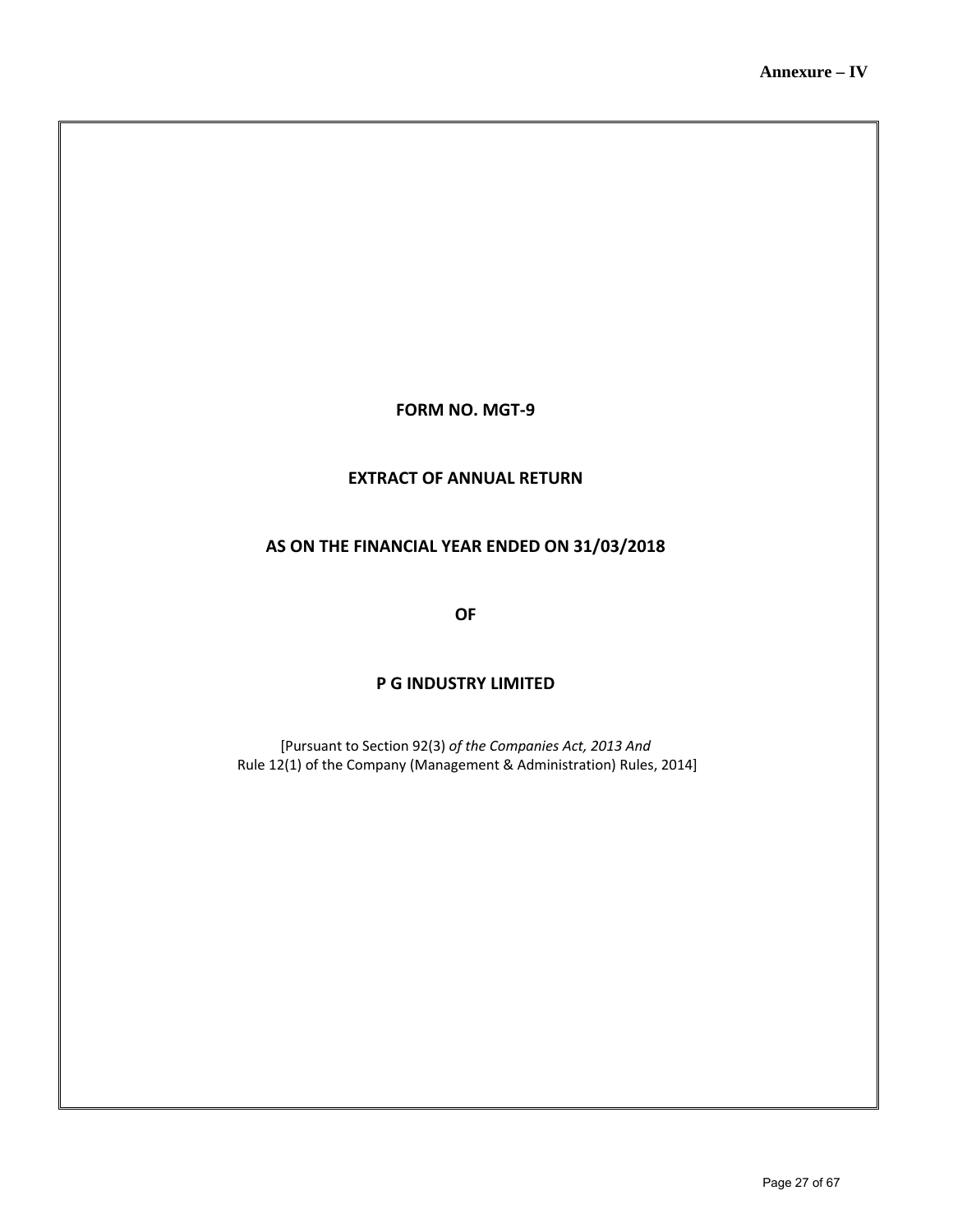## **I. REGISTRATION AND OTHER DETAILS**:

| i)   | CIN:                                                                                                  | L74899DL1993PLC056421     |                                                       |      |  |
|------|-------------------------------------------------------------------------------------------------------|---------------------------|-------------------------------------------------------|------|--|
|      | Foreign Company Registration Number/GLN                                                               | N.A.                      |                                                       |      |  |
|      | <b>Registration Date [DDMMYY]</b>                                                                     |                           | 13-12-1993                                            |      |  |
| ii)  | Name of the Company                                                                                   |                           | P G INDUSTRY LIMITED                                  |      |  |
| iii) | <b>Category of the Company</b>                                                                        | 1.                        | √<br><b>Public Company</b>                            |      |  |
|      | [Pl. tick]                                                                                            | 2.                        | Private Company                                       |      |  |
|      | Sub Category of the Company                                                                           |                           |                                                       |      |  |
|      | [ Please tick whichever are                                                                           |                           | 1. Government Company                                 |      |  |
|      | applicable]                                                                                           |                           | 2. Small Company                                      |      |  |
|      |                                                                                                       |                           | 3. One Person Company                                 |      |  |
|      |                                                                                                       |                           | 4. Subsidiary of Foreign Company                      |      |  |
|      |                                                                                                       | 5. NBFC                   |                                                       |      |  |
|      |                                                                                                       |                           | 6. Guarantee Company                                  |      |  |
|      |                                                                                                       |                           | 7. Limited by shares                                  | √    |  |
|      |                                                                                                       |                           | 8. Unlimited Company                                  |      |  |
|      |                                                                                                       |                           | 9. Company having share capital                       |      |  |
|      |                                                                                                       |                           | 10. Company not having share capital                  |      |  |
|      |                                                                                                       |                           | 11. Company Registered under Section 8                |      |  |
|      |                                                                                                       |                           |                                                       |      |  |
| iv)  |                                                                                                       |                           | <b>YES</b>                                            |      |  |
|      | Whether shares listed on recognized Stock Exchange(s)                                                 | <b>SN</b>                 | <b>Stock Exchange Name</b>                            | Code |  |
|      | If yes, details of stock exchanges where shares are listed                                            |                           |                                                       |      |  |
|      |                                                                                                       | $\mathbf{1}$              | <b>Bombay Stock Exchange</b>                          | A1   |  |
|      |                                                                                                       | $\overline{2}$            | Calcutta Stock Exchange                               | A4   |  |
|      |                                                                                                       |                           |                                                       |      |  |
| v)   | NAME AND REGISTERED OFFICE ADDRESS OF COMPANY:                                                        |                           |                                                       |      |  |
|      | Company Name                                                                                          |                           | P G INDUSTRY LIMITED                                  |      |  |
|      | Address                                                                                               |                           | A-30, S-11, SECOND FLOOR, KAILASH COLONY,             |      |  |
|      | Town / City<br>State                                                                                  | <b>NEW DELHI</b><br>DELHI |                                                       |      |  |
|      | Pin Code:                                                                                             | 110048                    |                                                       |      |  |
|      | Country Name:                                                                                         | <b>INDIA</b>              |                                                       |      |  |
|      | Country Code                                                                                          | IN                        |                                                       |      |  |
|      | Telephone (With STD<br>Area Code<br>Number)                                                           | 011-26654053              |                                                       |      |  |
|      | Fax Number:                                                                                           |                           |                                                       |      |  |
|      | <b>Email Address</b>                                                                                  | pgindustryltd@gmail.com   |                                                       |      |  |
|      | Website                                                                                               | www.pgil.com              |                                                       |      |  |
|      | Name of the Police Station having jurisdiction where the regd. off. is situated                       |                           | POLICE STATION GREATER KAILASH, DELHI                 |      |  |
|      | Address for correspondence, if different from address of registered office:                           | N. A.                     |                                                       |      |  |
|      | Name and Address of Registrar & Transfer Agents (RTA):- Full address and contact details to be given. |                           |                                                       |      |  |
| Vi)  |                                                                                                       |                           |                                                       |      |  |
|      | Registrar & Transfer Agents (RTA):-                                                                   |                           | MAS SERVICES LIMITED                                  |      |  |
|      | Address                                                                                               |                           | T-34, SECOND FLOOR, OKHLA INDUSTRIAL AREA, PHASE - II |      |  |
|      | Town / City                                                                                           | NEW DELHI                 |                                                       |      |  |
|      | State                                                                                                 | DELHI                     |                                                       |      |  |
|      | Pin Code:                                                                                             | 110020                    |                                                       |      |  |
|      | Telephone<br>(With STD<br>Number)<br>Area Code                                                        |                           | 011-2638 7281, 82, 83                                 |      |  |
|      | Fax Number :<br><b>Email Address</b>                                                                  | 011-2638 7384             | info@masserv.com                                      |      |  |

# **II. PRINCIPAL BUSINESS ACTIVITIES OF THE COMPANY** (All the business activities contributing 10 % or more of the total turnover of the company shall be stated)

| S. No. | Name and Description of main products / services | NIC Code of the Product/service | % to total turnover of the company |
|--------|--------------------------------------------------|---------------------------------|------------------------------------|
|        | MARBLE                                           | 52341                           | 10C                                |

# **III. PARTICULARS OF HOLDING, SUBSIDIARY AND ASSOCIATE COMPANIES** [No. of Companies for which information is being filled]

| S. No. | Name and Address of the Company | CIN/GLN        | Holding/Subsidiary / Associate |
|--------|---------------------------------|----------------|--------------------------------|
|        | Not Applicable                  | Not Applicable | Not Applicable                 |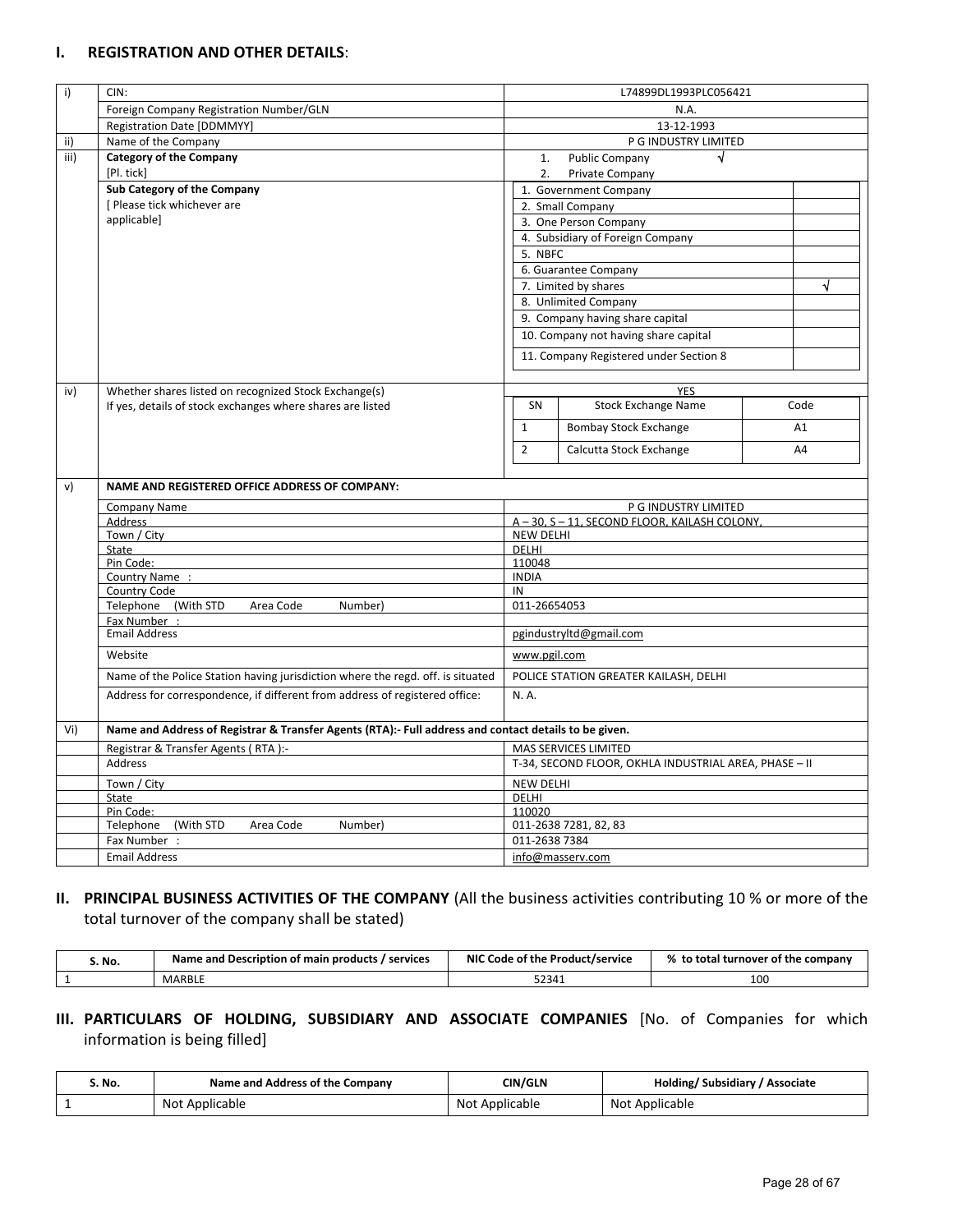# **IV. SHARE HOLDING PATTERN (Equity Share Capital Breakup as percentage of Total Equity)**

| $rac{1}{2}$<br>Category of<br>Shareholders   | wise share moraling | No. of Shares held at the beginning of the year [As on<br>31-March-2017] |           |                      |           | No. of Shares held at the end of the year [As on 31-<br>March-2018] |           |                      | % Change           |
|----------------------------------------------|---------------------|--------------------------------------------------------------------------|-----------|----------------------|-----------|---------------------------------------------------------------------|-----------|----------------------|--------------------|
|                                              | Demat               | Physical                                                                 | Total     | % of Total<br>Shares | Demat     | Physical                                                            | Total     | % of Total<br>Shares | during<br>the year |
| A. Promoter s                                |                     |                                                                          |           |                      |           |                                                                     |           |                      |                    |
| $(1)$ Indian                                 |                     |                                                                          |           |                      |           |                                                                     |           |                      |                    |
| a) Individual/HUF                            | 4,79,540            |                                                                          | 4,79,540  | 10.37                | 4,79,440  |                                                                     | 4,79,440  | 10.37                | 0.00               |
| b) Central Govt                              |                     |                                                                          |           |                      |           |                                                                     |           |                      |                    |
| c) State Govt(s)                             |                     |                                                                          |           |                      |           |                                                                     |           |                      |                    |
| d) Bodies Corp.                              | 7,53,114            |                                                                          | 7,53,114  | 16.29                | 7,32,864  |                                                                     | 7,32,864  | 15.85                | (0.44)             |
| e) Banks / FI                                |                     |                                                                          |           |                      |           |                                                                     |           |                      |                    |
| f) Any other<br><b>Total shareholding of</b> | 12,32,654           |                                                                          | 12,32,654 | 26.66                |           |                                                                     |           |                      |                    |
| Promoter (A)                                 |                     |                                                                          |           |                      |           |                                                                     |           |                      | (0.44)             |
| <b>B. Public Shareholding</b>                |                     |                                                                          |           |                      | 12,12,304 |                                                                     | 12,12,304 | 26.22                |                    |
|                                              |                     |                                                                          |           |                      |           |                                                                     |           |                      |                    |
| 1. Institutions<br>a) Mutual Funds           |                     | 1,45,000                                                                 | 1,45,000  | 3.14                 |           | 1,45,000                                                            | 1,45,000  | 3.14                 | 0.00               |
| b) Banks / FI                                |                     |                                                                          |           |                      |           |                                                                     |           |                      |                    |
| c) Central Govt                              |                     |                                                                          |           |                      |           |                                                                     |           |                      |                    |
| d) State Govt(s)                             |                     |                                                                          |           |                      |           |                                                                     |           |                      |                    |
| e) Venture Capital                           |                     |                                                                          |           |                      |           |                                                                     |           |                      |                    |
| Funds                                        |                     |                                                                          |           |                      |           |                                                                     |           |                      |                    |
| f) Insurance Companies                       |                     |                                                                          |           |                      |           |                                                                     |           |                      |                    |
| g) Fils                                      |                     |                                                                          |           |                      |           |                                                                     |           |                      |                    |
| h) Foreign Venture                           |                     |                                                                          |           |                      |           |                                                                     |           |                      |                    |
| Capital Funds                                |                     |                                                                          |           |                      |           |                                                                     |           |                      |                    |
| i) Others (specify)                          |                     |                                                                          |           |                      |           |                                                                     |           |                      |                    |
|                                              |                     | 1,45,000                                                                 | 1,45,000  | 3.14                 |           |                                                                     |           |                      | 0.00               |
| Sub-total $(B)(1)$ :-                        |                     |                                                                          |           |                      |           | 1,45,000                                                            | 1,45,000  | 3.14                 |                    |
| 2. Non-Institutions                          |                     |                                                                          |           |                      |           |                                                                     |           |                      |                    |
| a) Bodies Corp.                              |                     |                                                                          |           |                      |           |                                                                     |           |                      |                    |
| i) Indian                                    | 21,47,022           | 1,11,300                                                                 | 22,58,322 | 48.83                | 21,85,199 | 1,11,300                                                            | 22,96,499 | 49.66                | 0.83               |
| ii) Overseas                                 |                     |                                                                          |           |                      |           |                                                                     |           |                      |                    |
| b) Individuals<br>i) Individual              | 90,784              | 7,73,500                                                                 | 8,64,284  | 18.69                |           |                                                                     |           |                      |                    |
| shareholders holding                         |                     |                                                                          |           |                      |           |                                                                     |           |                      |                    |
| nominal share capital                        |                     |                                                                          |           |                      |           |                                                                     |           |                      | 0.44               |
| upto Rs. 2 lakh                              |                     |                                                                          |           |                      | 1,28,894  | 7,55,600                                                            | 8,84,494  | 19.13                |                    |
| ii) Individual                               | 36,000              | 86,100                                                                   | 1,22,100  | 2.64                 |           |                                                                     |           |                      |                    |
| shareholders holding                         |                     |                                                                          |           |                      |           |                                                                     |           |                      |                    |
| nominal share capital in                     |                     |                                                                          |           |                      |           |                                                                     |           |                      | (0.82)             |
| excess of Rs 2 lakh                          |                     |                                                                          |           |                      | 36,000    | 48,300                                                              | 84,300    | 1.82                 |                    |
| c) Others (specify)                          |                     |                                                                          |           |                      |           |                                                                     |           |                      |                    |
| Non Resident Indians                         | 0                   | 0                                                                        | 0         | 0.00                 | 222       | 0                                                                   | 222       | 0.00                 | 0.00               |
| Overseas Corporate                           |                     |                                                                          |           |                      |           |                                                                     |           |                      |                    |
| <b>Bodies</b>                                |                     |                                                                          |           |                      |           |                                                                     |           |                      |                    |
| <b>Foreign Nationals</b>                     |                     |                                                                          |           |                      |           |                                                                     |           |                      |                    |
| <b>Clearing Members</b>                      | 1860                | 0                                                                        | 1860      | 0.04                 | 1401      | 0                                                                   | 1401      | 0.03                 | (0.01)             |
| Trusts                                       |                     |                                                                          |           |                      |           |                                                                     |           |                      |                    |
| Foreign Bodies - D R                         |                     |                                                                          |           |                      |           |                                                                     |           |                      |                    |
| Sub-total $(B)(2)$ :-                        | 22,75,666           | 9,70,900                                                                 | 32,46,566 | 70.20                | 23,51,716 | 9,15,200                                                            | 32,66,916 | 70.65                | 0.45               |
| <b>Total Public</b>                          | 22,75,666           | 11,15,900                                                                | 33,91,566 | 73.34                |           |                                                                     |           |                      |                    |
| Shareholding                                 |                     |                                                                          |           |                      |           |                                                                     |           |                      | 0.44               |
| $(B)=(B)(1)+(B)(2)$                          |                     |                                                                          |           |                      | 23,51,716 | 10,60,200                                                           | 34,11,916 | 73.78                |                    |
| C. Shares held by                            |                     |                                                                          |           |                      |           |                                                                     |           |                      |                    |
| <b>Custodian for GDRs &amp;</b>              |                     |                                                                          |           |                      |           |                                                                     |           |                      |                    |
| <b>ADRs</b>                                  |                     |                                                                          |           |                      |           |                                                                     |           |                      |                    |
|                                              | 35,08,320           | 11,15,900                                                                | 46,24,220 | 100.00               |           |                                                                     |           |                      | 0.00               |
| Grand Total (A+B+C)                          |                     |                                                                          |           |                      | 35,64,020 | 10,60,200                                                           | 46,24,220 | 100.00               |                    |

#### **a.** Category‐wise Share Holding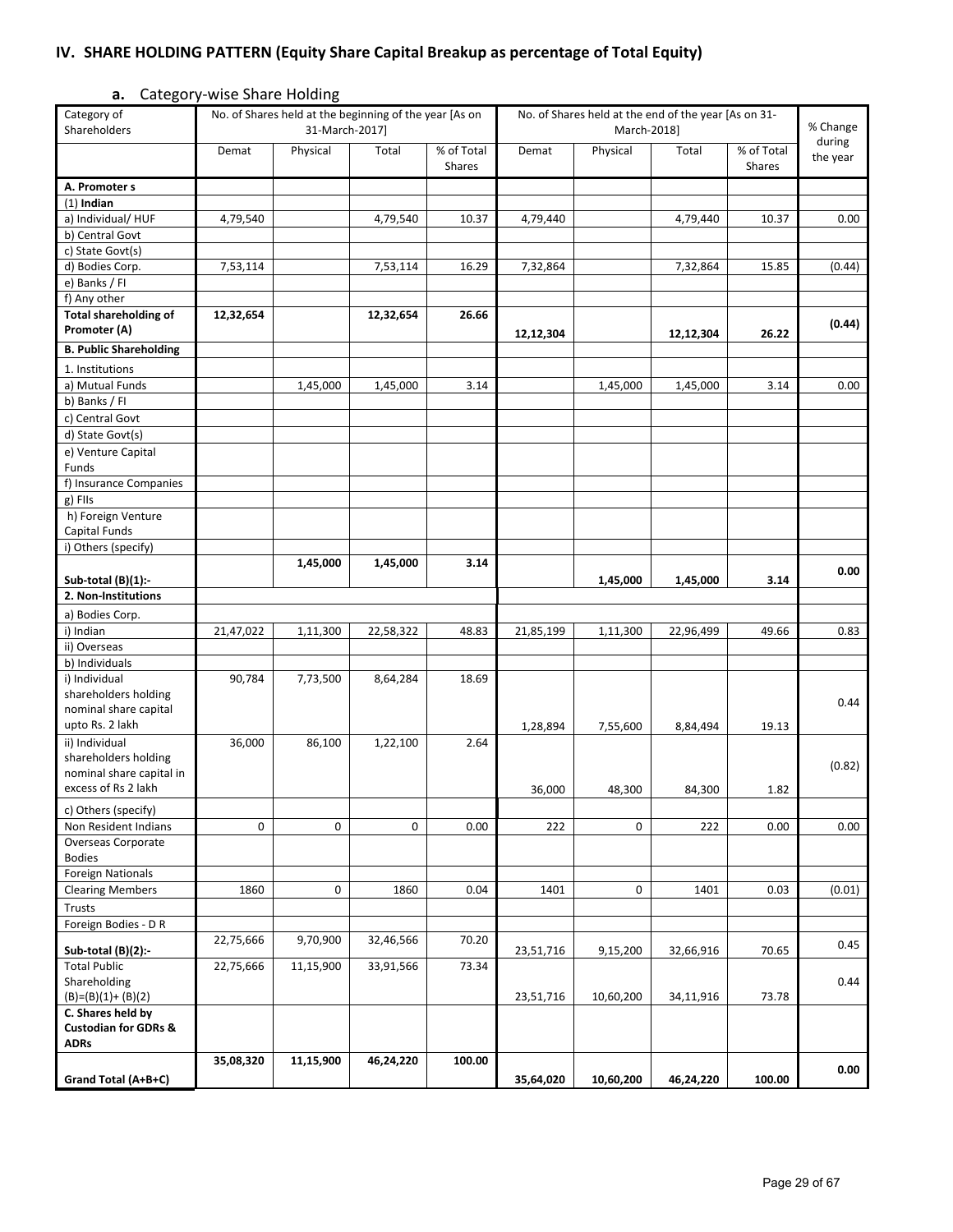# **b.** Shareholding of Promoter‐

|           | Shareholder's Name       | Shareholding at the beginning of the year |                                                  | Share holding at the end of the year                         |                         |                                                  | % change                                                  |                                           |
|-----------|--------------------------|-------------------------------------------|--------------------------------------------------|--------------------------------------------------------------|-------------------------|--------------------------------------------------|-----------------------------------------------------------|-------------------------------------------|
| S.<br>No. |                          | No. of<br><b>Shares</b>                   | % of total<br><b>Shares of</b><br>the<br>company | % of Shares<br>Pledged /<br>encumbered<br>to total<br>shares | No. of<br><b>Shares</b> | % of total<br><b>Shares of</b><br>the<br>company | % of Shares<br>Pledged /<br>encumbered to<br>total shares | in share<br>holding<br>during<br>the year |
|           | Manju Devi Dalmia        | 2.07.100                                  | 4.48                                             |                                                              | 2,07,000                | 4.48                                             |                                                           | 0.00                                      |
|           | Puja Dalmia              | 1,10,220                                  | 2.38                                             |                                                              | 1,10,220                | 2.38                                             |                                                           | 0.00                                      |
| 3         | Saket Dalmia             | 62,220                                    | 1.35                                             |                                                              | 62,220                  | 1.35                                             |                                                           | 0.00                                      |
| 4         | Amit Dalmia              | 1,00,000                                  | 2.16                                             |                                                              | 1,00,000                | 2.16                                             |                                                           | 0.00                                      |
|           | Newlook Vinimay (P) Ltd. | 7.53.114                                  | 16.29                                            |                                                              | 7,32,864                | 15.85                                            |                                                           | (0.44)                                    |
|           | <b>Total</b>             | 12,32,654                                 | 26.66                                            |                                                              | 12.12.304               | 26.22                                            |                                                           | (0.44)                                    |

## **V. CHANGE IN PROMOTERS' SHAREHOLDING** (please specify, if there is no change)

|                                   | Shareholding at the beginning<br>of the year |                                        | Cumulative Shareholding during the year |                                                         |  |
|-----------------------------------|----------------------------------------------|----------------------------------------|-----------------------------------------|---------------------------------------------------------|--|
|                                   | No. of shares                                | % of total<br>shares of the<br>company |                                         | % of total<br>No. of shares<br>shares of the<br>company |  |
| At the beginning of the year      | 12,32,654                                    | 26.66                                  | 12,32,654                               | 26.66                                                   |  |
| Equity Shares sold in Open Market | (20, 350)                                    | (0.44)                                 | (20, 350)                               | (0.44)                                                  |  |
| At the end of the year            | 12,12,304                                    | 26.22                                  | 12,12,304                               | 26.22                                                   |  |

# **VI. SHAREHOLDING PATTERN OF TOP TEN SHAREHOLDERS** (Other than Directors, Promoters and Holders of GDRs and ADRs):

| S.  | <b>Name of the Shareholder</b> | <b>Particulars</b>           | Shareholding at the beginning |               | <b>Cumulative Shareholding during</b> |               |
|-----|--------------------------------|------------------------------|-------------------------------|---------------|---------------------------------------|---------------|
| No. |                                |                              | of the year                   |               | the                                   |               |
|     |                                |                              |                               |               | year                                  |               |
|     |                                |                              | No. of shares                 | % of total    | No. of shares                         | % of total    |
|     |                                |                              |                               | shares of the |                                       | shares of the |
|     |                                |                              |                               | company       |                                       | company       |
| 1.  | VPS Constructions Pvt. Ltd.    | At the beginning of the year | 698804                        | 15.11         | 698804                                | 15.11         |
|     |                                | 07.04.2017 - Increase        | 560                           | 0.01          | 699364                                | 15.12         |
|     |                                | 23.06.2017 - Increase        | 823                           | 0.02          | 700187                                | 15.14         |
|     |                                | 14.07.2017 - Increase        | 2550                          | 0.06          | 702737                                | 15.20         |
|     |                                | 28.07.2017 - Increase        | 1000                          | 0.02          | 703737                                | 15.22         |
|     |                                | 04.08.2017 - Increase        | 1280                          | 0.03          | 705017                                | 15.25         |
|     |                                | 11.08.2017 - Increase        | 1595                          | 0.03          | 706612                                | 15.28         |
|     |                                | 30.09.2017 - Decrease        | (5000)                        | (0.11)        | 701612                                | 15.17         |
|     |                                | 13.10.2017 - Decrease        | (237)                         | (0.01)        | 701375                                | 15.16         |
|     |                                | 20.10.2017 - Increase        | $\mathbf{1}$                  | 0.00          | 701376                                | 15.16         |
|     |                                | 27.10.2017 - Decrease        | (2000)                        | (0.04)        | 699376                                | 15.12         |
|     |                                | 31.10.2017 - Increase        | 545                           | 0.01          | 699921                                | 15.13         |
|     |                                | 10.11.2017 - Increase        | 800                           | 0.02          | 700721                                | 15.15         |
|     |                                | 15.12.2017 - Increase        | 2800                          | 0.06          | 703521                                | 15.21         |
|     |                                | 30.03.2018 - Increase        | 3800                          | 0.09          | 707321                                | 15.30         |
|     |                                | At the end of the year       | 707321                        | 15.30         | 707321                                | 15.30         |
|     |                                |                              |                               |               |                                       |               |
| 2.  | PSH Constructions Pvt. Ltd.    | At the beginning of the year | 686078                        | 14.83         | 686078                                | 14.83         |
|     |                                | 21.07.2017 - Increase        | 2200                          | 0.05          | 688278                                | 14.88         |
|     |                                | 28.07.2017 - Increase        | 2740                          | 0.06          | 691018                                | 14.94         |
|     |                                | 04.08.2017 - Increase        | 400                           | 0.01          | 691418                                | 14.95         |
|     |                                | 22.09.2017 - Decrease        | (9900)                        | (0.21)        | 681518                                | 14.74         |
|     |                                | 30.09.2017 - Decrease        | (5500)                        | (0.12)        | 676018                                | 14.62         |
|     |                                | 13.10.2017 - Increase        | 2000                          | 0.04          | 678018                                | 14.66         |
|     |                                | 20.10.2017 - Increase        | 1428                          | 0.03          | 679446                                | 14.69         |
|     |                                | 27.10.2017 - Increase        | 200                           | 0.00          | 679646                                | 14.69         |
|     |                                | 03.11.2017 - Increase        | 499                           | 0.01          | 680145                                | 14.70         |
|     |                                | 10.11.2017 - Increase        | 2000                          | 0.04          | 682145                                | 14.74         |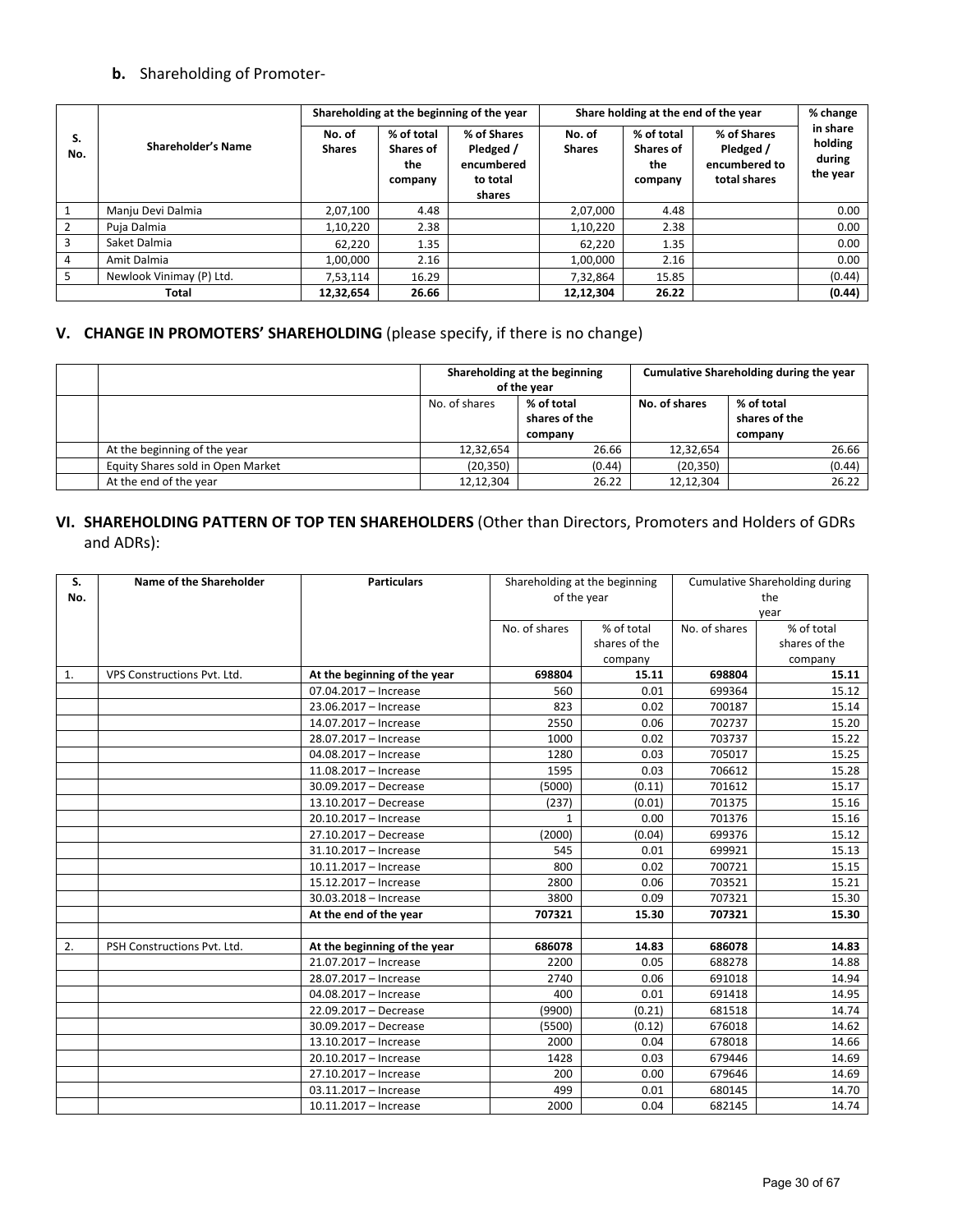|     |                            | 01.12.2017 - Increase        | 2000   | 0.04   | 684145 | 14.78 |
|-----|----------------------------|------------------------------|--------|--------|--------|-------|
|     |                            | 15.12.2017 - Increase        | 900    | 0.05   | 685045 | 14.83 |
|     |                            | 22.12.2017 - Increase        | 30     | 0.00   | 685075 | 14.83 |
|     |                            | 26.01.2018 - Increase        | 50     | 0.00   | 685125 | 14.83 |
|     |                            | 16.03.2018 - Increase        | 2664   | 0.05   | 687789 | 14.87 |
|     |                            | 30.03.2018 - Increase        | 49     | 0.00   | 687838 | 14.87 |
|     |                            | At the end of the year       | 687838 | 14.87  | 687838 | 14.87 |
|     |                            |                              |        |        |        |       |
| 3.  | S V K Trading Pvt. Ltd.    | At the beginning of the year | 478032 | 10.34  | 478032 | 10.34 |
|     |                            | 17.11.2017 - Decrease        | (500)  | (0.01) | 477532 | 10.33 |
|     |                            | At the end of the year       | 477532 | 10.33  | 477532 | 10.33 |
|     |                            |                              |        |        |        |       |
| 4.  | Vishiv Trading Pvt. Ltd.   | At the beginning of the year | 270253 | 5.84   | 270253 | 5.84  |
|     |                            | 16.02.2018 - Increase        | 37800  | 0.82   | 308053 | 6.66  |
|     | (Shares in Demat Form)     | At the end of the year       | 308053 | 6.66   | 308053 | 6.66  |
|     |                            |                              |        |        |        |       |
| 5.  | <b>Canbank Mutual Fund</b> | At the beginning of the year | 95000  | 2.05   | 95000  | 2.05  |
|     |                            | At the end of the year       | 95000  | 2.05   | 95000  | 2.05  |
|     |                            |                              |        |        |        |       |
| 6.  | <b>BOI Mutual Fund</b>     | At the beginning of the year | 50000  | 1.08   | 50000  | 1.08  |
|     |                            | At the end of the year       | 50000  | 1.08   | 50000  | 1.08  |
|     |                            |                              |        |        |        |       |
| 7.  | Morepen Finance Ltd.       | At the beginning of the year | 48900  | 1.06   | 48900  | 1.06  |
|     |                            | At the end of the year       | 48900  | 1.06   | 48900  | 1.06  |
|     |                            |                              |        |        |        |       |
| 8.  | Purshottam Khandelwal      | At the beginning of the year | 36000  | 0.77   | 36000  | 0.77  |
|     |                            | At the end of the year       | 36000  | 0.77   | 36000  | 0.77  |
|     |                            |                              |        |        |        |       |
| 9.  | Narendra Shah              | At the beginning of the year | 26000  | 0.56   | 26000  | 0.56  |
|     |                            | At the end of the year       | 26000  | 0.56   | 26000  | 0.56  |
|     |                            |                              |        |        |        |       |
| 10. | Rajat Prasad               | At the beginning of the year | 22300  | 0.48   | 22300  | 0.48  |
|     |                            | At the end of the year       | 22300  | 0.48   | 22300  | 0.48  |
|     |                            |                              |        |        |        |       |

## **VII. SHAREHOLDING OF DIRECTORS AND KEY MANAGERIAL PERSONNEL:**

| S.  | Name of the Director or Key | <b>Particulars</b>           | Shareholding at the beginning |               | Cumulative Shareholding during |               |
|-----|-----------------------------|------------------------------|-------------------------------|---------------|--------------------------------|---------------|
| No. | <b>Managerial Personnel</b> |                              | of the year                   |               | the                            |               |
|     |                             |                              |                               |               | year                           |               |
|     |                             |                              | No. of shares<br>% of total   |               | No. of shares                  | % of total    |
|     |                             |                              |                               | shares of the |                                | shares of the |
|     |                             |                              |                               | company       |                                | company       |
| 1.  | Saket Dalmia                | At the beginning of the year | 62220                         | 1.35          | 62220                          | 1.35          |
|     | <b>Managing Director</b>    | At the end of the year       | 62220                         | 1.35          | 62220                          | 1.35          |
|     |                             |                              |                               |               |                                |               |
| 2.  | Amit Dalmia                 | At the beginning of the year | 100000                        | 2.16          | 100000                         | 2.16          |
|     | Director                    | At the end of the year       | 100000                        | 2.16          | 100000                         | 2.16          |
|     |                             |                              |                               |               |                                |               |
| 3.  | Pradip Asopa                | At the beginning of the year | 1000                          | 0.02          | 1000                           | 0.02          |
|     | Director                    | At the end of the year       | 917                           | 0.02          | 917                            | 0.02          |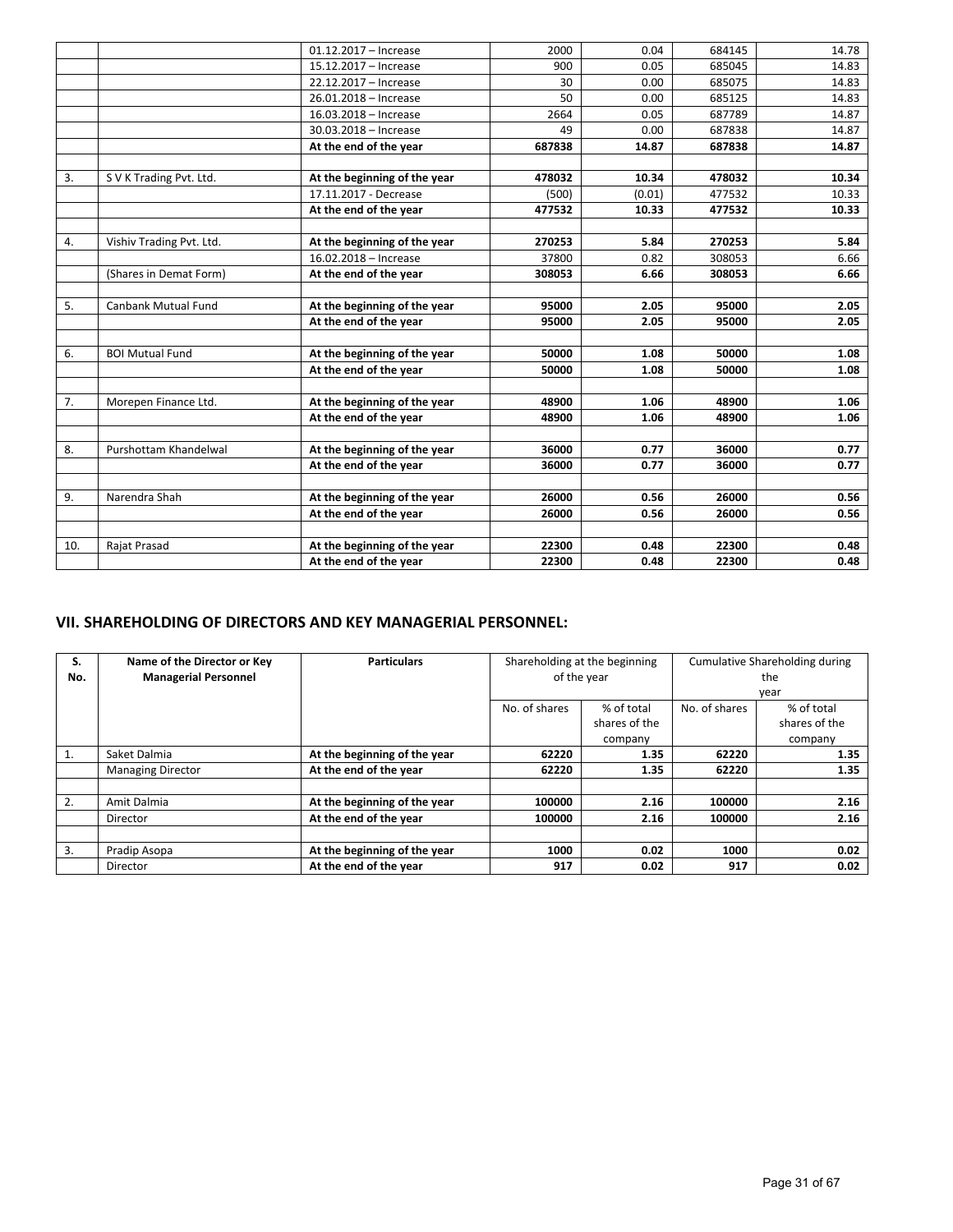# **VIII. INDEBTEDNESS** (Indebtedness of the Company including interest outstanding/accrued but not due for payment)

|                                                     | <b>Secured Loans excluding</b><br>deposits | <b>Unsecured</b><br>Loans | <b>Deposits</b> | <b>Total Indebtedness</b> |
|-----------------------------------------------------|--------------------------------------------|---------------------------|-----------------|---------------------------|
| Indebtedness at the beginning of the financial year |                                            |                           |                 |                           |
| i) Principal Amount                                 | 17,63,37,289.14                            | 13,33,30,086.91           | --              | 30,96,67,376.05           |
| ii) Interest due but not paid                       |                                            | --                        | --              |                           |
| iii) Interest accrued but not due                   | $\overline{\phantom{m}}$                   | --                        | --              |                           |
| Total (i+ii+iii)                                    | 17,63,37,289.14                            | 13,33,30,086.91           |                 | 30,96,67,376.05           |
| Change in Indebtedness during the financial year    |                                            |                           |                 |                           |
| * Addition                                          | 68,59,472.53                               | 4,30,07,955.12            | --              | 4,98,67,427.65            |
| * Reduction                                         | (1,31,78,202.97)                           |                           | --              | (1,31,78,202.97)          |
| <b>Net Change</b>                                   | (63, 18, 730.44)                           | 4,30,07,955.12            | --              | 3,66,89,224.68            |
| Indebtedness at the end of the financial year       |                                            |                           |                 |                           |
| i) Principal Amount                                 | 17,00,18,558.70                            | 17,63,38,042.03           | --              | 34,63,56,600.73           |
| ii) Interest due but not paid                       |                                            | --                        | --              |                           |
| iii) Interest accrued but not due                   | $- -$                                      | --                        | --              |                           |
| Total (i+ii+iii)                                    | 17,00,18,558.70                            | 17,63,38,042.03           |                 | 34,63,56,600.73           |

# **IX. REMUNERATION OF DIRECTORS AND KEY MANAGERIAL PERSONNEL**

# **a.** REMUNERATION TO MANAGING DIRECTOR, WHOLE‐TIME DIRECTORS AND/OR MANAGER:

| S.             | <b>Particulars of Remuneration</b>                                                  | <b>Name of Managing Director</b> |
|----------------|-------------------------------------------------------------------------------------|----------------------------------|
| No.            |                                                                                     | <b>SAKET DALMIA</b>              |
|                | Gross salary                                                                        |                                  |
| 1              | (a) Salary as per provisions contained in section 17(1) of the Income-tax Act, 1961 | 18,00,000.00                     |
|                | (b) Value of perquisites u/s 17(2) Income-tax Act, 1961                             |                                  |
|                | (c) Profits in lieu of salary under section 17(3) Income- tax Act, 1961             |                                  |
| $\overline{2}$ | <b>Stock Option</b>                                                                 |                                  |
| 3              | Sweat Equity                                                                        | --                               |
|                | Commission                                                                          |                                  |
| 4              | - as % of profit                                                                    |                                  |
|                | - others, specify                                                                   |                                  |
| 5              | Others, please specify                                                              | --                               |
|                | Total (A)                                                                           | 18,00,000.00                     |

# **b.** REMUNERATION TO OTHER DIRECTORS

| S.             | <b>Particulars of Remuneration</b>         |                          | <b>Name of Directors</b> |                          | <b>Total Amount</b> |
|----------------|--------------------------------------------|--------------------------|--------------------------|--------------------------|---------------------|
| No.            |                                            | <b>AMIT</b>              | <b>PRADIP</b>            | <b>ANIL</b>              | (In ₹)              |
|                |                                            | <b>DALMIA</b>            | <b>ASOPA</b>             | <b>KUMAR</b>             |                     |
|                | <b>Independent Directors</b>               |                          |                          |                          |                     |
|                | Fee for attending board committee meetings |                          |                          |                          |                     |
|                | Commission                                 | $\sim$                   | $\sim$                   | --                       | --                  |
|                | Others, please specify                     |                          |                          |                          |                     |
|                | Total (1)                                  | --                       | $\sim$                   | --                       | --                  |
| $\overline{2}$ | <b>Other Non-Executive Directors</b>       |                          |                          |                          |                     |
|                | Fee for attending board committee meetings | $\overline{\phantom{a}}$ | $\overline{\phantom{a}}$ | $\overline{\phantom{a}}$ | --                  |
|                | Commission                                 | --                       | $\overline{\phantom{a}}$ | --                       | --                  |
|                | Salary                                     | 18,00,000.00             | --                       | --                       | 18,00,000.00        |
|                | Total (2)                                  | 18,00,000.00             | $\qquad \qquad$          | --                       | 18,00,000.00        |
|                | Total $(B)=(1+2)$                          | 18,00,000.00             | $\sim$                   | --                       | 18,00,000.00        |
|                | <b>Total Managerial Remuneration</b>       | 18,00,000.00             | $\sim$                   | --                       | 18,00,000.00        |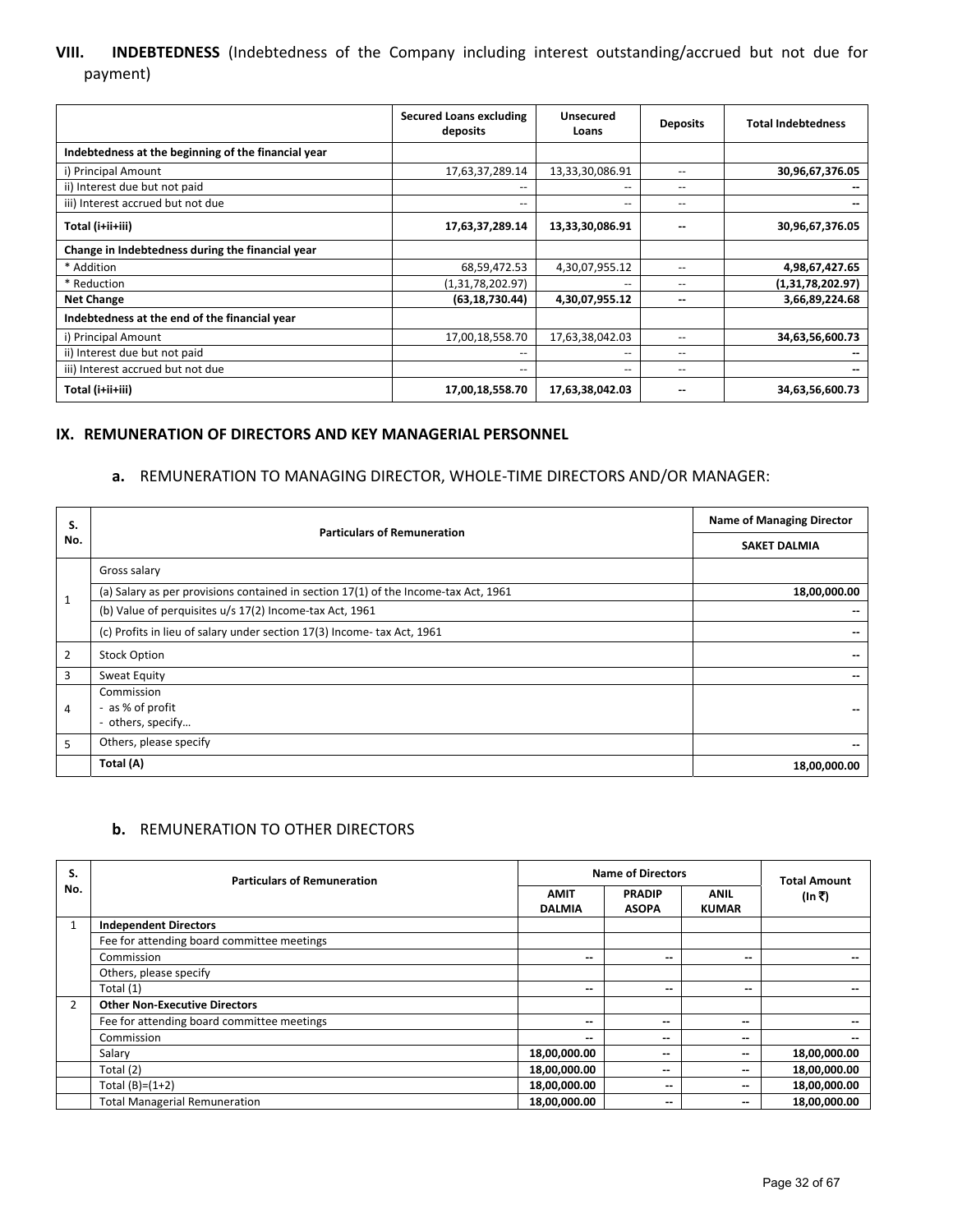# **c.** REMUNERATION TO KEY MANAGERIAL PERSONNEL OTHER THAN MD/MANAGER/WTD

| S.             | <b>Particulars of Remuneration</b>                                                     |                   |                                                        | <b>Key Managerial Personnel</b>                                           |              |
|----------------|----------------------------------------------------------------------------------------|-------------------|--------------------------------------------------------|---------------------------------------------------------------------------|--------------|
| No.            |                                                                                        | <b>CS</b>         | <b>CFO (Till</b><br>13.02.2018)<br>Mr. Aman<br>Agrawal | <b>CFO (From</b><br>13.02.2018 till<br>31.03.2018)<br>Mr. Gaurav<br>Kumar | <b>TOTAL</b> |
| 1              | Gross salary                                                                           |                   |                                                        |                                                                           |              |
|                | (a) Salary as per provisions contained in section 17(1) of the Income-tax Act,<br>1961 | 7,20,000.00       | 7,32,500.00                                            | 1,83,334.00                                                               | 16,35,834.00 |
|                | (b) Value of perquisites u/s 17(2) Income-tax Act, 1961                                | $\qquad \qquad -$ |                                                        | $\hspace{0.05cm} -$                                                       |              |
|                | (c) Profits in lieu of salary under section 17(3) Income-tax Act, 1961                 | $\qquad \qquad -$ |                                                        | --                                                                        |              |
| $\overline{2}$ | <b>Stock Option</b>                                                                    | --                |                                                        | --                                                                        |              |
| 3              | Sweat Equity                                                                           | --                |                                                        | $\overline{\phantom{m}}$                                                  | --           |
| 4              | Commission                                                                             |                   |                                                        |                                                                           |              |
|                | - as % of profit                                                                       | $\qquad \qquad -$ |                                                        | $\overline{\phantom{a}}$                                                  |              |
|                | Others                                                                                 | $\qquad \qquad -$ |                                                        | $\overline{\phantom{m}}$                                                  | --           |
| 5              | Others, please specify                                                                 | $- -$             |                                                        | --                                                                        | --           |
|                | Total                                                                                  | 7,20,000.00       | 7,32,500.00                                            | 1,83,334.00                                                               | 16,35,834.00 |

# **X. PENALTIES / PUNISHMENT/ COMPOUNDING OF OFFENCES:**

| <b>Type</b>                         | Section of the<br><b>Companies Act</b> | <b>Brief</b><br><b>Description</b> | Details of Penalty /<br>Punishment/<br><b>Compounding fees</b><br>imposed | Authority<br>[RD / NCLT/<br><b>COURT]</b> | Appeal made,<br>if any (give Details) |
|-------------------------------------|----------------------------------------|------------------------------------|---------------------------------------------------------------------------|-------------------------------------------|---------------------------------------|
| A. COMPANY                          |                                        |                                    |                                                                           |                                           |                                       |
| Penalty                             |                                        |                                    |                                                                           |                                           |                                       |
| Punishment                          | <b>NOT APPLICABLE</b>                  |                                    |                                                                           |                                           |                                       |
| Compounding                         |                                        |                                    |                                                                           |                                           |                                       |
| <b>B. DIRECTORS</b>                 |                                        |                                    |                                                                           |                                           |                                       |
| Penalty                             |                                        |                                    |                                                                           |                                           |                                       |
| Punishment                          | <b>NOT APPLICABLE</b>                  |                                    |                                                                           |                                           |                                       |
| Compounding                         |                                        |                                    |                                                                           |                                           |                                       |
| <b>C. OTHER OFFICERS IN DEFAULT</b> |                                        |                                    |                                                                           |                                           |                                       |
| Penalty                             |                                        |                                    |                                                                           |                                           |                                       |
| Punishment                          | <b>NOT APPLICABLE</b>                  |                                    |                                                                           |                                           |                                       |
| Compounding                         |                                        |                                    |                                                                           |                                           |                                       |

**For and on behalf of the Board**

**Place: New Delhi Date: 14th August 2018**

> Sd/- **Amit Dalmia (Chairperson)**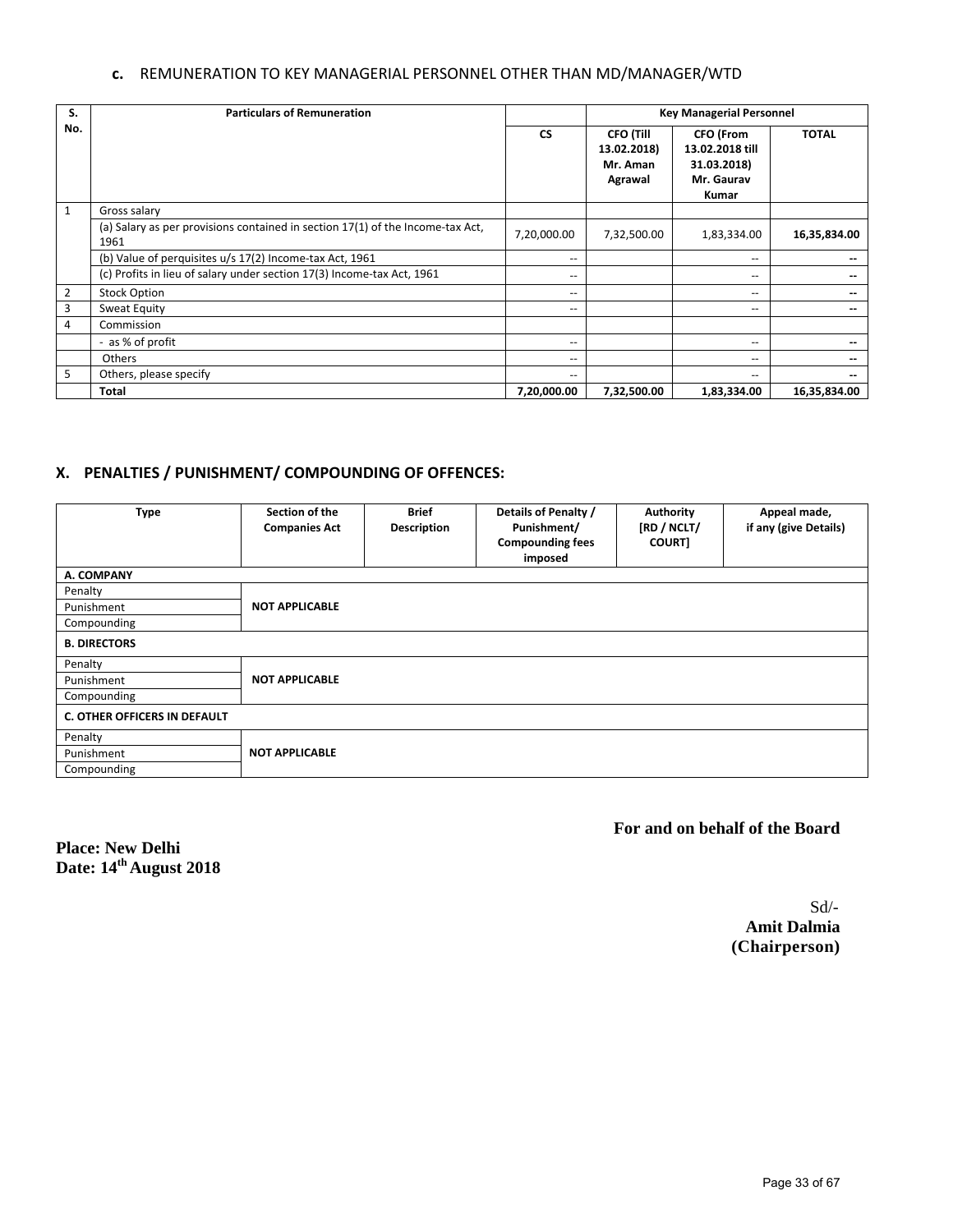# P G INDUSTRY LIMITED

Regd. Off: A – 30, S – 11, Second Floor, Kailash Colony, New Delhi – 110048

**CIN: L74899DL1993PLC056421**

# **DECLARATION ON NON APPLICABILITY OF CERTAIN PROVISIONS OF SEBI (LISTING OBLIGATIONS AND DISCLOSURE REQUIREMENTS) REGULATIONS, 2015**

# **To The Members P G Industry Limited**

 This is to certify that **M/s. P G Industry Limited** having its Registered Office at A – 30, S – 11, Second Floor, Kailash Colony, New Delhi – 110048 has paid up Equity Share Capital of  $\bar{\tau}$  4,62,42,200 /- (Rupees Four Crore Sixty Two Lacs Forty Two Thousand and Two Hundred Only) and net worth of  $\bar{\tau}$  12,10,78,791.60 /- (Rupees Twelve Crores Ten Lacs Seventy Eight Thousand Seven Hundred Ninety One and Sixty Paise Only) as per the Balance Sheet as on 31<sup>st</sup> March 2018. Therefore, compliance with the provisions of Corporate Governance is not applicable.

# *For* **P G INDUSTRY LIMITED**

Sd/- Davender Kumar Company Secretary Mem. No. 30043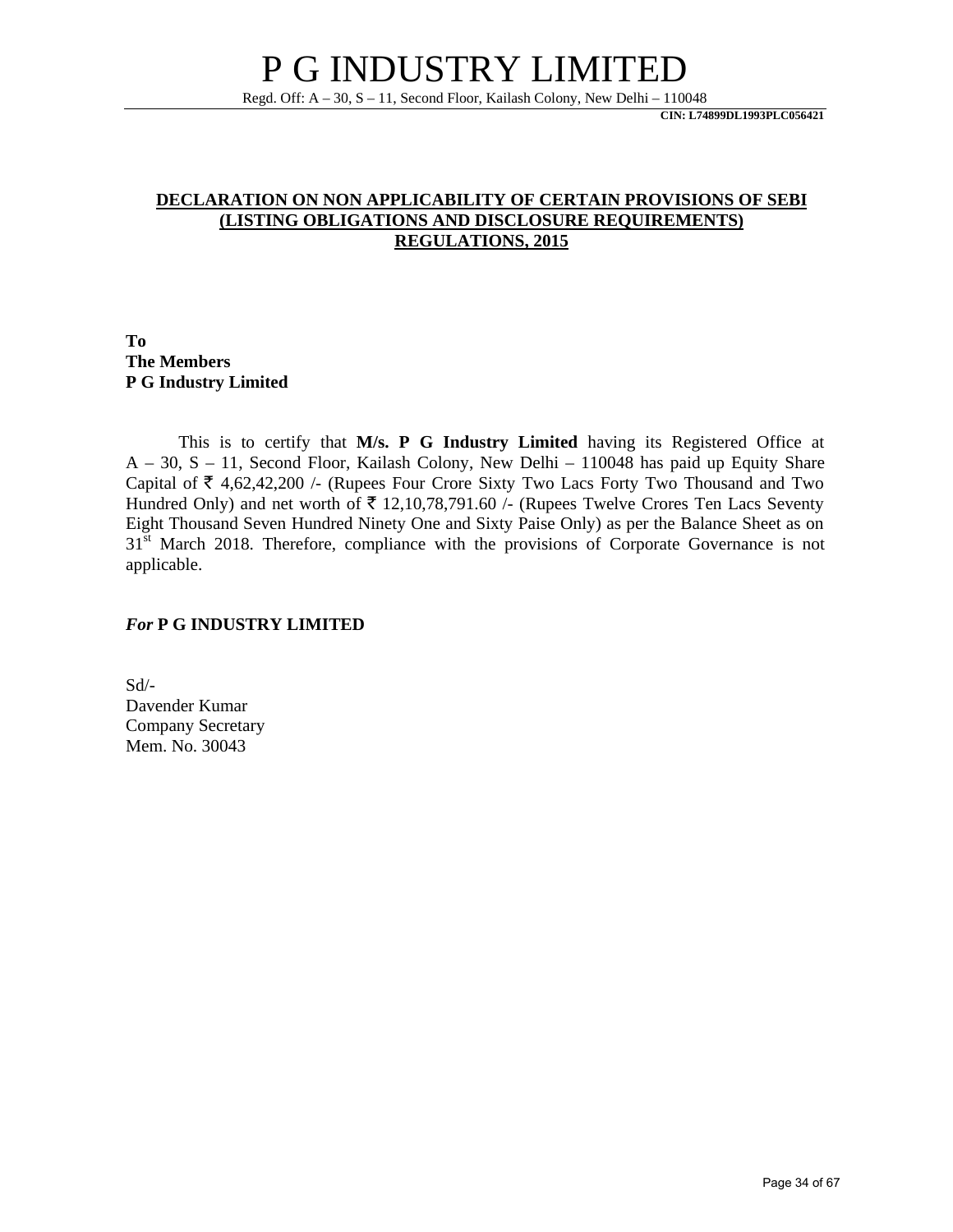# P G INDUSTRY LIMITED

Regd. Off: A – 30, S – 11, Second Floor, Kailash Colony, New Delhi – 110048

**CIN: L74899DL1993PLC056421**

# **Chief Executive Officer (CEO) and Chief Finance Officer (CFO) Certification**

We, Saket Dalmia, Managing Director and Aman Agrawal, C. F O., to the best of our knowledge and belief, certify that:

- 1) We have reviewed financial statement and the cash flow statement for the year and that to the best of our knowledge and belief:
	- a) These statements do not contain any materially untrue statement or omit any material fact or contain statement that might be misleading;
	- b) These statements together present a true and fair view of the Company's affairs and are compliance with existing accounting standard, applicable laws and regulations.
- 2) There are, to the best of our knowledge and belief, no transactions entered into by the company during the year which are fraudulent, illegal or which violate the company's code of conduct.
- 3) We are responsible for establishing and maintaining internal controls for financial reporting and we have:
	- a) Evaluated the effectiveness of internal control systems of the company pertaining to financial reporting;
	- b) Disclosed to the auditors and the Audit Committee, deficiencies in the design or operation of such internal controls, if any, of which they are aware.
	- c) The steps they have taken or propose to take to rectify these deficiencies.
- 4) We have indicated to the company's auditors and the Audit committee of the Board of Directors
	- (a) Significant changes that have occurred in the internal control over financial reporting during the year;

(b) All significant changes in accounting policies during the year and that the same have been disclosed in the notes to the financial statements;

(c) Instances of significant fraud, if any, of which we are aware and the involvement therein of the management or an employee having a significant role in the company's internal control system over financial reporting.

**Place: New Delhi** Sd<sup>1</sup>- Sd<sup>1</sup>- Sd<sup>1</sup>- Sd<sup>1</sup>- Sd<sup>1</sup>- Sd<sup>1</sup>- Sd<sup>1</sup>- Sd<sup>1</sup>- Sd<sup>1</sup>- Sd<sup>1</sup>- Sd<sup>1</sup>- Sd<sup>1</sup>- Sd<sup>1</sup>- Sd<sup>1</sup>- Sd<sup>1</sup>- Sd<sup>1</sup>- Sd<sup>1</sup>- Sd<sup>1</sup>- Sd<sup>1</sup>- Sd<sup>1</sup>- Sd<sup>1</sup>- Sd<sup>1</sup>- Sd<sup>1</sup>- Sd<sup>1</sup>- Sd<sup>1</sup>- Sd<sup>1</sup>- Sd<sup>1</sup>- Sd<sup>1</sup>- Sd<sup>1</sup>- **Date: 30/05/2018 Saket Dalmia Gaurav Kumar**

Managing Director C. F. O.  **DIN: 00083636 FCA - 503399**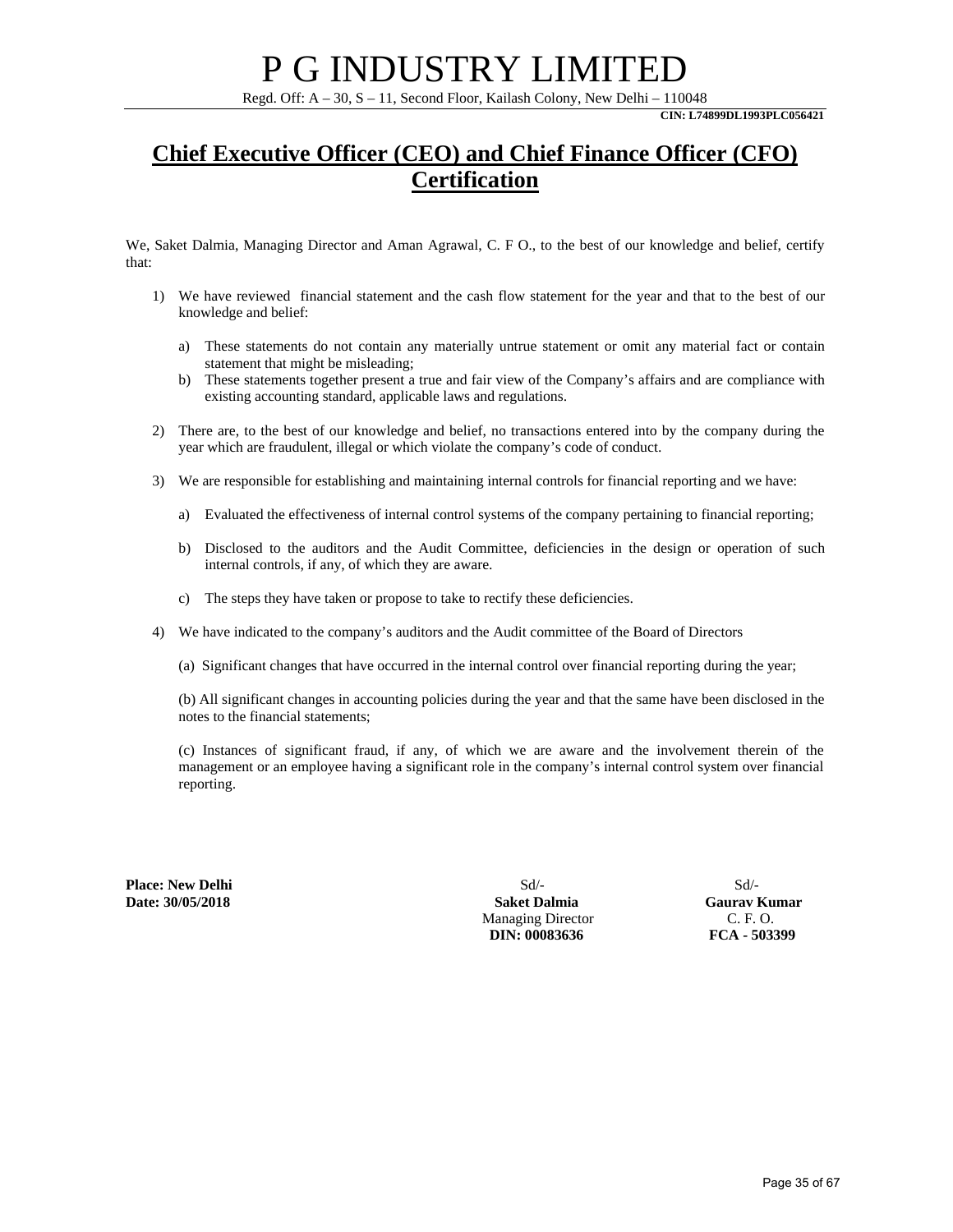

# **INDEPENDENT AUDITOR'S REPORT**

# To the Members of P G Industry Limited

1. We have audited the accompanying standalone financial statements of **P G Industry Limited** ("the Company"), which comprise the Balance Sheet as at March 31, 2018, and the Statement of Profit and Loss and Cash Flow Statement for the year then ended, and a summary of significant accounting policies and other explanatory information.

# **Management`s Responsibility on the Financial Statements**

2. The Company's Board of Directors is responsible for the matters stated in Section 134(5) of the Companies Act, 2013 ("the Act") with respect to the preparation of these standalone financial statements that give a true and fair view of the financial position, financial performance and cash flows of the Company in accordance with the accounting principles generally accepted in India, including the Indian Accounting Standards specified under Section 133 of the Act, read with Companies (Accounts) Rules, 2014 and Companies (Indian Accounting Standards) Rules, 2015. This responsibility also includes maintenance of adequate accounting records in accordance with the provisions of the Act for safeguarding of the assets of the Company and for preventing and detecting frauds and other irregularities; selection and application of appropriate accounting policies; making judgments and estimates that are reasonable and prudent; and design, implementation and maintenance of adequate internal financial controls, that were operating effectively for ensuring the accuracy and completeness of the accounting records, relevant to the preparation and presentation of the financial statements that give a true and fair view and are free from material misstatement, whether due to fraud or error.

# **Auditor`s Responsibility**

- 3. Our responsibility is to express an opinion on these financial statements based on our audit.
- 4. We have taken into account the provisions of the Act, the accounting and auditing standards and matters which are required to be included in the audit report under the provisions of the Act and the Rules made thereunder.
- 5. We conducted our audit in accordance with the Standards on Auditing specified under Section 143(10) of the Act. Those Standards require that we comply with ethical requirements and plan and perform the audit to obtain reasonable assurance about whether the financial statements are free from material misstatement.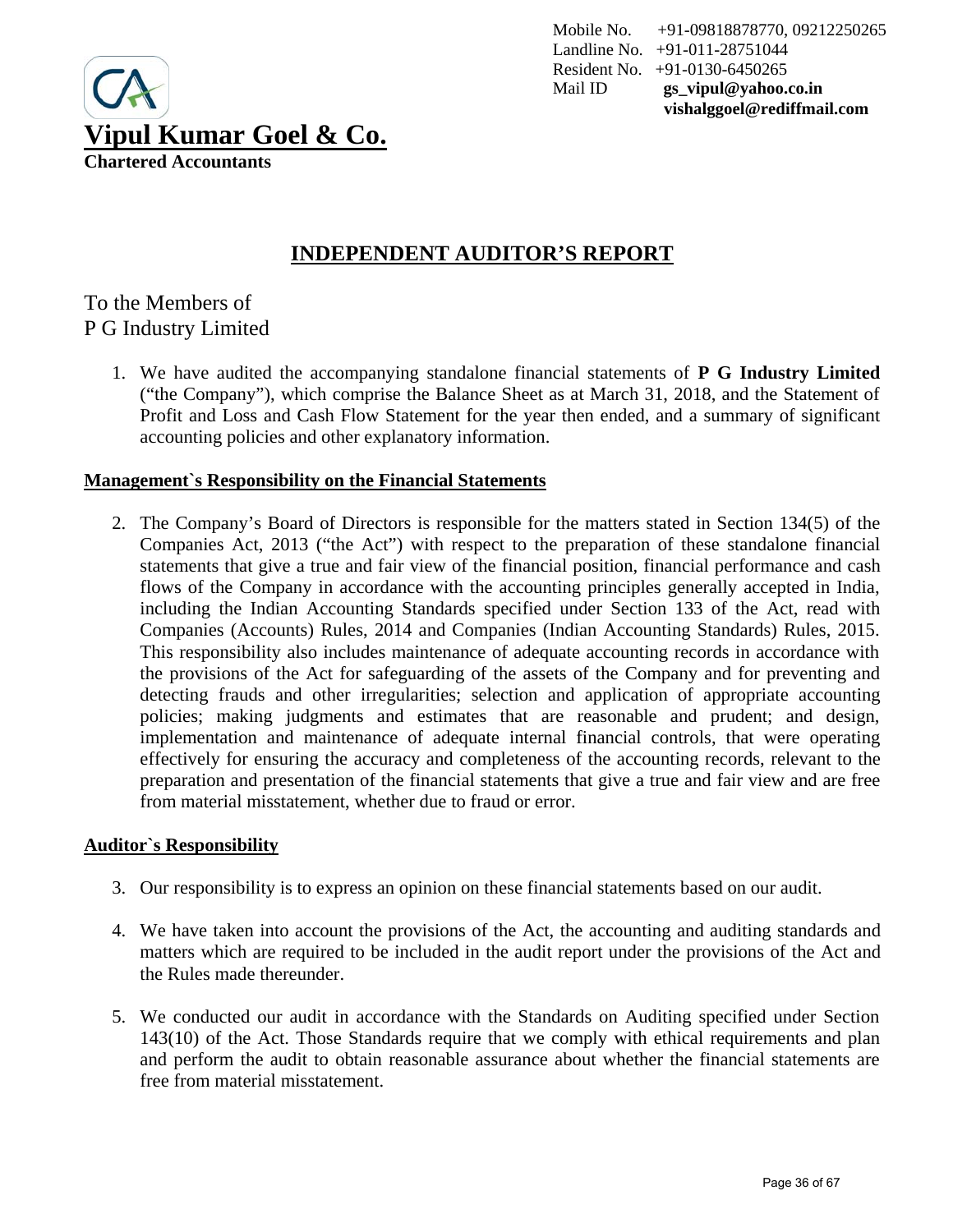

**Chartered Accountants** 

 Mobile No. +91-09818878770, 09212250265 Landline No. +91-011-28751044 Resident No. +91-0130-6450265 Mail ID **gs\_vipul@yahoo.co.in vishalggoel@rediffmail.com**

- 6. An audit involves performing procedures to obtain audit evidence about the amounts and the disclosures in the financial statements. The procedures selected depend on the auditor's judgment, including the assessment of the risks of material misstatement of the financial statements, whether due to fraud or error. In making those risk assessments, the auditor considers internal financial control relevant to the Company's preparation of the financial statements that give a true and fair view in order to design audit procedures that are appropriate in the circumstances. An audit also includes evaluating the appropriateness of the accounting policies used and the reasonableness of the accounting estimates made by the Company's Directors, as well as evaluating the overall presentation of the financial statements.
- 7. We believe that the audit evidence we have obtained is sufficient and appropriate to provide a basis for our audit opinion on the standalone financial statements.

# **Opinion**

- 8. In our opinion and to the best of our information and according to the explanations given to us, the aforesaid standalone financial statements give the information required by the Act in the manner so required and give a true and fair view in conformity with the accounting principles generally accepted in India:
	- a) in the case of the Balance Sheet, of the state of affairs of the Company as at March 31, 2018;
	- b) in the case of the Profit and Loss Account, of the profit/ loss for the year ended on that date; and
	- c) in the case of the Cash Flow Statement, of the cash flows for the year ended on that date.

# **Report on Other Legal and Regulatory Requirement**

- 9. As required by the Companies (Auditor's Report) Order, 2016 ("the Order") issued by the Central Government of India in terms of section 143 of the Act, we give in the Annexure a statement on the matters specified in paragraphs 3 and 4 of the Order.
- 10. As required by section 143(3) of the Act, we report that:
	- a) we have sought and obtained all the information and explanations which to the best of our knowledge and belief were necessary for the purpose of our audit;
	- b) in our opinion proper books of account as required by law have been kept by the Company so far as appears from our examination of those books;
	- c) the Balance Sheet, Statement of Profit and Loss, and Cash Flow Statement dealt with by this Report are in agreement with the books of account.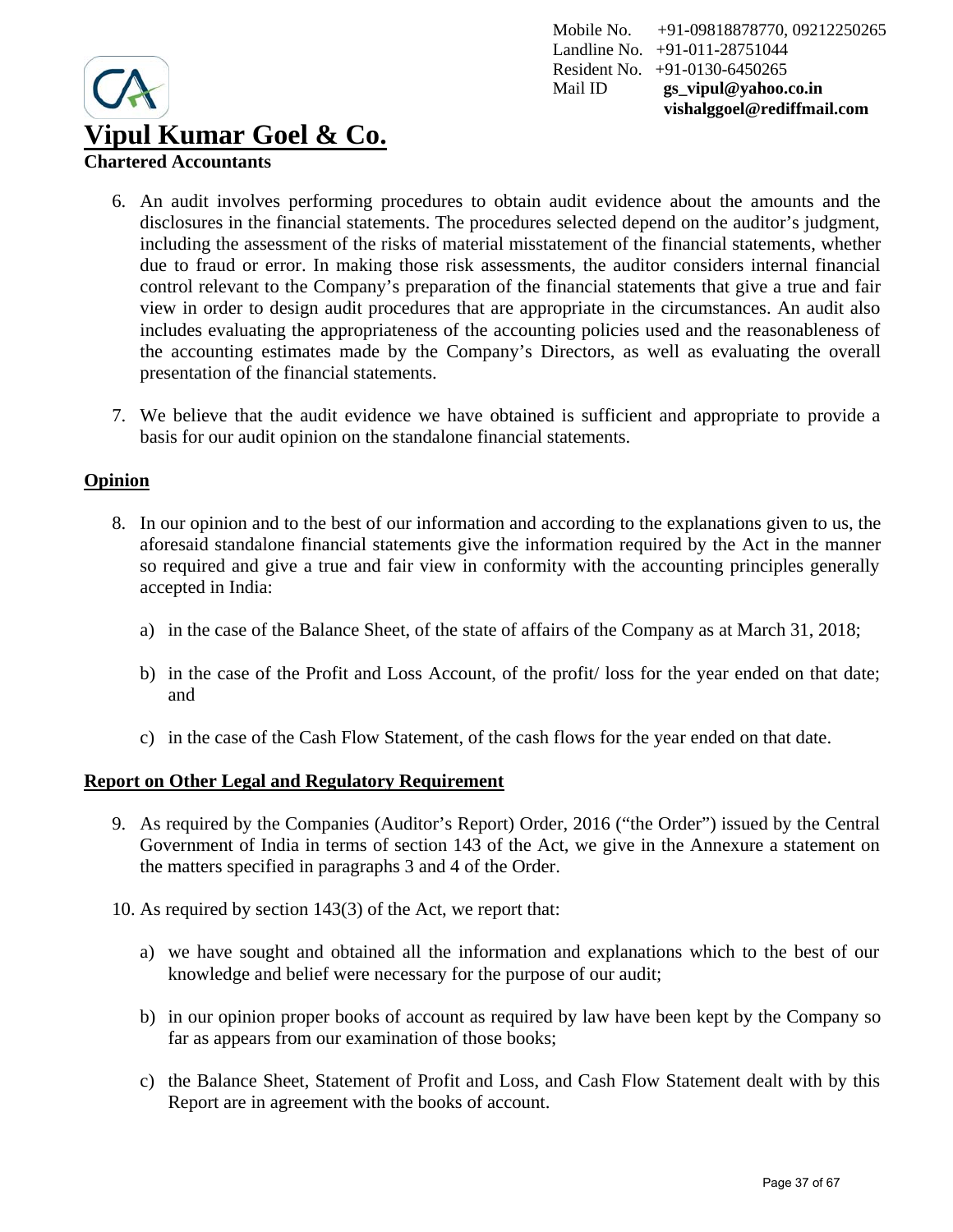

- d) in our opinion, the Balance Sheet, Statement of Profit and Loss, and Cash Flow Statement comply with the Accounting Standards;
- e) on the basis of written representations received from the directors as on March 31, 2018, and taken on record by the Board of Directors, none of the directors is disqualified as on March 31, 2018, from being appointed as a director in terms of sub-section (2) of section 164 of the Companies Act, 2013;
- f) In our opinion, the company has adequate internal financial controls system in place and such controls have the operating effectiveness.
- g) with respect to the other matters to be included in the Auditor's Report in accordance with Rule 11 of the Companies (Audit and Auditors) Rules, 2014, in our opinion and to the best of our information and according to the explanations given to us:
	- i. the Company has no pending litigations which have the impact on its financial position in its financial statements;
	- ii. the Company is not required to make any provision, as required under the applicable law or accounting standards, for material foreseeable losses, if any, on long-term contracts including derivative contracts;
	- iii. No amount is required to be transfer to the Investor Education and Protection Fund by the Company.

**For: Vipul Kumar Goel & Co.**  (Chartered Accountants)

 Sd/- **CA Vipul Kumar Goel**  (Proprietor) Membership No.- 507842 Firm Regn. No.- 021325N

Place: New Delhi Date: 30 May 2018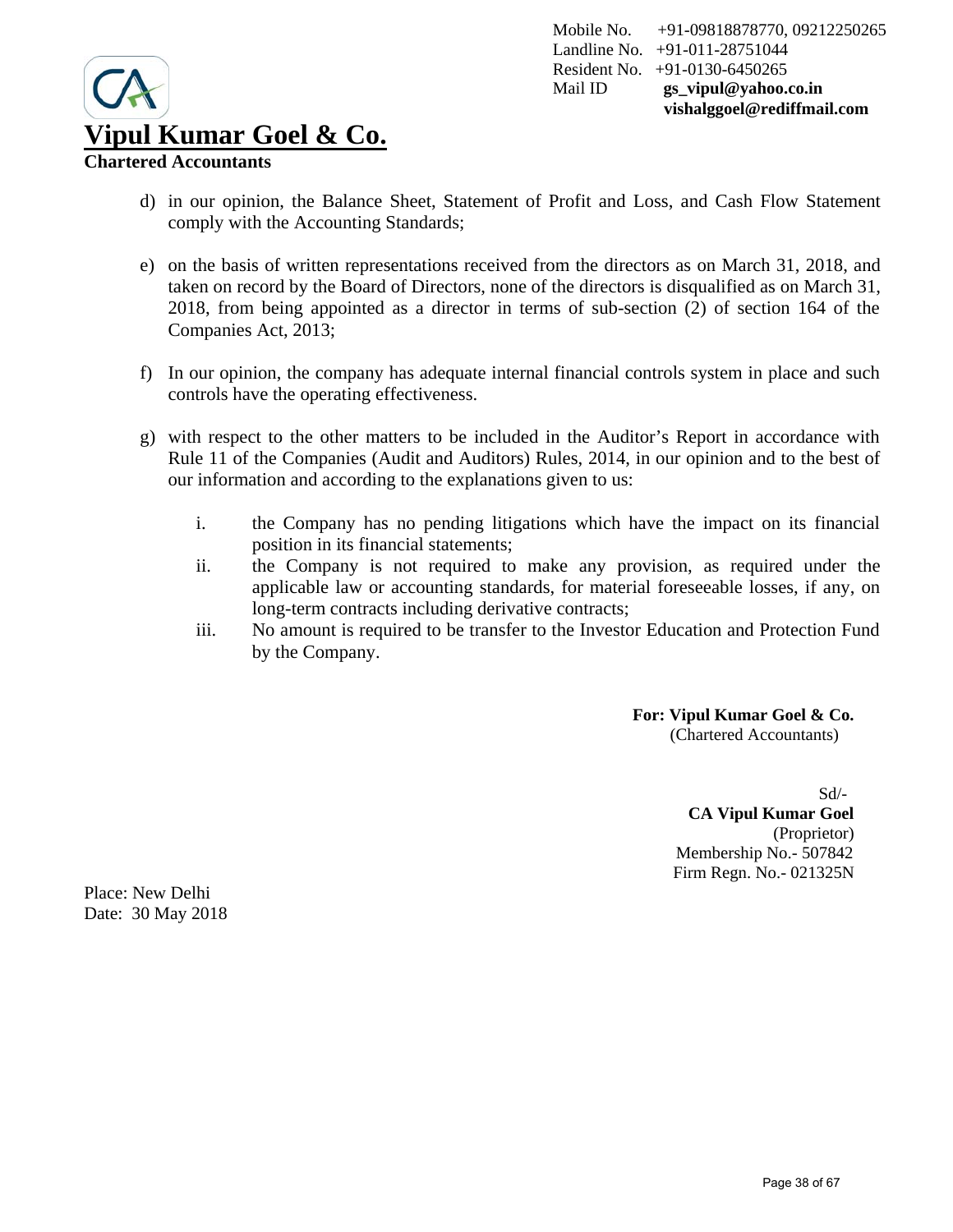

# **Annexure to Auditors' Report for the year ended on 31st March, 2018**

# **The Annexure referred to in paragraph 9 of the Our Report of even date to the members of P G Industry Limited on the accounts of the company for the year ended 31st March, 2018.**

- 1) a) The company has maintained proper records showing full particulars including quantitative details and situations of fixed assets.
	- b) We are informed that management has carried out the physical verification of the fixed assets at reasonable intervals, which is considered reasonable having regard to the size of the Company and the nature of its business and no material discrepancies have been noticed on such physical verification to the extent verification was made during the year.
	- c) The title deeds of immovable properties are held in the name of the Company.
- 2) a) As explained to us physical verification of inventory has been conducted by the management during the year at reasonable intervals. The Company has maintained proper records of inventories and no material discrepancies were noticed on physical verification.
- 3) The company has not granted interest free unsecured loans to any party covered in the register maintained under section 189 of the Companies Act, 2013.
- 4) The company has complied with the provisions of Section 185 and 186 of the Companies Act, 2013 in respect of guarantee given to Vijaya Bank, Defence Colony, Delhi on behalf of Working Capital Loan taken by other Company.
- 5) According to the information and explanation given to us, the company has not accepted any deposits during the year from the public under the provisions of the sections 73 to 76 of the Act and the rules framed there.
- 6) As per information & explanation given by the management, maintenance of cost records has been prescribed by the Central Government under sub-section (1) of section 148 of the Act and we are of the opinion that prima facie the prescribed accounts and records have been made and maintained.
- 7) (a) According to the information and explanation given to us, in our opinion, the company is generally regular in depositing undisputed statutory dues including Provident Fund, Employees State Insurance, Income Tax, Sales Tax, Wealth Tax, Service Tax, Custom Duty and Excise Duty, Value Added Tax, Goods & Service Tax, Cess and any other material statutory dues as applicable with the appropriate authorities.

(b) There are no undisputed amount payable in respect of such statutory dues which have remained outstanding as at 31st March, 2018 for a period more than six months from the date they became payable except Sales tax, Maharashtra of Rs. 21,661.58 /- for first Quarter ended on 30 June 2018.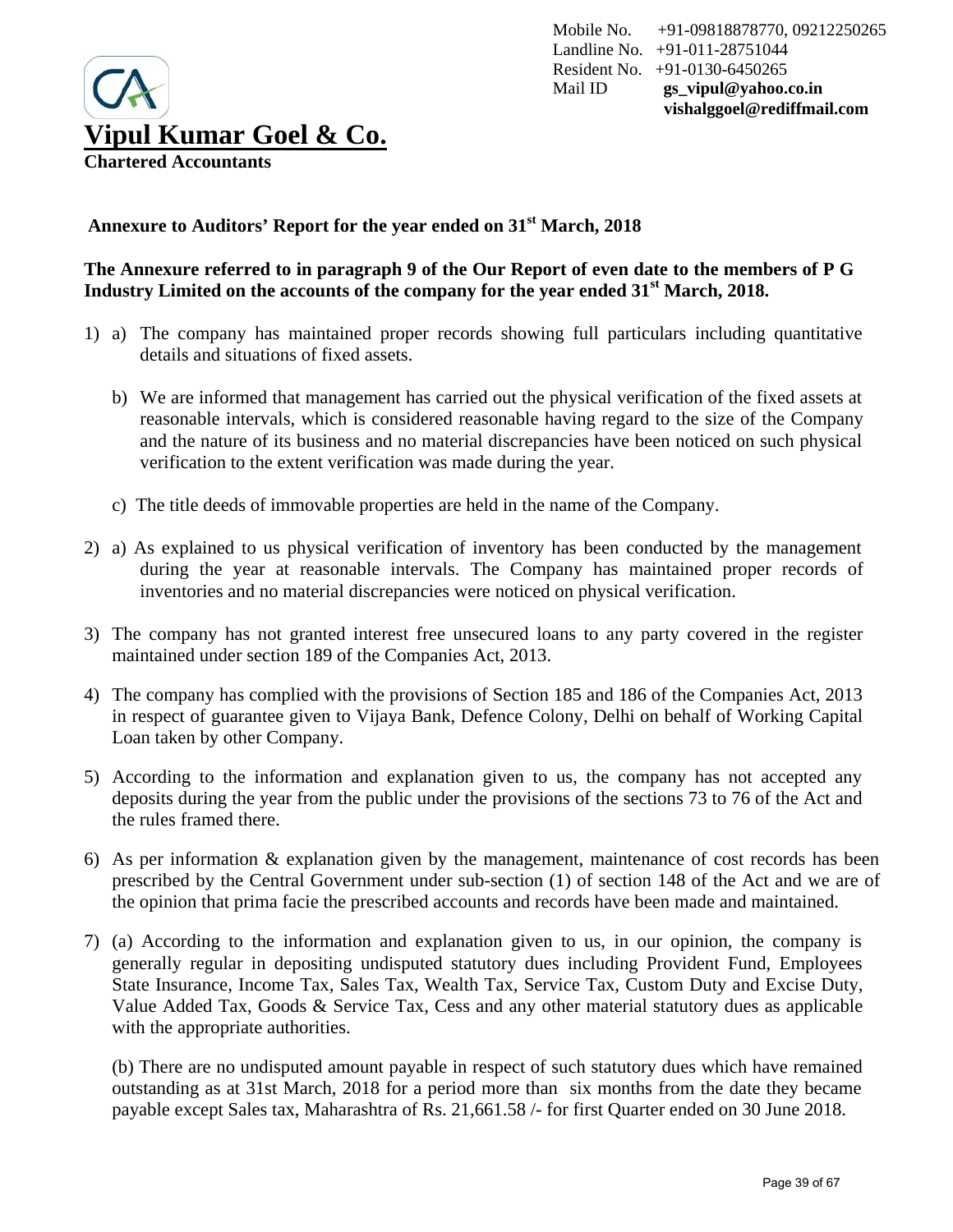

- 8) According to the records of the company examined by us and the information and explanation given to us, the Company has not defaulted in repayment of its dues to banks and financial institutions.
- 9) As per information and explanation given to us, the company has not obtained any money raised by way of Initial Public Issue or Further Public Issue (including debt instruments) and term loan during the year.
- 10) No fraud by the company or on the company by its officers or employees has been noticed or reported during the year.
- 11) Managerial Remuneration has been paid or provided in accordance with the requisite approvals mandated by the provisions of section 197 read with Schedule V to the Companies Act, 2013.
- 12) The provisions of any Special Statute applicable to Nidhi Company are not applicable to the company.
- 13) All transactions with the related parties are in compliance with the provisions of sections 177 and 188 of the Companies Act, 2013 and the details have been disclosed in the Financial Statements.
- 14) The company has not made any preferential allotment or private placement of shares or fully or partly convertible debentures during the year under review.
- 15) The company has not entered into any non cash transaction with directors or person connected with him.
- 16) The company is not required to be registered under section 45 IA of the Reserve Bank of India Act, 1934.

**For: Vipul Kumar Goel & Co.**  (Chartered Accountants)

 Sd/- **CA Vipul Kumar Goel**  (Proprietor) Membership No.- 507842 Firm Regn. No.- 021325N

Place: New Delhi Date: 30 May 2018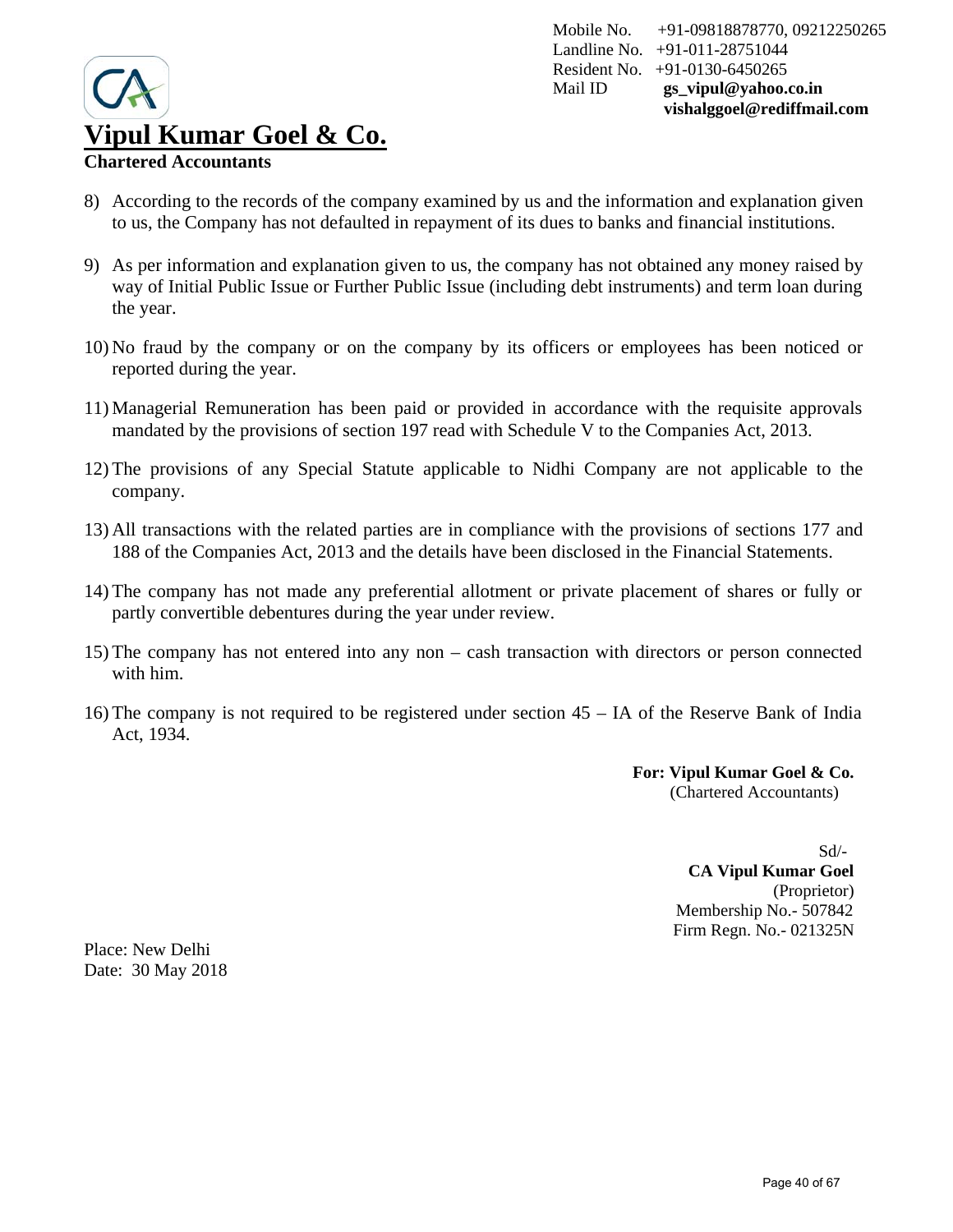# **P G Industry Limited** (Amount in Rs.) **Balance Sheet as at 31st March, 2018**

|                                         |              | <b>Audited</b> | <b>Audited</b>    | <b>Audited</b>    |
|-----------------------------------------|--------------|----------------|-------------------|-------------------|
| <b>Particulars</b>                      | <b>Notes</b> | 31/Mar/2018    | 31/Mar/2017       | 31/Mar/2016       |
| <b>ASSETS</b>                           |              |                |                   |                   |
| (1) Non-current assets                  |              |                |                   |                   |
| (a) Property, plant and equipment       | 3            | 88,309,330.03  | 82, 822, 746. 77  | 84, 308, 235. 15  |
| (b) Intangible assets under development | 4            | 285,369.86     |                   |                   |
| (c) Financial assets                    |              |                |                   |                   |
| (i) Investments                         | 5            | 9,381.00       | 114,381.00        | 114,381.00        |
| (d) Deferred tax assets (Net)           | 6            |                | 2,013,792.00      | 1,964,692.00      |
|                                         |              | 88,604,080.89  | 84,950,919.77     | 86, 387, 308. 15  |
| (2) Current assets                      |              |                |                   |                   |
| (a) Inventories                         | 7            | 309,487,926.00 | 237,929,662.00    | 239,478,095.00    |
| (b) Financial assets                    |              |                |                   |                   |
| (i) Trade Receivables                   | 8            | 102,530,377.27 | 94,494,693.44     | 115,659,326.21    |
| (ii) Cash and cash equivalents          | 9            | 8,440,900.24   | 21,311,208.68     | 10,448,699.79     |
| (iii) Loans and advances                | 10           | 64,139,758.72  | 63,416,256.85     | 52,964,259.06     |
|                                         |              | 484,598,962.23 | 417,151,820.97    | 418,550,380.06    |
| <b>TOTAL</b>                            |              | 573,203,043.12 | 502, 102, 740. 74 | 504,937,688.21    |
|                                         |              |                |                   |                   |
| <b>EQUITY AND LIABILITIES</b>           |              |                |                   |                   |
| <b>Equity</b>                           |              |                |                   |                   |
| (a) Equity Share capital                | 11           | 46,242,200.00  | 46,242,200.00     | 46,242,200.00     |
| (b) Other equity                        | 12           | 74,836,591.60  | 73,618,054.55     | 69,028,713.75     |
|                                         |              | 121,078,791.60 | 119,860,254.55    | 115,270,913.75    |
| <b>Liabilities</b>                      |              |                |                   |                   |
| (1) Non-current liabilities             |              |                |                   |                   |
| (a) Financial liabilities               |              |                |                   |                   |
| (i) Borrowings                          | 13           | 181,435,143.88 | 133,330,086.91    | 112,085,046.91    |
| (b) Provisions                          |              |                |                   |                   |
| (c) Deferred tax liabilities (Net)      | 6            | 3,602,392.00   |                   |                   |
|                                         |              | 185,037,535.88 | 133,330,086.91    | 112,085,046.91    |
| (2) Current liabilities                 |              |                |                   |                   |
| (a) Financial liabilities               |              |                |                   |                   |
| (i) Borrowings                          | 14           | 163,159,086.17 | 176, 337, 289. 14 | 184, 105, 322. 71 |
| (ii) Trade payables                     | 15           | 69,035,279.03  | 33,144,416.23     | 48,526,285.00     |
| (b) Other current liabilities           | 15           | 30,762,199.44  | 36,778,298.91     | 40,911,100.84     |
| (c) Short-term provisions               | 16           | 4,130,151.00   | 2,652,395.00      | 4,039,019.00      |
|                                         |              | 267,086,715.64 | 248,912,399.28    | 277,581,727.55    |
| <b>TOTAL</b>                            |              | 573,203,043.12 | 502,102,740.74    | 504,937,688.21    |

Summary of significant accounting policies **2**

The accompanying notes are an integral part of the financial statements.

| As per our report of even date | As approved                                 |                     |
|--------------------------------|---------------------------------------------|---------------------|
| For Vipul Kumar Goel & Co.     | For and on behalf of the Board of Directors |                     |
| <b>Chartered Accountants</b>   |                                             |                     |
|                                | $Sd$ –                                      | $Sd$ /-             |
|                                | <b>Saket Dalmia</b>                         | <b>Amit Dalmia</b>  |
| Sd                             | (Managing Director)                         | (Director)          |
| <b>CA Vipul Kumar Goel</b>     | DIN: 00083636                               | DIN: 00083646       |
| (Proprietor)                   |                                             |                     |
| Membership No. - 507842        | $Sd/-$                                      | $Sd$ /-             |
| Firm Regn. No. - 021325N       | <b>Davender Kumar</b>                       | <b>Gaurav Kumar</b> |
| Place: New Delhi               | <b>Company Secretary</b>                    | C.F.O.              |
| Date: 30th May, 2018           | ACS-30043                                   | FCA - 503399        |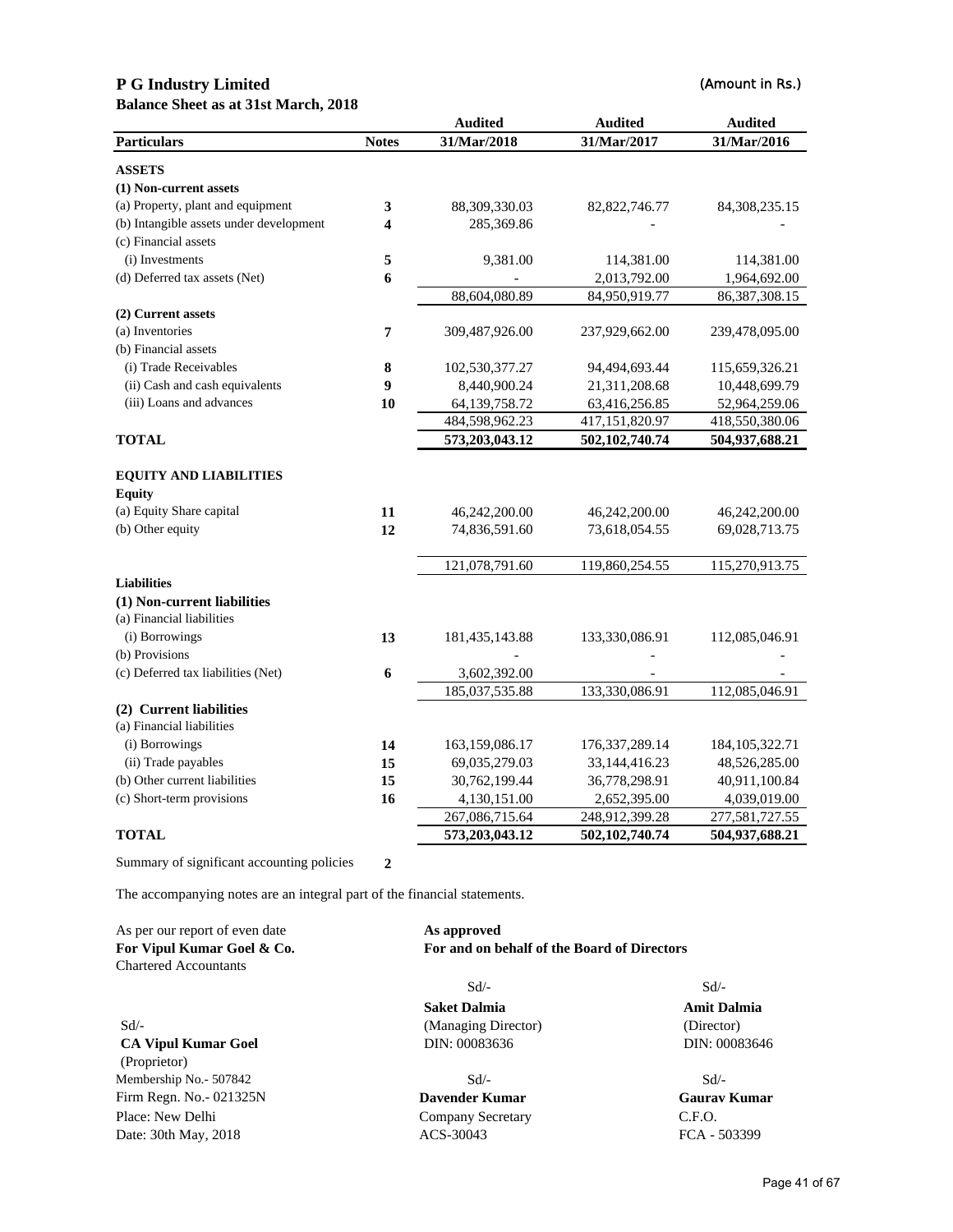| Statement of Profit and Loss for the period ended 31st March, 2018             |              |                   |                |
|--------------------------------------------------------------------------------|--------------|-------------------|----------------|
|                                                                                |              | <b>Audited</b>    | <b>Audited</b> |
| <b>Particulars</b>                                                             | <b>Notes</b> | 31/Mar/2018       | 31/Mar/2017    |
| <b>Income</b>                                                                  |              |                   |                |
| Revenue from operations (gross)                                                | 17           | 650,526,902.57    | 502,843,464.97 |
| Less: Sales Tax/GST                                                            |              | 89,688,279.98     | 31,215,774.00  |
| Revenue from operations (net)                                                  |              | 560,838,622.59    | 471,627,690.97 |
| Other income                                                                   | 18           | 725,069.00        | 1,035,717.56   |
| <b>Total Revenue (I)</b>                                                       |              | 561, 563, 691. 59 | 472,663,408.53 |
| <b>Expenses</b>                                                                |              |                   |                |
| <b>Cost of Materials Consumed</b>                                              | 19           | 412,255,261.39    | 359,948,828.63 |
| Employee benefit expenses                                                      | 20           | 27,162,492.00     | 16,081,330.00  |
| Finance costs                                                                  | 21           | 28,811,216.46     | 20,614,492.44  |
| Depreciation and amortisation expense                                          | 3&4          | 4,950,685.70      | 4,846,950.95   |
| Other expenses                                                                 | 22           | 77,055,061.99     | 63,523,359.71  |
| Total (II)                                                                     |              | 550,234,717.54    | 465,014,961.73 |
| Profit/ (loss) before exceptional items and tax                                |              | 11,328,974.05     | 7,648,446.80   |
| <b>Exceptional items</b>                                                       |              |                   |                |
| Profit/ (loss) before tax                                                      |              | 11,328,974.05     | 7,648,446.80   |
| <b>Tax Expenses</b>                                                            |              |                   |                |
| Current Year tax                                                               |              | 4,130,151.00      | 2,652,395.00   |
| Deferred tax charge / (credit)                                                 |              | 5,616,184.00      | (49,100.00)    |
| Income tax adjustment for earlier years                                        |              | 364,102.00        | 455,811.00     |
| <b>Total Tax Expense</b>                                                       |              | 10,110,437.00     | 3,059,106.00   |
| <b>Total Comprehensive Income for the year</b>                                 |              | 1,218,537.05      | 4,589,340.80   |
| <b>Earnings per share</b>                                                      | 23           | 0.26              | 0.99           |
| Basic and diluted [Nominal value of shares Rs 10/-<br>(Previous year Rs 10/-)] |              |                   |                |
| Summary of significant accounting policies                                     | $\mathbf{2}$ |                   |                |

# **Statement of Profit and Loss for the period ended 31st March, 2018**

The accompanying notes are an integral part of the financial statements.

| As per our report of even date | As approved                                 |                     |
|--------------------------------|---------------------------------------------|---------------------|
| For Vipul Kumar Goel & Co.     | For and on behalf of the Board of Directors |                     |
| <b>Chartered Accountants</b>   |                                             |                     |
|                                | $Sd$ /-                                     | Sd                  |
|                                | <b>Saket Dalmia</b>                         | <b>Amit Dalmia</b>  |
| $Sd$ /-                        | (Managing Director)                         | (Director)          |
| <b>CA Vipul Kumar Goel</b>     | DIN: 00083636                               | DIN: 00083646       |
| (Proprietor)                   |                                             |                     |
| Membership No. - 507842        | $Sd$ .                                      | Sd                  |
| Firm Regn. No. - 021325N       | <b>Davender Kumar</b>                       | <b>Gauray Kumar</b> |
| Place: New Delhi               | Company Secretary                           | C.F.O.              |
| Date: 30th May, 2018           | ACS-30043                                   | FCA - 503399        |
|                                |                                             |                     |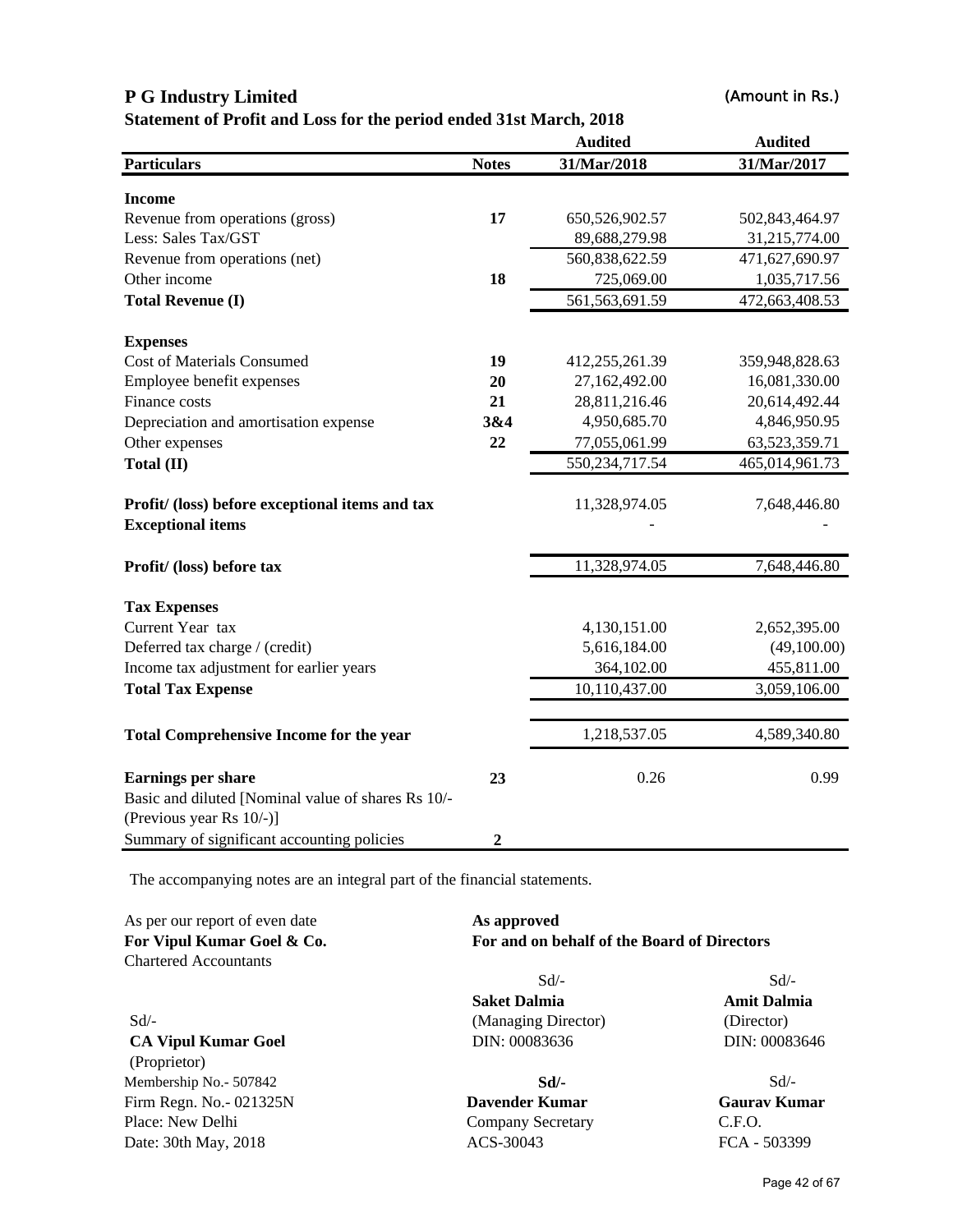**Cash Flow Statement for the year ended 31st March, 2018**

|    | <b>Particulars</b>                                           | 31/Mar/2018       | 31/Mar/2017       |
|----|--------------------------------------------------------------|-------------------|-------------------|
| A. | <b>Cash flow from operating activities</b>                   |                   |                   |
|    | <b>Net Profit before Tax</b>                                 | 11,328,974.05     | 7,648,446.80      |
|    | <b>Adjustments for</b>                                       |                   |                   |
|    | Depreciation and amortisation expense                        | 4,950,685.70      | 4,846,950.95      |
|    | Rental Income                                                | (72,000.00)       | (72,000.00)       |
|    | Loss/ (Profit) on sale of Motor Vehicle                      | 367,600.58        | (35,077.56)       |
|    | Profit from Speculation Business                             |                   |                   |
|    | Interest income                                              | (653,069.00)      | (928, 640.00)     |
|    | Interest expense                                             | 28,811,216.46     | 20,614,492.44     |
|    | Operating profit before working capital changes              | 44,733,407.79     | 32,074,172.63     |
|    | Movement in working capital:                                 |                   |                   |
|    | (Increase)/Decrease in Trade Investments                     | 105,000.00        |                   |
|    | (Increase)/Decrease in Trade Receivables                     | (8,035,683.83)    | 21,164,632.76     |
|    | (Increase)/Decrease in Inventories                           | (71, 558, 264.00) | 1,548,433.00      |
|    | (Increase)/Decrease in Current Loans and Advances            | (723, 501.87)     | (10, 451, 997.79) |
|    | (Decrease)/Increase in Trade Payables                        | 35,890,862.80     | (15,381,868.77)   |
|    | (Decrease)/Increase in Other Current Liabilities             | (6,016,099.47)    | (4, 132, 801.93)  |
|    | <b>Cash generated from operations</b>                        | (5,604,278.58)    | 24,820,569.90     |
|    | Direct taxes paid                                            | (3,016,497.00)    | (4,494,830.00)    |
|    | Net cash generated from operating activities (A)             | (8,620,775.58)    | 20,325,739.90     |
| В. | <b>Cash flow from investing activities</b>                   |                   |                   |
|    | Purchase of fixed assets, CWIP and capital advance           | (15,759,139.40)   | (3,535,058.00)    |
|    | Sale of Motor Vehicle                                        | 4,668,900.00      | 208,673.00        |
|    | Cash Receipt from Speculation Business                       |                   |                   |
|    | <b>Rent Received</b>                                         | 72,000.00         | 72,000.00         |
|    | Interest received                                            | 653,069.00        | 928,640.00        |
|    | Net cash (used in) investing activities (B)                  | (10, 365, 170.40) | (2,325,745.00)    |
| C. | <b>Cash flow from financing activities</b>                   |                   |                   |
|    | Proceeds / (Repayment) of long term borrowings               | 48,105,056.97     | 21,245,040.00     |
|    | Proceeds from / (Repayment of) short term borrowings         | (13, 178, 202.97) | (7,768,033.57)    |
|    | Interest paid                                                | (28,811,216.46)   | (20,614,492.44)   |
|    | Net cash generated from / (used in) financing activities (C) | 6,115,637.54      | (7,137,486.01)    |
|    | Net Increase in cash and cash equivalents $(A+B+C)$          | (12,870,308.44)   | 10,862,508.89     |
|    | Cash & cash equivalents at the begining of the year          | 21, 311, 208. 68  | 10,448,699.79     |
|    | Cash & cash equivalents at the end of the year               | 8,440,900.24      | 21,311,208.68     |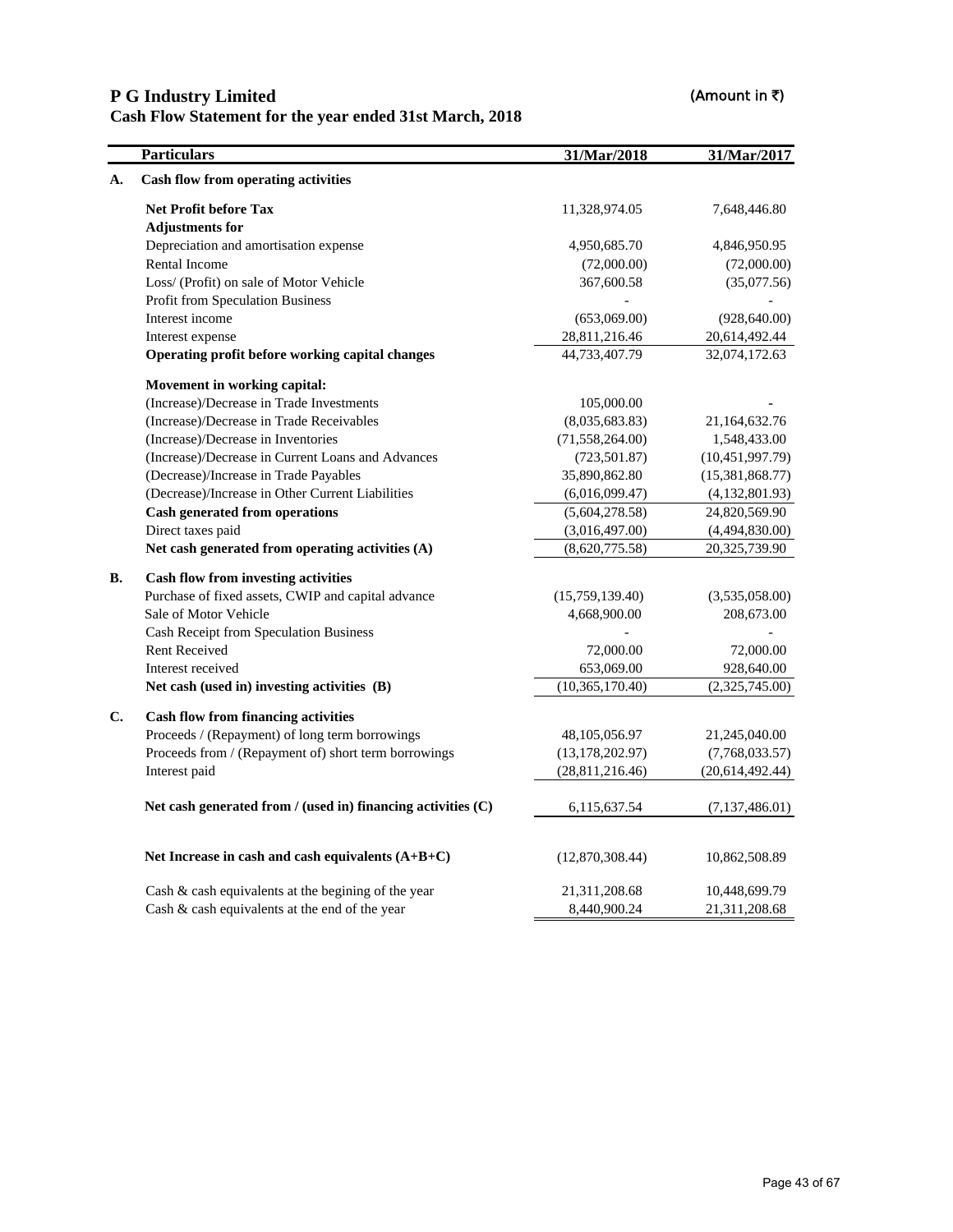# **P G Industry Limited** (Amount in ₹) **Cash Flow Statement for the year ended 31st March, 2018**

| <b>Particulars</b>                                                   | 31/Mar/2018  | 31/Mar/2017   |
|----------------------------------------------------------------------|--------------|---------------|
| Components of cash & cash equivalents as at 31 March<br>Cash on hand | 356,083.13   | 801,529.34    |
| Balances with Scheduled banks:                                       |              |               |
| On Current accounts                                                  | 263,114.11   | 7,732,237.34  |
| On Fixed deposit accounts                                            | 7,821,703.00 | 12,777,442.00 |
| Balances with non-scheduled banks - on current account               |              |               |
|                                                                      | 8.440.900.24 | 21.311.208.68 |

Notes:

1 The above Cash Flow Statement has been prepared under the "Indirect Method" as stated in Accounting Standard 3 on Cash Flow Statements issued by The Institute of Chartered Accountants of India.

2 Negative Figures have been shown in brackets.

As per our report of even date **As approved** Chartered Accountants

# **CA Vipul Kumar Goel** (Managing Director) (Director)

(Proprietor) DIN: 00083636 DIN: 00083646 Membership No.- 507842 Firm Regn. No.- 021325N Sd/- Sd/- Place: New Delhi **Davender Kumar Gaurav Kumar** Date: 30th May, 2018 Company Secretary C.F.O.

# For Vipul Kumar Goel & Co. **For and on behalf of the Board of Directors**

 $Sd$ - $Sd$ -Sd/- **Saket Dalmia Amit Dalmia**

ACS-30043 FCA - 503399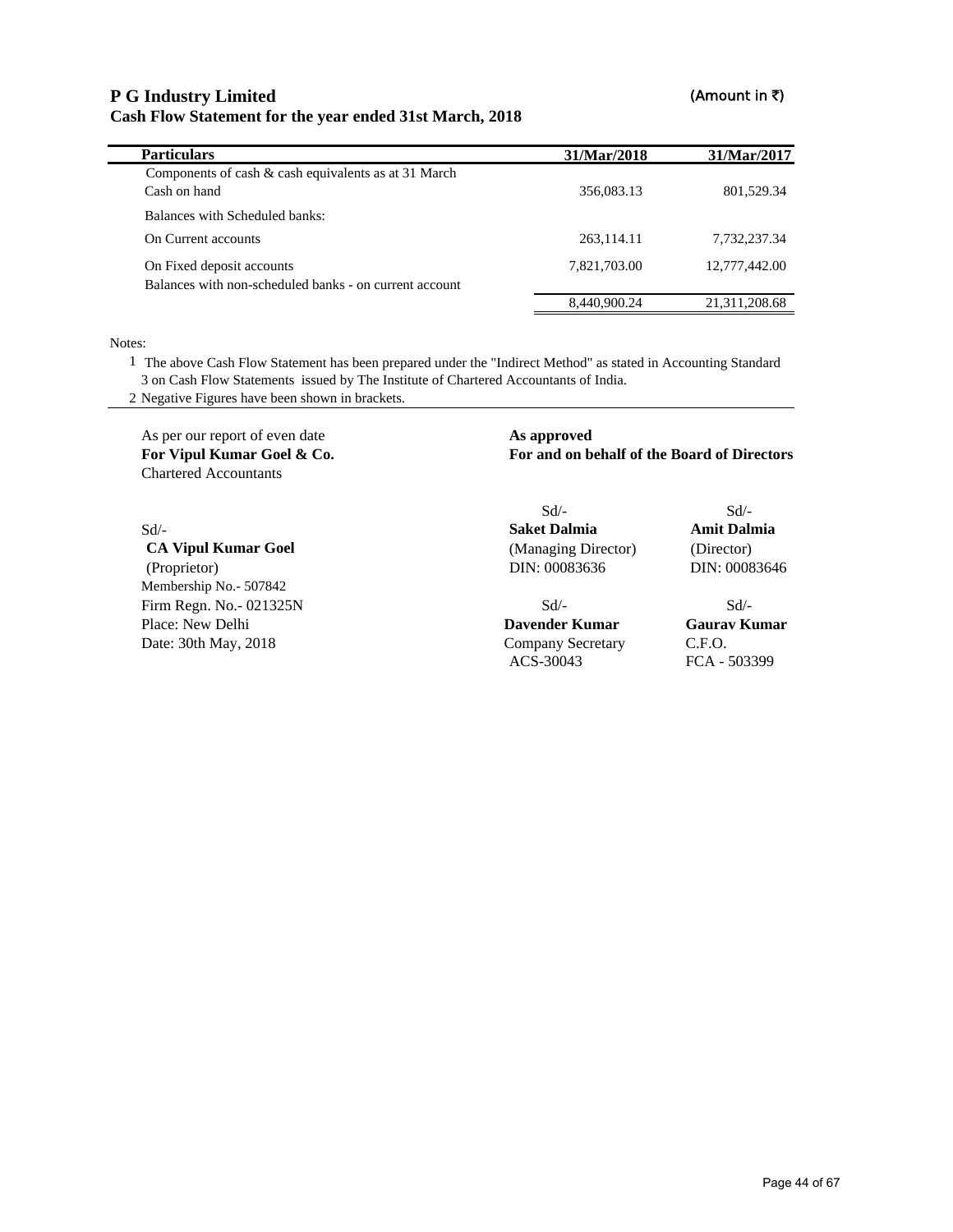|                                                                      |        |                                      |                    |                    | Reserves and surplus             |                      | Other reserves                                                           |                    |                |
|----------------------------------------------------------------------|--------|--------------------------------------|--------------------|--------------------|----------------------------------|----------------------|--------------------------------------------------------------------------|--------------------|----------------|
| <b>Particulars</b>                                                   |        | <b>Share Capital</b><br>Notes Equity | General<br>reserve | reserve<br>Capital | redemption<br>reserve<br>Capital | earnings<br>Retained | Comprehensive<br>through Other<br>Instruments<br><u>Income</u><br>Equity | Hedging<br>reserve | Total          |
| As at April 1, 2017                                                  | 12, 13 | 46,242,200.00                        | 2,862,173.00       |                    |                                  | 70,755,881.55        |                                                                          |                    | 119,860,254.55 |
| Profit for the period                                                |        |                                      |                    |                    |                                  | 1,218,537.05         |                                                                          |                    | 1,218,537.05   |
| Other comprehensive income                                           |        |                                      |                    |                    |                                  |                      |                                                                          |                    |                |
| Interim equity dividend including taxes thereon                      |        |                                      |                    |                    |                                  |                      |                                                                          |                    |                |
| Transfer from retained earnings to general                           |        |                                      |                    |                    |                                  |                      |                                                                          |                    |                |
| reserve                                                              |        |                                      |                    |                    |                                  |                      |                                                                          |                    |                |
| TDS & Depreciation Adjustment                                        |        |                                      |                    |                    |                                  |                      |                                                                          |                    |                |
| As at March 31, 2018                                                 |        | 46,242,200.00                        | 2,862,173.00       |                    |                                  | 71,974,418.60        |                                                                          |                    | 121,078,791.60 |
| Statement of changes in Equity for the period ended 31st March, 2017 |        |                                      |                    |                    |                                  |                      |                                                                          |                    |                |
|                                                                      |        |                                      |                    |                    | Reserves and surplus             |                      | Other reserves                                                           |                    |                |
| <b>Particulars</b>                                                   |        | <b>Share Capital</b><br>Notes Equity | General<br>reserve | reserve<br>Capital | redemption<br>reserve<br>Capital | Retained<br>earnings | Comprehensive<br>through Other<br>Instruments<br>Income<br>Equity        | Hedging<br>Reserve | <b>Total</b>   |
| As at April 1, 2016                                                  | 12,13  | 46,242,200.00                        | 2,862,173.00       |                    |                                  | 66,166,540.75        |                                                                          |                    | 115,270,913.75 |
| Profit for the period                                                |        |                                      |                    |                    |                                  | 4,589,340.80         |                                                                          |                    | 4,589,340.80   |
| Other comprehensive income                                           |        |                                      |                    |                    |                                  |                      |                                                                          |                    |                |
| Interim equity dividend including taxes thereon                      |        |                                      |                    |                    |                                  |                      |                                                                          |                    |                |
| Transfer from retained earnings to general                           |        |                                      |                    |                    |                                  |                      |                                                                          |                    |                |

**P G INDUSTRY LIMITED**

P G INDUSTRY LIMITED

**Statement of changes in Equity for the period ended 31st March, 2018**

Statement of changes in Equity for the period ended 31st March, 2018

- - - - - - - -

70,755,881.55

J,

 $\overline{\phantom{a}}$ 

119,860,254.55

 $\overline{\phantom{a}}$ ı

Adjustment for Depreciation - - - - - - - - **As at March 31, 2017 46,242,200.00 2,862,173.00 - - 70,755,881.55 - - 119,860,254.55** 

2,862,173.00  $\overline{\phantom{a}}$ 

46,242,200.00 j

 $\cdot$ ı

reserve

reserve<br>Adjustment for Depreciation As at March 31, 2017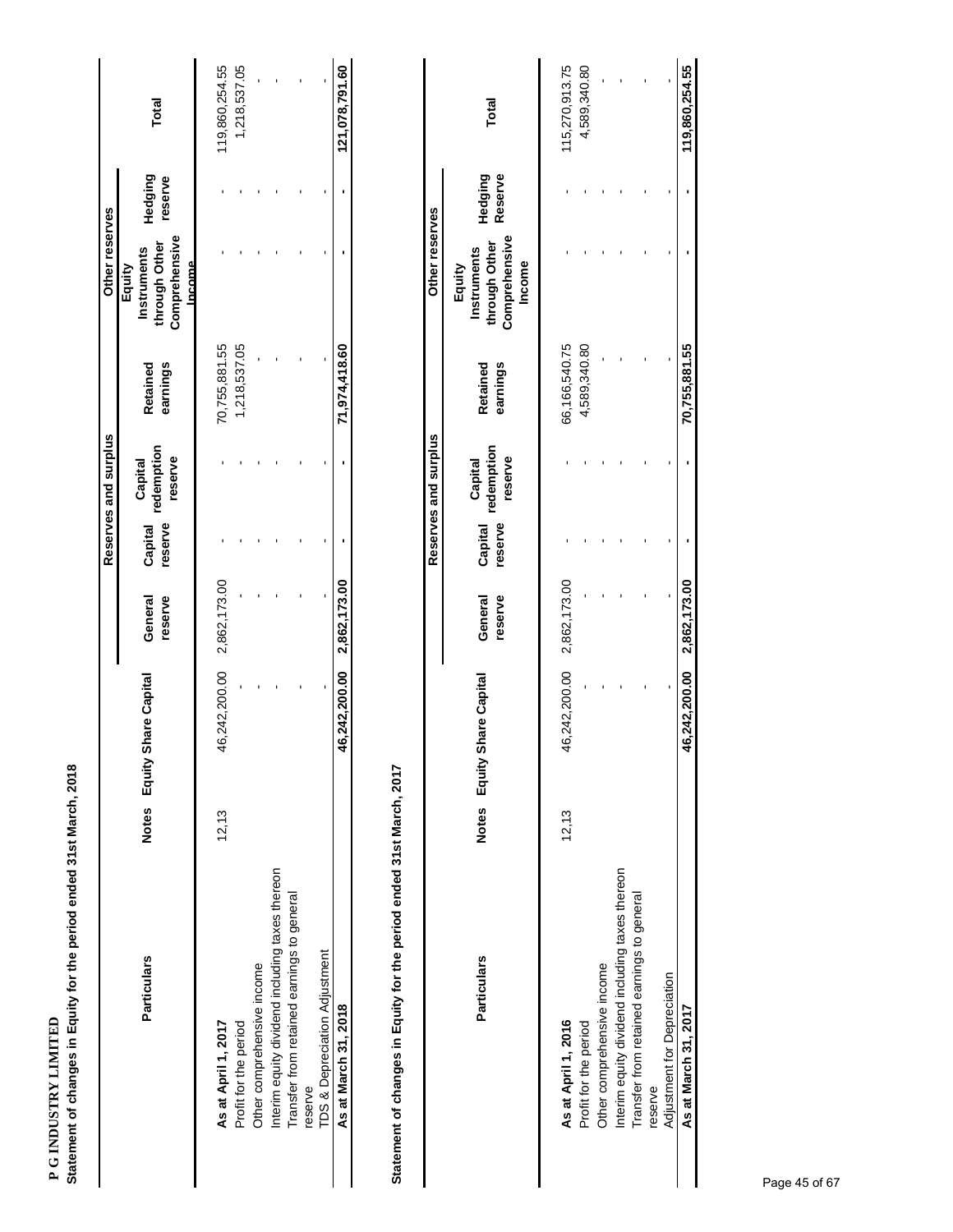#### **1 Nature of Operations**

P G Industry Limited (hereinafter referred to as 'the Company') was incorporated on December 13, 1993 and is engaged in the manufacturing and selling of Marble Blocks/Slabs.

#### **2 Statement of Significant Accounting Policies**

#### a **Basis of preparation of Financial Statements**

The accounts of the Company are prepared on going concern basis, under the historical cost convention, as per applicable accounting standards and generally accepted Accounting principles, and the company adopts the accrual basis in the preparation of the accounts, unless otherwise stated.

The accounting policies adopted in the preparation of financial statements are consistent with those of previous year.

These financial statements are prepared in accordance with Indian Accounting Standards (Ind AS), the provisions of the Companies Act, 2013 ("the Companies Act"), as applicable . The Ind AS are prescribed under Section 133 of the Act read with Rule 3 of the Companies (Indian Accounting Standards) Rules, 2015 and Companies (Indian Accounting Standards) Amendment Rules, 2016.

Up to the year ended March 31, 2017, the Company prepared its financial statements in accordance with the

requirements of the Indian GAAP ("Previous GAAP"), which included Standards notified under the Companies (Accounting Standards) Rules, 2006.

#### b **Property Plant & Equipment and Intangible Assets**

i) Property Plant & Equipment are stated at original cost of acquisition and includes insurance, freight, Finance Charge and installation expenses.

ii) The costs of leasehold land shown in the balance sheet represent the consideration paid to RIICO at the time of transfer in favour of the Company.

iii) Following initial recognition, intangible assets are carried at cost less accumulated amortization and impairment losses, if any.

### c **Depreciation**

The Company depreciates property, plant and equipment over the estimated useful life on a written down value basis from the date the assets are available for use. The estimated useful life of assets are reviewed and where appropriate are adjusted, annually.

Lease hold land is not depreciable.

The amortization of an intangible asset has been made as per stright line method with a finite useful life reflects the manner in which the economic benefit is expected to be generated.

#### d **Impairment of Property Plant & Equipment and Intangible Assets**

An asset is treated as impaired when the carrying cost of asset exceeds its recoverable value, an impairement loss is charged to the statement of profit and loss in the year in which asset is identidied as impaired. The impairement loss recognised in prior accounting period is reversed if there has been change in the estimate of recoverable amount. No impairment Profit or Loss has been identified during the year.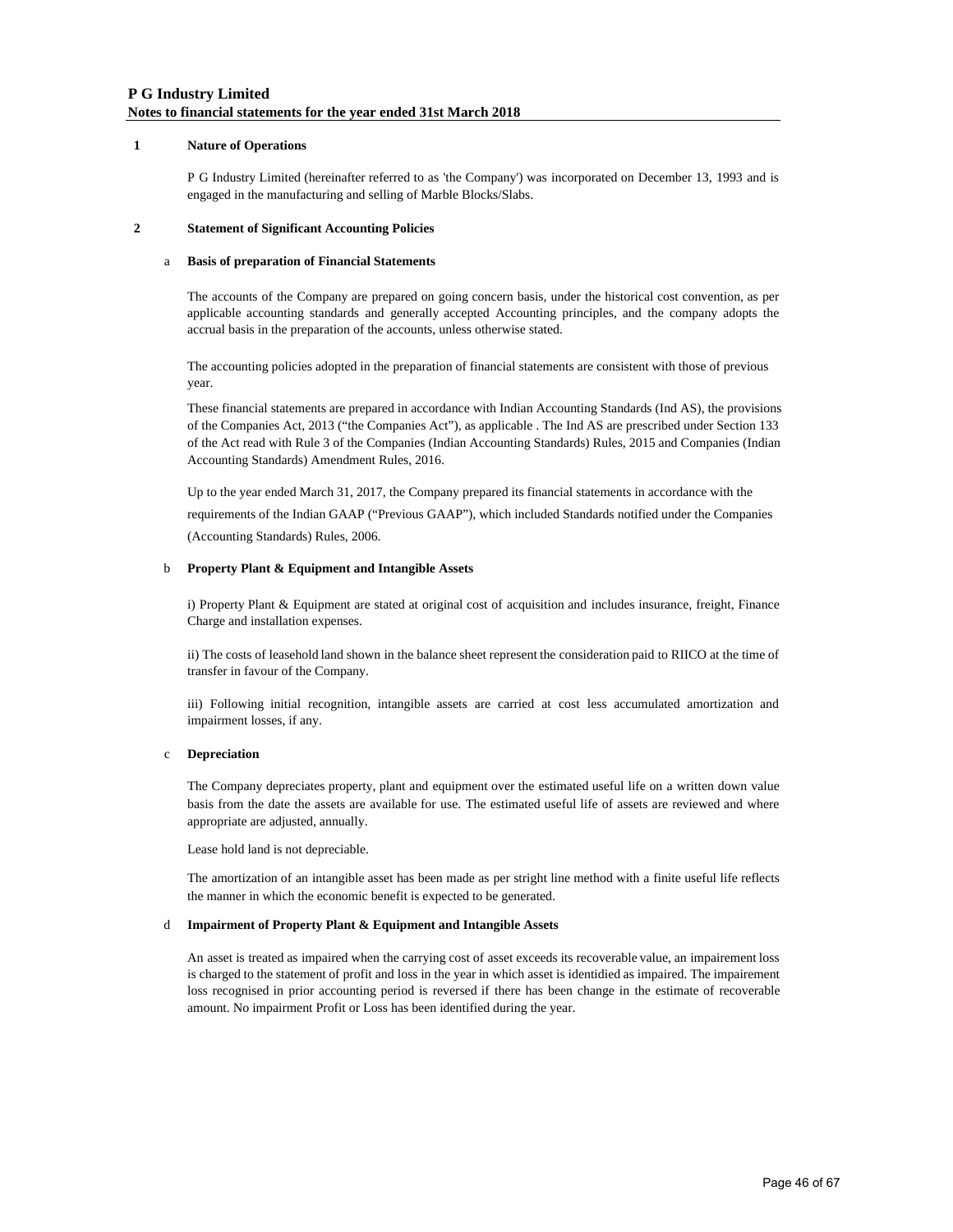#### e  **Valuation of Inventories**

Inventories are valued as follows:

Inventories are valued at cost. Cost includes cost for manufactured goods/process stock components of material, custom duty, shipping freight, inland freight, transportation cost, consumables and labour charges etc. Closing stock has been calculated following FIFO method.

#### f **Foreign currency transactions**

Transactions in the foreign exchange are recorded at prevailing rate on/or near to the date of transaction. All exchange gains and losses are accounted for in the Profit and Loss Account

#### g **Revenue recognition**

(i) Sale of goods

Revenue is recognized when the significant risks and rewards of ownership of the goods have passed to the buyer, usually on delivery of the goods.

#### h **Segment Reporting Policies**

The Company prepares its segment information in conformity with the accounting policies adopted for preparing and presenting the financial statements of the Company as a whole

#### i **Retirement and other employee benefits**

Retirement benefits in the form of Provident Fund are defined contribution schemes and the contributions are charged to the Profit and Loss Account of the year when the contribution to the fund is due. There are no other obligations other than the contribution payable to that fund.

#### j **Finance cost**

Finance cost comprise interest cost on borrowings made by company.

#### k **Income tax**

Tax expense comprises current and deferred tax. Current income tax is measured at the amount expected to be paid to the tax authorities in accordance with the Income Tax Act, 1961. Deferred income taxes reflect the impact of current year timing differences between taxable income and accounting income for the year and reversal of timing differences of earlier years.

#### l **Earning Per share**

Basic Earning Per Share is calculated by dividing the net profit or loss for the year attributable to equity shareholders by the weighted average number of equity shares outstanding during the year.

For the purpose of calculating Diluted Earning Per Share, the net profit or loss for the year attributable to equity shareholders and the weighted average number of shares outstanding during the year are adjusted for the effects of all dilutive potential equity shares

### m **Provision, Contingent liabilities and**

#### **Contingent Assets**

A contingent liability is a possible obligation that arises from past events whose existence will be confirmed by the occurrence or non-occurrence of one or more uncertain future events beyond the control of the Company or a present obligation that is not recognized because it is not probable that an outflow of resources will be required to settle the obligation.

### **Notes to First Time Adoption of IND AS**

#### **Cash Flow Statements**

There were no significant reconciliation items between cash flows under Indian GAAP and those prepared under IND AS.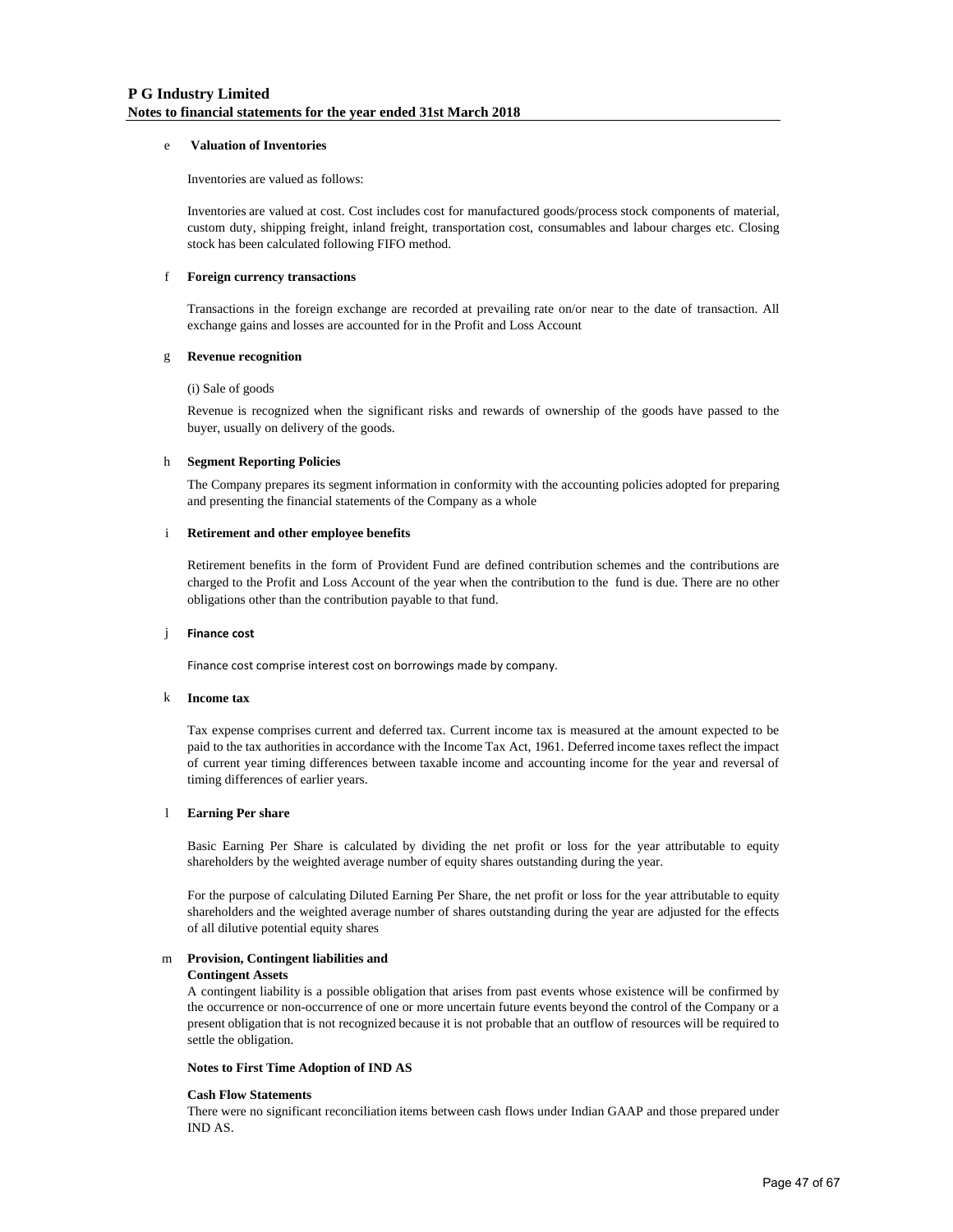| Particulars                                      | Land          | Factory Buildings | Plant & Machinery | Furniture &  | Office Equipment         | Vehicles                      | Computer     | <b>Blades</b> | Total                         |
|--------------------------------------------------|---------------|-------------------|-------------------|--------------|--------------------------|-------------------------------|--------------|---------------|-------------------------------|
|                                                  |               |                   |                   | Fixtures     |                          |                               | Equipment    | /Segments     |                               |
| Gross Carrying Value as of<br>April 1, 2017      | 44,013,879.50 | 11,180,313.86     | 47,513,211.60     | 1,929,369.00 | 1,776,107.00             | 11,023,117.00                 | 1,446,160.24 | 738,050.00    | 119,620,208.20                |
| Additions<br>Deletions                           |               |                   |                   |              | 225,000.00<br>700,900.00 | 15,207,418.00<br>5,203,291.00 | 26,721.40    | 738,050.00    | 15,459,139.40<br>6,642,241.00 |
| Gross Carrying Value as of<br>March 31, 2018     | 44,013,879.50 | 11,180,313.86     | 47,513,211.60     | 1,929,369.00 | 1,300,207.00             | 21,027,244.00                 | 1,472,881.64 |               | 128,437,106.60                |
| Accumulated Depreciation as<br>of April 1, 2017  |               | 5,277,925.53      | 21,421,679.39     | 816,379.89   | 875,323.10               | 6,808,100.74                  | 1,140,259.23 | 457,793.56    | 36,797,461.43                 |
| Depreciations                                    |               | 265,065.98        | 2,168,822.82      | 235,365.60   | 351,016.55               | 1,451,315.51                  | 184,212.67   | 280,256.44    | 4,936,055.56                  |
| Accumulated Depreciation on<br>Deletion          |               |                   |                   |              | 700,900.00               | 166,790.42                    |              | 738,050.00    | 1,605,740.42                  |
| Adj. With Retained Earning                       |               |                   |                   |              |                          |                               |              |               |                               |
| Accumulated Depreciation as<br>of March 31, 2018 |               | 5,542,991.50      | 23,590,502.20     | 1,051,745.49 | 525,439.65               | 8,092,625.82                  | 1,324,471.90 | 0.00          | 40,127,776.57                 |
| Carrying Value as of March<br>31,2018            | 44,013,879.50 | 5,637,322.36      | 23,922,709.40     | 877,623.51   | 774,767.35               | 12,934,618.18                 | 148,409.74   | (0.00)        | 88,309,330.03                 |
| Carrying Value as of April 1,<br>2017            | 44,013,879.50 | 5,902,388.33      | 26,091,532.21     | 1,112,989.11 | 900,783.90               | 4,215,016.26                  | 305,901.01   | 280,256.44    | 82, 822, 746.77               |

rty, plant & equipment for the year ended March 31, 2018 **The Changes in Carrying Value of property, plant & equipment for the year ended March 31, 2018 P G** Industry Limited<br>Note-3 Property Plant & Equipment<br>The Changes in Carrying Value of pro **Note‐3 Property Plant & Equipment G Industry Limited**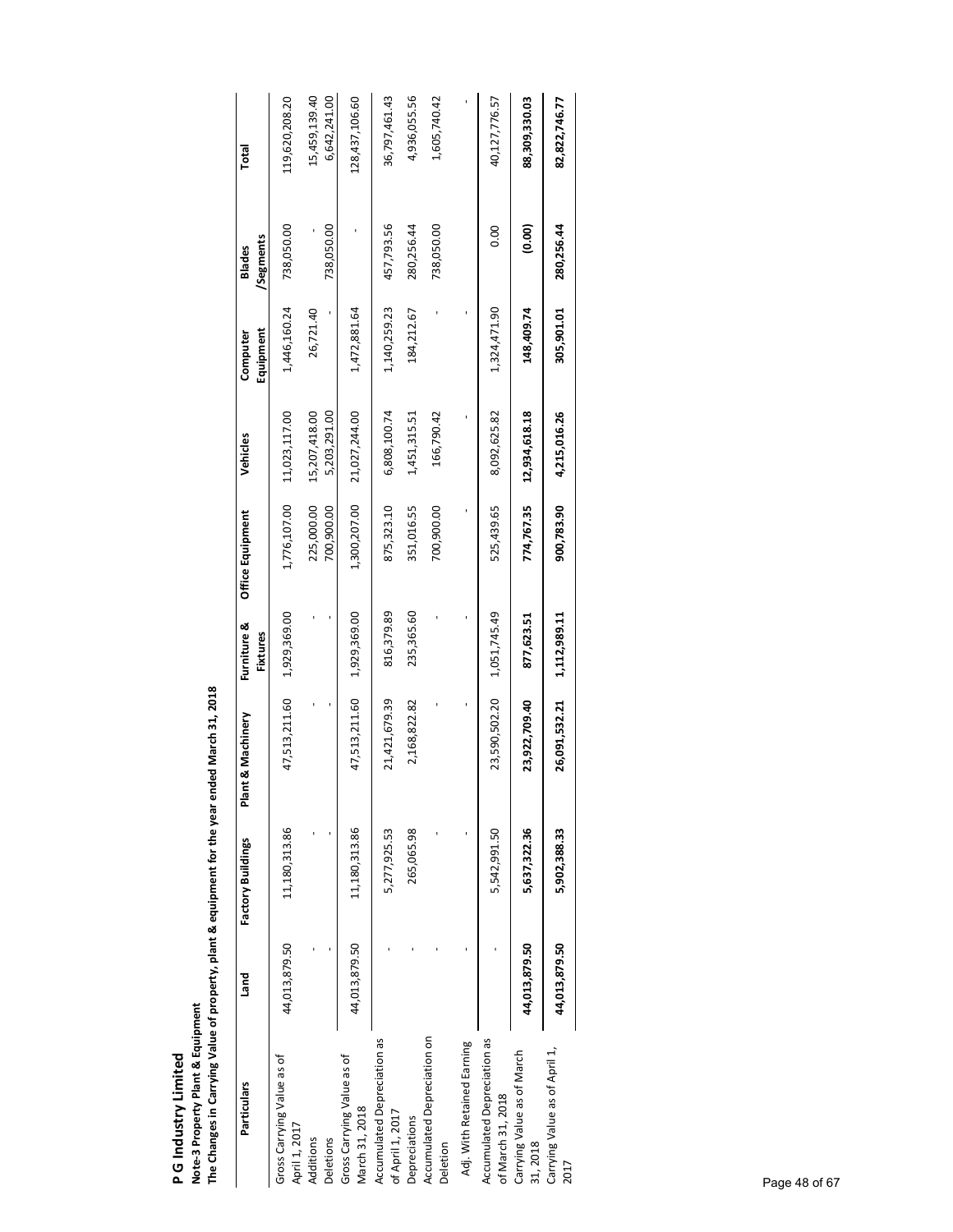| Particulars                                      | Land          | Factory Buildings | Plant & Machinery | Furniture &            | Office Equipment | Vehicles      | Computer                  | Segments<br><b>Blades</b> | Total          |
|--------------------------------------------------|---------------|-------------------|-------------------|------------------------|------------------|---------------|---------------------------|---------------------------|----------------|
| Gross Carrying Value as of                       | 44,013,879.50 | 11,180,313.86     | 47,513,211.60     | 752,541.00<br>Fixtures | 2,855,250.00     | 10,887,649.00 | 1,153,260.24<br>Equipment | 1,105,158.00              | 119,461,263.20 |
| April 1, 2016<br>Additions                       |               |                   |                   | 1,176,828.00           | 733,607.00       | 593,673.00    | 292,900.00                | 738,050.00                | 3,535,058.00   |
| Deletions                                        |               |                   |                   |                        | 1,812,750.00     | 458,205.00    |                           | 1,105,158.00              | 3,376,113.00   |
| Gross Carrying Value as of<br>March 31, 2017     | 44,013,879.50 | 11,180,313.86     | 47,513,211.60     | 1,929,369.00           | 1,776,107.00     | 11,023,117.00 | 1,446,160.24              | 738,050.00                | 119,620,208.20 |
| Accumulated Depreciation as<br>of April 1, 2016  |               | 5,012,859.54      | 19,252,856.57     | 752,541.00             | 1,939,090.18     | 6,420,834.73  | 976,054.30                | 798,791.72                | 35,153,028.04  |
| Adjustment with Reserve &<br>Depreciations       |               | 265,065.97        | 2,168,822.82      | 63,838.89              | 748,982.93       | 671,875.57    | 164,204.93                | 764,159.84                | 4,846,950.95   |
| Surplus                                          |               |                   |                   |                        |                  |               |                           |                           |                |
| Accumulated Depreciation on<br>Deletion          |               |                   |                   |                        | 1,812,750.00     | 284,609.56    |                           | 1,105,158.00              | 3,202,517.56   |
| Accumulated Depreciation as<br>of March 31, 2017 |               | 5,277,925.51      | 21,421,679.39     | 816,379.89             | 875,323.11       | 6,808,100.74  | 1,140,259.23              | 457,793.56                | 36,797,461.43  |
| Carrying Value as of March<br>31, 2017           | 44,013,879.50 | 5,902,388.35      | 26,091,532.21     | 1,112,989.11           | 900,783.89       | 4,215,016.26  | 305,901.01                | 280,256.44                | 82,822,746.77  |
| Carrying Value as of April 1,<br>2016            | 44,013,879.50 | 6,167,454.32      | 28,260,355.03     |                        | 916,159.82       | 4,466,814.27  | 177,205.94                | 306,366.28                | 84,308,235.16  |
|                                                  |               |                   |                   |                        |                  |               |                           |                           |                |

**P** G Industry Limited<br>Note 3 Property Plant & Equipment<br>The Changes in Carrying Value of property, plant & equipment for the year ended March 31, 2017 **G Industry Limited Note 3 Property Plant & Equipment The Changes in Carrying Value of property, plant & equipment for the year ended March 31, 2017**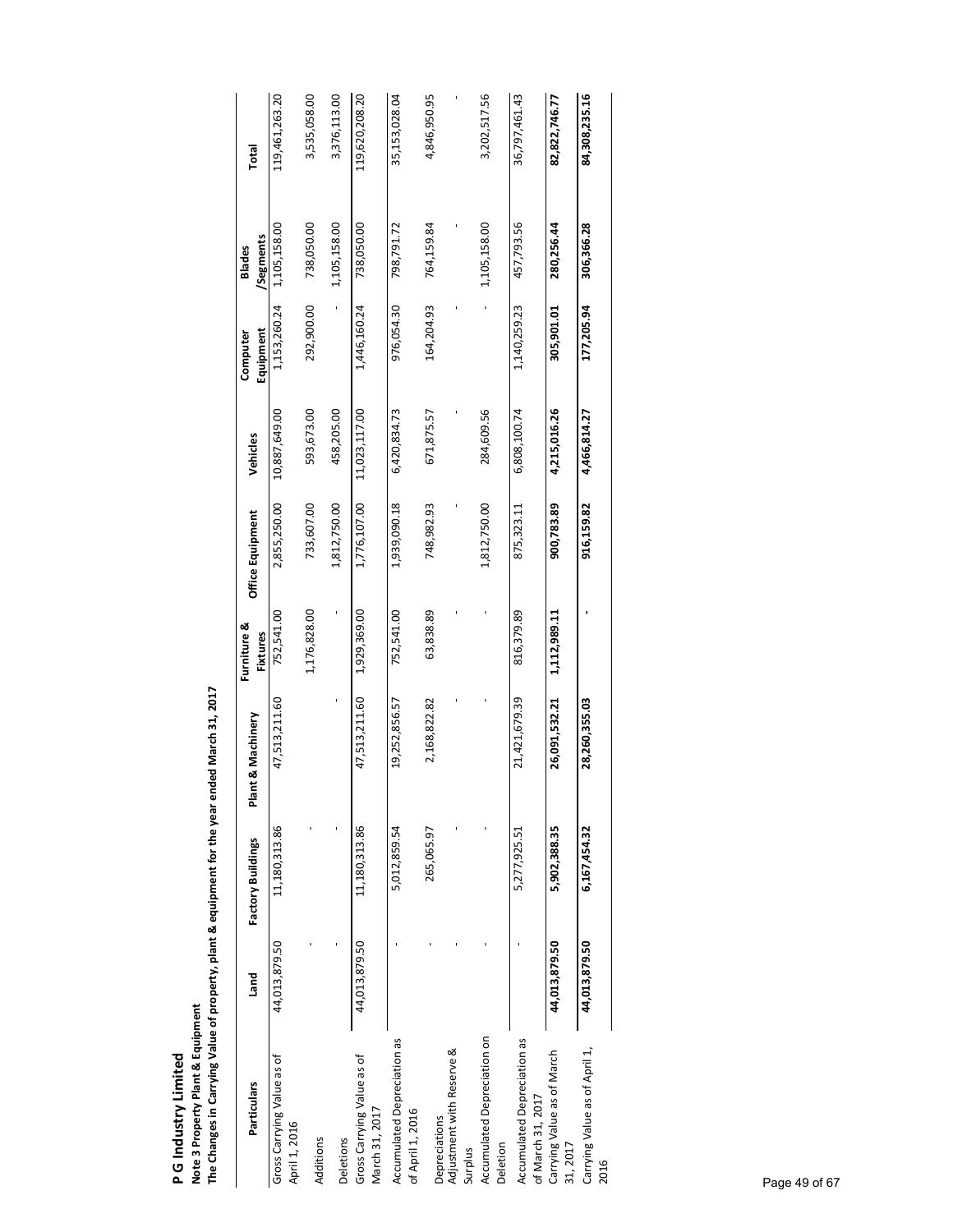**P** G Industry Limited **G Industry Limited**

**Note 3 Property Plant & Equipment**

Note 3 Property Plant & Equipment<br>The Changes in Carrying Value of property, plant & equipment for the year ended March 31, 2016 **The Changes in Carrying Value of property, plant & equipment for the year ended March 31, 2016**

| 44,013,879.50<br>44,013,879.50<br>Accumulated Depreciation as<br>Gross Carrying Value as of<br>Gross Carrying Value as of<br>March 31, 2016<br>of April 1, 2015<br>Depreciations<br>April 1, 2015<br>Additions<br>Deletions | Factory Buildings | & Machinery<br>Plant. | Fixtures   | Office Equipment | Vehicles      | Equipment<br>Computer | /Segments<br><b>Blades</b> | Total          |
|-----------------------------------------------------------------------------------------------------------------------------------------------------------------------------------------------------------------------------|-------------------|-----------------------|------------|------------------|---------------|-----------------------|----------------------------|----------------|
|                                                                                                                                                                                                                             | 11,180,313.86     | 47,513,211.60         | 752,541.00 | 3,757,765.23     | 10,811,865.00 | 990,260.24            | 1,171,980.00               | 120,191,816.43 |
|                                                                                                                                                                                                                             |                   |                       |            | 116,800.00       | 111,506.00    | 163,000.00            | 1,105,158.00               | 1,496,464.00   |
|                                                                                                                                                                                                                             |                   |                       |            | 1,019,315.23     | 35,722.00     |                       | 1,171,980.00               | 2,227,017.23   |
|                                                                                                                                                                                                                             | 11,180,313.86     | 47,513,211.60         | 752,541.00 | 2,855,250.00     | 10,887,649.00 | 1,153,260.24          | 1,105,158.00               | 119,461,263.20 |
|                                                                                                                                                                                                                             | 4,767,698.57      | 17,084,033.76         | 752,541.00 | 1,844,607.02     | 5,773,811.07  | 885,879.74            | 525,224.96                 | 31,633,796.11  |
|                                                                                                                                                                                                                             | 245,160.98        | 2,168,822.82          |            | 1,113,798.39     | 666,024.96    | 90,174.56             | 1,445,546.76               | 5,729,528.47   |
| Adjustment with Reserve &<br>Surplus                                                                                                                                                                                        |                   |                       |            |                  |               |                       |                            |                |
| Accumulated Depreciation on<br>Deletion                                                                                                                                                                                     |                   |                       |            | 1,019,315.23     | 19,001.31     |                       | 1,171,980.00               | 2,210,296.54   |
| Accumulated Depreciation as<br>of March 31, 2016                                                                                                                                                                            | 5,012,859.55      | 19,252,856.57         | 752,541.00 | 1,939,090.18     | 6,420,834.72  | 976,054.30            | 798,791.72                 | 35,153,028.05  |
| 44,013,879.50<br>Carrying Value as of March<br>31,2016                                                                                                                                                                      | 6,167,454.31      | 28,260,355.03         |            | 916,159.82       | 4,466,814.28  | 177,205.94            | 306,366.28                 | 84,308,235.15  |
| 44,013,879.50<br>Carrying Value as of April 1,<br>2015                                                                                                                                                                      | 6,412,615.29      | 30,429,177.84         |            | 1,913,158.21     | 5,038,053.93  | 104,380.50            | 646,755.04                 | 88,558,020.32  |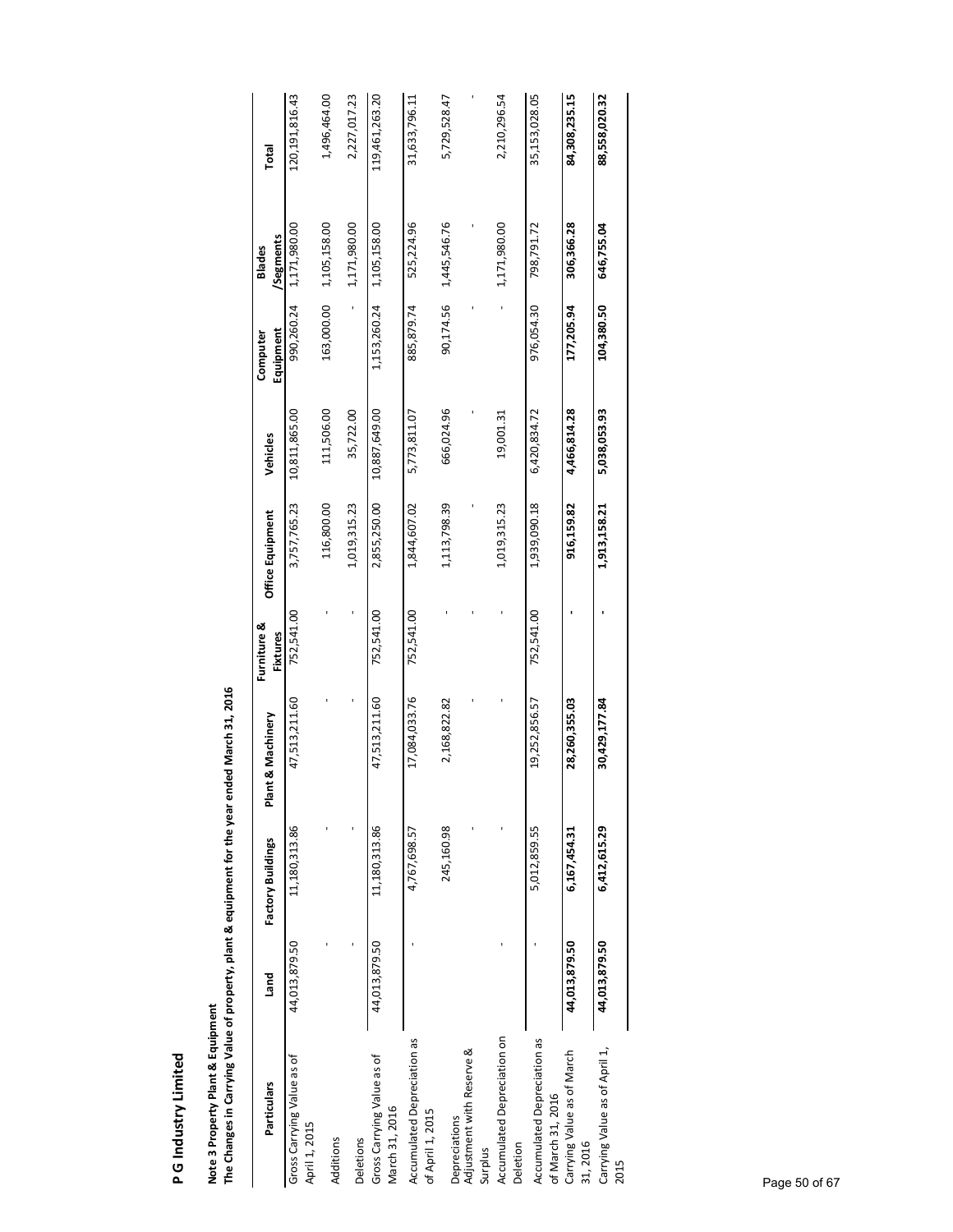# **P G Industry Limited**

## **Note 4 Intangible Assets**

**The Changes in Carrying Value of Intangible Assets for the year ended March 31, 2018**

| <b>Particulars</b>                   | Content<br>Development | <b>Intangible Asset</b><br>under Development | <b>Total</b> |
|--------------------------------------|------------------------|----------------------------------------------|--------------|
| Gross Carrying Value as of April 1,  |                        |                                              |              |
| 2017                                 |                        |                                              |              |
| Additions                            |                        | 300,000.00                                   | 300,000.00   |
| <b>Deletions</b>                     |                        |                                              |              |
| Gross Carrying Value as of March 31, |                        | 300,000.00                                   | 300,000.00   |
| 2018                                 |                        |                                              |              |
| Accumulated Depreciation as of April |                        |                                              |              |
| 1,2017                               |                        |                                              |              |
| Depreciations                        |                        | 14,630                                       | 14,630       |
| Accumulated Depreciation on          |                        |                                              |              |
| Deletion                             |                        |                                              |              |
| Accumulated Depreciation as of       |                        | 14,630                                       | 14,630       |
| March 31, 2018                       |                        |                                              |              |
|                                      |                        | 285,370                                      | 285,370      |
| Carrying Value as of March 31, 2018  |                        |                                              |              |
| Carrying Value as of April 1, 2017   |                        |                                              |              |

## **Note 4 Intangible Assets**

**The Changes in Carrying Value of Intangible Assets for the year ended March 31, 2017**

| <b>Particulars</b>                           | Content<br>Development | <b>Intangible Asset</b><br>under Development | <b>Total</b> |
|----------------------------------------------|------------------------|----------------------------------------------|--------------|
| Gross Carrying Value as of April 1,          |                        |                                              |              |
| 2016                                         |                        |                                              |              |
| Additions                                    |                        |                                              |              |
| <b>Deletions</b>                             |                        |                                              |              |
| Gross Carrying Value as of March 31,<br>2017 |                        |                                              |              |
| Accumulated Depreciation as of April         |                        |                                              |              |
| 1,2016                                       |                        |                                              |              |
| Depreciations                                |                        |                                              |              |
| Accumulated Depreciation on                  |                        |                                              |              |
| Deletion                                     |                        |                                              |              |
| Depreciation Adjustment                      |                        |                                              |              |
| Accumulated Depreciation as of               |                        |                                              |              |
| March 31, 2017                               |                        |                                              |              |
|                                              |                        |                                              |              |
| Carrying Value as of March 31, 2017          |                        |                                              |              |
| Carrying Value as of April 1, 2016           |                        |                                              |              |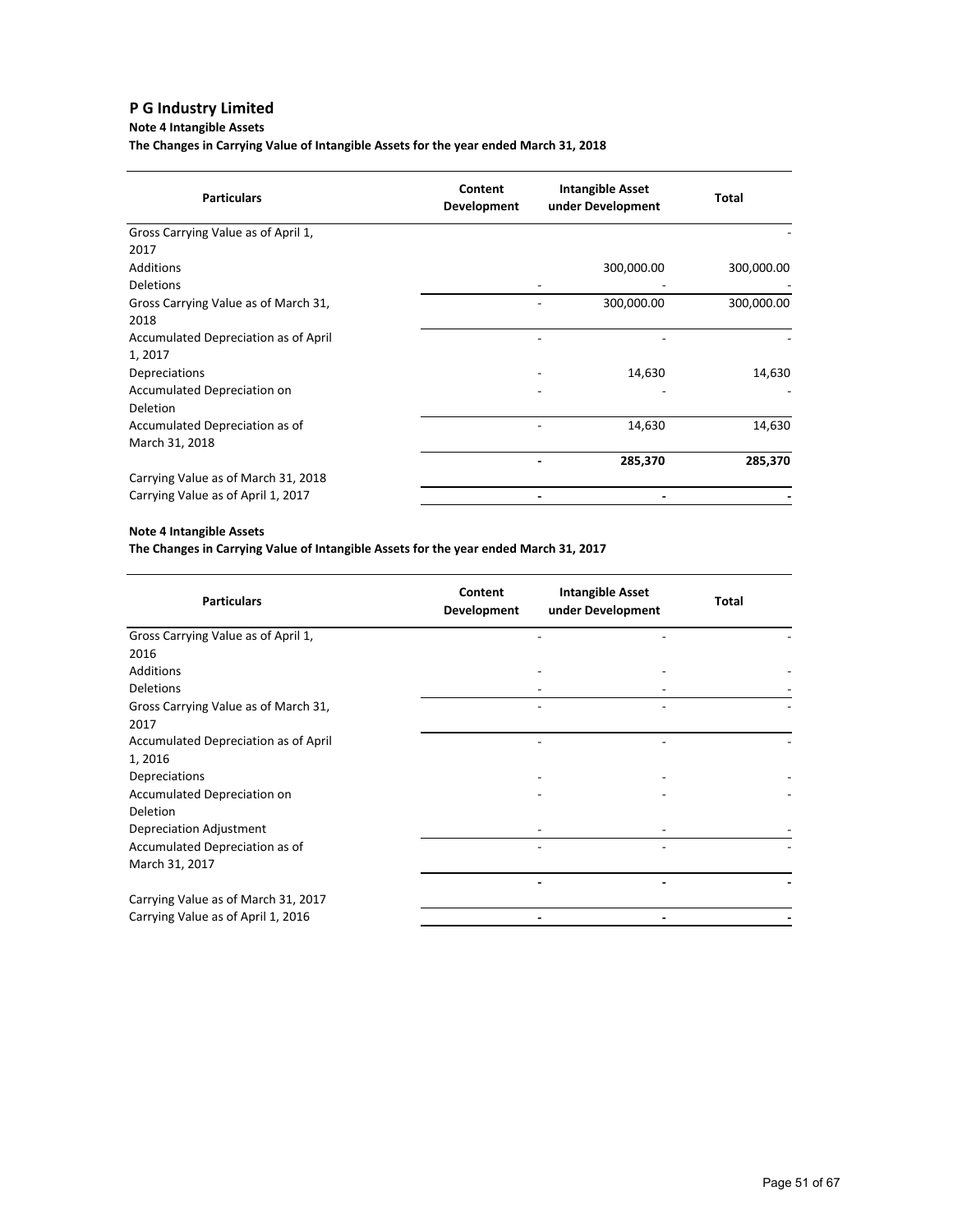| <b>P G Industry Limited</b>                                                                                                                               |                |                          |                          |                               |                             | (Amount in ₹)               |
|-----------------------------------------------------------------------------------------------------------------------------------------------------------|----------------|--------------------------|--------------------------|-------------------------------|-----------------------------|-----------------------------|
| Notes to financial statements for the Period ended 31st March,<br>2018                                                                                    |                | <b>Audited</b>           |                          | <b>Audited</b>                |                             | <b>Audited</b>              |
| 5. Non-current investments                                                                                                                                |                |                          |                          |                               |                             |                             |
| <b>Particulars</b>                                                                                                                                        |                | 31/Mar/18                |                          | 31/Mar/17                     |                             | 31/Mar/16                   |
| Trade investments (valued at cost unless stated                                                                                                           |                |                          |                          |                               |                             |                             |
| <b>Unquoted equity instruments</b><br>Investment in equity instruments                                                                                    |                | 9,381.00                 |                          | 114,381.00                    |                             | 114,381.00                  |
|                                                                                                                                                           |                |                          |                          |                               |                             |                             |
|                                                                                                                                                           |                | 9,381.00                 |                          | 114,381.00                    |                             | 114,381.00                  |
| Aggregate amount of Quoted Investment                                                                                                                     |                |                          |                          |                               |                             |                             |
| Market Value of Quoted Investment                                                                                                                         |                |                          |                          |                               |                             |                             |
| Aggregate amount of Unquoted Investment                                                                                                                   |                | 9,381.00                 |                          | 114,381.00                    |                             | 114,381.00                  |
| Aggregate amount of impairment in value of Investment                                                                                                     |                |                          |                          |                               |                             |                             |
| 6. Deferred tax Assets (net)                                                                                                                              |                |                          |                          |                               |                             |                             |
| <b>Particulars</b>                                                                                                                                        |                | 31/Mar/18                |                          | 31/Mar/17                     |                             | 31/Mar/16                   |
| <b>Deferred tax assets</b>                                                                                                                                |                |                          |                          |                               |                             |                             |
| Impact of expenditure charged to the statement of profit and loss in the<br>current year/ earlier years but allowable for tax purposes on income<br>basis |                |                          |                          | 6,336,035.00                  |                             | 6,336,035.00                |
| Gross deferred tax assets (A)                                                                                                                             |                | $\overline{\phantom{a}}$ |                          | 6,336,035.00                  |                             | 6,336,035.00                |
| <b>Deferred tax liabilities</b>                                                                                                                           |                |                          |                          |                               |                             |                             |
| Fixed assets: Impact of difference between tax depreciation and<br>depreciation/amortization charged for the financial reporting                          |                | 3,602,392.00             |                          | 4,322,243.00                  |                             | 4,371,343.00                |
| Payment of statutory dues allowable under Income Tax Act, 1961 but                                                                                        |                |                          |                          |                               |                             |                             |
| not charged to the statement of profit and loss                                                                                                           |                |                          |                          |                               |                             |                             |
| Gross deferred tax liabilities (B)                                                                                                                        |                | 3,602,392.00             |                          | 4,322,243.00                  |                             | 4,371,343.00                |
| Net deferred tax assets (Liability) (A-B)                                                                                                                 |                | (3,602,392.00)           |                          | 2,013,792.00                  |                             | 1,964,692.00                |
| 7. Inventories (valued at lower of cost & net realisable value                                                                                            |                | Non-current              |                          |                               | <b>Current</b>              |                             |
| <b>Particulars</b>                                                                                                                                        | 31/Mar/18      | 31/Mar/17                | 31/Mar/16                | 31/Mar/18                     | 31/Mar/17                   | 31/Mar/16                   |
|                                                                                                                                                           |                |                          |                          |                               |                             |                             |
| Raw materials<br>Stores and spare                                                                                                                         |                |                          |                          | 51,711,100.00<br>1,310,400.00 | 62,373,120.00<br>305,200.00 | 62,882,840.00<br>315,400.00 |
| Finished goods                                                                                                                                            |                |                          |                          | 256,466,426.00                | 175,251,342.00              | 176,279,855.00              |
|                                                                                                                                                           | $\overline{a}$ | $\sim$                   | $\sim$                   | 309,487,926.00                | 237,929,662.00              | 239,478,095.00              |
| 8. Trade receivables                                                                                                                                      |                | Non-current              |                          |                               | <b>Current</b>              |                             |
| <b>Particulars</b>                                                                                                                                        | 31/Mar/18      | 31/Mar/17                | 31/Mar/16                | 31/Mar/18                     | 31/Mar/17                   | 31/Mar/16                   |
| Unsecured, considered good unless stated otherwise                                                                                                        |                |                          |                          |                               |                             |                             |
| Outstanding for a period exceeding six months from<br>the date they are due for payment                                                                   |                |                          |                          |                               |                             |                             |
| Unsecured, considered good<br>Secured, considered good                                                                                                    |                |                          |                          | 39,077,842.79                 | 23,428,802.20               | 36,247,569.21               |
| (A)                                                                                                                                                       |                | $\overline{\phantom{a}}$ | $\overline{\phantom{a}}$ | 39,077,842.79                 | 23,428,802.20               | 36,247,569.21               |
| <b>Other receivables</b>                                                                                                                                  |                |                          |                          |                               |                             |                             |
| Unsecured, considered good                                                                                                                                |                |                          |                          |                               |                             |                             |
| Secured, considered good                                                                                                                                  |                |                          |                          | 63,452,534.48                 | 71,065,891.24               | 79,411,757.00               |
| (B)                                                                                                                                                       |                | $\overline{\phantom{a}}$ | $\bar{z}$                | 63,452,534.48                 | 71,065,891.24               | 79,411,757.00               |
| Total $(A + B)$                                                                                                                                           | $\sim$         | $\overline{\phantom{a}}$ | $\overline{\phantom{a}}$ | 102,530,377.27                | 94,494,693.44               | 115,659,326.21              |
|                                                                                                                                                           |                |                          |                          |                               |                             |                             |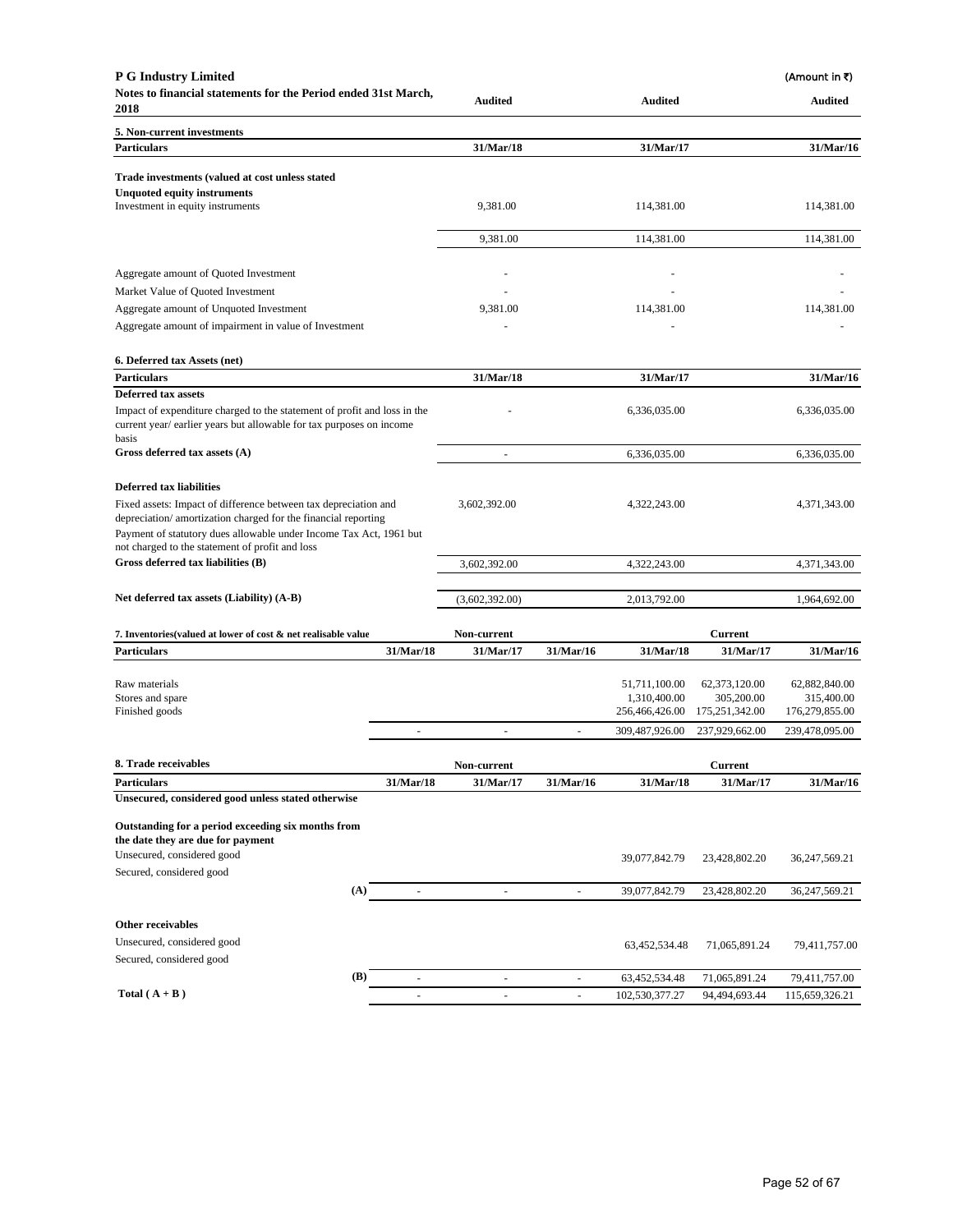| <b>P G Industry Limited</b>                                                       |            |                          |                          |                |                               |                                       | (Amount in ₹)                 |
|-----------------------------------------------------------------------------------|------------|--------------------------|--------------------------|----------------|-------------------------------|---------------------------------------|-------------------------------|
| Notes to financial statements for the Period ended 31st March,<br>2018            |            |                          | <b>Audited</b>           |                | <b>Audited</b>                |                                       | <b>Audited</b>                |
| 9. Cash and bank balances                                                         |            |                          | Non-current              |                |                               | <b>Current</b>                        |                               |
| <b>Particulars</b>                                                                |            | 31/Mar/18                | 31/Mar/17                | 31/Mar/16      | 31/Mar/18                     | 31/Mar/17                             | 31/Mar/16                     |
| <b>Cash and cash equivalents</b>                                                  |            |                          |                          |                |                               |                                       |                               |
| Balances with banks:                                                              |            |                          |                          |                |                               |                                       |                               |
| On current accounts                                                               |            |                          |                          |                | 263,114.11                    | 7,732,237.34                          | 324,799.05                    |
| Cash in hand                                                                      |            |                          |                          |                | 356,083.13                    | 801,529.34                            | 954,211.74                    |
|                                                                                   | (A)        | $\overline{\phantom{a}}$ | $\overline{\phantom{a}}$ | $\blacksquare$ | 619,197.24                    | 8,533,766.68                          | 1,279,010.79                  |
| Other bank balances:                                                              |            |                          |                          |                |                               |                                       |                               |
| Deposits with original maturity of more than 12                                   |            |                          |                          |                | 683,761.00                    | 523,231.00                            | 490,996.00                    |
| Deposits with original maturity of more than 3                                    |            |                          |                          |                | 7,137,942.00                  | 12,254,211.00                         | 8,678,693.00                  |
| months but less than 12 months                                                    | (B)        |                          | $\overline{\phantom{a}}$ |                | 7,821,703.00                  | 12,777,442.00                         | 9,169,689.00                  |
| Total $(A + B)$                                                                   |            | $\sim$                   | $\sim$                   | $\overline{a}$ | 8,440,900.24                  | 21, 311, 208. 68                      | 10,448,699.79                 |
| 10. Loans and advances                                                            |            |                          | Non-current              |                |                               | <b>Current</b>                        |                               |
| <b>Particulars</b>                                                                |            | 31/Mar/18                | 31/Mar/17                | 31/Mar/16      | 31/Mar/18                     | 31/Mar/17                             | 31/Mar/16                     |
| <b>Security Deposits</b>                                                          |            |                          |                          |                |                               |                                       |                               |
| Secured, considered good                                                          |            |                          |                          |                |                               |                                       |                               |
| Unsecured, considered good                                                        |            |                          |                          |                | 1,827,339.51                  | 2,327,089.51                          | 1,325,089.51                  |
|                                                                                   | (A)        |                          |                          |                | 1,827,339.51                  | 2,327,089.51                          | 1,325,089.51                  |
| otherwise<br>Secured, considered good<br>Unsecured, considered good               |            |                          |                          |                | 24,351,976.00                 | 26,978,176.34                         | 16,783,091.00                 |
|                                                                                   | <b>(B)</b> | $\overline{a}$           | $\bar{\phantom{a}}$      | ä,             | 24,351,976.00                 | 26,978,176.34                         | 16,783,091.00                 |
| <b>Others loans and advances</b><br>Unsecured, considered good                    |            |                          |                          |                |                               |                                       |                               |
| Income Tax Refund due                                                             |            |                          |                          |                | 298,640.00                    | 298,640.00                            | 298,640.00                    |
| Income Tax Refund due AY 2009-10<br>Income Tax Refund due AY 2010-11              |            |                          |                          |                | 146,769.00<br>6,839.00        | 146,769.00<br>6,839.00                | 146,769.00<br>6,839.00        |
| Income Tax Refund due [AY 2011-12]                                                |            |                          |                          |                | 853,679.00                    | 853,679.00                            | 853,679.00                    |
| Income Tax Refund due [AY 2012-13]<br>Tax Deducted at Source [AY 2016-17]         |            |                          |                          |                | 177,632.00                    | 177,632.00                            | 177,632.00<br>52,250.00       |
| Tax Deducted at Source [AY 2017-18]                                               |            |                          |                          |                |                               | 94,207.00                             |                               |
| Tax Deducted at Source [AY 2018-19]                                               |            |                          |                          |                | 86,640.00                     |                                       |                               |
| TCS Receivable (AY 2018-19)                                                       |            |                          |                          |                | 131,823.00                    | 25,543,059.00                         |                               |
| Modvat Credit on Excise Duty Receivable<br>E. Cess 2% Receivable on Capital Goods |            |                          |                          |                |                               | 177.00                                | 24,727,522.00<br>177.00       |
| E. Cess 1% Receivable on Capital Goods                                            |            |                          |                          |                |                               | 76.00                                 | 76.00                         |
| E. Cess 2% Receivable on Cenvet Credit                                            |            |                          |                          |                |                               | 866.00                                | 866.00                        |
| E. Cess 1% Receivable on Cenvet Credit                                            |            |                          |                          |                |                               | 350.00                                | 350.00                        |
| <b>GST</b> Input<br>Intt on Security Electricity Behror Receivable                |            |                          |                          |                | 27,779,791.00<br>30,667.00    | $\overline{\phantom{a}}$<br>33,491.00 | 33,491.00                     |
| Additional Custom Duty Receivable on Slabs                                        |            |                          |                          |                | 945,684.00                    | 4, 141, 541.00                        | 2,992,137.00                  |
| Prepaid expenses                                                                  |            |                          |                          |                | 1,195,087.21                  | 313,665.00                            | 1,781,458.55                  |
| Advance to Suppliers                                                              |            |                          |                          |                | 3,807,192.00                  |                                       | 1,284,192.00                  |
| <b>Advance Custom Duty</b>                                                        | (C)        |                          | ÷,                       | $\omega$       | 2,500,000.00<br>37,960,443.21 | 2,500,000.00<br>34,110,991.00         | 2,500,000.00<br>34,856,078.55 |
|                                                                                   |            |                          |                          |                |                               |                                       |                               |
| Total $(A+B+C)$                                                                   |            | $\blacksquare$           | $\blacksquare$           | $\blacksquare$ | 64,139,758.72                 | 63,416,256.85                         | 52,964,259.06                 |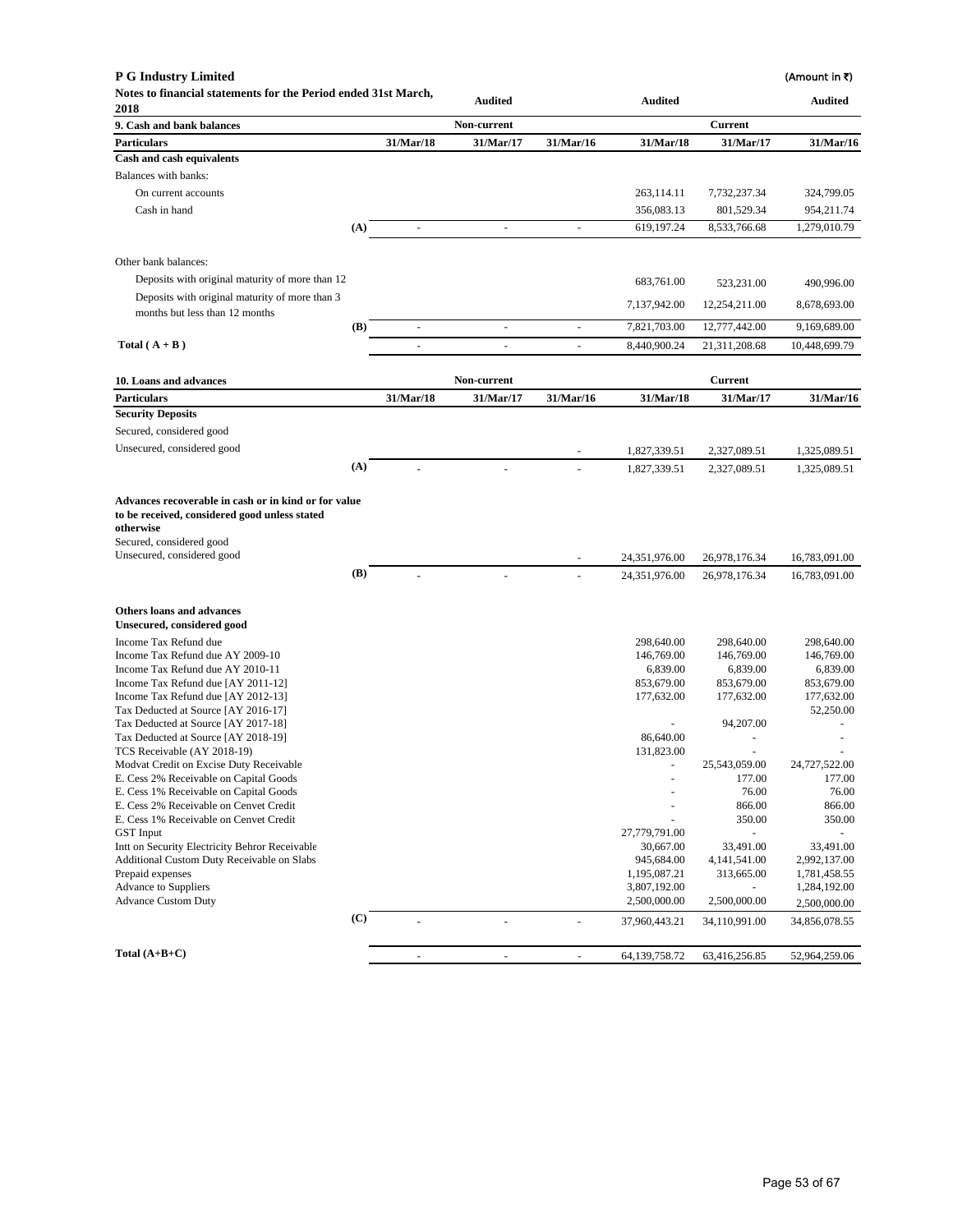| Notes to financial statements for the Period ended 31st March,<br>2018                   | Audited       | Audited       | Audited       |
|------------------------------------------------------------------------------------------|---------------|---------------|---------------|
| 11. Share capital                                                                        |               |               |               |
| <b>Particulars</b>                                                                       | 31/Mar/18     | 31/Mar/17     | 31/Mar/16     |
| <b>Authorised shares</b>                                                                 |               |               |               |
| $70,00,000$ (Previous year $70,00,000$ ) equity shares of<br>$Rs. 10/- each$             | 70,000,000,00 | 70,000,000,00 | 70,000,000.00 |
| Issued, subscribed and fully paid-up shares                                              |               |               |               |
| $46,24,220$ (Previous year $46,24,220$ ) equity shares of<br>Rs. 10/- each fully paid up | 46.242.200.00 | 46.242.200.00 | 46.242.200.00 |
| Total subscribed and fully paid-up share capital                                         | 46.242.200.00 | 46,242,200.00 | 46,242,200,00 |

**(a) Reconciliation of the number of shares outstanding at the beginning and at the end of the reporting year**

| <b>Equity shares</b>               |               | 31/Mar/18     |               | 31/Mar/17     | 31/Mar/16     |               |
|------------------------------------|---------------|---------------|---------------|---------------|---------------|---------------|
|                                    | No. of shares | (Rs.)         | No. of shares | (Rs. )        | No. of shares | (Rs.          |
| At the beginning of the year       | 4,624,220     | 46.242.200.00 | 4.624.220     | 46.242.200.00 | 4,624,220     | 46,242,200.00 |
| Outstanding at the end of the year | 4,624,220     | 46.242.200.00 | 4,624,220     | 46.242.200.00 | 4,624,220     | 46,242,200.00 |

#### **(b) Terms/ rights attached to equity shares**

The Company has only one class of equity shares having par value of Rs. 10 per share. Each holder of equity shares is entitled to one vote per share.

#### **(c) Details of shareholders holding more than 5% shares in the Company**

|                                           |               | 31/Mar/18                 |               | 31/Mar/17                 |               | 31/Mar/16                 |
|-------------------------------------------|---------------|---------------------------|---------------|---------------------------|---------------|---------------------------|
| <b>Particulars</b>                        | No. of shares | % holding in the<br>class | No. of shares | % holding in the<br>class | No. of shares | % holding in the<br>class |
| Equity shares of Rs. 10/- each fully paid |               |                           |               |                           |               |                           |
| VPS Constructions (P) Ltd.                | 707,321       | 15.30                     | 698,804       | 15.11                     | 696,024       | 15.05                     |
| PSH Constructions (P) Ltd.                | 687,838       | 14.87                     | 686,078       | 14.84                     | 689,978       | 14.92                     |
| Newlook Vinimay Pvt. Ltd.                 | 732.864       | 15.85                     | 753.114       | 16.29                     | 753.114       | 16.29                     |
| Vishiv Trading Pvt. Ltd.                  | 308,053       | 6.66                      | 270,253       | 5.84                      | 270,253       | 5.84                      |
| S V K Trading Pvt. Ltd.                   | 477,532       | 10.33                     | 478,032       | 10.34                     | 478.032       | 10.34                     |

As per records of the Company, including its register of shareholders/members and other declarations received from shareholders regarding beneficial interest, the above shareholding represents both legal and beneficial ownerships of shares.

| 12. Other Equity                                |               |                          |               |
|-------------------------------------------------|---------------|--------------------------|---------------|
| <b>Particulars</b>                              | 31/Mar/18     | 31/Mar/17                | 31/Mar/16     |
| <b>Retained Earnings</b>                        |               |                          |               |
| Balance as per the last financial statement     | 70,755,881.55 | 66,166,540.75            | 59,725,079.55 |
| Profit for the year                             | 1,218,537.05  | 4,589,340.80             | 6,441,461.20  |
| Net surplus in the statement of profit and loss | 71,974,418.60 | 70,755,881.55            | 66,166,540.75 |
| Total $(A)$                                     | 71,974,418.60 | 70,755,881.55            | 66,166,540.75 |
| <b>General Reserve</b>                          |               |                          |               |
| <b>Opening Balance</b>                          | 2,862,173.00  | 2,862,173.00             |               |
| Add: Reversal of :-                             |               |                          |               |
| Proposed equity dividend                        | ٠             | $\overline{\phantom{a}}$ | 2,312,110.00  |
| Provision for tax on proposed equity dividend   | ٠             | $\overline{\phantom{a}}$ | 462,283.00    |
| Provision for Gratuity                          | ۰             | $\overline{\phantom{a}}$ | 87,780.00     |
| Total (B)                                       | 2,862,173.00  | 2,862,173.00             | 2,862,173.00  |
| Total reserves and surplus $(A+B)$              | 74,836,591.60 | 73,618,054.55            | 69,028,713.75 |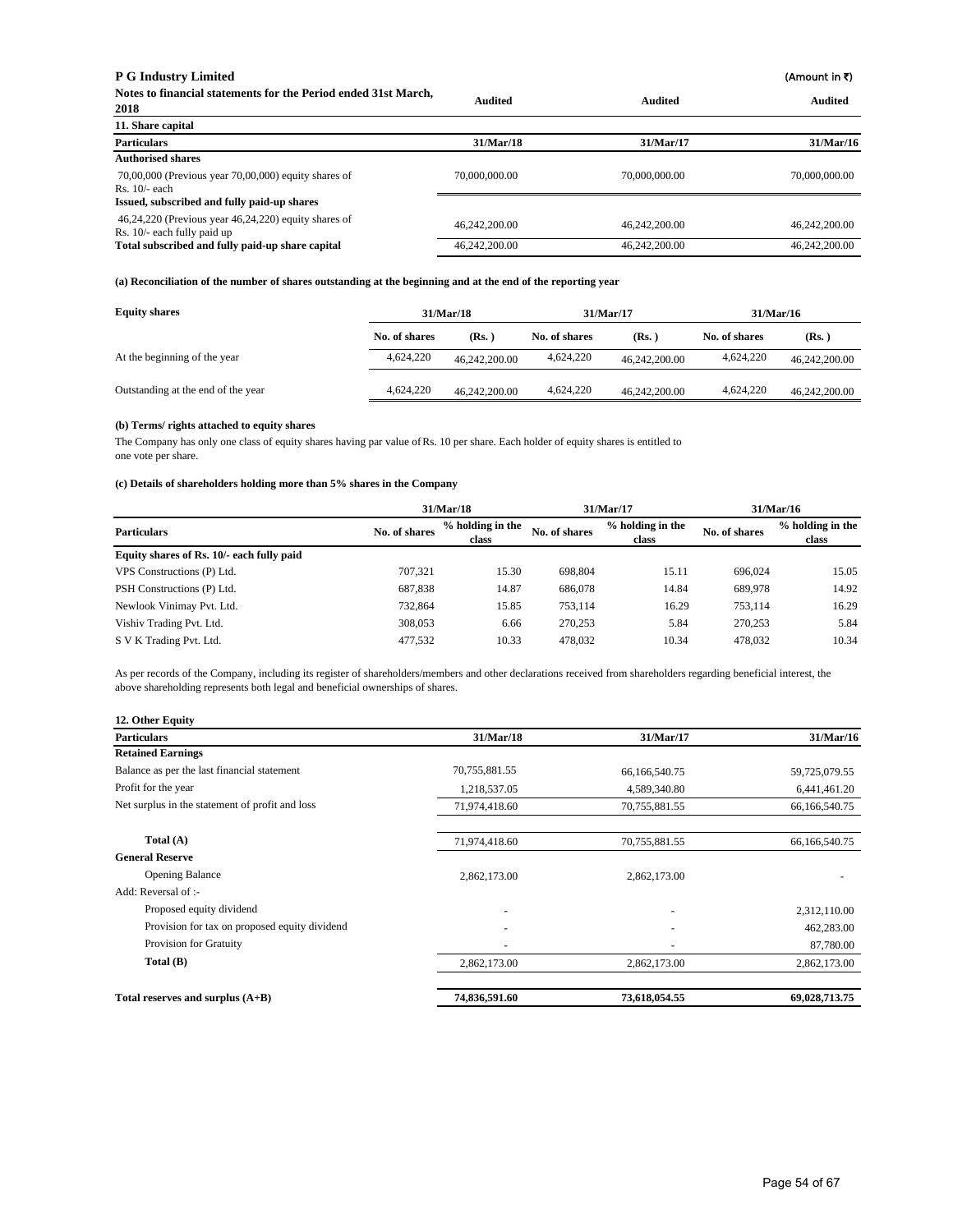# **P G Industry Limited** (Amount in ₹) Notes to financial statements for the Period ended 31st March, **Audited Audited Audited Audited Audited Audited Audited Audited Audited Audited Audited Audited Audited Audited Audited Audited 2018 13. Long-term borrowings Non-current portion Non-current portion Non-current portion Particulars 31/Mar/18 31/Mar/17 31/Mar/16 Term Loans Secured Loans** - -From ICICI Bank 4,859,883.10 (Secured against Hypothecation of Vehicle financed) -From HDFC Bank 1,999,589.43 (Secured against Hypothecation of Vehicle financed) **Unsecured Loans** -From Directors & Relatives 2,023,738.83 16,774,845.91 15,194,845.91 15,194,845.91 -From Others 169,314,303.20 116,555,241.00 96,890,201.00 **183,197,514.56 133,330,086.91 112,085,046.91 The above amount includes** Secured borrowings 6,859,472.53 Unsecured borrowings 176,338,042.03 133,330,086.91 112,085,046.91 Amount disclosed under the head "other current liabilities" (refer note 15)  $(1,762,370.68)$ **Net amount 181,435,143.88 133,330,086.91 112,085,046.91 14. Short-term borrowings**

| <b>Particulars</b>                          | 31/Mar/18      | 31/Mar/17         | 31/Mar/16         |
|---------------------------------------------|----------------|-------------------|-------------------|
| Cash credit facilities from banks (secured) | 148,234,010.33 | 149,943,950.14    | 146,816,510.41    |
| Buyers Credit from Banks (secured)          | 14.925.075.84  | 26,393,339.00     | 37,288,812.30     |
|                                             | 163.159.086.17 | 176, 337, 289. 14 | 184, 105, 322, 71 |
| The above amount includes:                  |                |                   |                   |
| Secured borrowings                          | 163.159.086.17 | 176.337.289.14    | 184, 105, 322, 71 |
|                                             | 163.159.086.17 | 176.337.289.14    | 184.105.322.71    |

Cash credit & Buyers Credit facility / Working Capital Loan from Vijaya Bank, Defence Colony amounting to Rs. 1631.59 lacs (Previous year Rs. 1763.37 lacs) together with interest and other charges are secured by way of hypothecation of all Company's Stock in trade and Book Debts, both present and future. This facility is further secured by way of hypothecation of immovable fixed assets of the company and personal guarantee of the directors.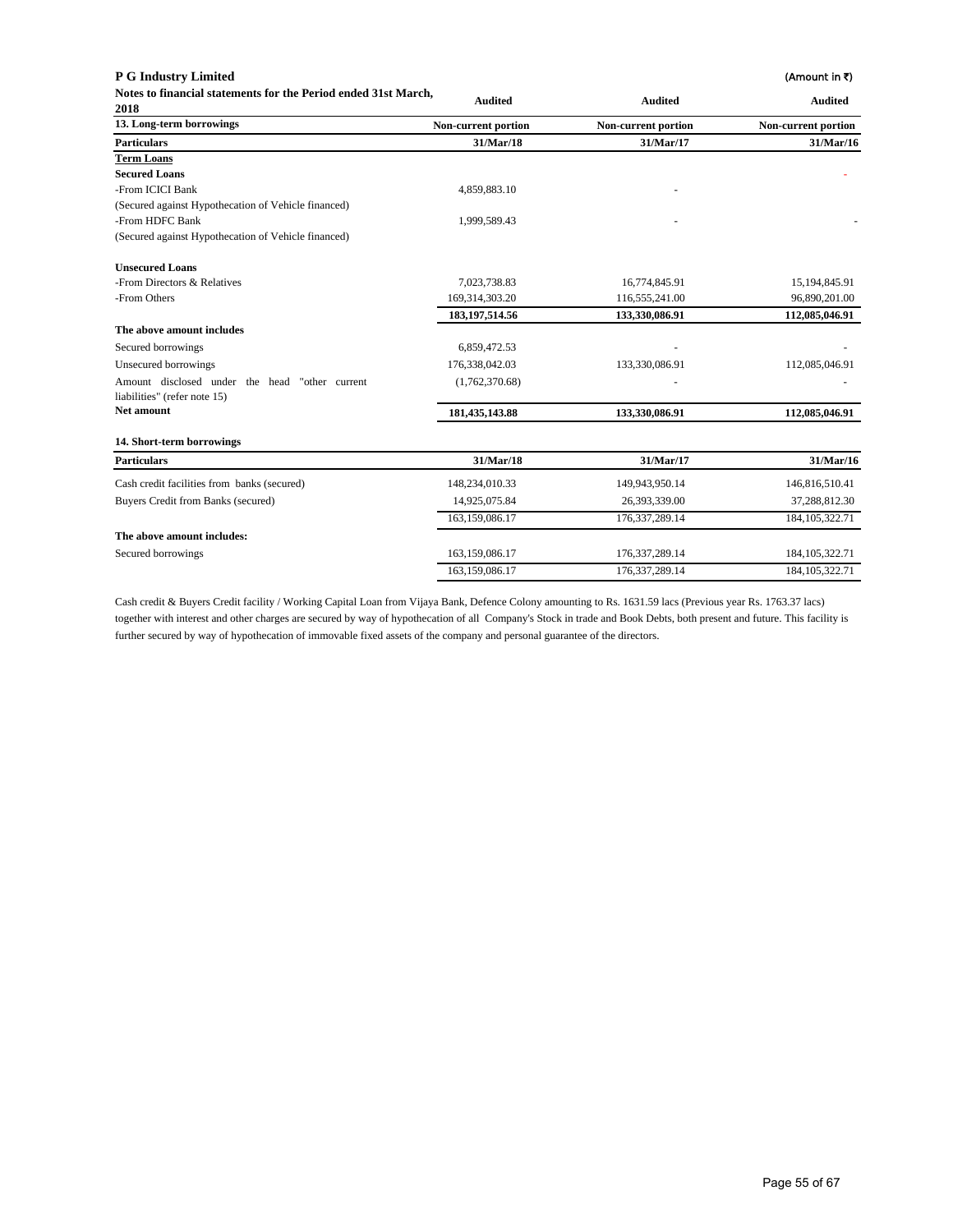| Notes to financial statements for the Period ended 31st March,<br>2018 | <b>Audited</b> | <b>Audited</b>   |               |
|------------------------------------------------------------------------|----------------|------------------|---------------|
| 15. Other current liabilities                                          |                |                  |               |
| <b>Particulars</b>                                                     | 31/Mar/18      | 31/Mar/17        | 31/Mar/16     |
| Trade payables                                                         | 69,035,279.03  | 33, 144, 416. 23 | 48,526,285.00 |
| (A)                                                                    | 69,035,279.03  | 33,144,416.23    | 48,526,285.00 |
| <b>Other liabilities</b>                                               |                |                  |               |
| Current maturities of long term borrowings (refer                      | 1,762,370.68   |                  |               |
| Others:                                                                |                |                  |               |
| Payable towards capital goods                                          |                |                  | 895,158.00    |
| Advances from customers                                                | 17,764,636.86  | 14,402,720.25    | 12,264,767.00 |
| Sales tax/ VAT payable                                                 | 21,661.58      | 8,807,489.62     | 7,942,315.00  |
| Other payables                                                         | 9,474,221.82   | 11,860,422.04    | 18,319,671.84 |
| Service tax payable                                                    |                | 538,906.00       | 854,398.00    |
| TDS payable                                                            | 1,533,593.30   | 1,149,066.00     | 616,992.00    |
| <b>GST</b> Payable                                                     | 174,141.20     |                  |               |
| <b>EPF</b> Payable                                                     | 21,860.00      | 14,422.00        | 13,087.00     |
| <b>ESI</b> Payable                                                     | 9,714.00       | 5,273.00         | 4,712.00      |
| <b>(B)</b>                                                             | 30,762,199.44  | 36,778,298.91    | 40,911,100.84 |
| Total $(A+B)$                                                          | 99,797,478.47  | 69,922,715.14    | 89,437,385.84 |
| 16 Provisions                                                          | Long term      | Short term       |               |

| 16. Provisions                                | Long term                |                          |                          | <b>Short term</b>        |                          |              |
|-----------------------------------------------|--------------------------|--------------------------|--------------------------|--------------------------|--------------------------|--------------|
| <b>Particulars</b>                            | 31/Mar/18                | 31/Mar/17                | 31/Mar/16                | 31-Mar-18                | 31/Mar/17                | 31/Mar/16    |
| Other provisions                              |                          |                          |                          |                          |                          |              |
| Income tax provision                          | -                        | $\overline{\phantom{a}}$ |                          | 4,130,151.00             | 2,652,395.00             | 4,039,019    |
| Proposed equity dividend                      | -                        | <u>. .</u>               |                          | $\overline{\phantom{a}}$ | -                        |              |
| Provision for tax on proposed equity dividend | -                        | <b>-</b>                 | $\overline{\phantom{a}}$ | -                        | $\overline{\phantom{a}}$ | -            |
|                                               | $\overline{\phantom{a}}$ | $\overline{\phantom{0}}$ | $\overline{\phantom{a}}$ | 4.130.151.00             | 2.652.395.00             | 4.039.019.00 |
|                                               |                          |                          |                          |                          |                          |              |
|                                               | $\overline{\phantom{a}}$ | $\overline{\phantom{a}}$ |                          | 4,130,151.00             | 2,652,395.00             | 4.039.019.00 |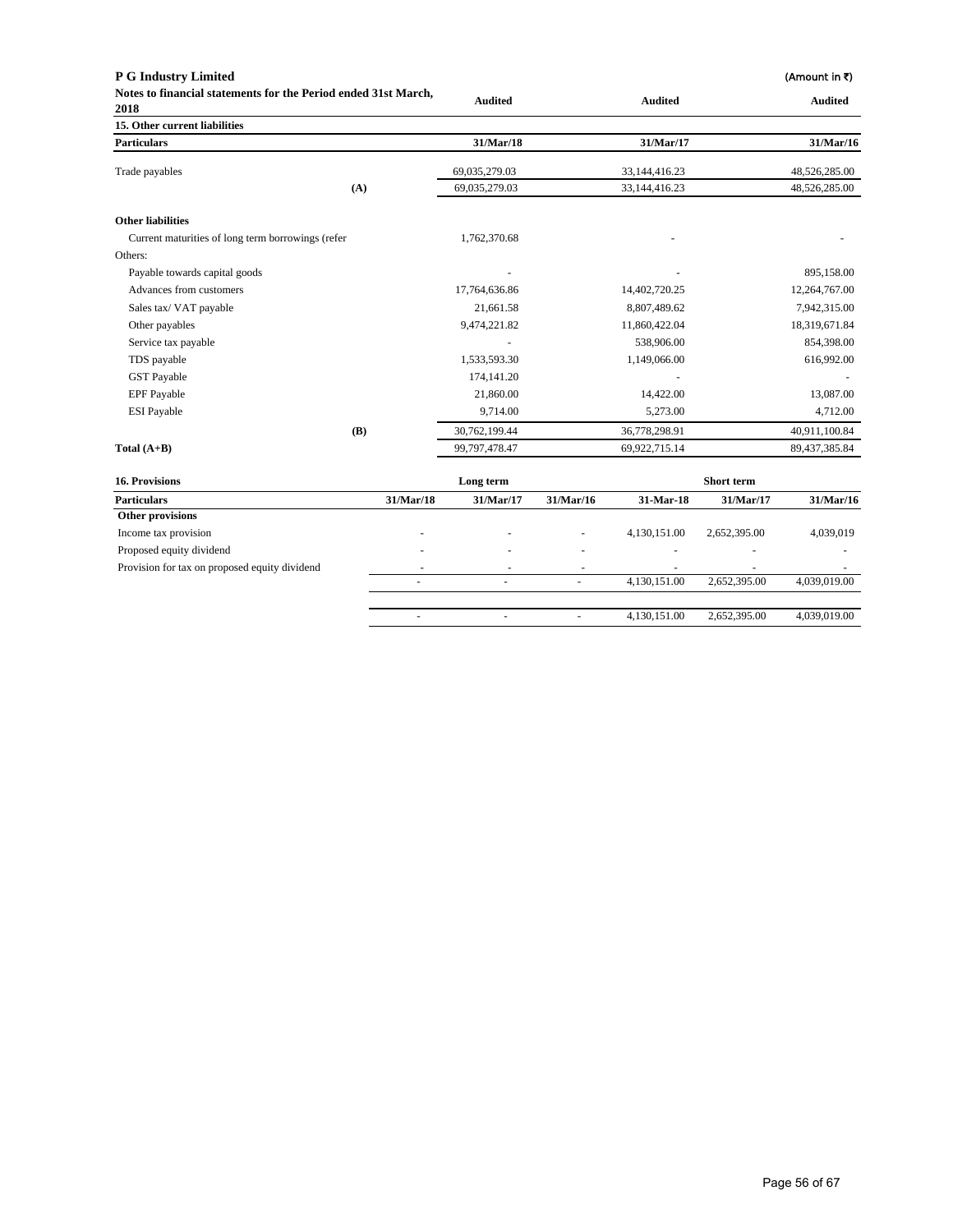| Notes to financial statements for the Period ended 31st March, 2018                             | <b>Audited</b>          | <b>Audited</b>                       |
|-------------------------------------------------------------------------------------------------|-------------------------|--------------------------------------|
| 17. Revenue from operations                                                                     |                         |                                      |
| <b>Particulars</b>                                                                              | 31/Mar/18               | 31/Mar/17                            |
| <b>Revenue from operations</b>                                                                  |                         |                                      |
| Sale of products                                                                                | 650,526,902.57          | 502,843,464.97                       |
| Revenue from operations (gross)                                                                 | 650,526,902.57          | 502,843,464.97                       |
| Less: Sales Tax/GST                                                                             | 89,688,279.98           | 31,215,774.00                        |
| Revenue from operations (net)                                                                   | 560,838,622.59          | 471,627,690.97                       |
| 18. Other income                                                                                |                         |                                      |
| <b>Particulars</b>                                                                              | 31/Mar/18               | 31/Mar/17                            |
| Interest on Bank / Security deposits<br><b>Rent Received</b><br>Profit on Sale of Motor Vehicle | 653,069.00<br>72,000.00 | 928,640.00<br>72,000.00<br>35,077.56 |
|                                                                                                 | 725,069.00              | 1,035,717.56                         |
| 19. Cost of Materials Consumed                                                                  |                         |                                      |
| <b>Particulars</b>                                                                              | 31/Mar/18               | 31/Mar/17                            |
| Inventory at the beginning of the year                                                          | 237,624,462.00          | 239,162,695.00                       |
| Add: Purchases & Direct Expenses                                                                | 482,808,325.39          | 358,410,595.63                       |
| Less: Inventory at the end of the year                                                          | 308,177,526.00          | 237,624,462.00                       |
|                                                                                                 | 412,255,261.39          | 359,948,828.63                       |
| 20. Employee benefit expense                                                                    |                         |                                      |
| <b>Particulars</b>                                                                              | 31/Mar/18               | 31/Mar/17                            |
| Salary & Wages                                                                                  | 26,716,641.00           | 15,657,039.00                        |
| Contribution to Provident and other funds                                                       | 216,558.00              | 127,994.00                           |
| <b>Staff Welfare</b>                                                                            | 229,293.00              | 296,297.00                           |
|                                                                                                 | 27,162,492.00           | 16,081,330.00                        |
| 21. Finance costs                                                                               |                         |                                      |
| <b>Particulars</b>                                                                              | 31/Mar/18               | 31/Mar/17<br>20,614,492.44           |
| Interest expense                                                                                | 28,811,216.46           |                                      |
|                                                                                                 | 28,811,216.46           | 20,614,492.44                        |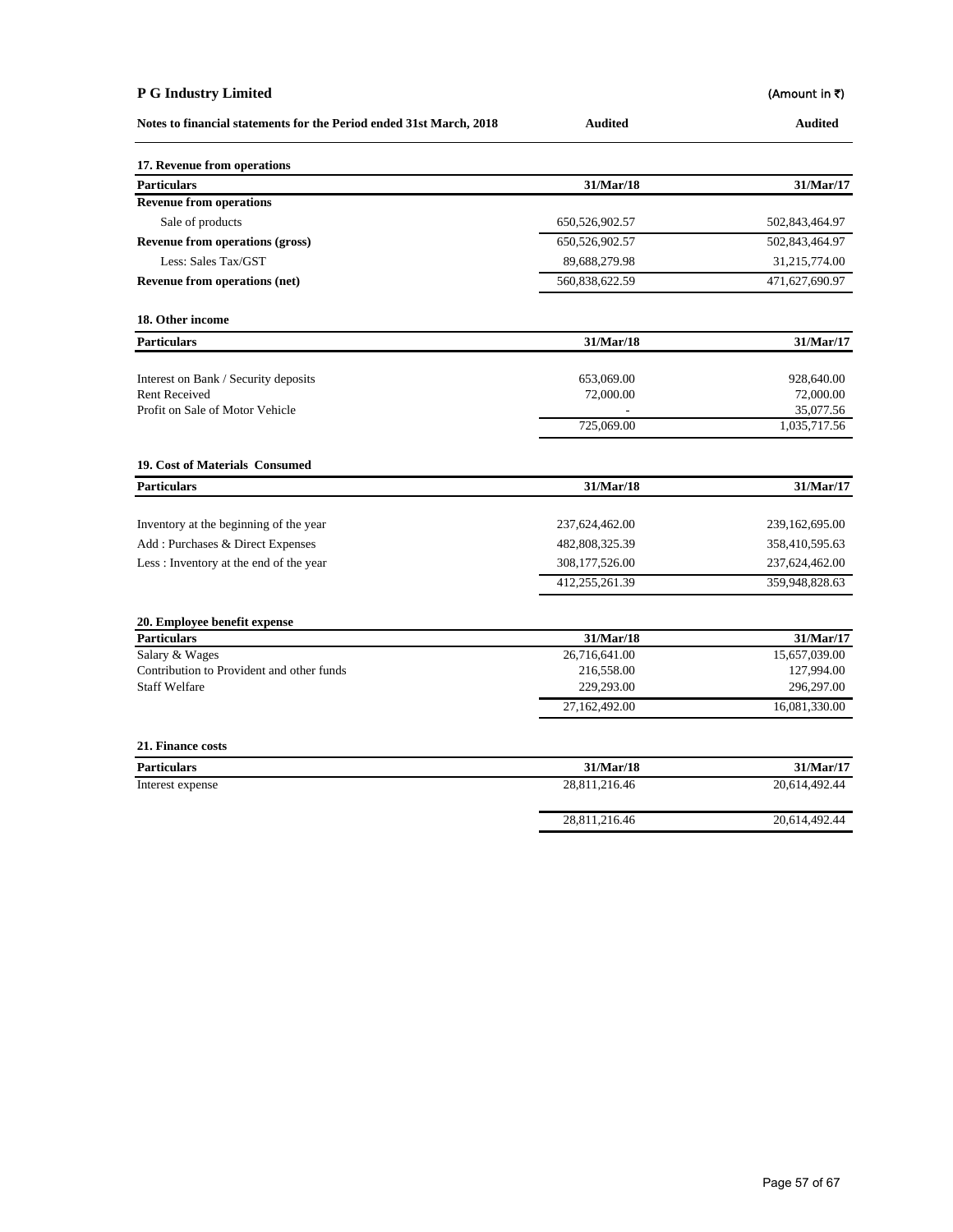| Notes to financial statements for the Period ended 31st March, 2018 | Audited | Audited |
|---------------------------------------------------------------------|---------|---------|
|---------------------------------------------------------------------|---------|---------|

| <b>Particulars</b>                | 31/Mar/18     | 31/Mar/17     |
|-----------------------------------|---------------|---------------|
| Consumption of stores and spares  | 13,824,340.23 | 10,982,351.00 |
| Power and fuel                    | 5,350,060.00  | 4,203,854.00  |
| Other Manufacturing expenses      | 1,368,572.95  | 2,173,797.00  |
| Excise Duty paid                  | 1,760,545.00  | 6,876,609.00  |
| Repairs and maintenance:          |               |               |
| -Plant and machinery              | 1,410,642.62  | 721,252.00    |
| -Godown                           | 1,675,406.71  | 1,793,308.00  |
| Rent                              | 6,096,584.00  | 2,593,946.00  |
| Rates, Fees and taxes             | 793,983.90    | 1,693,897.98  |
| Insurance                         | 814,780.60    | 472,438.55    |
| Travelling and conveyance         | 13,004,132.38 | 9,967,615.33  |
| Communication costs               | 693,793.02    | 975,013.21    |
| Printing and stationary           | 159,934.53    | 179,161.00    |
| Legal and professional fees       | 5,385,287.00  | 3,208,677.00  |
| Directors' Remuneration           | 3,600,000.00  | 3,600,000.00  |
| Electricity and diesel expenses   | 1,890,310.12  | 1,580,612.05  |
| Payments to auditor               | 70,000.00     | 70,000.00     |
| Freight and forwarding charges    | 4,308,893.72  | 864,223.00    |
| Vehicle running and maintenance   | 623,999.23    | 898,419.65    |
| Discount allowed                  | 780,783.87    | 1,037,270.82  |
| Advertisement and sales promotion | 6,610,651.38  | 4,225,656.26  |
| Bank charges                      | 4,191,657.46  | 3,153,897.43  |
| Penalty                           | 471,022.00    | 194,924.00    |
| Donation                          | 76,000.00     | 72,000.00     |
| Loss on Sale of Motor Vehicle     | 367,600.58    |               |
| <b>Commission Paid</b>            | 808,749.00    | 614,000.00    |
| Miscellaneous expenses            | 917,331.69    | 1,370,436.43  |
|                                   | 77,055,061.99 | 63,523,359.71 |

## **23. Earning per equity share**

| <b>Particulars</b>                                                                | 31/Mar/18    | 31/Mar/17    |
|-----------------------------------------------------------------------------------|--------------|--------------|
| Net profit as per profit and loss statement                                       | 1,218,537.05 | 4,589,340.80 |
| No. of equity shares at the beginning and closing of the<br>period / year         | 4.624.220    | 4,624,220    |
| Weighted average number of equity shares for calculating<br>basic and diluted EPS | 4.624.220    | 4.624.220    |
| Basic and Diluted earnings per share (Rs.)                                        | 0.26         | 0.99         |
|                                                                                   |              |              |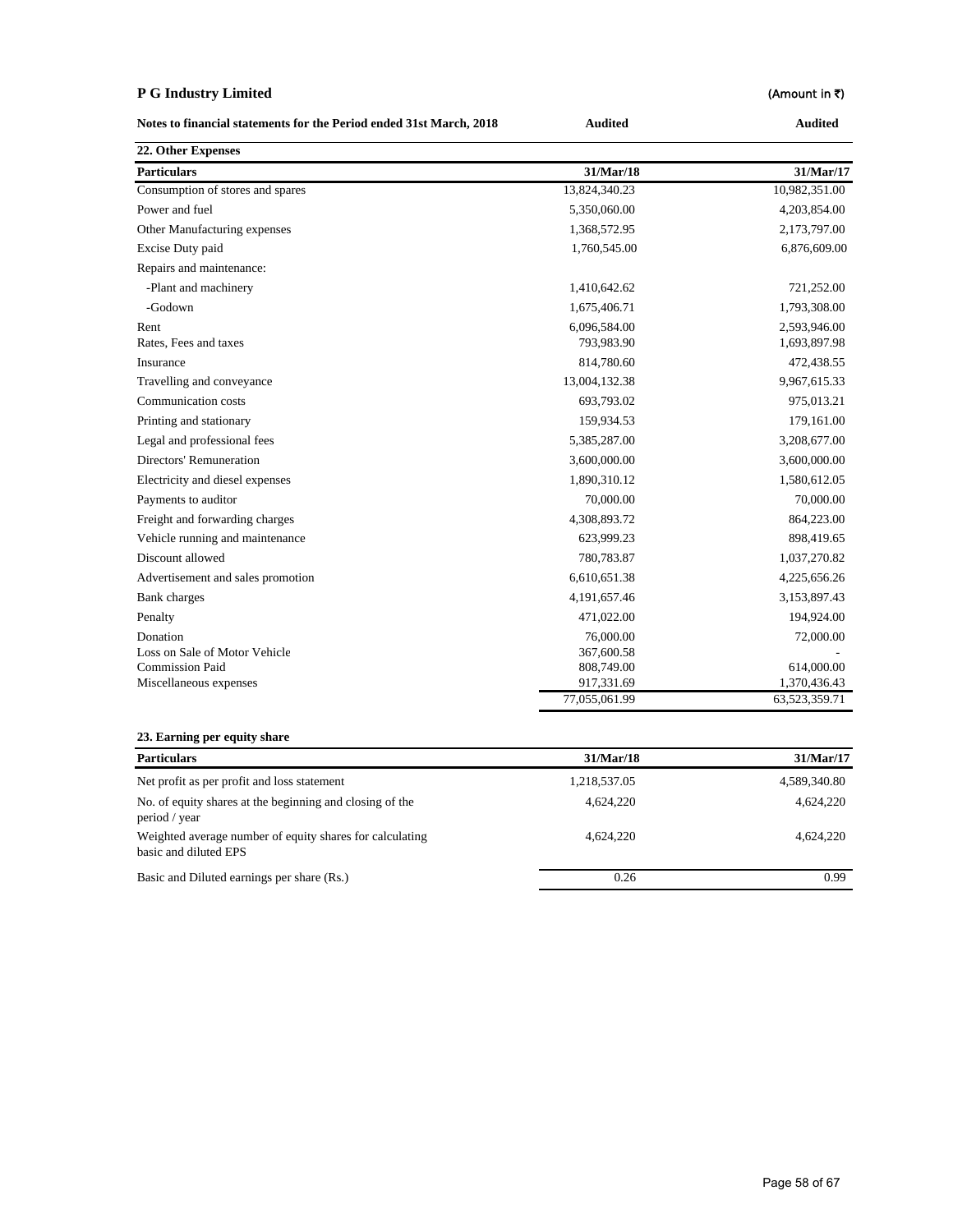Notes to financial statements for the Period ended 31st March, 2018 **Audited Audited Audited** 

#### **24. Auditor's Remuneration:-**

| <b>Particulars</b> | 31/Mar/18 | 31/Mar/17 |
|--------------------|-----------|-----------|
| Audit fees         | 40,000.00 | 40,000.00 |
| Tax audit fees     | 10,000.00 | 10,000.00 |
| Limited review     | 20,000.00 | 20,000.00 |
| <b>Total</b>       | 70,000.00 | 70,000.00 |

## **25. Segment Information**

## *Primary Segments*

The following is the distribution of the Company's consolidated sales (net of Excise duty & Sales Tax) by geographical market, regardless of where the goods were produced.

| <b>Particulars</b>      | 31/Mar/18      | 31/Mar/17      |
|-------------------------|----------------|----------------|
| Domestic Market         | 560,838,622.59 | 471,627,690.97 |
| <b>Overseas Markets</b> |                |                |
| Total                   | 560,838,622.59 | 471,627,690.97 |

#### **26. Contingent liabilities (not provided for) in respect of**

| <b>Particulars</b>                                        | 31/Mar/18      | 31/Mar/17      |
|-----------------------------------------------------------|----------------|----------------|
| (a) Corporate Guarantee given in favour of Body Corporate | 125,500,000.00 | 100,000,000.00 |
| Total                                                     | 125,500,000.00 | 100,000,000.00 |

## **26.1 Value of Imports calculated on CIF Basis (on accrual basis)**

| <b>Particulars</b> | 31/Mar/18        | 31/Mar/17      |
|--------------------|------------------|----------------|
| Raw materials      | 191.353.128.88   | 175,204,936.63 |
|                    | 191, 353, 128.88 | 175,204,936.63 |

## **26.2 Earnings in Foreign Currency (on accrual basis)**

| <b>Particulars</b>     | 31/Mar/18 | 31/Mar/17 |
|------------------------|-----------|-----------|
| Exports at F.O.B value |           |           |
|                        |           |           |
|                        |           |           |

# **26.3 Expenditure in Foreign Currency (on accrual basis) Particulars 31/Mar/18 31/Mar/17** Travelling 3,266,416.00 3,266,416.00 3,266,416.00 3,266,416.00 3,266,416.00 3,266,416.00  **5,495,907.00 3,266,416.00**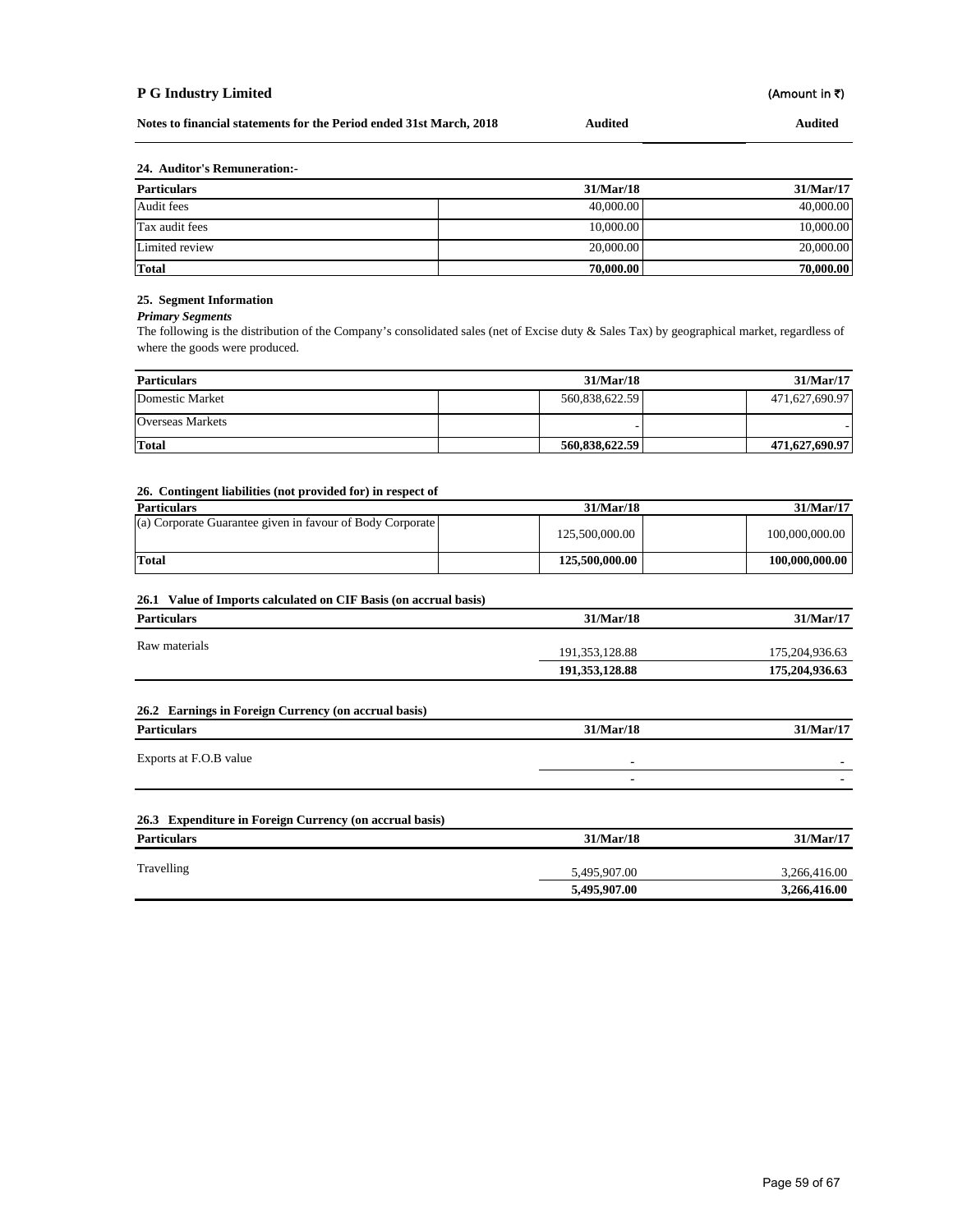Notes to financial statements for the Period ended 31st March, 2018 **Audited Audited Audited** 

| 27. Quantity Details  |                   |                           |                      |            |  |
|-----------------------|-------------------|---------------------------|----------------------|------------|--|
| <b>Class of Goods</b> |                   | <b>Marble Slabs/Tiles</b> | <b>Marble Blocks</b> |            |  |
| <b>Particulars</b>    | 31/Mar/18         | 31/Mar/17                 | 31/Mar/18            | 31/Mar/17  |  |
|                       | <b>Qty (SQFT)</b> | <b>Qty (SQFT)</b>         | OTY (M.T.)           | OTY (M.T.) |  |
| <b>Opening Stock</b>  | 658,176           | 698,738                   | 1,855                | 2,320      |  |
| Value (Rs.)           | 175,251,342       | 176,279,855               | 62,373,120           | 62,882,840 |  |
| Purchase/Processed    | 2,674,201         | 1,787,097                 | 7,379                | 6,515      |  |
| Sales/Processed       | 2,199,473         | 1,827,659                 | 7.706                | 6.980      |  |
| <b>Closing Stock</b>  | 1,132,904         | 658,176                   | 1.529                | 1,855      |  |
| Value (Rs.)           | 256,466,426       | 175,251,342               | 51,711,100           | 62,373,120 |  |

| 28. Imported and indigenous raw materials, components, stores and spares consumed |                        |           |                |                |
|-----------------------------------------------------------------------------------|------------------------|-----------|----------------|----------------|
| <b>Particulars</b>                                                                | % of total consumption |           | (₹)            | (₹)            |
|                                                                                   | 31/Mar/18              | 31/Mar/17 | 31/Mar/18      | 31/Mar/17      |
| <b>Raw materials</b>                                                              |                        |           |                |                |
| Imported                                                                          | 54.01%                 | 79.97%    | 222,647,920.31 | 287,834,087.63 |
| Indigenously obtained                                                             | 45.99%                 | 20.03%    | 189,607,341.08 | 72.114.741.00  |
|                                                                                   | 100.00%                | 100.00%   | 412,255,261.39 | 359,948,828.63 |
| <b>Stores and spares</b>                                                          |                        |           |                |                |
| Imported                                                                          | $0.00\%$               | $0.00\%$  |                |                |
| Indigenously obtained                                                             | 100.00%                | 100.00%   | 13,824,340.23  | 10,982,351.00  |
|                                                                                   | 100.00%                | 100.00%   | 13,824,340.23  | 10,982,351.00  |

## **29. Related party disclosures**

Key Management Personnel

- Mr. Saket Dalmia (Managing Director )
- Mr. Amit Dalmia (Director)
- Mrs. Manju Devi Dalmia (Relative)

## **Related party transactions**

The following table provides the total amount of transactions those have been entered into with related parties for the relevant financial year:

| <b>Particulars</b>                                                                                                              | <b>Key Management Personnel</b> |               |
|---------------------------------------------------------------------------------------------------------------------------------|---------------------------------|---------------|
|                                                                                                                                 | 31/Mar/18                       | 31/Mar/17     |
|                                                                                                                                 | (Rs. in lacs)                   | (Rs. in lacs) |
| <b>Transactions for the year:</b>                                                                                               |                                 |               |
| Directors Remuneration paid                                                                                                     | 36.00                           | 36.00         |
| Salary Paid (Relative)                                                                                                          |                                 |               |
| Rent Paid (Relative)                                                                                                            | 7.80                            | 2.40          |
| Note: Transactions and balances relating to reimbursement of expenses to / from related parties have not been considered above. |                                 |               |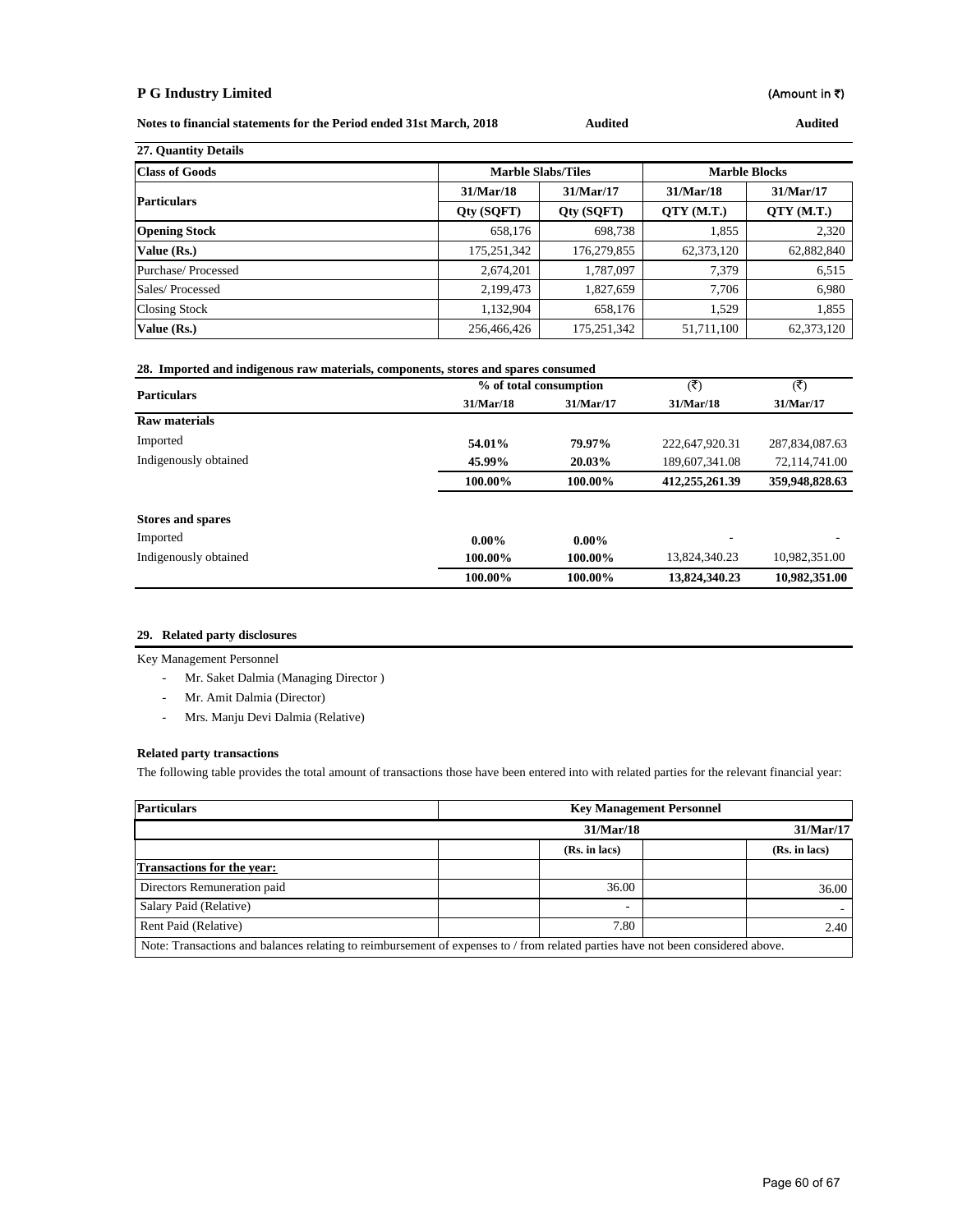| <b>P G Industry Limited</b>                                         |         | (Amount in ₹) |
|---------------------------------------------------------------------|---------|---------------|
| Notes to financial statements for the Period ended 31st March, 2018 | Audited | Audited       |

**30**. Income Tax assessment has been completed up to assessment year 2015-16. Sales Tax assessment has been completed up to financial year 2013-14

**31**. In the opinion of the management, all the Current Assets, Loan and Advances have a value at which they are stated in the Balance Sheet, if realized in the ordinary course of the business and the provision for all known liabilities are adequate and are not in excess of the amount payable.

**32**. The accounts of sundry Debtors/Creditors and advances are subjected to confirmation from parties.

**33.** Previous year figures have been re-arranged/re-grouped wherever necessary.

**34.** Notes No's 1 to 33 form an integral part of Balance Sheet and Statement of Profit and Loss Account.

As per our report of even date **As approved** Chartered Accountants

For Vipul Kumar Goel & Co. **For and on behalf of the Board of Directors** 

 $Sd$ - $Sd$ -**Saket Dalmia Amit Dalmia** Sd/- (Managing Director) (Director)

**CA Vipul Kumar Goel** DIN: 00083636 DIN: 00083636 DIN: 00083646 (Proprietor) Membership No.- 507842 Sd/- Sd/- Firm Regn. No.- 021325N **Davender Kumar Gaurav Kumar**

Place: New Delhi Company Secretary C.F.O. Date: 30th May, 2018 ACS-30043 FCA - 503399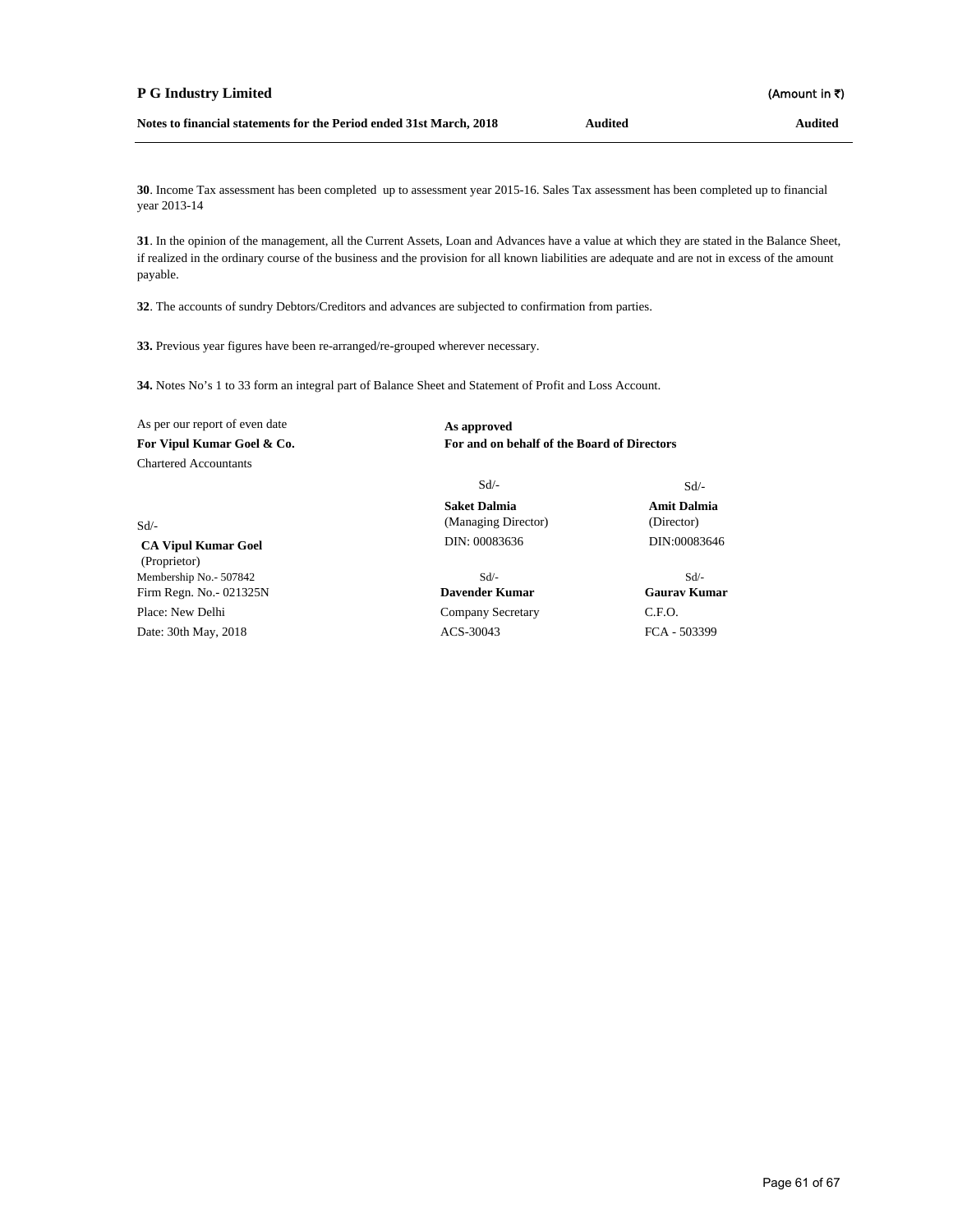**THE SEARCH SEARCH SEARCH SEARCH SEARCH SEARCH SEARCH SEARCH SEARCH SEARCH SEARCH SEARCH SEARCH SEARCH SEARCH S**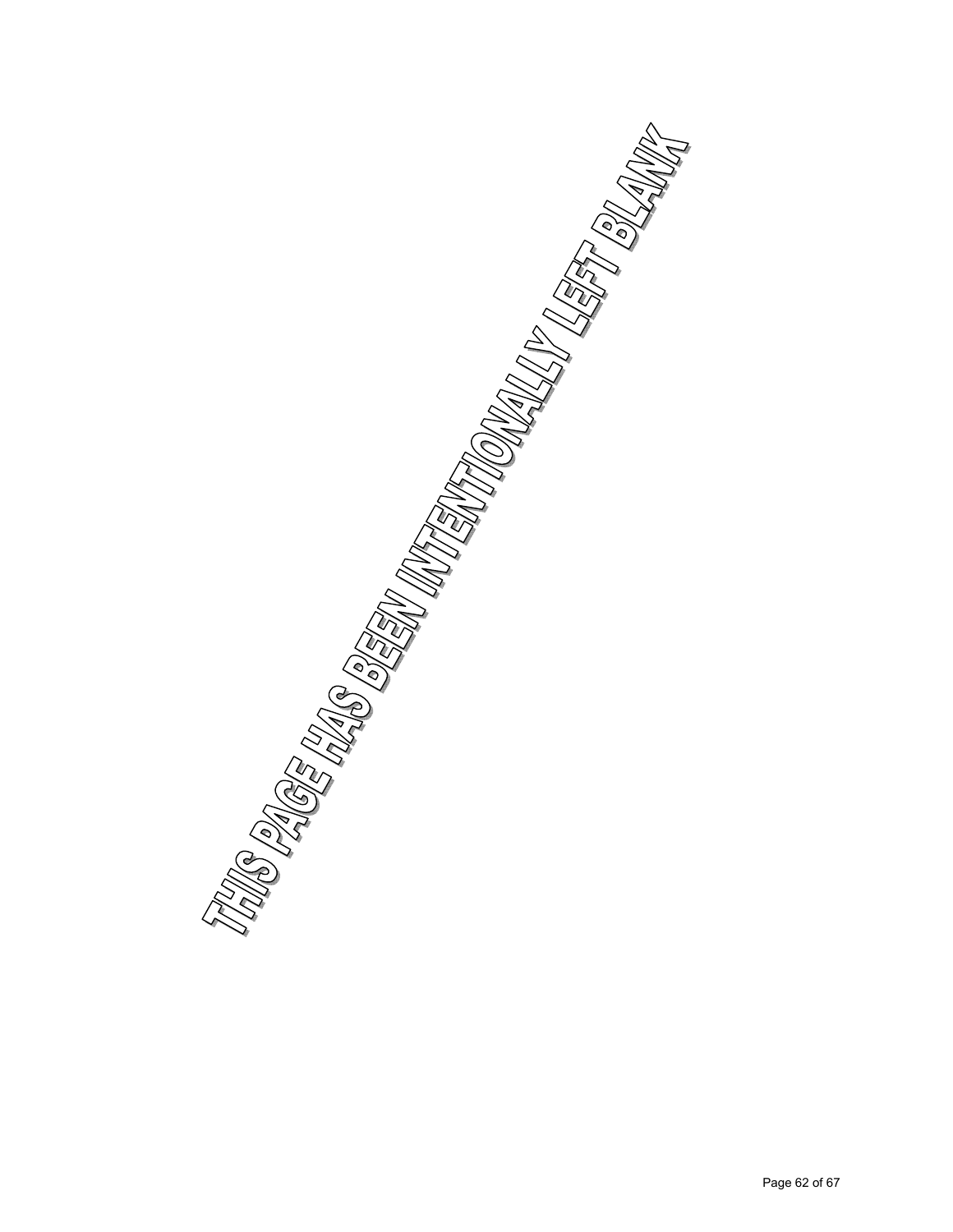# **P G INDUSTRY LIMITED CIN: L74899DL1993PLC056421**

# **Regd. office: A – 30, S – 11, Second Floor, Kailash Colony, New Delhi – 110048**

# **Contact No.: 011-26654053; Email Id:** pgindustryltd@gmail.com; **Website:** www.pgil.com

# **ATTENDANCE SLIP**

I/We hereby record my presence at the  $25<sup>th</sup>$  Annual General Meeting held on Saturday,  $29<sup>th</sup>$  September, 2018 at 10:00 A.M. at A – 30, S – 11, Second Floor, Kailash Colony, New Delhi – 110048.

| Name of the Shareholders or Proxy (In |  |
|---------------------------------------|--|
| <b>Block Letters</b> )                |  |
|                                       |  |
| No. of Shares Held                    |  |
|                                       |  |
| Regd. Folio No.                       |  |
|                                       |  |
| DP ID & Client ID                     |  |
|                                       |  |

**\_\_\_\_\_\_\_\_\_\_\_\_\_\_\_\_\_\_\_\_\_\_\_\_\_\_\_ Signature of the Shareholder** 

**Note:** 

- **1.** Please complete this attendance slip and hand it over at the entrance of the hall.
- **2.** Members are requested to report at the venue of Meeting before 15 minutes from the start of Meeting.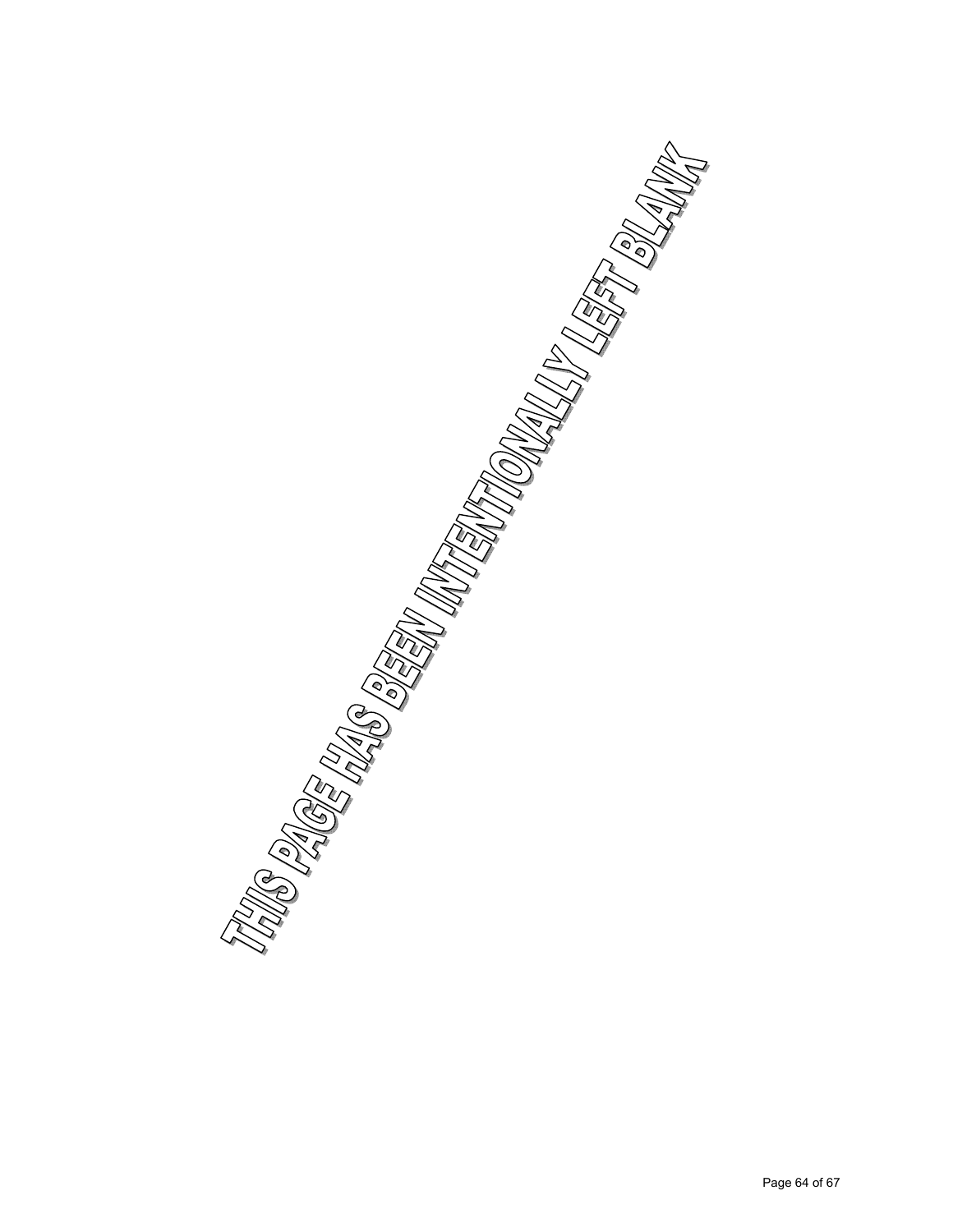# **P G INDUSTRY LIMITED**

**CIN: L74899DL1993PLC056421** 

**Regd. office: A – 30, S – 11, Second Floor, Kailash Colony, New Delhi – 110048**

**Contact No.: 011-26654053; Email Id:** pgindustryltd@gmail.com; **Website:** www.pgil.com

# **FORM NO. MGT-11**

# **PROXY FORM**

*[Pursuant to section 105(6) of the Companies Act, 2013 and rule 19(3) of the* Companies (Management and Administration) Rules, 2014*]* 

| Name of the Members                    |          |            |  |
|----------------------------------------|----------|------------|--|
| <b>Registered Address</b>              |          |            |  |
|                                        |          |            |  |
| $E - mail$                             |          |            |  |
| Folio No. / DP ID - Client ID          |          |            |  |
|                                        |          |            |  |
| 1. Name:                               | Address: | E-mail id: |  |
| Signature:, or failing him<br>2. Name: | Address: | E-mail id: |  |
|                                        |          |            |  |
| 3.<br>Name:                            | Address: | E-mail id: |  |

Signature: ……………………….

as my/our proxy to attend and vote (on a poll) for me/us and on my/our behalf at the **25th Annual General Meeting** of the Company to be held on Saturday, 29<sup>th</sup> September, 2018 at 10:00 A. M. at **A – 30, S – 11, Second Floor, Kailash Colony, New Delhi – 110048** at any adjournment thereof in respect of such resolutions as are indicated below:

| Res. No. | <b>Resolution</b>                                                                          |     | Optional*      |  |
|----------|--------------------------------------------------------------------------------------------|-----|----------------|--|
|          | <b>Ordinary Business:</b>                                                                  | For | <b>Against</b> |  |
|          | To receive, consider and adopt the Annual Balance Sheet as at $31st$ March, 2018           |     |                |  |
|          | $Re$ – appointment of Mrs. Usha Sharma (DIN: 07155779), who retires by rotation and, being |     |                |  |
|          | eligible, offers herself for reappointment                                                 |     |                |  |
|          | To make appointment of Statutory Auditors of the Company                                   |     |                |  |

Signed this ................. day of ......................2018.

| Affix   |
|---------|
| Revenue |
| Stamp   |
|         |

**Note: This form of proxy in order to be effective should be duly completed and deposited at the Registered Office of the Company, not less than 48 hours before the commencement of the Meeting.**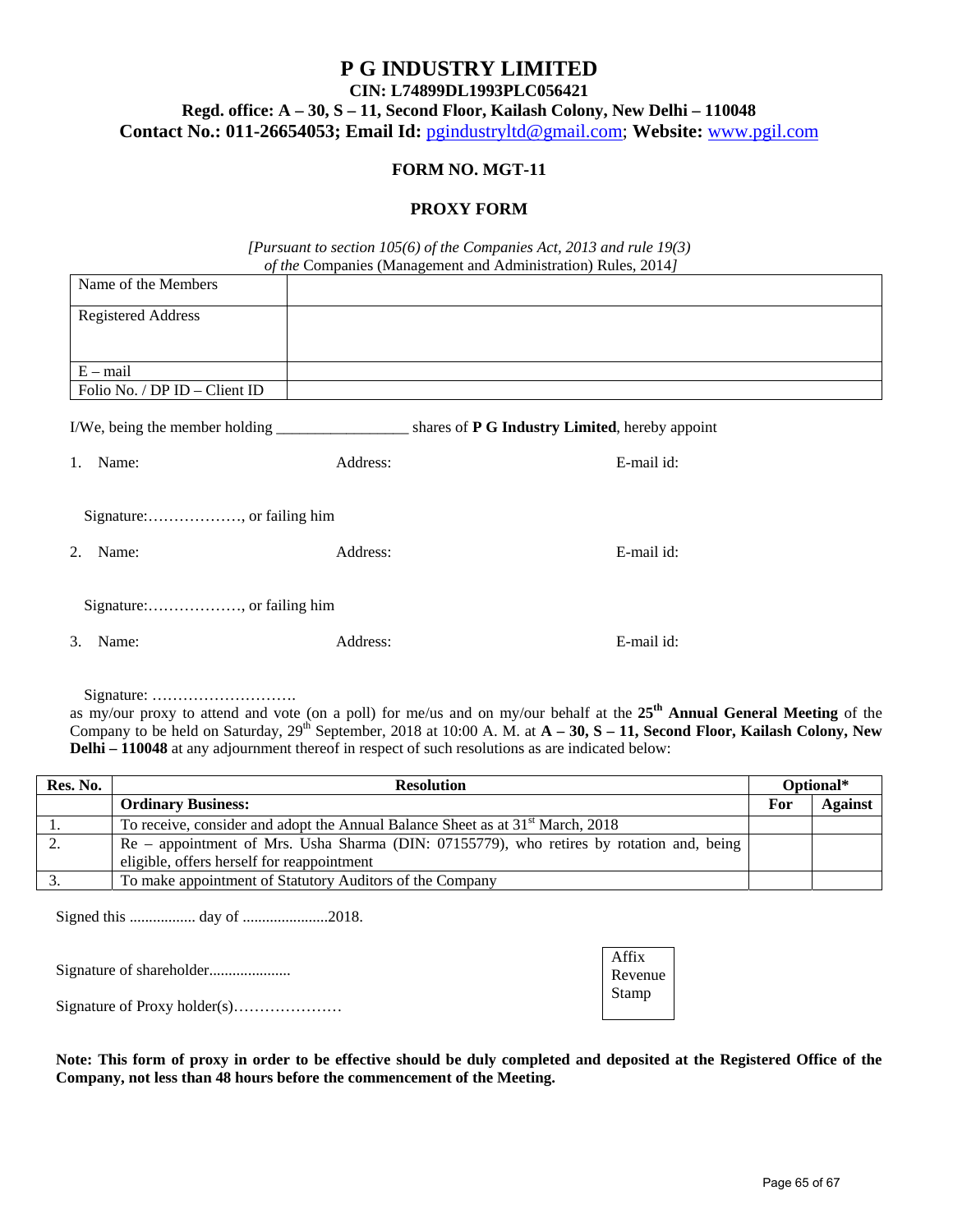TO SERVER ON SERVER REGISTER OF THE STATE OF THE SERVER OF THE STATE OF THE SERVER OF THE STATE OF THE SERVER OF THE STATE OF THE SERVER OF THE STATE OF THE STATE OF THE STATE OF THE STATE OF THE STATE OF THE STATE OF THE